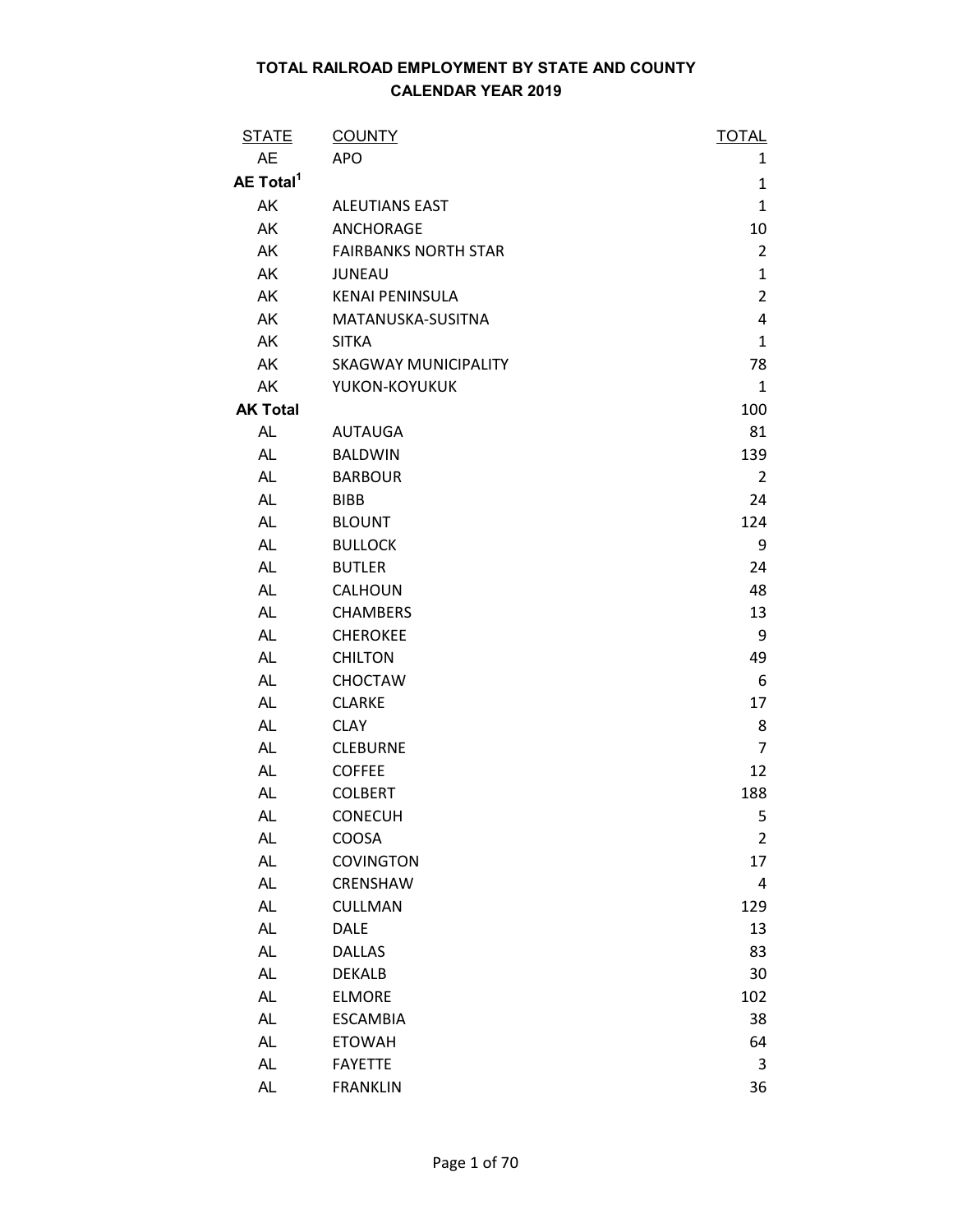| <u>STATE</u>    | <b>COUNTY</b>     | <b>TOTAL</b>   |
|-----------------|-------------------|----------------|
| <b>AL</b>       | <b>GENEVA</b>     | 10             |
| AL              | <b>GREENE</b>     | 4              |
| AL              | <b>HALE</b>       | 9              |
| AL              | <b>HENRY</b>      | 5              |
| <b>AL</b>       | <b>HOUSTON</b>    | 42             |
| AL              | <b>JACKSON</b>    | 53             |
| AL              | <b>JEFFERSON</b>  | 651            |
| AL              | LAMAR             | 25             |
| AL              | LAUDERDALE        | 108            |
| AL              | LAWRENCE          | 10             |
| <b>AL</b>       | <b>LEE</b>        | 42             |
| AL              | <b>LIMESTONE</b>  | 4              |
| <b>AL</b>       | LOWNDES           | 10             |
| AL              | <b>MACON</b>      | $\mathbf{1}$   |
| AL              | <b>MADISON</b>    | 30             |
| AL              | <b>MARENGO</b>    | 17             |
| <b>AL</b>       | <b>MARION</b>     | 25             |
| AL              | MARSHALL          | 27             |
| <b>AL</b>       | <b>MOBILE</b>     | 246            |
| AL              | <b>MONROE</b>     | 35             |
| AL              | <b>MONTGOMERY</b> | 63             |
| AL              | <b>MORGAN</b>     | 48             |
| AL              | <b>PERRY</b>      | $\overline{2}$ |
| <b>AL</b>       | <b>PICKENS</b>    | 17             |
| <b>AL</b>       | <b>PIKE</b>       | 8              |
| AL              | <b>RANDOLPH</b>   | 24             |
| AL              | <b>RUSSELL</b>    | 31             |
| AL              | <b>SHELBY</b>     | 156            |
| <b>AL</b>       | <b>ST CLAIR</b>   | 171            |
| <b>AL</b>       | <b>SUMTER</b>     | 5              |
| AL              | <b>TALLADEGA</b>  | 38             |
| <b>AL</b>       | <b>TALLAPOOSA</b> | 11             |
| AL              | <b>TUSCALOOSA</b> | 69             |
| AL              | <b>WALKER</b>     | 190            |
| AL              | <b>WASHINGTON</b> | 7              |
| AL              | <b>WILCOX</b>     | 13             |
| <b>AL</b>       | <b>WINSTON</b>    | 42             |
| <b>AL Total</b> |                   | 3,535          |
| AR              | ARKANSAS          | 12             |
| <b>AR</b>       | <b>ASHLEY</b>     | 25             |
| AR              | <b>BAXTER</b>     | 16             |
| <b>AR</b>       | <b>BENTON</b>     | 37             |
| AR              | <b>BOONE</b>      | 7              |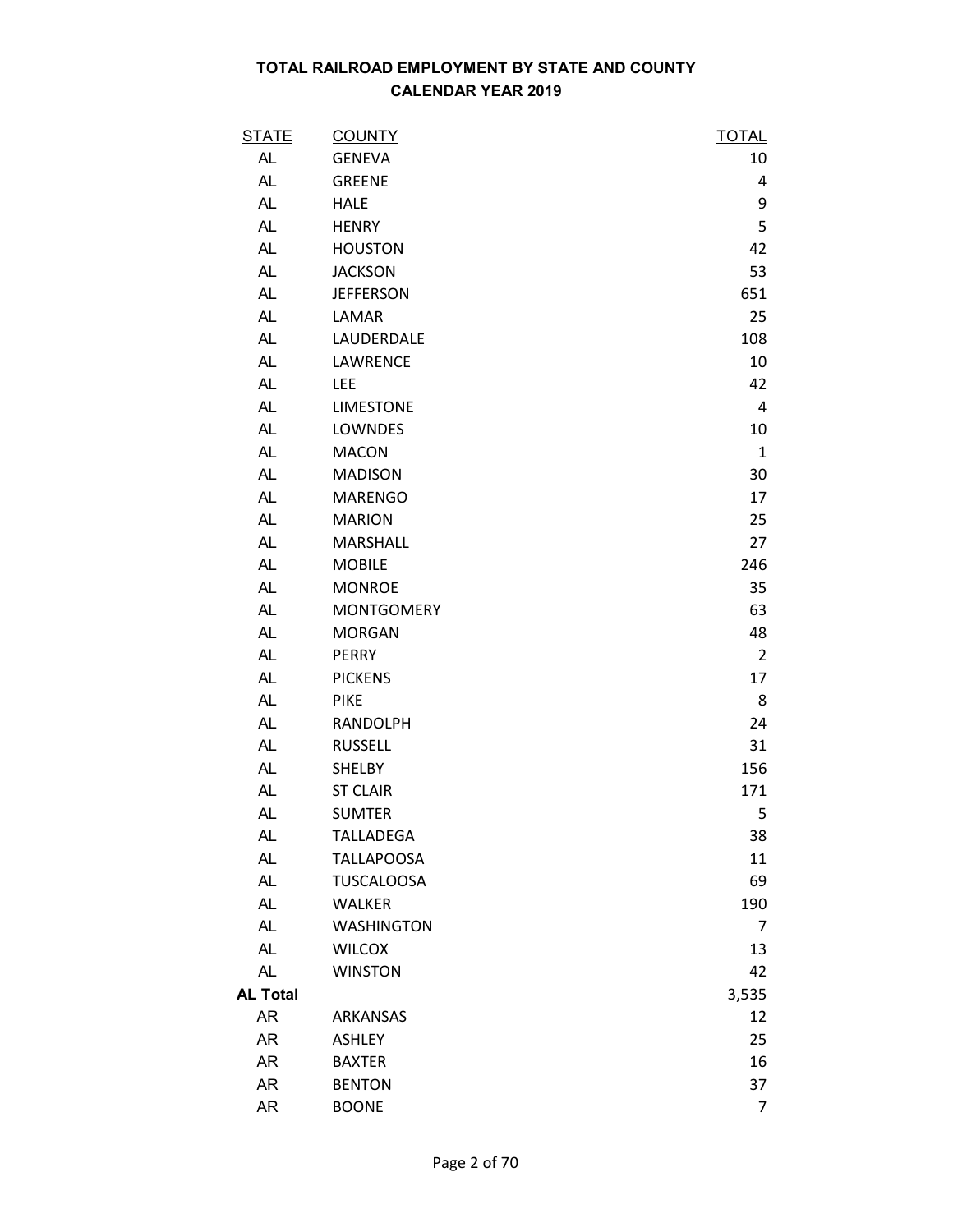| <b>STATE</b> | <b>COUNTY</b>       | <b>TOTAL</b> |
|--------------|---------------------|--------------|
| AR           | <b>BRADLEY</b>      | 4            |
| AR           | <b>CALHOUN</b>      | 3            |
| AR           | CARROLL             | 3            |
| <b>AR</b>    | <b>CHICOT</b>       | $\mathbf{1}$ |
| <b>AR</b>    | <b>CLARK</b>        | 44           |
| AR           | <b>CLAY</b>         | 12           |
| <b>AR</b>    | <b>CLEBURNE</b>     | 12           |
| AR           | CLEVELAND           | 89           |
| AR           | <b>COLUMBIA</b>     | 5            |
| <b>AR</b>    | <b>CONWAY</b>       | 13           |
| AR           | CRAIGHEAD           | 54           |
| <b>AR</b>    | CRAWFORD            | 45           |
| AR           | <b>CRITTENDEN</b>   | 58           |
| AR           | <b>CROSS</b>        | 24           |
| AR           | <b>DALLAS</b>       | 11           |
| AR           | <b>DESHA</b>        | 9            |
| AR           | <b>DREW</b>         | 24           |
| AR           | <b>FAULKNER</b>     | 280          |
| AR           | <b>FRANKLIN</b>     | 6            |
| AR           | <b>FULTON</b>       | 52           |
| <b>AR</b>    | <b>GARLAND</b>      | 71           |
| AR           | <b>GRANT</b>        | 155          |
| <b>AR</b>    | <b>GREENE</b>       | 26           |
| AR           | <b>HEMPSTEAD</b>    | 4            |
| AR           | <b>HOT SPRING</b>   | 64           |
| AR           | <b>HOWARD</b>       | 35           |
| AR           | INDEPENDENCE        | 30           |
| AR           | <b>IZARD</b>        | 8            |
| <b>AR</b>    | <b>JACKSON</b>      | 11           |
| <b>AR</b>    | <b>JEFFERSON</b>    | 284          |
| AR           | <b>JOHNSON</b>      | 3            |
| AR           | LAFAYETTE           | 9            |
| AR           | LAWRENCE            | 29           |
| AR           | LEE                 | 4            |
| AR           | <b>LINCOLN</b>      | 49           |
| AR           | <b>LITTLE RIVER</b> | 15           |
| AR           | <b>LOGAN</b>        | 6            |
| AR           | <b>LONOKE</b>       | 362          |
| AR           | <b>MADISON</b>      | 3            |
| AR           | <b>MARION</b>       | 4            |
| AR           | <b>MILLER</b>       | 9            |
| AR           | <b>MISSISSIPPI</b>  | 15           |
| AR           | <b>MONROE</b>       | 5            |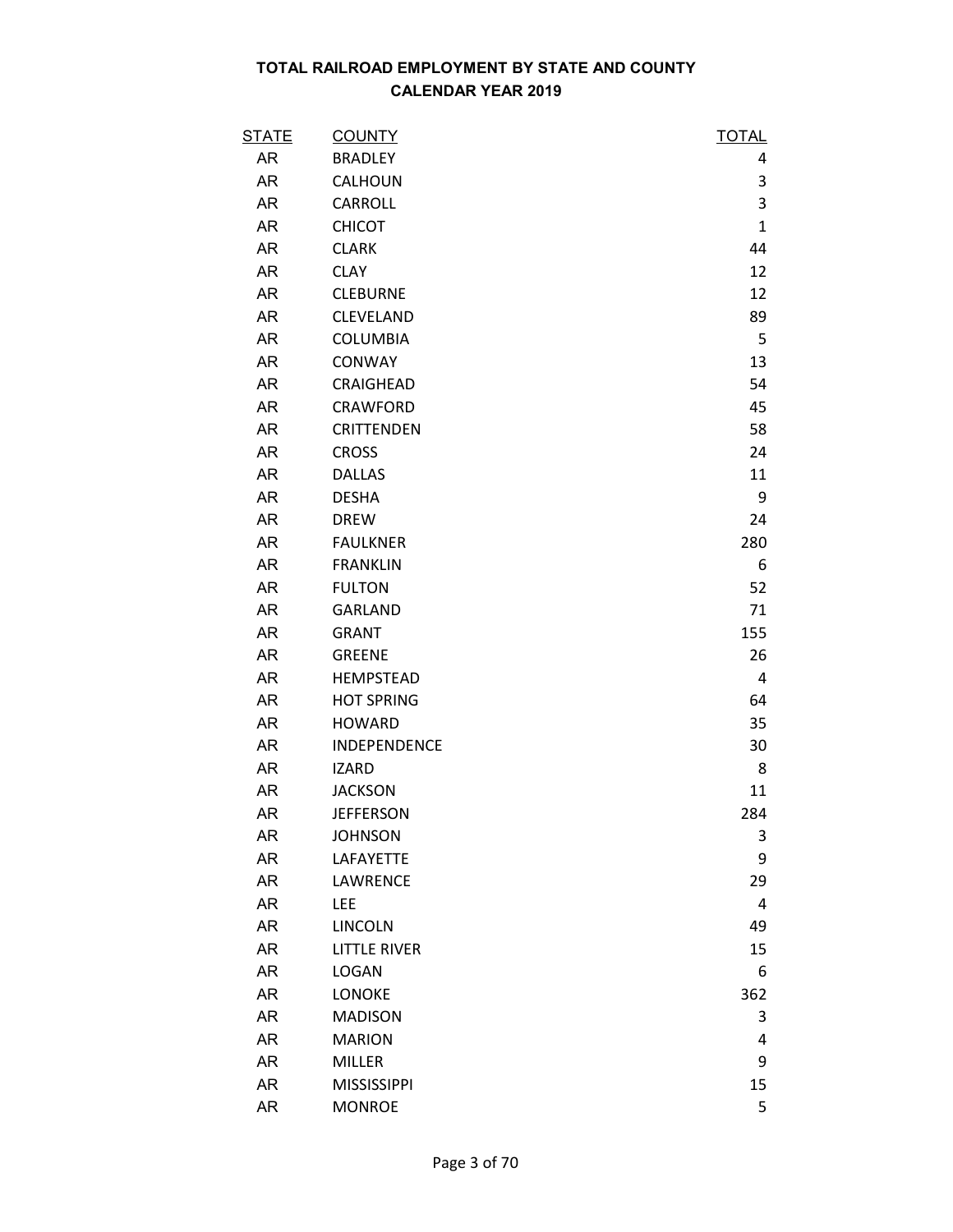| <b>STATE</b>    | <b>COUNTY</b>     | <b>TOTAL</b>   |
|-----------------|-------------------|----------------|
| AR              | <b>MONTGOMERY</b> | 1              |
| AR              | <b>NEVADA</b>     | 10             |
| AR              | <b>NEWTON</b>     | $\overline{2}$ |
| AR              | <b>OUACHITA</b>   | 17             |
| AR              | <b>PERRY</b>      | 14             |
| AR              | <b>PHILLIPS</b>   | 4              |
| <b>AR</b>       | <b>PIKE</b>       | 8              |
| AR              | <b>POINSETT</b>   | 4              |
| AR              | <b>POLK</b>       | 18             |
| AR              | <b>POPE</b>       | 30             |
| AR              | <b>PRAIRIE</b>    | 5              |
| <b>AR</b>       | PULASKI           | 747            |
| AR              | <b>RANDOLPH</b>   | 37             |
| AR              | SALINE            | 275            |
| AR              | <b>SCOTT</b>      | 4              |
| AR              | SEBASTIAN         | 46             |
| AR              | <b>SEVIER</b>     | 54             |
| AR              | <b>SHARP</b>      | 23             |
| AR              | <b>ST FRANCIS</b> | 18             |
| AR              | <b>STONE</b>      | 5              |
| AR              | <b>UNION</b>      | 23             |
| AR              | <b>VAN BUREN</b>  | $\overline{2}$ |
| AR              | <b>WASHINGTON</b> | 43             |
| <b>AR</b>       | <b>WHITE</b>      | 111            |
| AR              | <b>YELL</b>       | 12             |
| <b>AR Total</b> |                   | 3,560          |
| AZ              | <b>APACHE</b>     | 231            |
| AZ              | <b>COCHISE</b>    | 61             |
| <b>AZ</b>       | COCONINO          | 276            |
| <b>AZ</b>       | <b>GILA</b>       | 48             |
| ΑZ              | <b>GRAHAM</b>     | 33             |
| <b>AZ</b>       | <b>GREENLEE</b>   | $\overline{2}$ |
| AZ              | LA PAZ            | 17             |
| <b>AZ</b>       | <b>MARICOPA</b>   | 546            |
| AZ              | <b>MOHAVE</b>     | 540            |
| AZ              | <b>NAVAJO</b>     | 493            |
| <b>AZ</b>       | PIMA              | 666            |
| <b>AZ</b>       | PINAL             | 119            |
| <b>AZ</b>       | <b>SANTA CRUZ</b> | 16             |
| <b>AZ</b>       | YAVAPAI           | 92             |
| <b>AZ</b>       | YUMA              | 88             |
| <b>AZ Total</b> |                   | 3,228          |
| CA              | ALAMEDA           | 313            |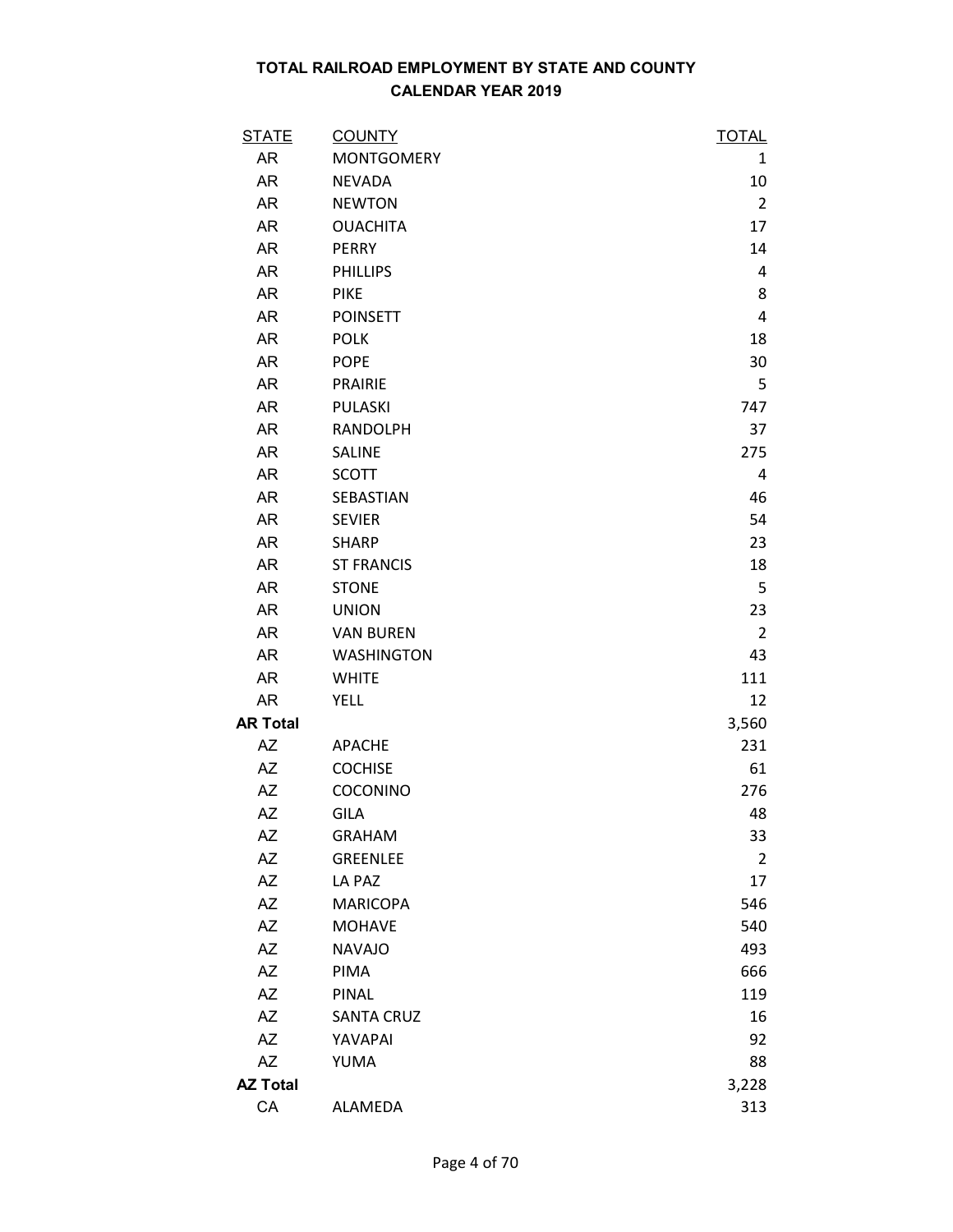| <b>STATE</b> | <b>COUNTY</b>          | <b>TOTAL</b>   |
|--------------|------------------------|----------------|
| CA           | <b>AMADOR</b>          | 12             |
| CA           | <b>BUTTE</b>           | 64             |
| CA           | CALAVERAS              | 27             |
| CA           | <b>COLUSA</b>          | $\overline{2}$ |
| CA           | <b>CONTRA COSTA</b>    | 346            |
| CA           | EL DORADO              | 83             |
| CA           | <b>FRESNO</b>          | 295            |
| CA           | <b>GLENN</b>           | $\mathbf{1}$   |
| CA           | <b>IMPERIAL</b>        | 55             |
| CA           | <b>INYO</b>            | $\mathbf{1}$   |
| CA           | <b>KERN</b>            | 516            |
| CA           | <b>KINGS</b>           | 22             |
| CA           | LASSEN                 | 12             |
| CA           | <b>LOS ANGELES</b>     | 2,429          |
| CA           | <b>MADERA</b>          | 37             |
| CA           | <b>MARIN</b>           | 8              |
| CA           | <b>MARIPOSA</b>        | 3              |
| CA           | <b>MENDOCINO</b>       | 9              |
| CA           | <b>MERCED</b>          | 66             |
| CA           | <b>MODOC</b>           | $\mathbf{1}$   |
| CA           | <b>MONTEREY</b>        | 24             |
| CA           | <b>NAPA</b>            | 5              |
| CA           | <b>NEVADA</b>          | 38             |
| CA           | ORANGE                 | 422            |
| CA           | <b>PLACER</b>          | 405            |
| CA           | <b>PLUMAS</b>          | 58             |
| CA           | <b>RIVERSIDE</b>       | 1,479          |
| CA           | SACRAMENTO             | 686            |
| CA           | <b>SAN BENITO</b>      | 22             |
| CA           | <b>SAN BERNARDINO</b>  | 2,933          |
| CA           | <b>SAN DIEGO</b>       | 189            |
| CA           | <b>SAN FRANCISCO</b>   | 36             |
| CA           | SAN JOAQUIN            | 466            |
| CA           | <b>SAN LUIS OBISPO</b> | 69             |
| CA           | <b>SAN MATEO</b>       | 68             |
| CA           | SANTA BARBARA          | 29             |
| CA           | <b>SANTA CLARA</b>     | 261            |
| CA           | <b>SANTA CRUZ</b>      | 38             |
| CA           | <b>SHASTA</b>          | 61             |
| CA           | SISKIYOU               | 66             |
| CA           | SOLANO                 | 240            |
| CA           | SONOMA                 | 27             |
| CA           | <b>STANISLAUS</b>      | 253            |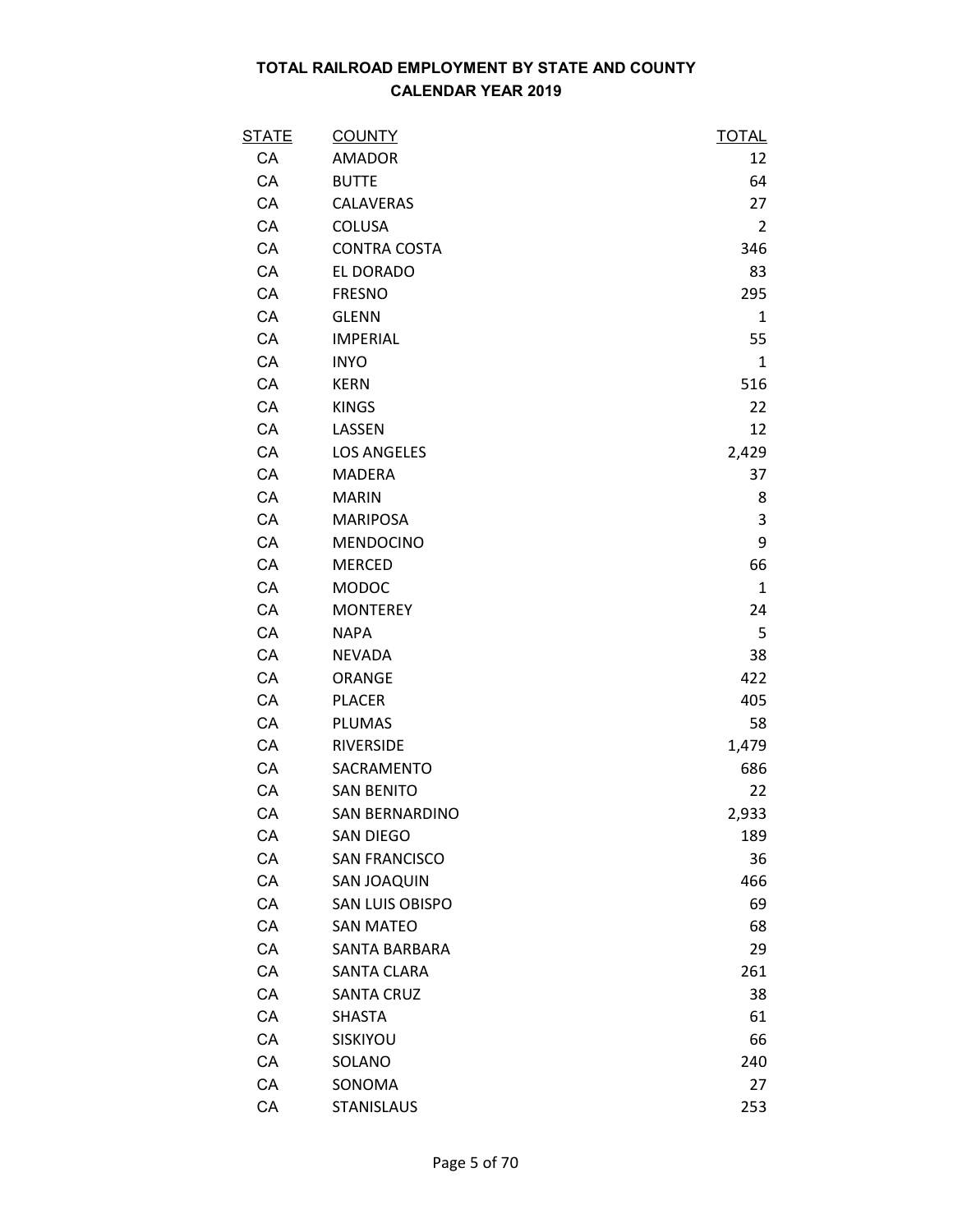| <u>STATE</u>    | <b>COUNTY</b>      | <b>TOTAL</b>   |
|-----------------|--------------------|----------------|
| CA              | <b>SUTTER</b>      | 50             |
| CA              | <b>TEHAMA</b>      | 7              |
| CA              | <b>TULARE</b>      | 84             |
| CA              | <b>TUOLUMNE</b>    | 8              |
| CA              | <b>VENTURA</b>     | 58             |
| CA              | <b>YOLO</b>        | 85             |
| CA              | <b>YUBA</b>        | 95             |
| <b>CA Total</b> |                    | 12,564         |
| CO              | <b>ADAMS</b>       | 464            |
| CO              | <b>ALAMOSA</b>     | 10             |
| CO              | ARAPAHOE           | 104            |
| CO              | <b>ARCHULETA</b>   | 1              |
| CO              | <b>BACA</b>        | 3              |
| CO              | <b>BENT</b>        | 6              |
| CO              | <b>BOULDER</b>     | 59             |
| CO              | <b>BROOMFIELD</b>  | 25             |
| CO              | <b>CHAFFEE</b>     | $\overline{7}$ |
| CO              | <b>CLEAR CREEK</b> | 3              |
| CO              | <b>CONEJOS</b>     | $\mathsf 3$    |
| CO              | <b>COSTILLA</b>    | 3              |
| CO              | <b>CROWLEY</b>     | 10             |
| CO              | <b>CUSTER</b>      | $\mathbf{1}$   |
| CO              | <b>DELTA</b>       | 17             |
| CO              | <b>DENVER</b>      | 289            |
| CO              | <b>DOUGLAS</b>     | 74             |
| CO              | <b>EAGLE</b>       | 7              |
| CO              | EL PASO            | 211            |
| CO              | <b>ELBERT</b>      | 11             |
| CO              | <b>FREMONT</b>     | 36             |
| CO              | GARFIELD           | 10             |
| CO              | <b>GILPIN</b>      | $\overline{2}$ |
| CO              | <b>GRAND</b>       | 5              |
| CO              | <b>HUERFANO</b>    | 5              |
| CO              | <b>JEFFERSON</b>   | 190            |
| CO              | KIOWA              | 6              |
| CO              | <b>KIT CARSON</b>  | 1              |
| CO              | <b>LA PLATA</b>    | $\mathbf{1}$   |
| CO              | LAKE               | $\mathbf{1}$   |
| CO              | LARIMER            | 149            |
| CO              | <b>LAS ANIMAS</b>  | 51             |
| CO              | <b>LINCOLN</b>     | 3              |
| CO              | LOGAN              | 101            |
| CO              | <b>MESA</b>        | 155            |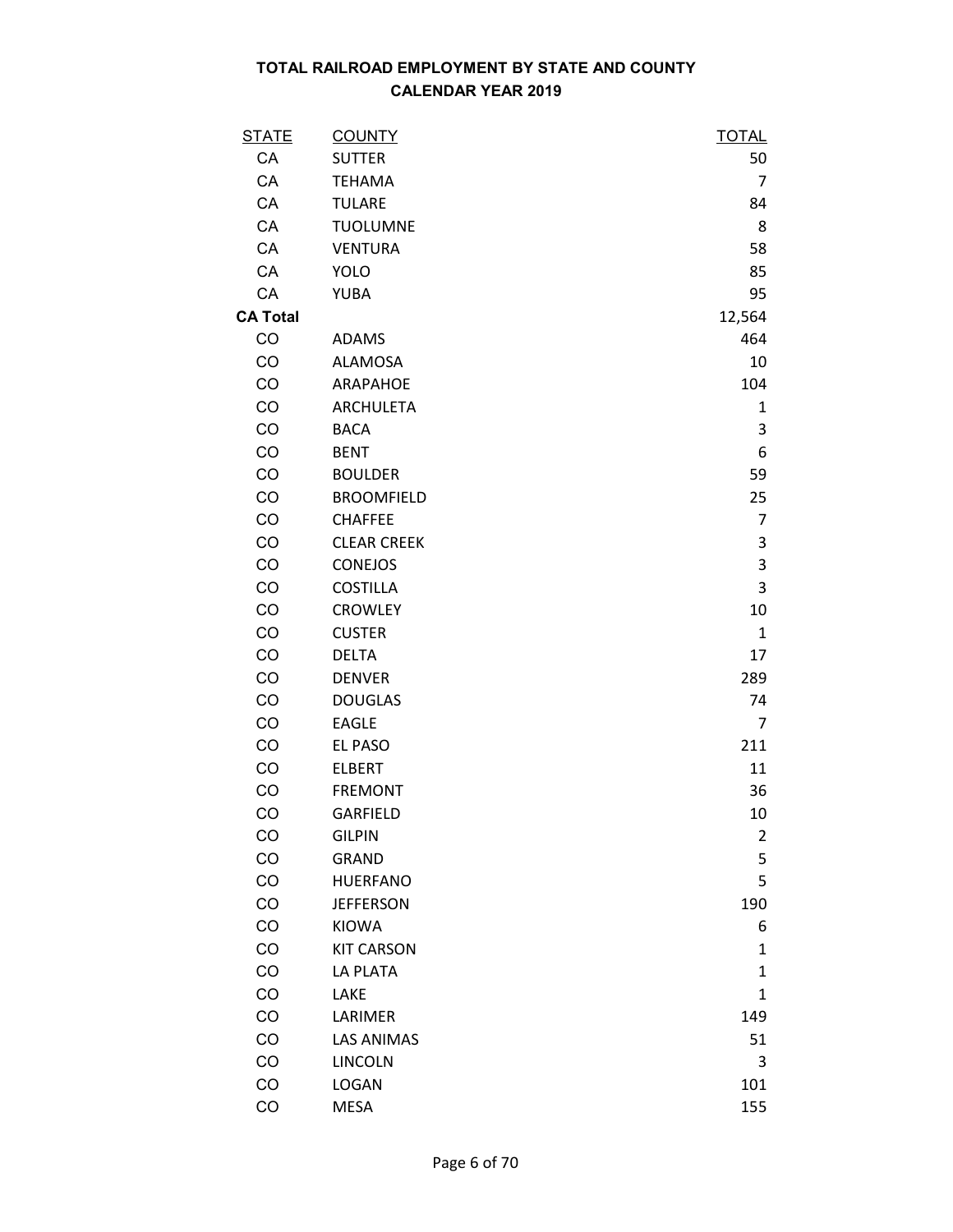| <b>STATE</b>    | <b>COUNTY</b>        | <b>TOTAL</b>   |
|-----------------|----------------------|----------------|
| CO              | <b>MOFFAT</b>        | 5              |
| CO              | <b>MONTEZUMA</b>     | 4              |
| CO              | <b>MONTROSE</b>      | $\overline{7}$ |
| CO              | <b>MORGAN</b>        | 31             |
| CO              | <b>OTERO</b>         | 125            |
| CO              | <b>PARK</b>          | 8              |
| CO              | <b>PHILLIPS</b>      | 3              |
| CO              | <b>PROWERS</b>       | 17             |
| CO              | <b>PUEBLO</b>        | 493            |
| CO              | <b>RIO GRANDE</b>    | 21             |
| CO              | <b>ROUTT</b>         | 13             |
| CO              | <b>SEDGWICK</b>      | 15             |
| CO              | <b>SUMMIT</b>        | $\overline{7}$ |
| CO              | <b>TELLER</b>        | 8              |
| CO              | <b>WASHINGTON</b>    | 5              |
| CO              | WELD                 | 230            |
| CO              | YUMA                 | $\mathbf{1}$   |
| <b>CO Total</b> |                      | 3,017          |
| <b>CT</b>       | <b>FAIRFIELD</b>     | 554            |
| <b>CT</b>       | <b>HARTFORD</b>      | 127            |
| <b>CT</b>       | LITCHFIELD           | 70             |
| <b>CT</b>       | <b>MIDDLESEX</b>     | 141            |
| <b>CT</b>       | <b>NEW HAVEN</b>     | 1,755          |
| <b>CT</b>       | <b>NEW LONDON</b>    | 143            |
| <b>CT</b>       | <b>TOLLAND</b>       | 29             |
| <b>CT</b>       | <b>WINDHAM</b>       | 87             |
| <b>CT Total</b> |                      | 2,906          |
| DC              | <b>WASHINGTON DC</b> | 367            |
| <b>DC Total</b> |                      | 367            |
| DE              | <b>KENT</b>          | 177            |
| DE              | <b>NEW CASTLE</b>    | 1,191          |
| DE              | <b>SUSSEX</b>        | 48             |
| <b>DE Total</b> |                      | 1,416          |
| FL              | <b>ALACHUA</b>       | 21             |
| FL.             | <b>BAKER</b>         | 105            |
| FL.             | BAY                  | 40             |
| FL.             | <b>BRADFORD</b>      | 22             |
| FL.             | <b>BREVARD</b>       | 72             |
| FL.             | <b>BROWARD</b>       | 339            |
| FL              | CALHOUN              | $\mathbf{1}$   |
| FL.             | CHARLOTTE            | 12             |
| FL.             | <b>CITRUS</b>        | 12             |
| FL.             | <b>CLAY</b>          | 549            |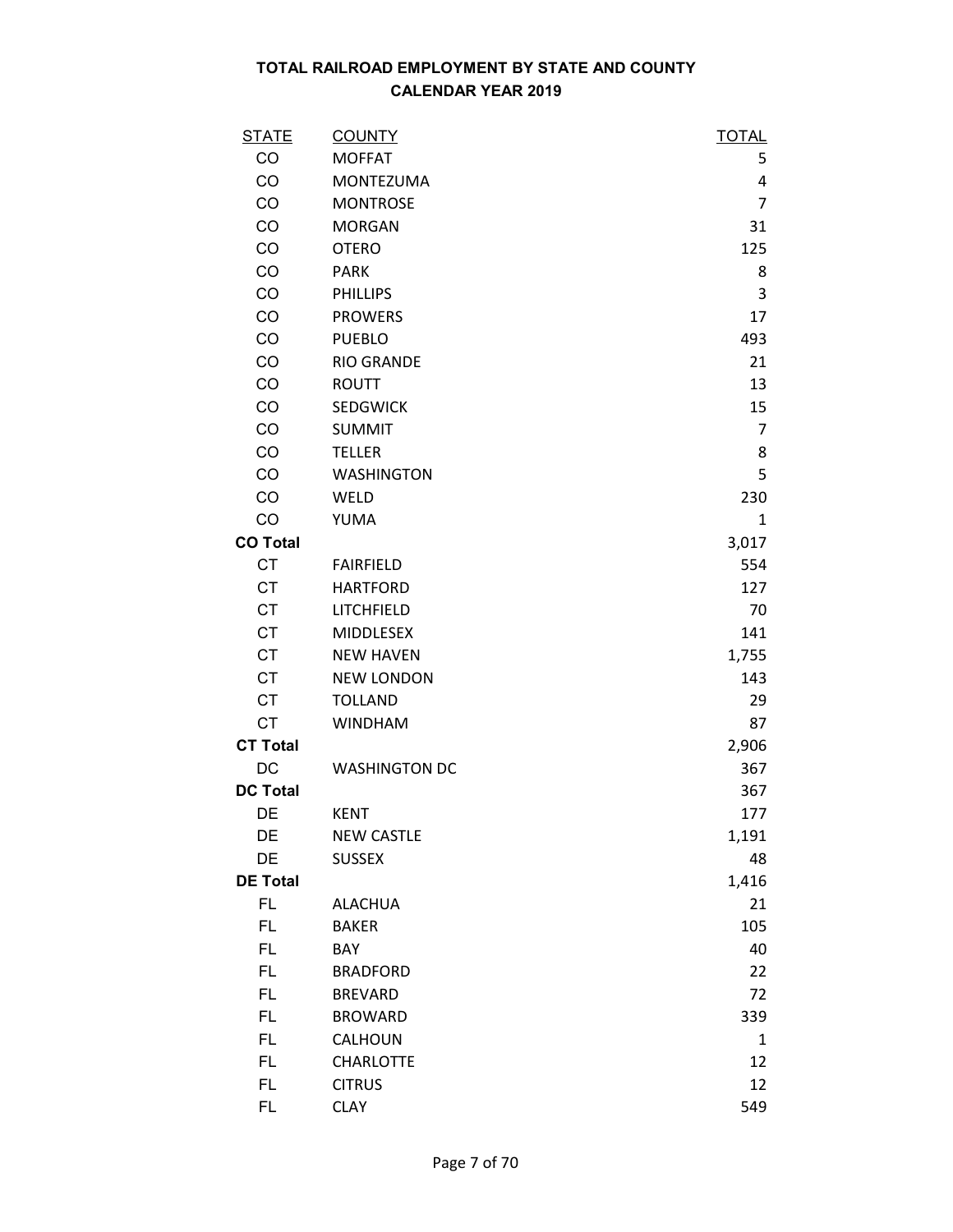| <u>STATE</u> | <b>COUNTY</b>       | <u>TOTAL</u>   |
|--------------|---------------------|----------------|
| FL           | <b>COLLIER</b>      | 13             |
| FL           | <b>COLUMBIA</b>     | 20             |
| FL           | <b>DESOTO</b>       | 7              |
| FL           | <b>DIXIE</b>        | $\overline{2}$ |
| FL           | <b>DUVAL</b>        | 2,496          |
| FL.          | <b>ESCAMBIA</b>     | 88             |
| FL.          | <b>FLAGLER</b>      | 26             |
| FL.          | <b>FRANKLIN</b>     | $\mathbf{1}$   |
| FL.          | <b>GADSDEN</b>      | 8              |
| FL.          | <b>GLADES</b>       | 3              |
| FL.          | <b>GULF</b>         | $\overline{7}$ |
| FL           | <b>HAMILTON</b>     | 8              |
| FL           | <b>HARDEE</b>       | $\mathbf{1}$   |
| FL           | <b>HENDRY</b>       | 5              |
| FL.          | <b>HERNANDO</b>     | 27             |
| FL.          | <b>HIGHLANDS</b>    | 22             |
| FL           | HILLSBOROUGH        | 269            |
| FL.          | <b>HOLMES</b>       | $\overline{2}$ |
| FL           | <b>INDIAN RIVER</b> | 26             |
| FL.          | <b>JACKSON</b>      | 12             |
| FL.          | <b>JEFFERSON</b>    | $\mathbf{1}$   |
| FL           | LAFAYETTE           | 5              |
| FL           | LAKE                | 62             |
| FL           | LEE                 | 77             |
| FL.          | <b>LEON</b>         | 21             |
| FL.          | LEVY                | $\mathbf{1}$   |
| FL           | <b>LIBERTY</b>      | $\mathbf{1}$   |
| FL           | <b>MADISON</b>      | 3              |
| FL           | <b>MANATEE</b>      | 29             |
| FL           | <b>MARION</b>       | 34             |
| FL           | <b>MARTIN</b>       | 14             |
| FL.          | MIAMI-DADE          | 348            |
| FL.          | <b>MONROE</b>       | 5              |
| FL.          | NASSAU              | 309            |
| FL.          | <b>OKALOOSA</b>     | 12             |
| FL           | <b>OKEECHOBEE</b>   | 8              |
| FL.          | ORANGE              | 99             |
| FL           | <b>OSCEOLA</b>      | 24             |
| FL.          | PALM BEACH          | 193            |
| FL.          | <b>PASCO</b>        | 52             |
| FL.          | <b>PINELLAS</b>     | 47             |
| FL.          | <b>POLK</b>         | 200            |
| FL           | <b>PUTNAM</b>       | 27             |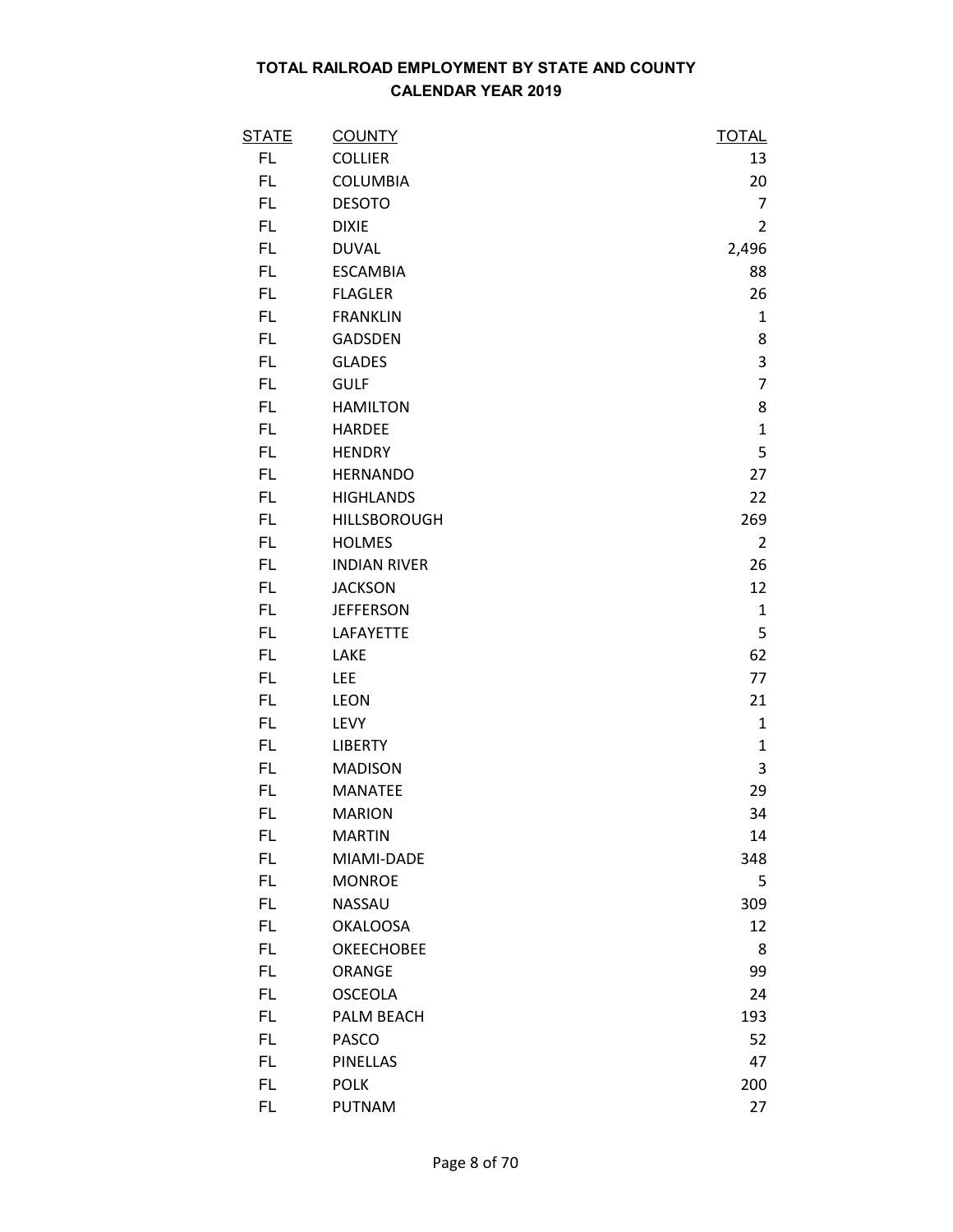| <b>STATE</b>    | <b>COUNTY</b>        | <b>TOTAL</b>   |
|-----------------|----------------------|----------------|
| FL.             | <b>SANTA ROSA</b>    | 38             |
| FL              | SARASOTA             | 23             |
| FL.             | SEMINOLE             | 69             |
| FL.             | <b>ST JOHNS</b>      | 483            |
| FL              | <b>ST LUCIE</b>      | 93             |
| FL.             | <b>SUMTER</b>        | 21             |
| FL.             | SUWANNEE             | 9              |
| FL.             | <b>TAYLOR</b>        | 5              |
| FL.             | <b>UNION</b>         | 11             |
| FL.             | <b>VOLUSIA</b>       | 176            |
| FL.             | <b>WAKULLA</b>       | 5              |
| FL              | <b>WALTON</b>        | 11             |
| FL.             | <b>WASHINGTON</b>    | 13             |
| <b>FL Total</b> |                      | 6,745          |
| GA              | <b>APPLING</b>       | 15             |
| <b>GA</b>       | <b>ATKINSON</b>      | 16             |
| GA              | <b>BACON</b>         | 42             |
| GA              | <b>BAKER</b>         | $\overline{2}$ |
| GA              | <b>BALDWIN</b>       | 13             |
| GA              | <b>BANKS</b>         | $\overline{2}$ |
| GA              | <b>BARROW</b>        | 28             |
| GA              | <b>BARTOW</b>        | 103            |
| <b>GA</b>       | <b>BEN HILL</b>      | 76             |
| GA              | <b>BERRIEN</b>       | 19             |
| GA              | <b>BIBB</b>          | 229            |
| GA              | <b>BLECKLEY</b>      | 15             |
| GA              | <b>BRANTLEY</b>      | 94             |
| GA              | <b>BROOKS</b>        | 5              |
| GA              | <b>BRYAN</b>         | 72             |
| GA              | <b>BULLOCH</b>       | 49             |
| GA              | <b>BURKE</b>         | 16             |
| GA              | <b>BUTTS</b>         | 31             |
| GA              | CALHOUN              | 2              |
| GA              | CAMDEN               | 37             |
| GA              | CANDLER              | 2              |
| GA              | CARROLL              | 140            |
| GA              | <b>CATOOSA</b>       | 91             |
| GA              | <b>CHARLTON</b>      | 33             |
| GA              | CHATHAM              | 188            |
| GA              | <b>CHATTAHOOCHEE</b> | 2              |
| GA              | <b>CHATTOOGA</b>     | 4              |
| GA              | <b>CHEROKEE</b>      | 160            |
| GA              | <b>CLARKE</b>        | 14             |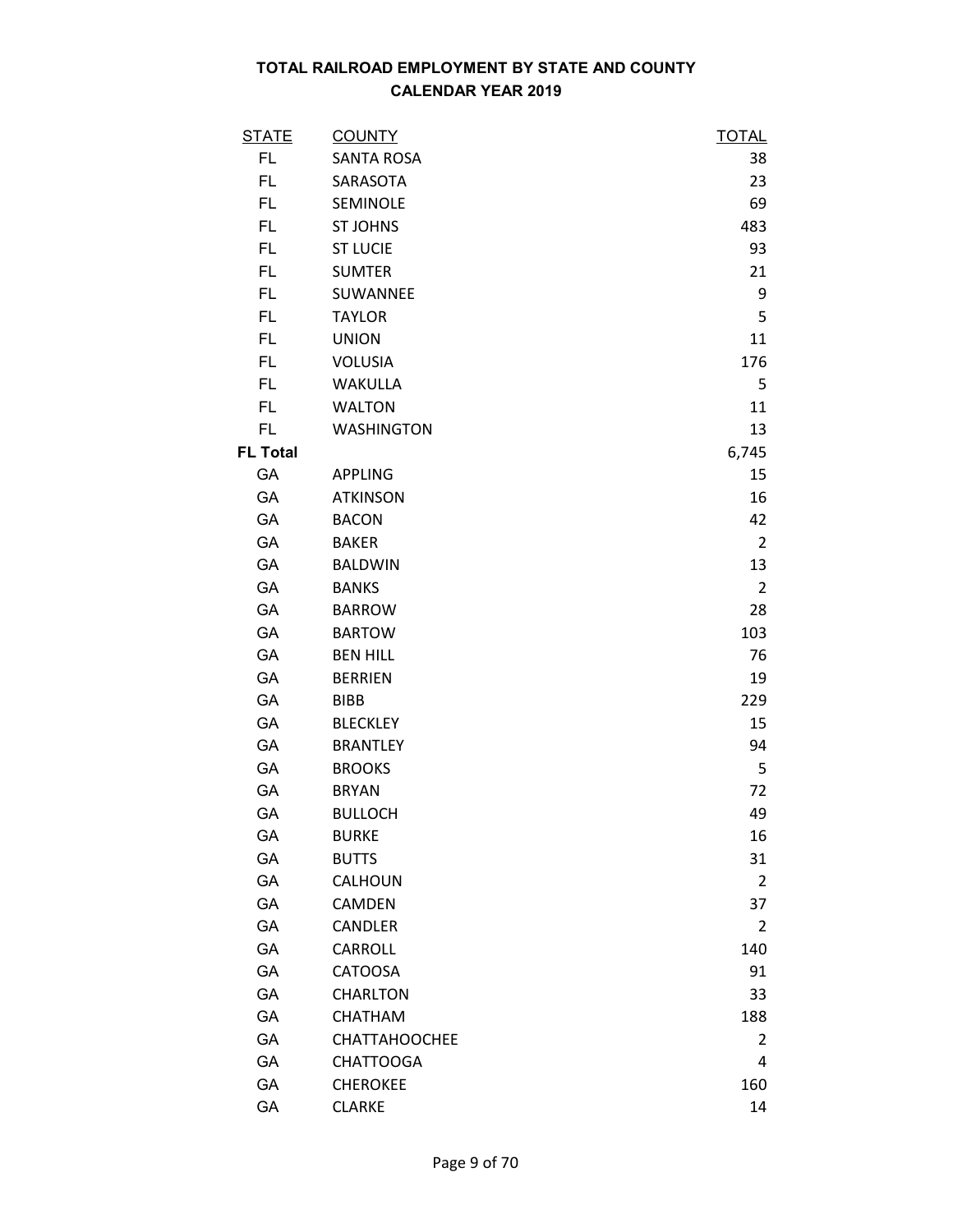| <b>STATE</b> | <b>COUNTY</b>    | <b>TOTAL</b>   |
|--------------|------------------|----------------|
| GA           | <b>CLAY</b>      | 1              |
| GA           | <b>CLAYTON</b>   | 144            |
| GA           | <b>CLINCH</b>    | 11             |
| GA           | COBB             | 622            |
| GA           | <b>COFFEE</b>    | 59             |
| GA           | <b>COLQUITT</b>  | 4              |
| GA           | <b>COLUMBIA</b>  | 88             |
| GA           | <b>COOK</b>      | 5              |
| GA           | <b>COWETA</b>    | 134            |
| GA           | <b>CRAWFORD</b>  | 6              |
| GA           | <b>CRISP</b>     | 17             |
| GA           | <b>DADE</b>      | 24             |
| GA           | <b>DAWSON</b>    | 10             |
| GA           | <b>DECATUR</b>   | 11             |
| GA           | <b>DEKALB</b>    | 267            |
| GA           | <b>DODGE</b>     | 10             |
| GA           | <b>DOOLY</b>     | $\overline{7}$ |
| GA           | <b>DOUGHERTY</b> | 37             |
| GA           | <b>DOUGLAS</b>   | 218            |
| GA           | <b>EARLY</b>     | 6              |
| GA           | <b>EFFINGHAM</b> | 107            |
| GA           | <b>ELBERT</b>    | 3              |
| GA           | <b>EMANUEL</b>   | 23             |
| GA           | <b>EVANS</b>     | $\overline{2}$ |
| GA           | <b>FANNIN</b>    | $\overline{7}$ |
| GA           | <b>FAYETTE</b>   | 158            |
| GA           | <b>FLOYD</b>     | 32             |
| GA           | <b>FORSYTH</b>   | 66             |
| GA           | <b>FRANKLIN</b>  | 6              |
| GA           | <b>FULTON</b>    | 908            |
| GA           | <b>GILMER</b>    | 3              |
| GA           | <b>GLASCOCK</b>  | $\mathbf{1}$   |
| GA           | <b>GLYNN</b>     | 29             |
| GA           | <b>GORDON</b>    | 30             |
| GA           | <b>GRADY</b>     | 8              |
| GA           | <b>GREENE</b>    | 3              |
| GA           | <b>GWINNETT</b>  | 421            |
| GA           | HABERSHAM        | 13             |
| GA           | <b>HALL</b>      | 54             |
| GA           | <b>HANCOCK</b>   | 2              |
| GA           | <b>HARALSON</b>  | 22             |
| GA           | <b>HARRIS</b>    | 31             |
| GA           | <b>HART</b>      | 5              |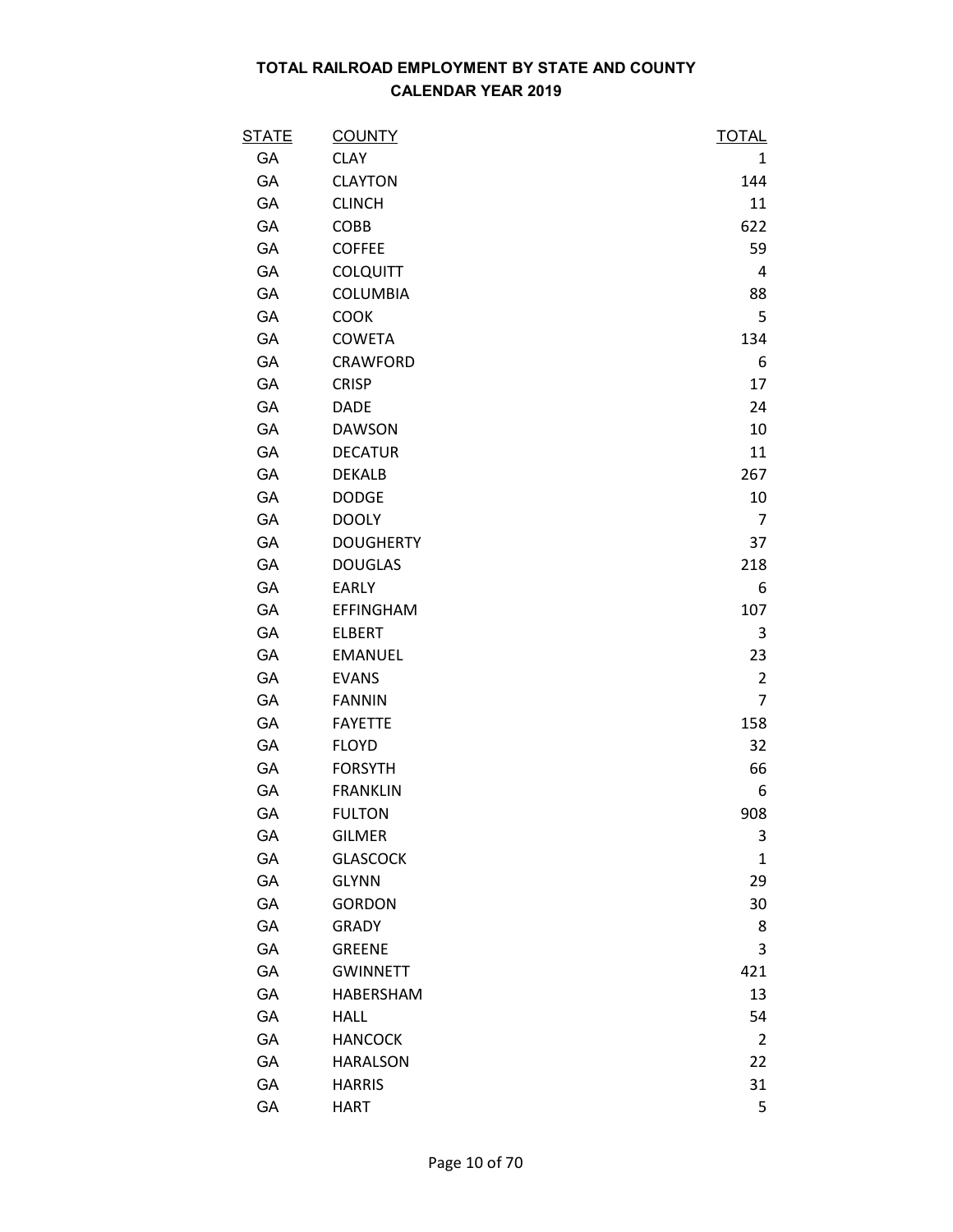| <b>STATE</b> | <b>COUNTY</b>     | <b>TOTAL</b>   |
|--------------|-------------------|----------------|
| GA           | <b>HEARD</b>      | 7              |
| GA           | <b>HENRY</b>      | 271            |
| GA           | <b>HOUSTON</b>    | 105            |
| GA           | <b>IRWIN</b>      | 23             |
| GA           | <b>JACKSON</b>    | 54             |
| GA           | <b>JASPER</b>     | 10             |
| GA           | <b>JEFF DAVIS</b> | 13             |
| GA           | <b>JEFFERSON</b>  | 17             |
| GA           | <b>JENKINS</b>    | 12             |
| GA           | <b>JOHNSON</b>    | 6              |
| GA           | <b>JONES</b>      | 59             |
| GA           | LAMAR             | 15             |
| GA           | LANIER            | 10             |
| GA           | <b>LAURENS</b>    | 10             |
| GA           | <b>LEE</b>        | 29             |
| GA           | <b>LIBERTY</b>    | 28             |
| GA           | <b>LINCOLN</b>    | 11             |
| GA           | <b>LONG</b>       | $\overline{7}$ |
| GA           | LOWNDES           | 77             |
| GA           | <b>LUMPKIN</b>    | $\mathbf{1}$   |
| GA           | <b>MACON</b>      | 11             |
| GA           | <b>MADISON</b>    | 4              |
| GA           | <b>MARION</b>     | $\overline{7}$ |
| <b>GA</b>    | <b>MCDUFFIE</b>   | 23             |
| GA           | <b>MCINTOSH</b>   | $\overline{7}$ |
| GA           | <b>MERIWETHER</b> | 56             |
| GA           | <b>MILLER</b>     | $\mathbf{1}$   |
| GA           | <b>MITCHELL</b>   | 4              |
| GA           | <b>MONROE</b>     | 69             |
| GA           | <b>MONTGOMERY</b> | 4              |
| GA           | <b>MORGAN</b>     | 6              |
| GA           | <b>MURRAY</b>     | $\overline{7}$ |
| GA           | <b>MUSCOGEE</b>   | 69             |
| GA           | <b>NEWTON</b>     | $\mathbf{1}$   |
| GA           | <b>OCONEE</b>     | 6              |
| GA           | <b>OGLETHORPE</b> | 2              |
| GA           | PAULDING          | 192            |
| GA           | <b>PEACH</b>      | 40             |
| GA           | <b>PICKENS</b>    | 13             |
| GA           | <b>PIERCE</b>     | 215            |
| GA           | <b>PIKE</b>       | 25             |
| GA           | <b>POLK</b>       | 73             |
| GA           | PULASKI           | 4              |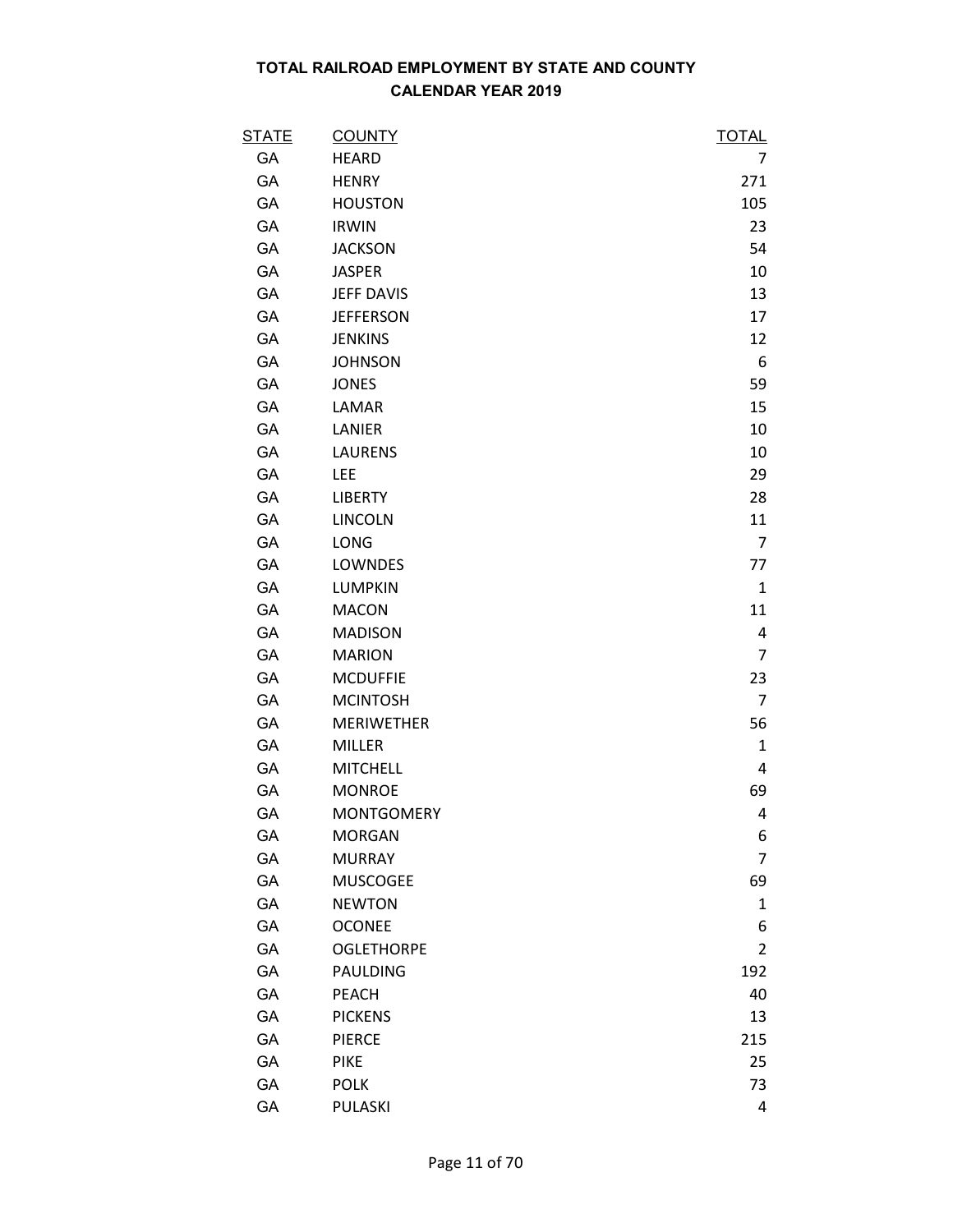| <u>STATE</u>    | <b>COUNTY</b>     | <b>TOTAL</b>   |
|-----------------|-------------------|----------------|
| GA              | <b>PUTNAM</b>     | 9              |
| GA              | <b>RABUN</b>      | $\overline{2}$ |
| GA              | <b>RANDOLPH</b>   | 10             |
| GA              | <b>RICHMOND</b>   | 150            |
| GA              | <b>ROCKDALE</b>   | 55             |
| GA              | <b>SCHLEY</b>     | 5              |
| GA              | <b>SCREVEN</b>    | $\overline{7}$ |
| GA              | SEMINOLE          | 3              |
| GA              | SPALDING          | 40             |
| GA              | <b>STEPHENS</b>   | 5              |
| GA              | <b>STEWART</b>    | 3              |
| <b>GA</b>       | <b>SUMTER</b>     | 10             |
| GA              | <b>TALBOT</b>     | 3              |
| GA              | <b>TALIAFERRO</b> | $\mathbf{1}$   |
| GA              | <b>TATTNALL</b>   | 8              |
| GA              | <b>TAYLOR</b>     | 5              |
| <b>GA</b>       | <b>TELFAIR</b>    | $\mathbf{1}$   |
| GA              | <b>TERRELL</b>    | $\overline{7}$ |
| GA              | <b>THOMAS</b>     | 21             |
| GA              | <b>TIFT</b>       | 13             |
| GA              | <b>TOOMBS</b>     | 25             |
| GA              | <b>TOWNS</b>      | $\mathbf{1}$   |
| GA              | <b>TREUTLEN</b>   | 5              |
| <b>GA</b>       | <b>TROUP</b>      | 59             |
| GA              | <b>TURNER</b>     | $\overline{7}$ |
| GA              | <b>TWIGGS</b>     | 14             |
| GA              | <b>UNION</b>      | $\mathbf{1}$   |
| GA              | <b>UPSON</b>      | 20             |
| GA              | WALKER            | 51             |
| GA              | <b>WALTON</b>     | 102            |
| GA              | <b>WARE</b>       | 295            |
| GA              | <b>WARREN</b>     | 5              |
| GA              | <b>WASHINGTON</b> | 34             |
| GA              | <b>WAYNE</b>      | 76             |
| GA              | <b>WEBSTER</b>    | $\overline{2}$ |
| GA              | <b>WHEELER</b>    | $\mathbf{1}$   |
| GA              | <b>WHITE</b>      | 4              |
| GA              | WHITFIELD         | 15             |
| GA              | <b>WILCOX</b>     | 8              |
| GA              | <b>WILKES</b>     | $\overline{2}$ |
| GA              | <b>WILKINSON</b>  | 15             |
| GA              | <b>WORTH</b>      | 9              |
| <b>GA Total</b> |                   | 7,828          |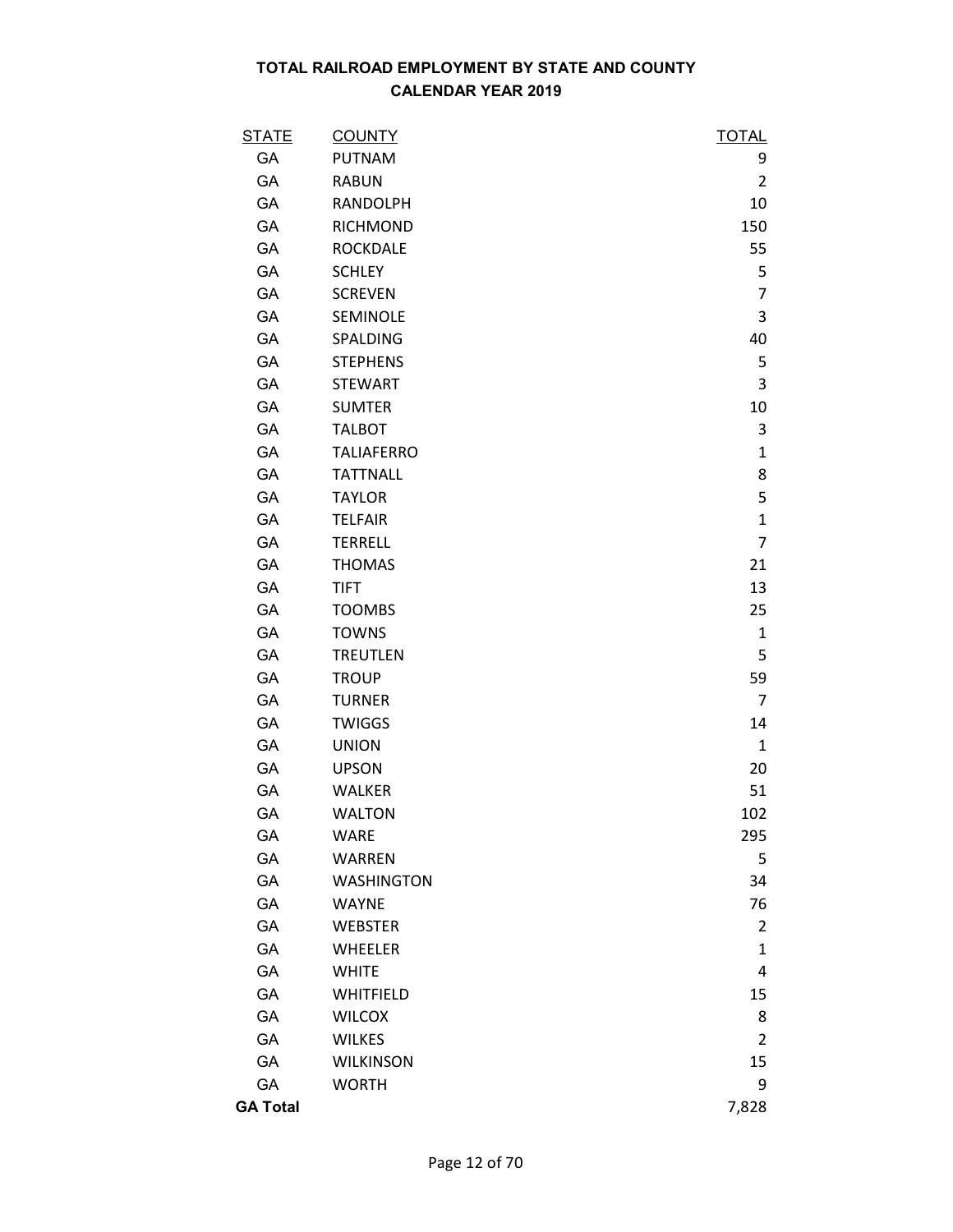| <b>STATE</b>    | <b>COUNTY</b>      | <b>TOTAL</b>   |
|-----------------|--------------------|----------------|
| HI              | <b>HAWAII</b>      | 2              |
| HI              | <b>HONOLULU</b>    | 8              |
| HI              | <b>KAUAI</b>       | 3              |
| HI              | MAUI               | $\overline{2}$ |
| <b>HI Total</b> |                    | 15             |
| IA              | <b>ADAIR</b>       | $\overline{7}$ |
| IA              | <b>ADAMS</b>       | $\overline{7}$ |
| IA              | ALLAMAKEE          | 16             |
| IA              | <b>APPANOOSE</b>   | 14             |
| IA              | <b>AUDUBON</b>     | $\mathbf{1}$   |
| IA              | <b>BENTON</b>      | 37             |
| IA              | <b>BLACK HAWK</b>  | 130            |
| IA              | <b>BOONE</b>       | 135            |
| IA              | <b>BREMER</b>      | 24             |
| IA              | <b>BUCHANAN</b>    | 39             |
| IA              | <b>BUENA VISTA</b> | $\overline{4}$ |
| IA              | <b>BUTLER</b>      | 26             |
| IA              | CALHOUN            | 13             |
| IA              | <b>CARROLL</b>     | 29             |
| IA              | CASS               | 10             |
| IA              | <b>CEDAR</b>       | 23             |
| IA              | <b>CERRO GORDO</b> | 127            |
| IA              | <b>CHEROKEE</b>    | $\overline{2}$ |
| IA              | CHICKASAW          | 4              |
| IA              | <b>CLARKE</b>      | 9              |
| IA              | <b>CLAY</b>        | $\mathbf{1}$   |
| IA              | <b>CLAYTON</b>     | 30             |
| IA              | <b>CLINTON</b>     | 125            |
| IA              | <b>CRAWFORD</b>    | 9              |
| IA              | <b>DALLAS</b>      | 48             |
| IA              | <b>DAVIS</b>       | 8              |
| IA              | <b>DECATUR</b>     | 9              |
| IA              | DELAWARE           | 23             |
| IA              | <b>DES MOINES</b>  | 135            |
| IA              | <b>DICKINSON</b>   | $\mathbf{1}$   |
| IA              | <b>DUBUQUE</b>     | 69             |
| IA              | <b>EMMET</b>       | 5              |
| IA              | <b>FAYETTE</b>     | 14             |
| IA              | <b>FLOYD</b>       | 33             |
| IA              | <b>FRANKLIN</b>    | 9              |
| IA              | <b>FREMONT</b>     | 17             |
| IA              | <b>GREENE</b>      | 10             |
| IA              | <b>GRUNDY</b>      | 11             |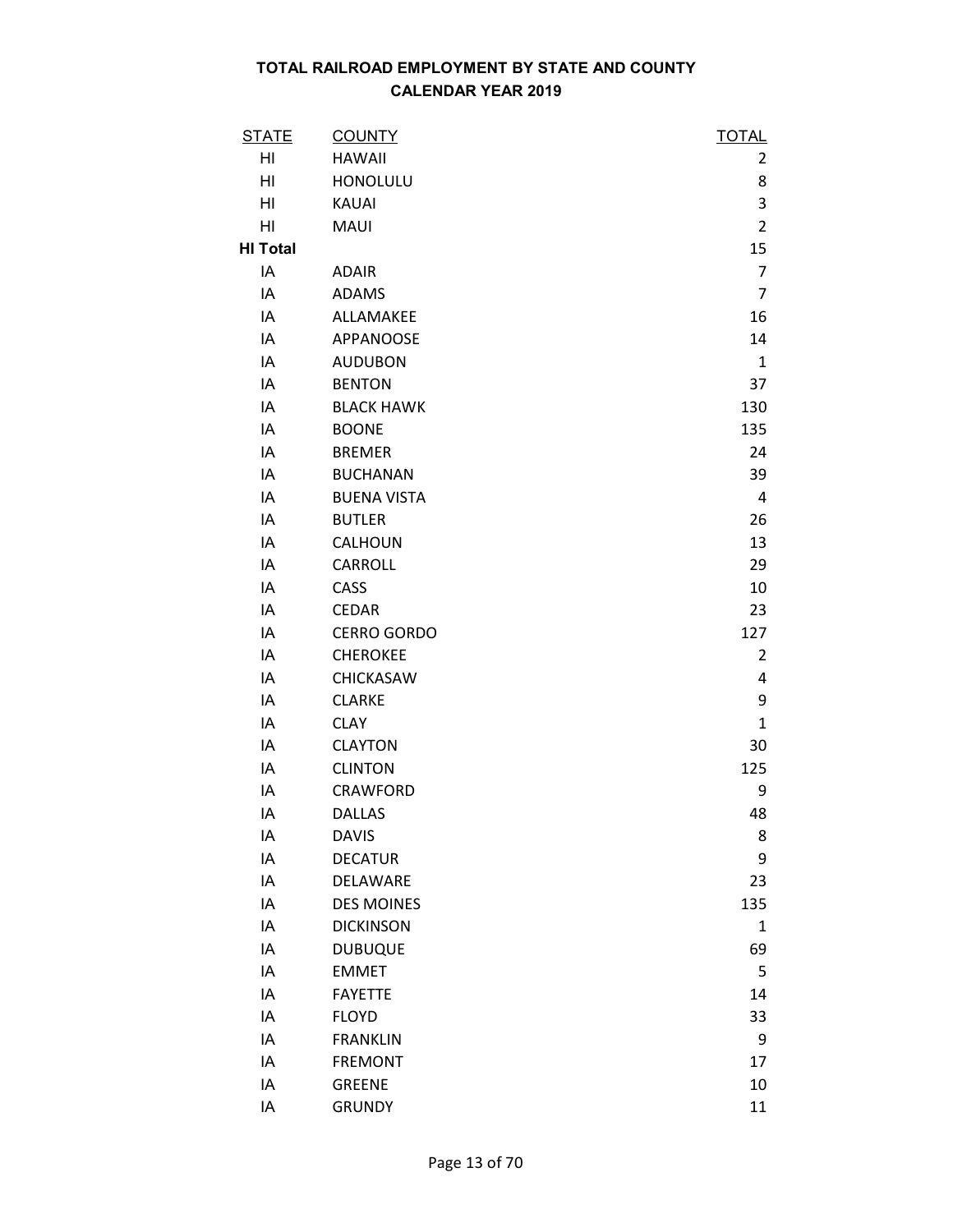| <b>STATE</b> | <b>COUNTY</b>     | <b>TOTAL</b>   |
|--------------|-------------------|----------------|
| IA           | <b>GUTHRIE</b>    | 8              |
| IA           | <b>HAMILTON</b>   | 25             |
| IA           | <b>HANCOCK</b>    | 8              |
| IA           | <b>HARDIN</b>     | 18             |
| IA           | <b>HARRISON</b>   | 75             |
| IA           | <b>HENRY</b>      | 27             |
| IA           | <b>HOWARD</b>     | 4              |
| IA           | <b>HUMBOLDT</b>   | 15             |
| IA           | <b>IDA</b>        | $\overline{2}$ |
| IA           | <b>IOWA</b>       | 20             |
| IA           | <b>JACKSON</b>    | 32             |
| IA           | <b>JASPER</b>     | 28             |
| IA           | <b>JEFFERSON</b>  | $\overline{7}$ |
| IA           | <b>JOHNSON</b>    | 44             |
| IA           | <b>JONES</b>      | 10             |
| IA           | <b>KEOKUK</b>     | 4              |
| IA           | <b>KOSSUTH</b>    | $\overline{2}$ |
| IA           | <b>LEE</b>        | 148            |
| IA           | LINN              | 159            |
| IA           | LOUISA            | 9              |
| IA           | <b>LUCAS</b>      | 8              |
| IA           | <b>LYON</b>       | 3              |
| IA           | <b>MADISON</b>    | 12             |
| IA           | <b>MAHASKA</b>    | 3              |
| IA           | <b>MARION</b>     | 8              |
| IA           | <b>MARSHALL</b>   | 46             |
| IA           | <b>MILLS</b>      | 76             |
| IA           | <b>MITCHELL</b>   | 11             |
| IA           | <b>MONONA</b>     | 18             |
| IA           | <b>MONROE</b>     | 12             |
| IA           | <b>MONTGOMERY</b> | 17             |
| IA           | <b>MUSCATINE</b>  | 24             |
| IA           | O'BRIEN           | 1              |
| IA           | <b>OSCEOLA</b>    | $\mathbf{1}$   |
| IA           | PAGE              | 15             |
| IA           | PALO ALTO         | 3              |
| IA           | PLYMOUTH          | 13             |
| IA           | <b>POCAHONTAS</b> | 4              |
| IA           | <b>POLK</b>       | 209            |
| IA           | POTTAWATTAMIE     | 467            |
| IA           | <b>POWESHIEK</b>  | 13             |
| IA           | RINGGOLD          | 18             |
| IA           | SAC               | 9              |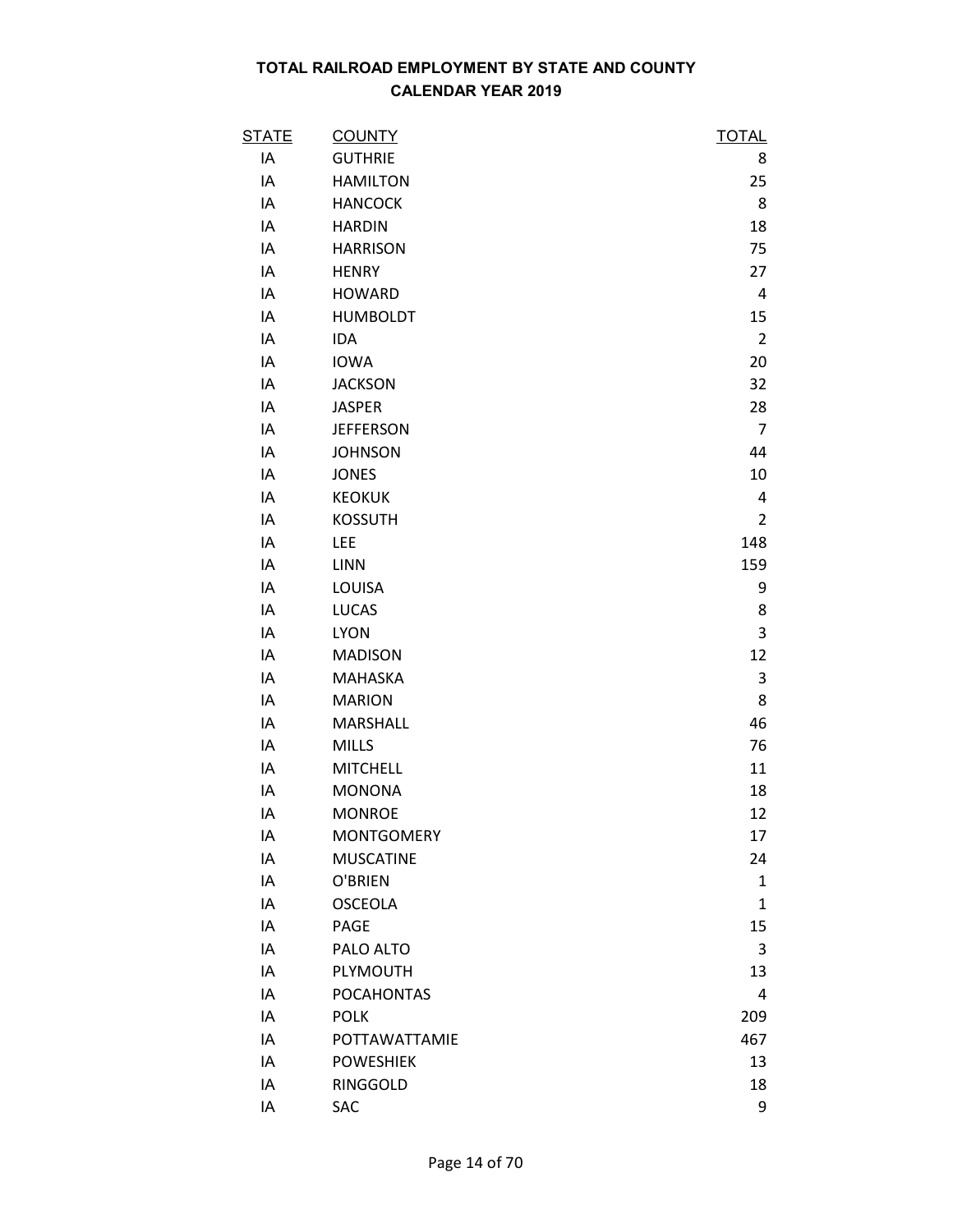| <b>STATE</b>    | <b>COUNTY</b>     | <b>TOTAL</b>   |
|-----------------|-------------------|----------------|
| IA              | <b>SCOTT</b>      | 127            |
| IA              | SHELBY            | 10             |
| IA              | <b>SIOUX</b>      | 5              |
| IA              | <b>STORY</b>      | 63             |
| IA              | <b>TAMA</b>       | 18             |
| IA              | <b>TAYLOR</b>     | $\overline{4}$ |
| IA              | <b>UNION</b>      | 44             |
| IA              | <b>VAN BUREN</b>  | 9              |
| IA              | <b>WAPELLO</b>    | 21             |
| IA              | <b>WARREN</b>     | 34             |
| IA              | <b>WASHINGTON</b> | $\overline{7}$ |
| IA              | <b>WAYNE</b>      | 5              |
| IA              | <b>WEBSTER</b>    | 56             |
| IA              | <b>WINNEBAGO</b>  | 4              |
| IA              | WINNESHIEK        | 1              |
| IA              | <b>WOODBURY</b>   | 132            |
| IA              | <b>WORTH</b>      | 12             |
| IA              | <b>WRIGHT</b>     | 29             |
| <b>IA Total</b> |                   | 3,431          |
| ID              | <b>ADA</b>        | 87             |
| ID              | <b>ADAMS</b>      | $\mathbf{1}$   |
| ID              | <b>BANNOCK</b>    | 427            |
| ID              | <b>BEAR LAKE</b>  | 63             |
| ID              | <b>BENEWAH</b>    | $\overline{7}$ |
| ID              | <b>BINGHAM</b>    | 55             |
| ID              | <b>BLAINE</b>     | $\mathbf 1$    |
| ID              | <b>BOISE</b>      | 3              |
| ID              | <b>BONNER</b>     | 55             |
| ID              | <b>BONNEVILLE</b> | 46             |
| ID              | <b>BOUNDARY</b>   | 50             |
| ID              | CAMAS             | $\mathbf{1}$   |
| ID              | CANYON            | 139            |
| ID              | CARIBOU           | 10             |
| ID              | <b>CASSIA</b>     | 11             |
| ID              | <b>CLEARWATER</b> | $\overline{2}$ |
| ID              | <b>CUSTER</b>     | $\mathbf{1}$   |
| ID              | <b>ELMORE</b>     | 5              |
| ID              | <b>FRANKLIN</b>   | 22             |
| ID              | <b>FREMONT</b>    | $\overline{2}$ |
| ID              | <b>GEM</b>        | 35             |
| ID              | <b>GOODING</b>    | 8              |
| ID              | <b>IDAHO</b>      | $\overline{2}$ |
| ID              | <b>JEFFERSON</b>  | 12             |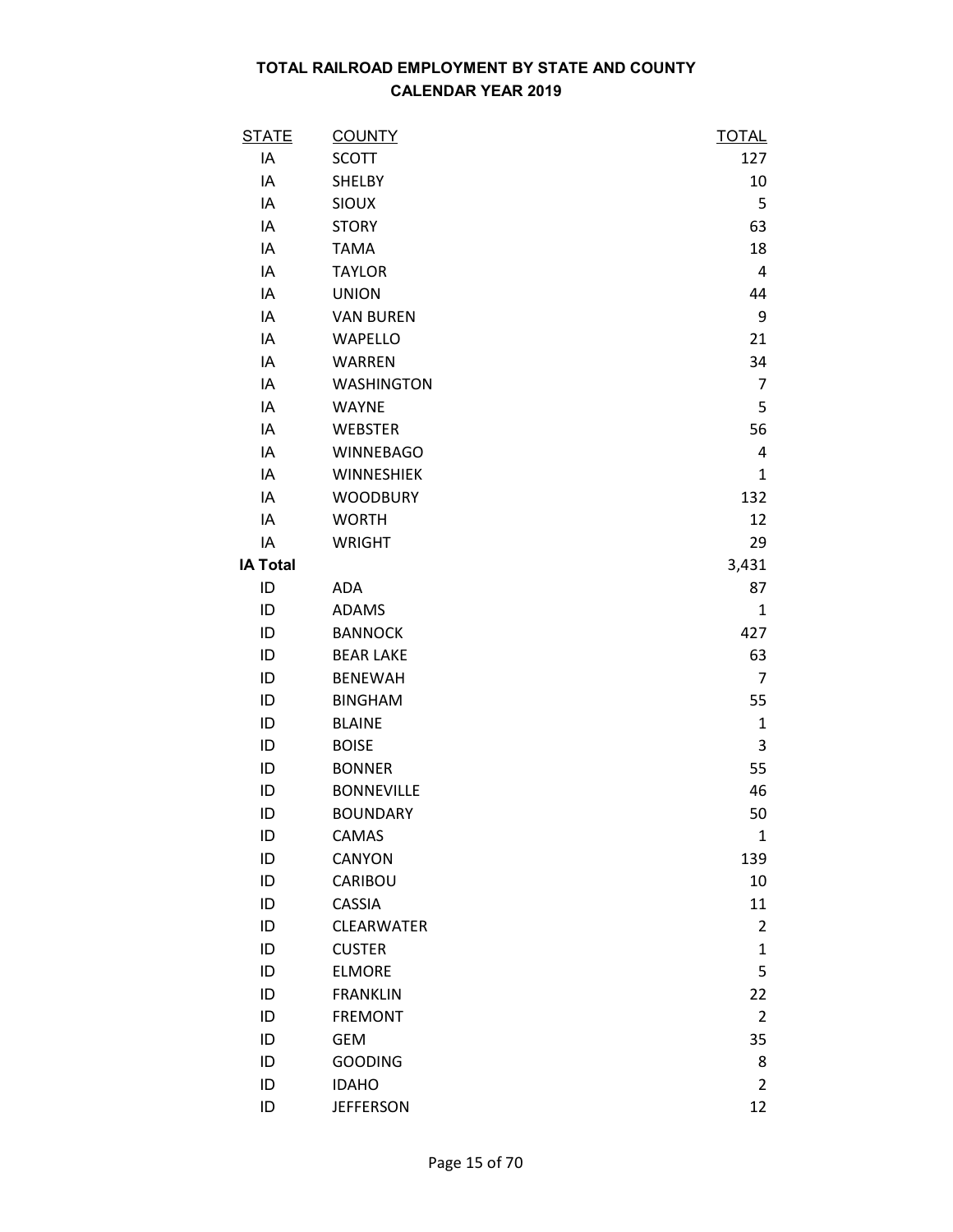| <b>STATE</b>    | <b>COUNTY</b>     | <b>TOTAL</b>   |
|-----------------|-------------------|----------------|
| ID              | <b>JEROME</b>     | 5              |
| ID              | <b>KOOTENAI</b>   | 315            |
| ID              | LATAH             | 5              |
| ID              | LEMHI             | $\mathbf{1}$   |
| ID              | LEWIS             | 3              |
| ID              | <b>LINCOLN</b>    | 3              |
| ID              | <b>MADISON</b>    | 3              |
| ID              | <b>MINIDOKA</b>   | 28             |
| ID              | <b>NEZ PERCE</b>  | 29             |
| ID              | <b>ONEIDA</b>     | $\overline{7}$ |
| ID              | <b>OWYHEE</b>     | 6              |
| ID              | <b>PAYETTE</b>    | 19             |
| ID              | <b>POWER</b>      | 8              |
| ID              | SHOSHONE          | $\overline{2}$ |
| ID              | <b>TWIN FALLS</b> | 43             |
| ID              | VALLEY            | $\mathbf{1}$   |
| ID              | <b>WASHINGTON</b> | 16             |
| <b>ID Total</b> |                   | 1,539          |
| IL              | <b>ADAMS</b>      | 114            |
| IL              | ALEXANDER         | 3              |
| IL              | <b>BOND</b>       | 22             |
| IL              | <b>BOONE</b>      | 43             |
| IL              | <b>BROWN</b>      | 6              |
| IL              | <b>BUREAU</b>     | 38             |
| IL              | CALHOUN           | 6              |
| IL              | <b>CARROLL</b>    | 88             |
| IL              | CASS              | 37             |
| IL              | CHAMPAIGN         | 122            |
| IL              | <b>CHRISTIAN</b>  | 112            |
| IL              | <b>CLARK</b>      | 11             |
| IL              | <b>CLAY</b>       | 13             |
| IL              | <b>CLINTON</b>    | 59             |
| IL              | <b>COLES</b>      | 36             |
| IL              | COOK              | 7,815          |
| IL              | CRAWFORD          | 9              |
| IL              | CUMBERLAND        | 17             |
| IL              | DE WITT           | 39             |
| IL              | <b>DEKALB</b>     | 128            |
| IL              | <b>DOUGLAS</b>    | 40             |
| IL              | <b>DUPAGE</b>     | 730            |
| IL              | <b>EDGAR</b>      | 22             |
| IL              | <b>EDWARDS</b>    | $\mathbf{1}$   |
| IL              | <b>EFFINGHAM</b>  | 42             |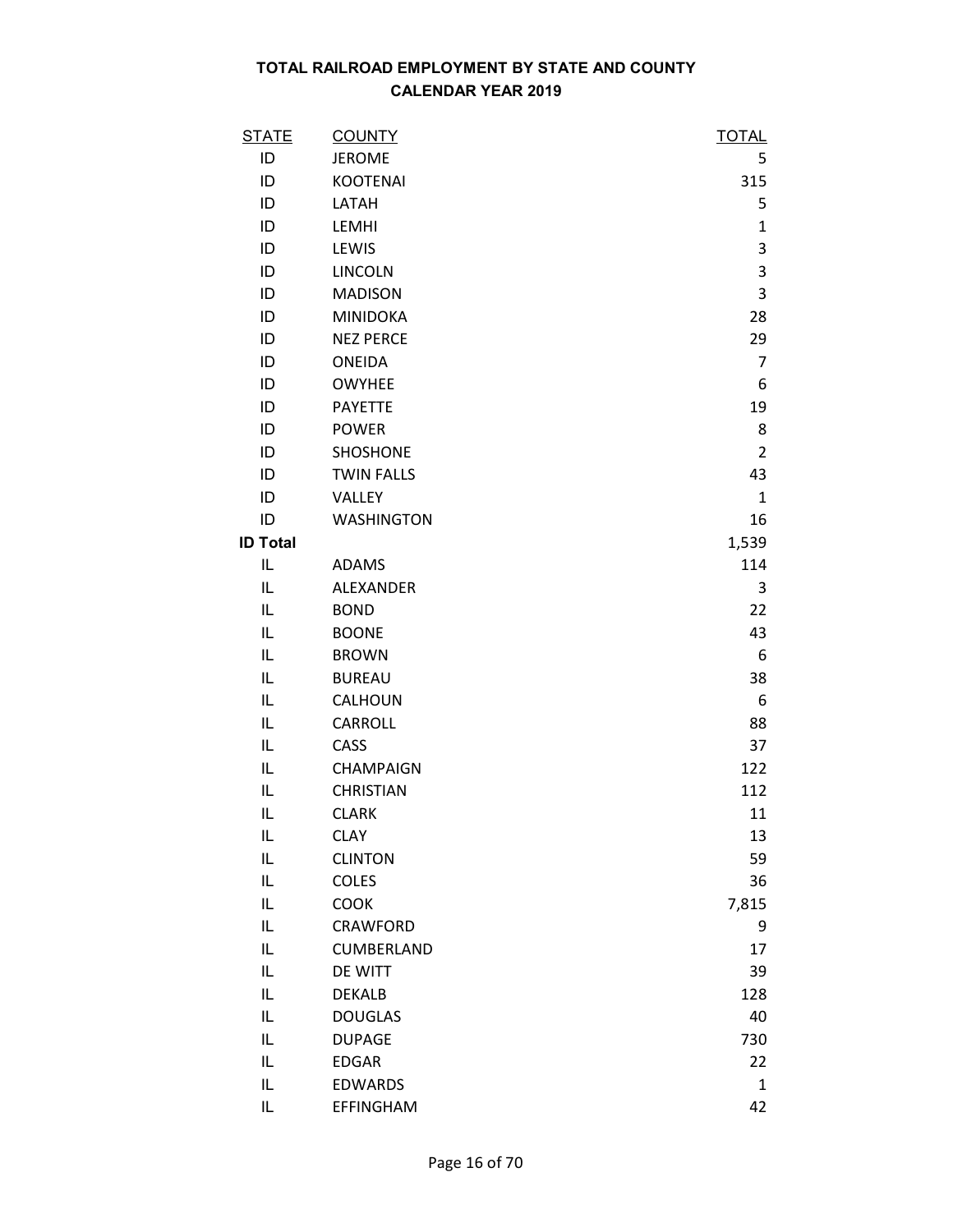| <b>STATE</b> | <b>COUNTY</b>     | <b>TOTAL</b> |
|--------------|-------------------|--------------|
| IL.          | <b>FAYETTE</b>    | 22           |
| IL           | <b>FORD</b>       | 17           |
| IL           | <b>FRANKLIN</b>   | 32           |
| IL           | <b>FULTON</b>     | 73           |
| IL           | <b>GALLATIN</b>   | 6            |
| IL.          | <b>GREENE</b>     | 6            |
| IL           | <b>GRUNDY</b>     | 97           |
| IL           | <b>HAMILTON</b>   | 22           |
| IL           | <b>HANCOCK</b>    | 123          |
| IL           | <b>HARDIN</b>     | $\mathbf{1}$ |
| IL           | <b>HENDERSON</b>  | 84           |
| IL           | <b>HENRY</b>      | 64           |
| IL           | <b>IROQUOIS</b>   | 87           |
| IL           | <b>JACKSON</b>    | 38           |
| IL           | <b>JASPER</b>     | 6            |
| IL           | <b>JEFFERSON</b>  | 79           |
| IL           | <b>JERSEY</b>     | 11           |
| IL           | <b>JO DAVIESS</b> | 16           |
| IL           | <b>JOHNSON</b>    | 26           |
| IL.          | <b>KANE</b>       | 504          |
| IL           | KANKAKEE          | 290          |
| IL           | KENDALL           | 154          |
| IL           | <b>KNOX</b>       | 823          |
| IL           | LA SALLE          | 129          |
| IL           | LAKE              | 265          |
| IL           | LAWRENCE          | 9            |
| IL           | LEE               | 58           |
| IL           | <b>LIVINGSTON</b> | 11           |
| IL           | <b>LOGAN</b>      | 18           |
| IL           | <b>MACON</b>      | 300          |
| IL           | <b>MACOUPIN</b>   | 70           |
| IL           | <b>MADISON</b>    | 355          |
| IL           | <b>MARION</b>     | 197          |
| IL.          | MARSHALL          | 9            |
| IL           | <b>MASON</b>      | 25           |
| IL           | <b>MASSAC</b>     | 10           |
| IL           | <b>MCDONOUGH</b>  | 43           |
| IL           | <b>MCHENRY</b>    | 261          |
| IL.          | <b>MCLEAN</b>     | 54           |
| IL           | <b>MENARD</b>     | 11           |
| IL           | <b>MERCER</b>     | 32           |
| IL           | <b>MONROE</b>     | 113          |
| IL           | <b>MONTGOMERY</b> | 46           |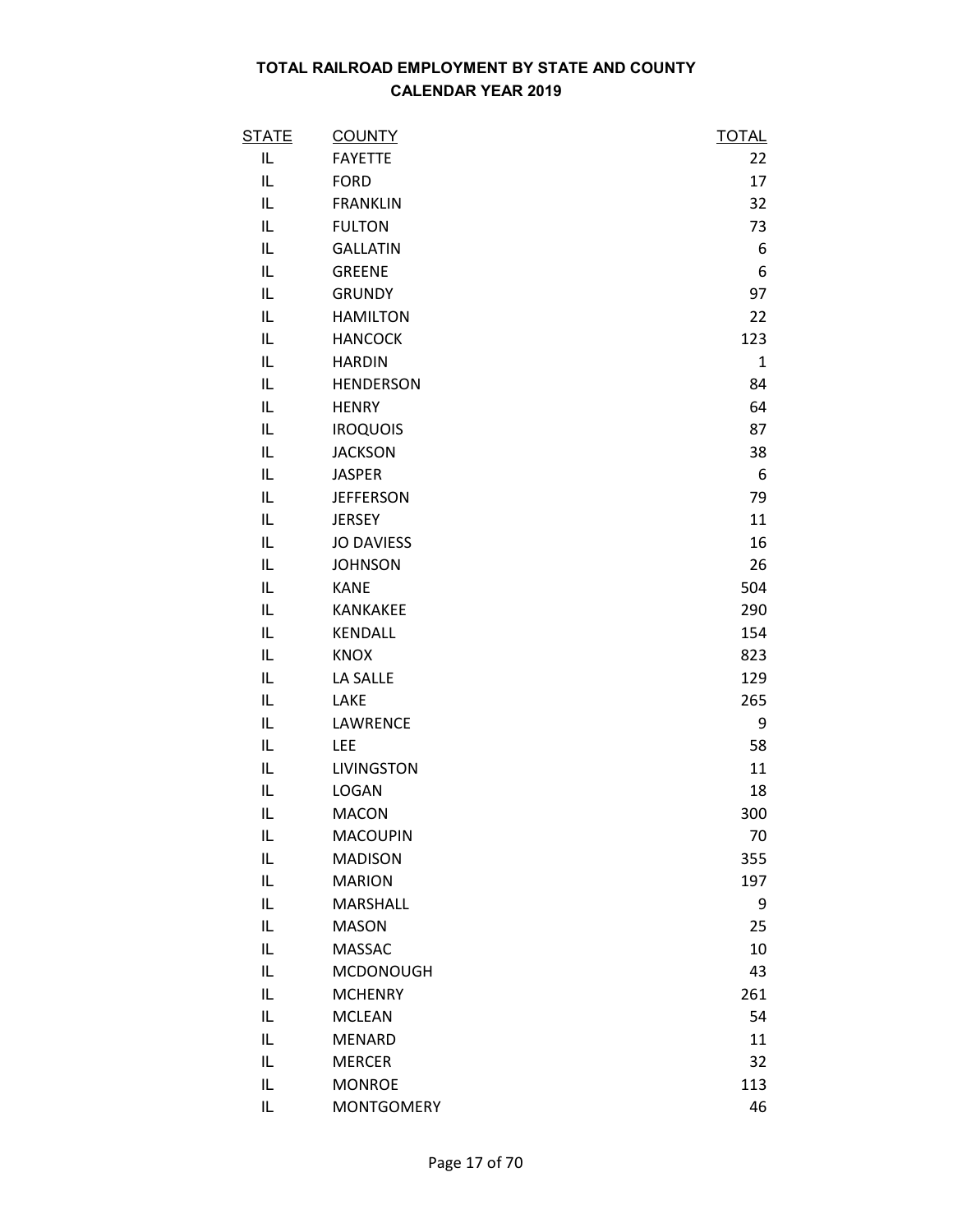| <b>STATE</b>    | <b>COUNTY</b>      | <b>TOTAL</b>   |
|-----------------|--------------------|----------------|
| IL              | <b>MORGAN</b>      | 42             |
| IL              | <b>MOULTRIE</b>    | 54             |
| IL              | OGLE               | 76             |
| IL              | <b>PEORIA</b>      | 152            |
| IL              | <b>PERRY</b>       | 23             |
| IL              | <b>PIATT</b>       | 56             |
| IL              | <b>PIKE</b>        | 36             |
| IL              | <b>POPE</b>        | $\overline{2}$ |
| IL              | PULASKI            | 6              |
| IL              | <b>PUTNAM</b>      | 10             |
| IL              | <b>RANDOLPH</b>    | 52             |
| IL              | <b>RICHLAND</b>    | 8              |
| IL              | <b>ROCK ISLAND</b> | 72             |
| IL              | <b>SALINE</b>      | 16             |
| IL              | SANGAMON           | 112            |
| IL              | <b>SCHUYLER</b>    | 16             |
| IL              | <b>SCOTT</b>       | 8              |
| IL              | <b>SHELBY</b>      | 42             |
| IL              | <b>ST CLAIR</b>    | 426            |
| IL              | <b>STARK</b>       | 6              |
| IL              | <b>STEPHENSON</b>  | 30             |
| IL              | <b>TAZEWELL</b>    | 77             |
| IL              | <b>UNION</b>       | 45             |
| IL              | <b>VERMILION</b>   | 119            |
| IL              | <b>WABASH</b>      | 14             |
| IL              | <b>WARREN</b>      | 205            |
| IL              | <b>WASHINGTON</b>  | 27             |
| IL              | <b>WAYNE</b>       | 26             |
| IL              | <b>WHITE</b>       | 19             |
| IL              | <b>WHITESIDE</b>   | 98             |
| IL              | <b>WILL</b>        | 1,803          |
| IL              | WILLIAMSON         | 48             |
| IL              | <b>WINNEBAGO</b>   | 71             |
| IL              | <b>WOODFORD</b>    | 11             |
| <b>IL Total</b> |                    | 17,958         |
| IN              | <b>ADAMS</b>       | 15             |
| IN              | <b>ALLEN</b>       | 457            |
| IN              | <b>BARTHOLOMEW</b> | 11             |
| IN              | <b>BENTON</b>      | 6              |
| IN              | <b>BLACKFORD</b>   | 25             |
| IN              | <b>BOONE</b>       | 30             |
| IN              | <b>BROWN</b>       | $\overline{7}$ |
| IN              | CARROLL            | 24             |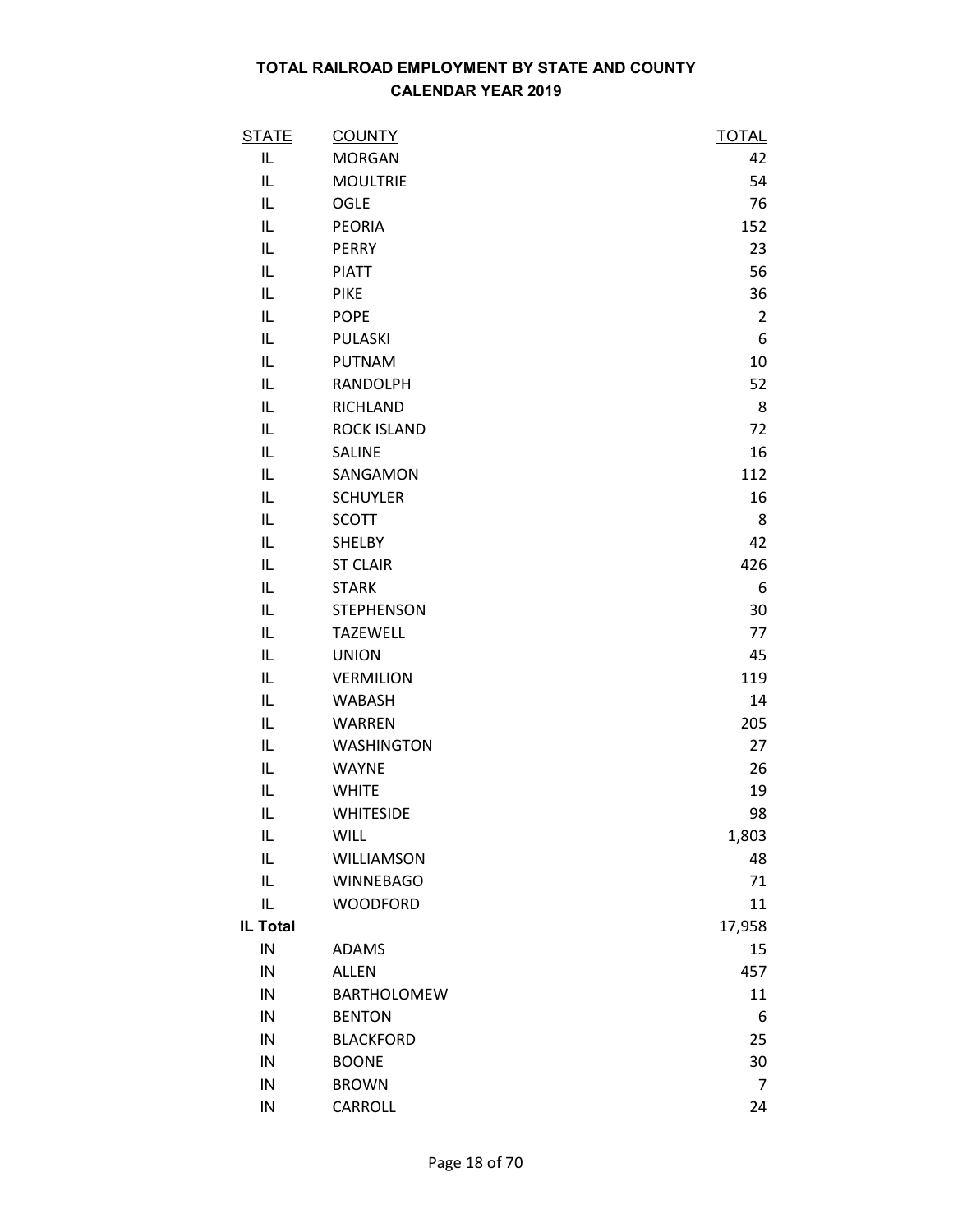| <b>STATE</b> | <b>COUNTY</b>     | <u>TOTAL</u> |
|--------------|-------------------|--------------|
| IN           | CASS              | 25           |
| IN           | <b>CLARK</b>      | 115          |
| IN           | <b>CLAY</b>       | 30           |
| IN           | <b>CLINTON</b>    | 21           |
| IN           | <b>CRAWFORD</b>   | 13           |
| IN           | <b>DAVIESS</b>    | 19           |
| IN           | <b>DEARBORN</b>   | 37           |
| IN           | <b>DECATUR</b>    | 4            |
| IN           | <b>DEKALB</b>     | 82           |
| IN           | DELAWARE          | 94           |
| IN           | <b>DUBOIS</b>     | 25           |
| IN           | <b>ELKHART</b>    | 244          |
| IN           | <b>FAYETTE</b>    | 15           |
| IN           | <b>FLOYD</b>      | 67           |
| IN           | <b>FOUNTAIN</b>   | 20           |
| IN           | <b>FRANKLIN</b>   | 8            |
| IN           | <b>FULTON</b>     | 11           |
| IN           | <b>GIBSON</b>     | 100          |
| IN           | <b>GRANT</b>      | 33           |
| IN           | <b>GREENE</b>     | 48           |
| IN           | <b>HAMILTON</b>   | 57           |
| IN           | <b>HANCOCK</b>    | 51           |
| IN           | <b>HARRISON</b>   | 106          |
| IN           | <b>HENDRICKS</b>  | 207          |
| IN           | <b>HENRY</b>      | 20           |
| IN           | <b>HOWARD</b>     | 38           |
| IN           | <b>HUNTINGTON</b> | 54           |
| IN           | <b>JACKSON</b>    | 8            |
| IN           | <b>JASPER</b>     | 78           |
| IN           | JAY               | 10           |
| IN           | <b>JEFFERSON</b>  | 8            |
| IN           | <b>JENNINGS</b>   | 6            |
| IN           | <b>JOHNSON</b>    | 101          |
| IN           | <b>KNOX</b>       | 7            |
| IN           | <b>KOSCIUSKO</b>  | 25           |
| IN           | LAGRANGE          | 21           |
| IN           | LAKE              | 2,325        |
| IN           | <b>LAPORTE</b>    | 443          |
| IN           | LAWRENCE          | 9            |
| IN           | <b>MADISON</b>    | 61           |
| IN           | <b>MARION</b>     | 478          |
| IN           | MARSHALL          | 36           |
| IN           | <b>MARTIN</b>     | 4            |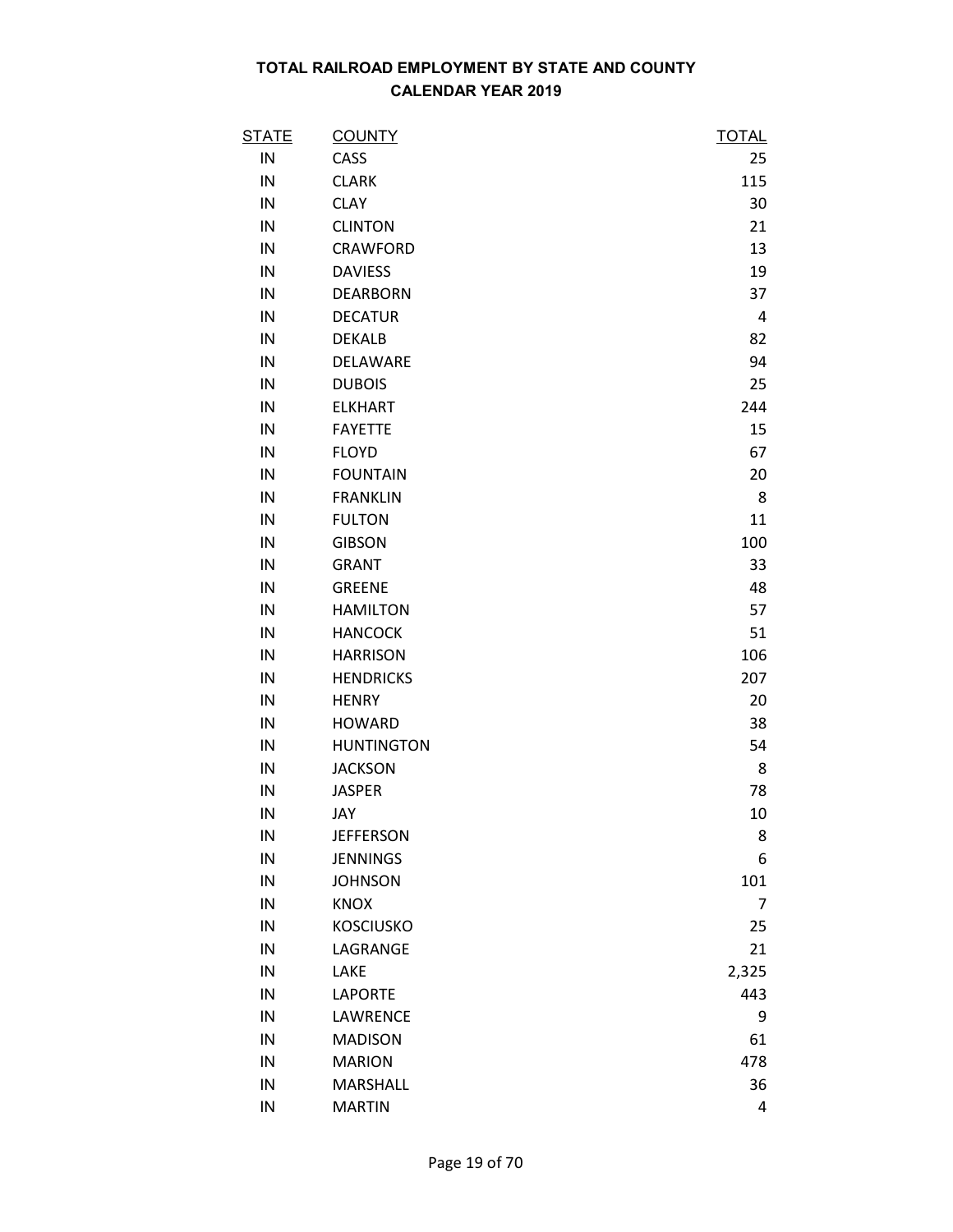| <b>STATE</b>    | <b>COUNTY</b>     | <b>TOTAL</b> |
|-----------------|-------------------|--------------|
| IN              | <b>MIAMI</b>      | 137          |
| IN              | <b>MONROE</b>     | 17           |
| IN              | <b>MONTGOMERY</b> | 24           |
| IN              | <b>MORGAN</b>     | 90           |
| IN              | <b>NEWTON</b>     | 24           |
| IN              | <b>NOBLE</b>      | 40           |
| IN              | OHIO              | 5            |
| IN              | ORANGE            | 8            |
| IN              | <b>OWEN</b>       | 17           |
| IN              | <b>PARKE</b>      | 8            |
| IN              | <b>PERRY</b>      | 6            |
| IN              | <b>PIKE</b>       | 14           |
| IN              | <b>PORTER</b>     | 676          |
| IN              | <b>POSEY</b>      | 40           |
| IN              | PULASKI           | 9            |
| IN              | <b>PUTNAM</b>     | 32           |
| IN              | <b>RANDOLPH</b>   | 18           |
| IN              | RIPLEY            | 6            |
| IN              | <b>RUSH</b>       | 6            |
| IN              | <b>SCOTT</b>      | 10           |
| IN              | <b>SHELBY</b>     | 36           |
| IN              | <b>SPENCER</b>    | 17           |
| IN              | <b>ST JOSEPH</b>  | 281          |
| IN              | <b>STARKE</b>     | 63           |
| IN              | <b>STEUBEN</b>    | 33           |
| IN              | SULLIVAN          | 41           |
| IN              | SWITZERLAND       | $\mathbf{1}$ |
| IN              | TIPPECANOE        | 81           |
| IN              | <b>TIPTON</b>     | 4            |
| IN              | <b>UNION</b>      | 9            |
| IN              | VANDERBURGH       | 130          |
| IN              | <b>VERMILLION</b> | 22           |
| IN              | <b>VIGO</b>       | 68           |
| IN              | <b>WABASH</b>     | 30           |
| IN              | <b>WARREN</b>     | 6            |
| IN              | <b>WARRICK</b>    | 77           |
| IN              | <b>WASHINGTON</b> | 27           |
| IN              | <b>WAYNE</b>      | 8            |
| IN              | WELLS             | 35           |
| IN              | <b>WHITE</b>      | 26           |
| IN              | <b>WHITLEY</b>    | 29           |
| <b>IN Total</b> |                   | 7,950        |
| KS              | <b>ALLEN</b>      | 15           |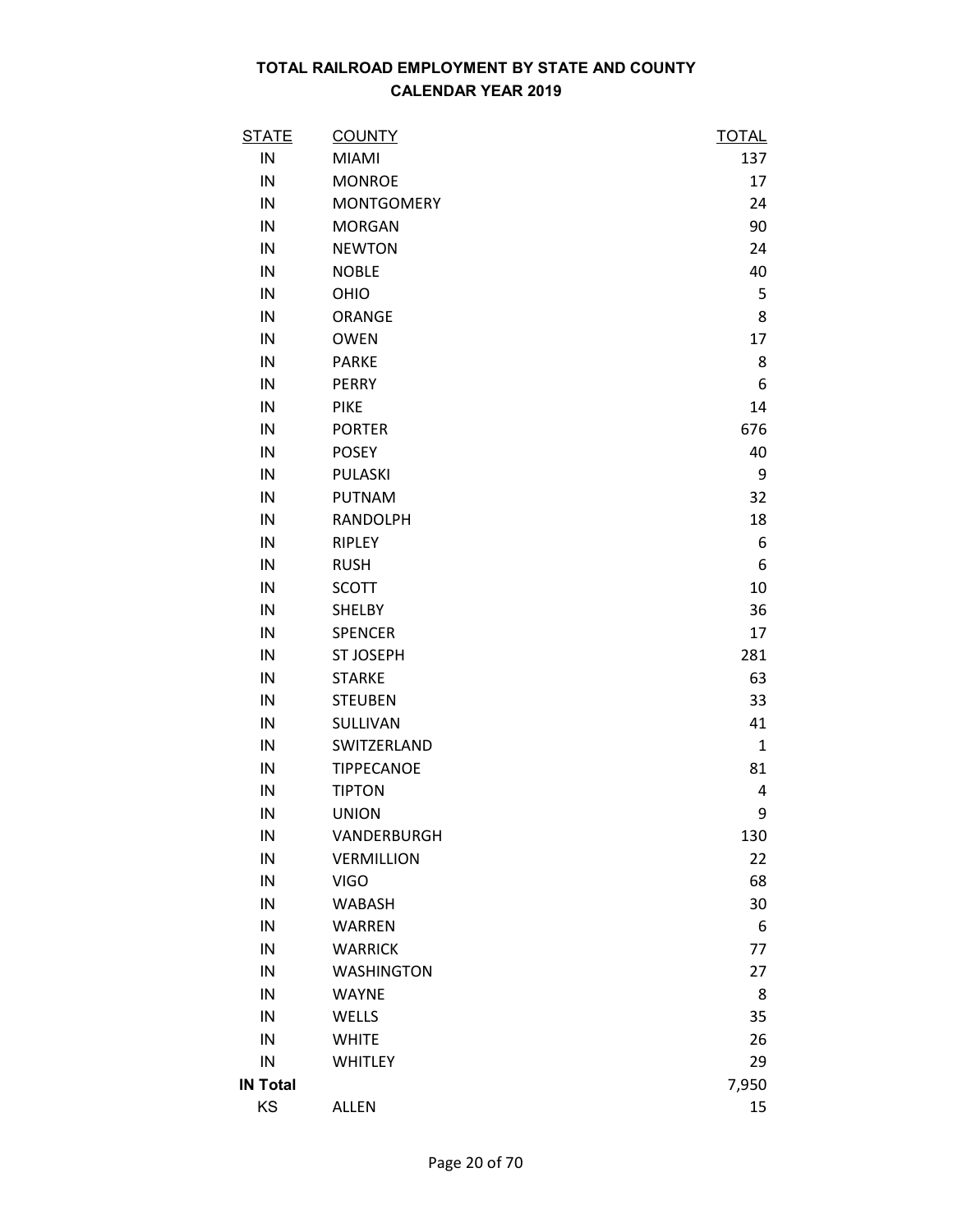| <u>STATE</u> | <b>COUNTY</b>    | <b>TOTAL</b>   |
|--------------|------------------|----------------|
| KS           | ANDERSON         | 12             |
| KS           | <b>ATCHISON</b>  | 30             |
| KS           | <b>BARBER</b>    | 3              |
| KS           | <b>BARTON</b>    | 18             |
| KS           | <b>BOURBON</b>   | 46             |
| KS           | <b>BROWN</b>     | 11             |
| KS           | <b>BUTLER</b>    | 96             |
| KS           | <b>CHASE</b>     | 5              |
| KS           | CHAUTAUQUA       | $\overline{2}$ |
| KS           | <b>CHEROKEE</b>  | 36             |
| KS           | CHEYENNE         | $\overline{2}$ |
| KS           | <b>CLARK</b>     | $\mathbf{1}$   |
| KS           | <b>CLAY</b>      | 4              |
| KS           | <b>CLOUD</b>     | 17             |
| KS           | <b>COFFEY</b>    | 8              |
| KS           | <b>COWLEY</b>    | 81             |
| KS           | <b>CRAWFORD</b>  | 190            |
| KS           | <b>DECATUR</b>   | 4              |
| KS           | <b>DICKINSON</b> | 107            |
| KS           | <b>DONIPHAN</b>  | 25             |
| KS           | <b>DOUGLAS</b>   | 156            |
| KS           | <b>EDWARDS</b>   | 2              |
| KS           | <b>ELK</b>       | 3              |
| KS           | <b>ELLIS</b>     | 10             |
| KS           | <b>ELLSWORTH</b> | 4              |
| KS           | <b>FINNEY</b>    | 9              |
| KS           | <b>FORD</b>      | 17             |
| KS           | <b>FRANKLIN</b>  | 85             |
| KS           | <b>GEARY</b>     | 23             |
| KS           | <b>GOVE</b>      | $\mathbf{1}$   |
| KS           | <b>GRAY</b>      | 4              |
| KS           | GREELEY          | $\mathbf{1}$   |
| KS           | <b>GREENWOOD</b> | 5              |
| KS           | <b>HAMILTON</b>  | $\mathbf{1}$   |
| KS           | <b>HARPER</b>    | 8              |
| KS           | <b>HARVEY</b>    | 137            |
| KS           | <b>HASKELL</b>   | 21             |
| KS           | <b>JACKSON</b>   | 77             |
| KS           | <b>JEFFERSON</b> | 152            |
| KS           | <b>JOHNSON</b>   | 1,226          |
| KS           | <b>KEARNY</b>    | 3              |
| KS           | <b>KINGMAN</b>   | 6              |
| KS           | <b>KIOWA</b>     | $\overline{2}$ |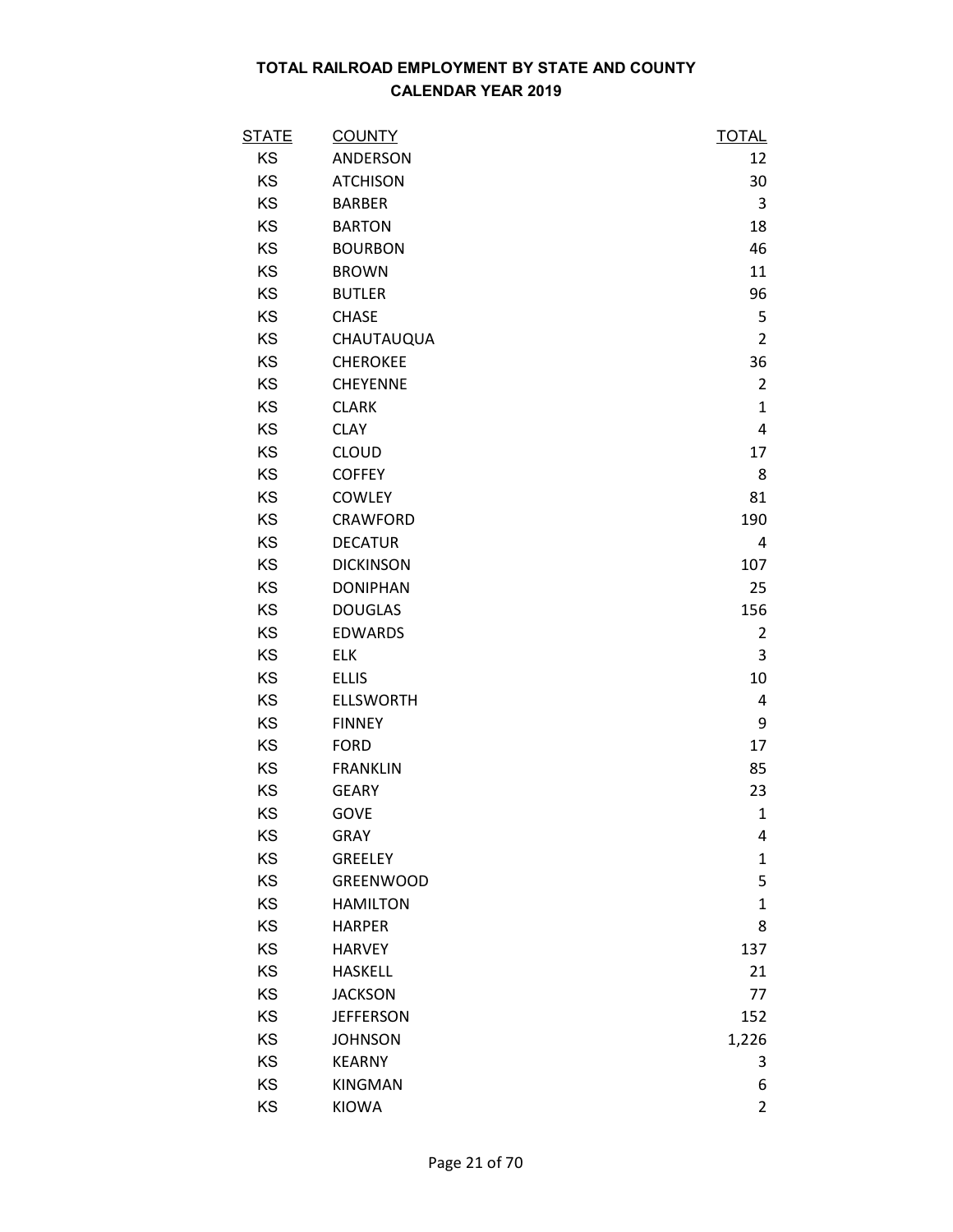| <b>STATE</b> | <b>COUNTY</b>     | <b>TOTAL</b>   |
|--------------|-------------------|----------------|
| KS           | <b>LABETTE</b>    | 83             |
| KS           | LEAVENWORTH       | 263            |
| KS           | <b>LINCOLN</b>    | $\overline{2}$ |
| KS           | <b>LINN</b>       | 24             |
| KS           | <b>LOGAN</b>      | $\overline{2}$ |
| KS           | <b>LYON</b>       | 67             |
| KS           | <b>MARION</b>     | 41             |
| KS           | MARSHALL          | 138            |
| KS           | <b>MCPHERSON</b>  | 26             |
| KS           | <b>MEADE</b>      | $\overline{2}$ |
| KS           | <b>MIAMI</b>      | 99             |
| KS           | <b>MITCHELL</b>   | $\overline{2}$ |
| KS           | <b>MONTGOMERY</b> | 88             |
| KS           | <b>MORRIS</b>     | 45             |
| KS           | <b>NEMAHA</b>     | 12             |
| KS           | <b>NEOSHO</b>     | 25             |
| KS           | <b>OSAGE</b>      | 88             |
| KS           | <b>OSBORNE</b>    | $\overline{2}$ |
| KS           | <b>OTTAWA</b>     | 6              |
| KS           | <b>PAWNEE</b>     | 3              |
| KS           | <b>PHILLIPS</b>   | 29             |
| KS           | POTTAWATOMIE      | 22             |
| KS           | <b>PRATT</b>      | 25             |
| KS           | <b>RENO</b>       | 63             |
| KS           | <b>REPUBLIC</b>   | $\overline{2}$ |
| KS           | <b>RICE</b>       | 8              |
| KS           | <b>RILEY</b>      | 30             |
| KS           | <b>ROOKS</b>      | 6              |
| KS           | <b>RUSH</b>       | 11             |
| KS           | <b>RUSSELL</b>    | $\mathbf{1}$   |
| KS           | <b>SALINE</b>     | 68             |
| KS           | <b>SCOTT</b>      | 4              |
| KS           | <b>SEDGWICK</b>   | 398            |
| KS           | SEWARD            | 15             |
| KS           | SHAWNEE           | 779            |
| KS           | SHERIDAN          | 1              |
| KS           | SHERMAN           | 18             |
| KS           | <b>SMITH</b>      | 4              |
| KS           | <b>STAFFORD</b>   | $\overline{7}$ |
| KS           | <b>STANTON</b>    | $\mathbf{1}$   |
| KS           | <b>STEVENS</b>    | $\overline{2}$ |
| KS           | <b>SUMNER</b>     | 136            |
| KS           | <b>THOMAS</b>     | 3              |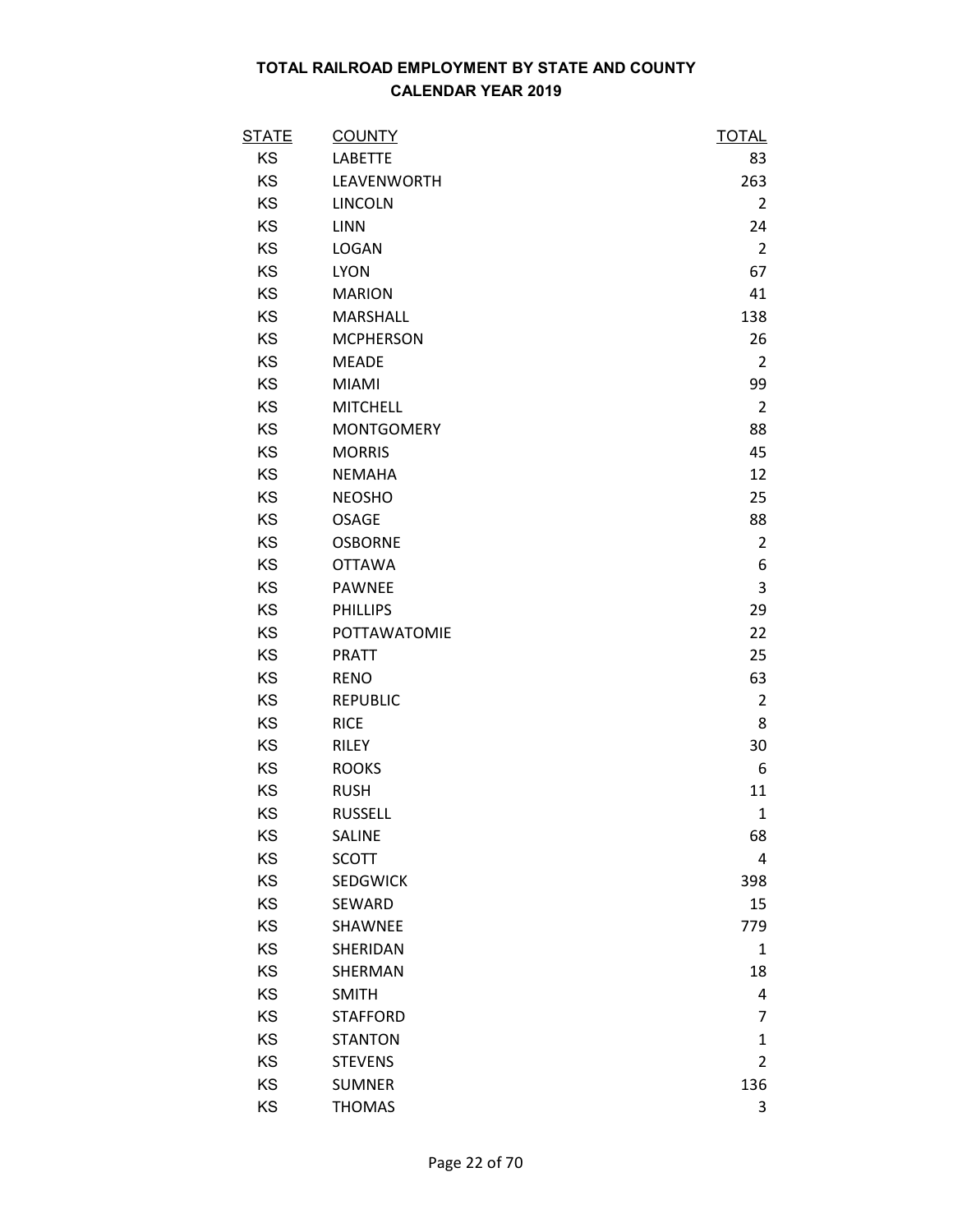| <b>STATE</b>    | <b>COUNTY</b>       | <b>TOTAL</b>   |
|-----------------|---------------------|----------------|
| KS              | <b>TREGO</b>        | 1              |
| KS              | WABAUNSEE           | 33             |
| KS              | <b>WALLACE</b>      | $\overline{7}$ |
| KS              | <b>WASHINGTON</b>   | $\overline{7}$ |
| KS              | <b>WILSON</b>       | $\overline{2}$ |
| KS              | <b>WOODSON</b>      | 6              |
| KS              | <b>WYANDOTTE</b>    | 322            |
| <b>KS Total</b> |                     | 5,695          |
| KY              | <b>ALLEN</b>        | 4              |
| KY              | ANDERSON            | 11             |
| KY              | <b>BALLARD</b>      | 6              |
| KY              | <b>BARREN</b>       | $\mathbf{1}$   |
| KY              | <b>BATH</b>         | 3              |
| KY              | <b>BELL</b>         | 17             |
| KY              | <b>BOONE</b>        | 215            |
| KY              | <b>BOURBON</b>      | 8              |
| KY              | <b>BOYD</b>         | 151            |
| KY              | <b>BOYLE</b>        | 45             |
| KY              | <b>BRACKEN</b>      | 12             |
| KY              | <b>BREATHITT</b>    | 25             |
| KY              | <b>BRECKINRIDGE</b> | 14             |
| KY              | <b>BULLITT</b>      | 87             |
| KY              | <b>BUTLER</b>       | $\mathbf{1}$   |
| KY              | CALDWELL            | 29             |
| KY              | CALLOWAY            | $\overline{2}$ |
| KY              | CAMPBELL            | 59             |
| KY              | CARLISLE            | 13             |
| KY              | CARROLL             | 11             |
| KY              | <b>CARTER</b>       | 26             |
| KY              | <b>CASEY</b>        | 15             |
| KY              | <b>CHRISTIAN</b>    | 12             |
| KY              | <b>CLARK</b>        | 12             |
| KY              | <b>CLAY</b>         | 5              |
| KY              | <b>CLINTON</b>      | 1              |
| KY              | <b>CRITTENDEN</b>   | $\mathbf{1}$   |
| KY              | <b>DAVIESS</b>      | 23             |
| KY              | <b>EDMONSON</b>     | $\mathbf{1}$   |
| KY              | <b>ELLIOTT</b>      | $\mathbf{1}$   |
| KY              | <b>ESTILL</b>       | 11             |
| KY              | <b>FAYETTE</b>      | 53             |
| KY              | <b>FLEMING</b>      | 11             |
| KY              | <b>FLOYD</b>        | 46             |
| KY              | <b>FRANKLIN</b>     | $\overline{7}$ |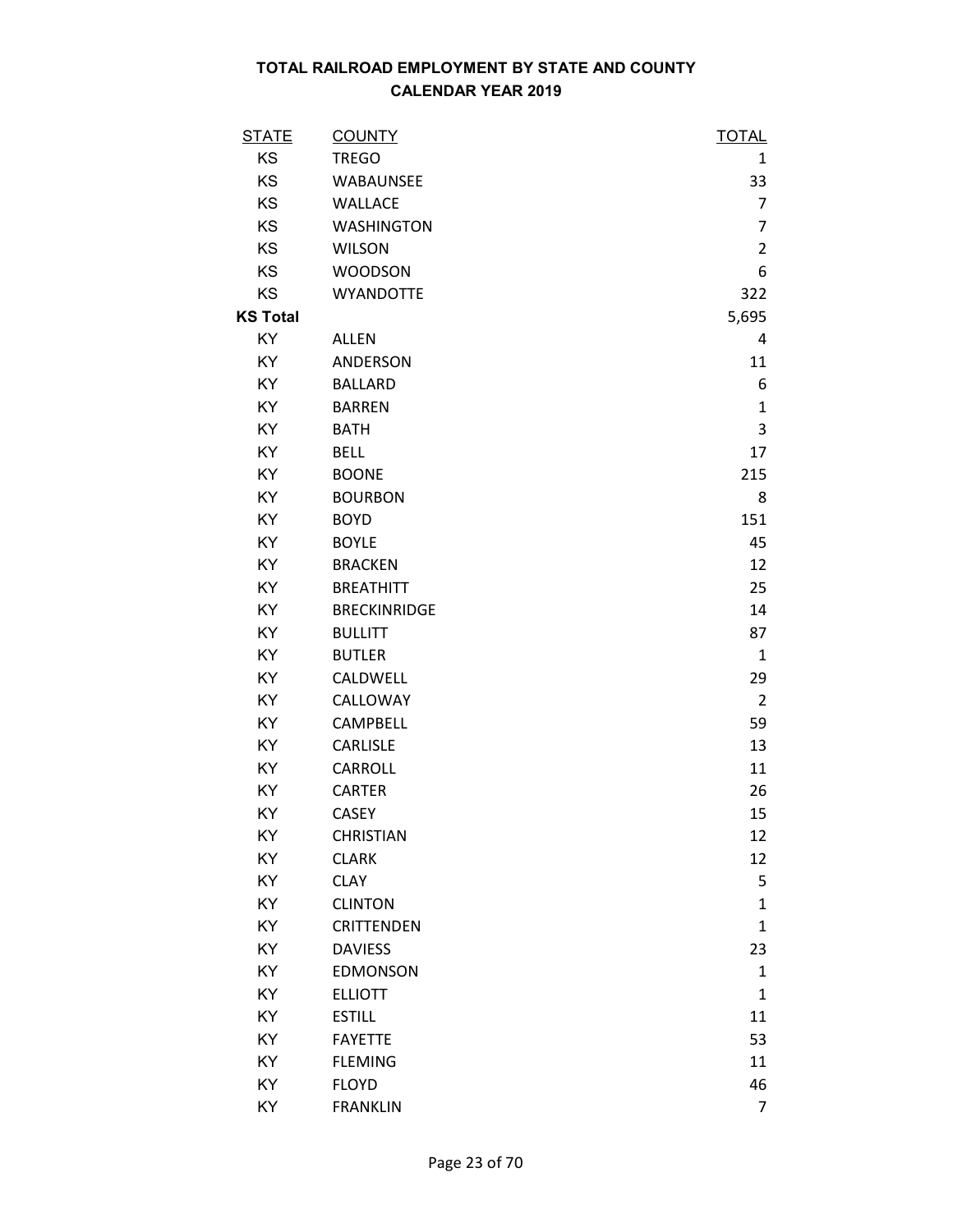| <b>STATE</b> | <b>COUNTY</b>     | <b>TOTAL</b>   |
|--------------|-------------------|----------------|
| KY           | <b>FULTON</b>     | 1              |
| KY           | <b>GALLATIN</b>   | 5              |
| KY           | <b>GARRARD</b>    | 10             |
| KY           | <b>GRANT</b>      | 58             |
| KY           | <b>GRAVES</b>     | 40             |
| KY           | <b>GRAYSON</b>    | 8              |
| KY           | <b>GREEN</b>      | 5              |
| KY           | <b>GREENUP</b>    | 255            |
| KY           | <b>HANCOCK</b>    | 3              |
| KY           | <b>HARDIN</b>     | 57             |
| KY           | <b>HARLAN</b>     | 34             |
| KY           | <b>HARRISON</b>   | 10             |
| KY           | <b>HART</b>       | $\overline{7}$ |
| KY           | <b>HENDERSON</b>  | 35             |
| KY           | <b>HENRY</b>      | 13             |
| KY           | <b>HICKMAN</b>    | $\overline{2}$ |
| KY           | <b>HOPKINS</b>    | 114            |
| KY           | <b>JACKSON</b>    | 5              |
| KY           | <b>JEFFERSON</b>  | 284            |
| KY           | JESSAMINE         | 18             |
| KY           | <b>JOHNSON</b>    | 32             |
| KY           | <b>KENTON</b>     | 188            |
| KY           | <b>KNOTT</b>      | 13             |
| KY           | <b>KNOX</b>       | 17             |
| KY           | LARUE             | 8              |
| KY           | LAUREL            | 44             |
| KY           | LAWRENCE          | 98             |
| KY           | LEE               | $\mathbf{1}$   |
| KY           | <b>LESLIE</b>     | 3              |
| KY           | <b>LETCHER</b>    | 16             |
| KY           | LEWIS             | 33             |
| KY           | <b>LINCOLN</b>    | 90             |
| KY           | <b>LIVINGSTON</b> | 8              |
| KY           | <b>LOGAN</b>      | 11             |
| KY           | <b>LYON</b>       | 4              |
| KY           | <b>MADISON</b>    | 40             |
| KY           | <b>MAGOFFIN</b>   | 3              |
| KY           | <b>MARION</b>     | $\overline{7}$ |
| KY           | <b>MARSHALL</b>   | 13             |
| KY           | <b>MARTIN</b>     | 18             |
| KY           | <b>MASON</b>      | 4              |
| KY           | <b>MCCRACKEN</b>  | 79             |
| KY           | <b>MCCREARY</b>   | 7              |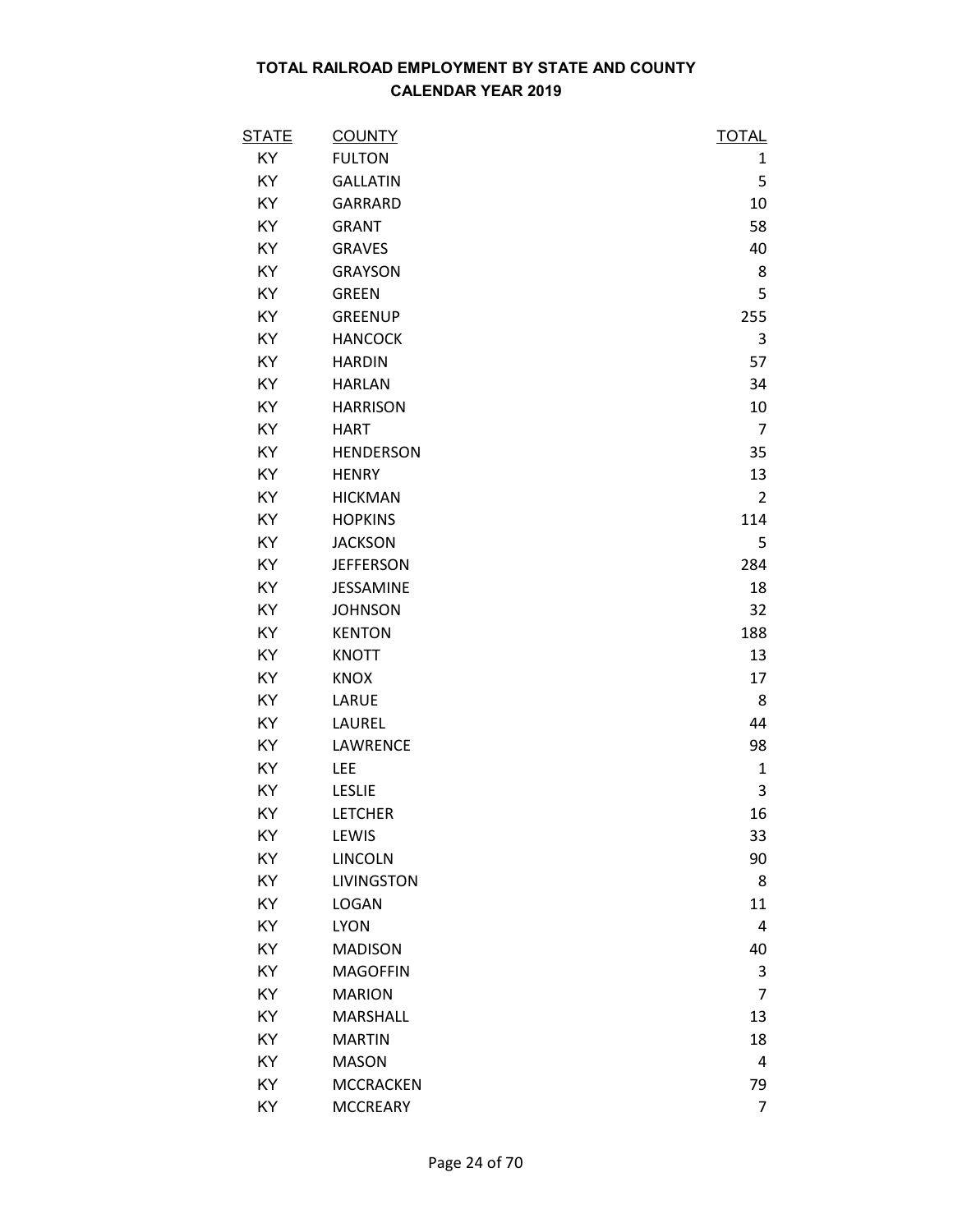| <b>STATE</b>    | <b>COUNTY</b>     | <b>TOTAL</b>   |
|-----------------|-------------------|----------------|
| KY              | <b>MCLEAN</b>     | 3              |
| KY              | <b>MEADE</b>      | 28             |
| KY              | <b>MERCER</b>     | 46             |
| KY              | <b>METCALFE</b>   | $\mathbf{1}$   |
| KY              | <b>MONROE</b>     | 9              |
| KY              | <b>MONTGOMERY</b> | $\overline{7}$ |
| KY              | <b>MUHLENBERG</b> | 19             |
| KY              | <b>NELSON</b>     | 39             |
| KY              | <b>NICHOLAS</b>   | 6              |
| KY              | OHIO              | 11             |
| KY              | <b>OLDHAM</b>     | 30             |
| KY              | <b>OWEN</b>       | 3              |
| KY              | <b>OWSLEY</b>     | 4              |
| KY              | PENDLETON         | 24             |
| KY              | <b>PERRY</b>      | 28             |
| KY              | <b>PIKE</b>       | 109            |
| KY              | <b>POWELL</b>     | 4              |
| KY              | PULASKI           | 83             |
| KY              | <b>ROBERTSON</b>  | $\overline{2}$ |
| KY              | <b>ROCKCASTLE</b> | 25             |
| KY              | <b>ROWAN</b>      | 4              |
| KY              | <b>RUSSELL</b>    | 6              |
| KY              | <b>SCOTT</b>      | 18             |
| KY              | <b>SHELBY</b>     | 25             |
| KY              | <b>SIMPSON</b>    | $\overline{2}$ |
| KY              | <b>SPENCER</b>    | 33             |
| KY              | <b>TAYLOR</b>     | 5              |
| KY              | <b>TODD</b>       | 16             |
| KY              | <b>TRIGG</b>      | 3              |
| KY              | <b>TRIMBLE</b>    | 5              |
| KY              | <b>UNION</b>      | 3              |
| KY              | <b>WARREN</b>     | 18             |
| KY              | <b>WASHINGTON</b> | 4              |
| KY              | <b>WAYNE</b>      | $\overline{2}$ |
| KY              | <b>WEBSTER</b>    | 11             |
| KY              | <b>WHITLEY</b>    | 135            |
| KY              | <b>WOLFE</b>      | 4              |
| KY              | <b>WOODFORD</b>   | 3              |
| <b>KY Total</b> |                   | 3,418          |
| LA              | <b>ACADIA</b>     | 12             |
| LA              | <b>ALLEN</b>      | 12             |
| LA              | <b>ASCENSION</b>  | 126            |
| LA              | <b>ASSUMPTION</b> | 8              |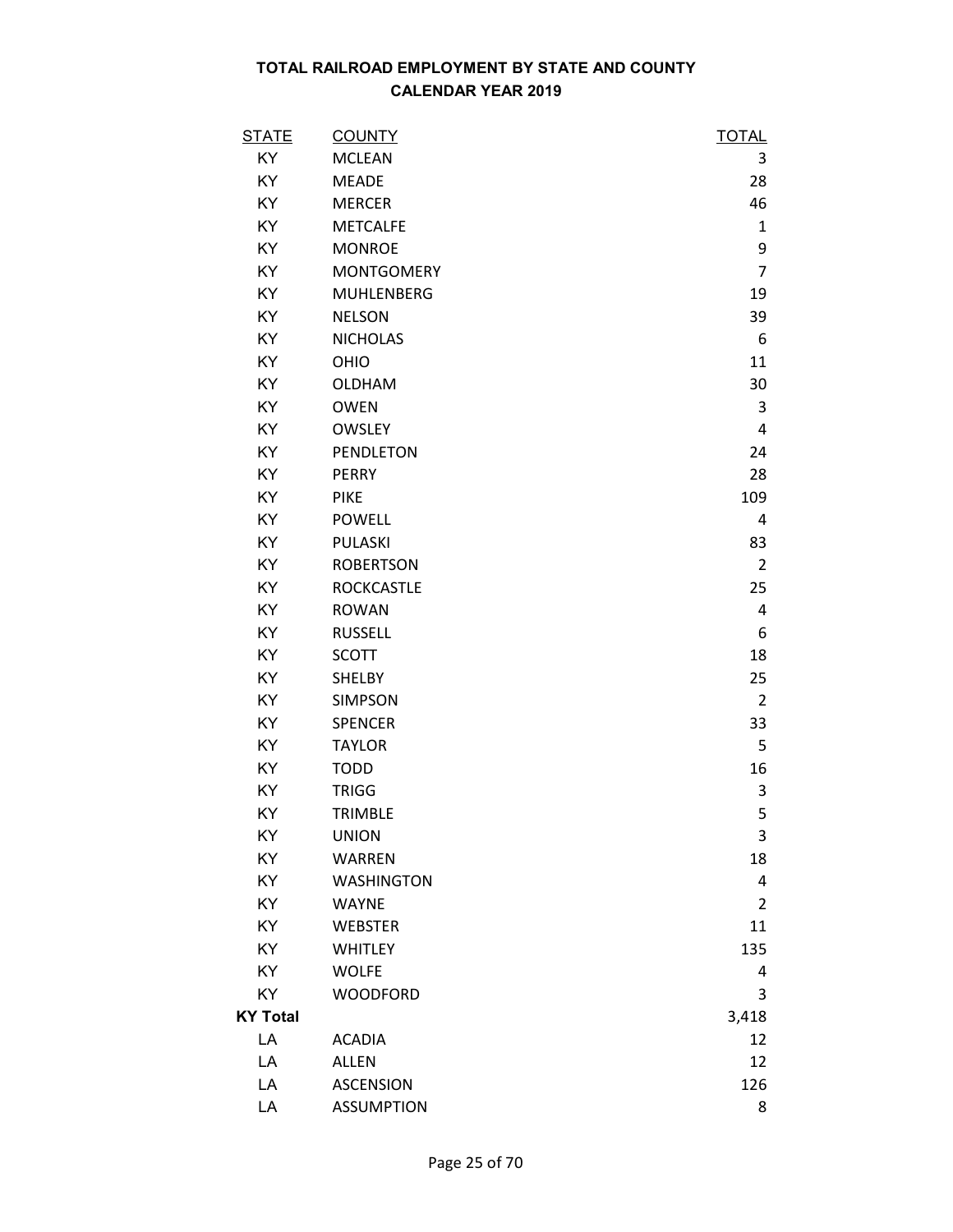| <b>STATE</b> | <b>COUNTY</b>           | <b>TOTAL</b>   |
|--------------|-------------------------|----------------|
| LA           | <b>AVOYELLES</b>        | 31             |
| LA           | <b>BEAUREGARD</b>       | 44             |
| LA           | <b>BIENVILLE</b>        | 12             |
| LA           | <b>BOSSIER</b>          | 304            |
| LA           | <b>CADDO</b>            | 461            |
| LA           | CALCASIEU               | 248            |
| LA           | CALDWELL                | 8              |
| LA           | CAMERON                 | $\mathbf{1}$   |
| LA           | <b>CLAIBORNE</b>        | 23             |
| LA           | <b>CONCORDIA</b>        | 4              |
| LA           | DE SOTO                 | 55             |
| LA           | <b>EAST BATON ROUGE</b> | 325            |
| LA           | <b>EAST CARROLL</b>     | $\mathbf{1}$   |
| LA           | <b>EAST FELICIANA</b>   | 12             |
| LA           | <b>EVANGELINE</b>       | 13             |
| LA           | <b>FRANKLIN</b>         | 6              |
| LA           | <b>GRANT</b>            | 31             |
| LA           | <b>IBERIA</b>           | 20             |
| LA           | <b>IBERVILLE</b>        | 75             |
| LA           | <b>JACKSON</b>          | 18             |
| LA           | <b>JEFFERSON</b>        | 293            |
| LA           | JEFFERSON DAVIS         | 6              |
| LA           | LA SALLE                | 6              |
| LA           | LAFAYETTE               | 127            |
| LA           | <b>LAFOURCHE</b>        | 11             |
| LA           | <b>LINCOLN</b>          | 13             |
| LA           | <b>LIVINGSTON</b>       | 118            |
| LA           | <b>MADISON</b>          | 10             |
| LA           | <b>MOREHOUSE</b>        | 10             |
| LA           | <b>NATCHITOCHES</b>     | 16             |
| LA           | <b>ORLEANS</b>          | 211            |
| LA           | <b>OUACHITA</b>         | 133            |
| LA           | PLAQUEMINES             | 16             |
| LA           | POINTE COUPEE           | 61             |
| LA           | <b>RAPIDES</b>          | 153            |
| LA           | <b>RED RIVER</b>        | 7              |
| LA           | <b>RICHLAND</b>         | $\overline{7}$ |
| LA           | <b>SABINE</b>           | 8              |
| LA           | <b>ST BERNARD</b>       | 32             |
| LA           | <b>ST CHARLES</b>       | 37             |
| LA           | <b>ST JAMES</b>         | 11             |
| LA           | ST JOHN THE BAPTIST     | 49             |
| LA           | <b>ST LANDRY</b>        | 105            |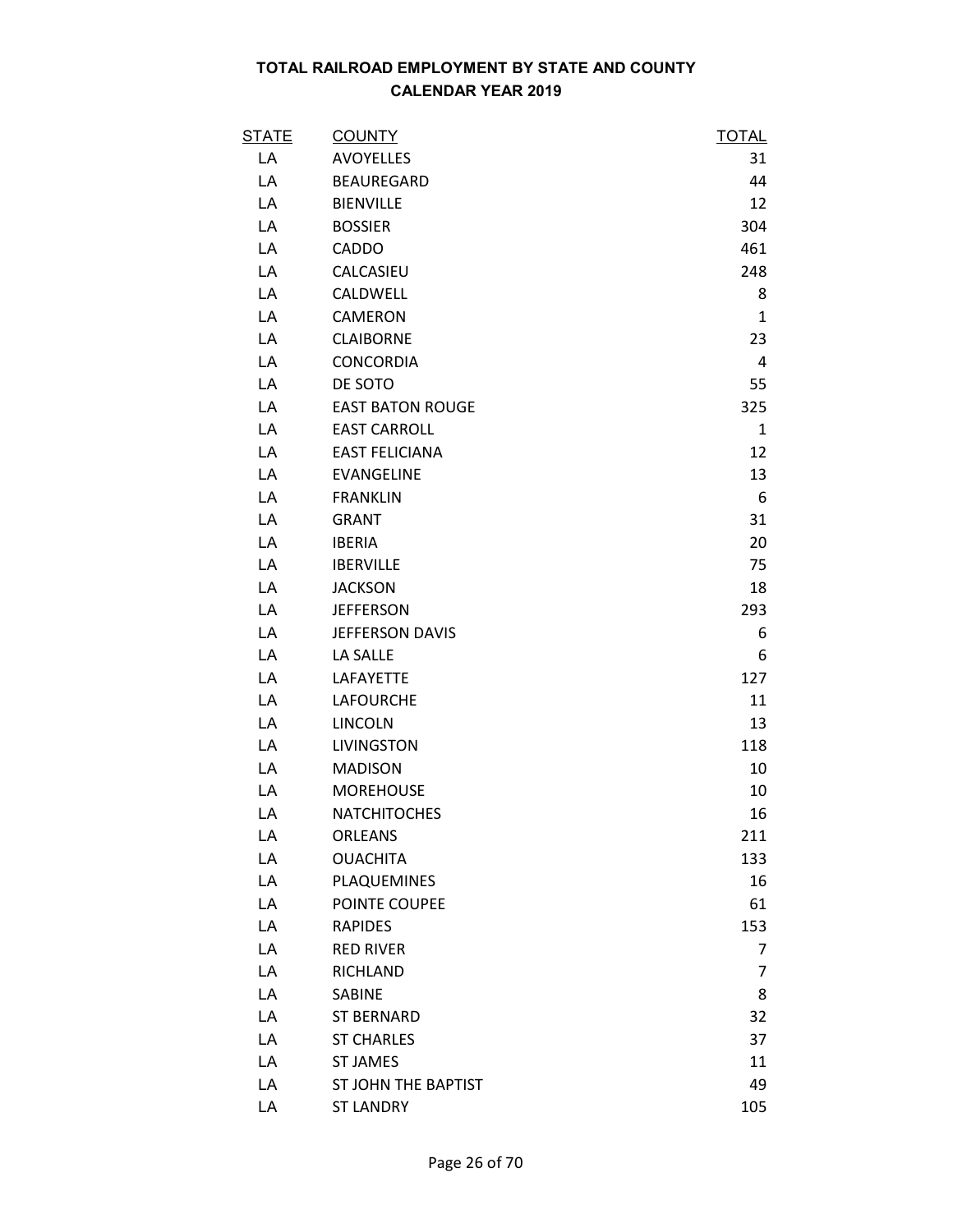| <b>STATE</b>    | <b>COUNTY</b>           | <b>TOTAL</b>   |
|-----------------|-------------------------|----------------|
| LA              | <b>ST MARTIN</b>        | 27             |
| LA              | <b>ST MARY</b>          | 5              |
| LA              | <b>ST TAMMANY</b>       | 145            |
| LA              | <b>TANGIPAHOA</b>       | 130            |
| LA              | <b>TERREBONNE</b>       | 15             |
| LA              | <b>UNION</b>            | 5              |
| LA              | <b>VERMILION</b>        | 13             |
| LA              | <b>VERNON</b>           | 37             |
| LA              | <b>WASHINGTON</b>       | 19             |
| LA              | <b>WEBSTER</b>          | 67             |
| LA              | <b>WEST BATON ROUGE</b> | 71             |
| LA              | <b>WEST CARROLL</b>     | 3              |
| LA              | <b>WEST FELICIANA</b>   | 5              |
| <b>LA Total</b> |                         | 3,832          |
| MA              | <b>BARNSTABLE</b>       | 36             |
| MA              | <b>BERKSHIRE</b>        | 31             |
| MA              | <b>BRISTOL</b>          | 252            |
| MA              | <b>DUKES</b>            | $\mathbf{1}$   |
| MA              | <b>ESSEX</b>            | 316            |
| MA              | <b>FRANKLIN</b>         | 111            |
| МA              | <b>HAMPDEN</b>          | 192            |
| MA              | <b>HAMPSHIRE</b>        | 55             |
| MA              | <b>MIDDLESEX</b>        | 580            |
| MA              | <b>NORFOLK</b>          | 370            |
| MA              | PLYMOUTH                | 438            |
| МA              | <b>SUFFOLK</b>          | 507            |
| МA              | <b>WORCESTER</b>        | 391            |
| <b>MA Total</b> |                         | 3,280          |
| MD              | ALLEGANY                | 290            |
| <b>MD</b>       | <b>ANNE ARUNDEL</b>     | 346            |
| MD              | <b>BALTIMORE</b>        | 269            |
| MD              | <b>CALVERT</b>          | 89             |
| MD              | <b>CAROLINE</b>         | 14             |
| <b>MD</b>       | <b>CARROLL</b>          | 103            |
| <b>MD</b>       | <b>CECIL</b>            | 466            |
| MD              | <b>CHARLES</b>          | 112            |
| MD              | <b>DORCHESTER</b>       | $\overline{2}$ |
| <b>MD</b>       | <b>FREDERICK</b>        | 130            |
| MD              | <b>GARRETT</b>          | 37             |
| MD              | <b>HARFORD</b>          | 231            |
| <b>MD</b>       | <b>HOWARD</b>           | 58             |
| MD              | <b>INDEPENDENT CITY</b> | 617            |
| <b>MD</b>       | <b>KENT</b>             | 13             |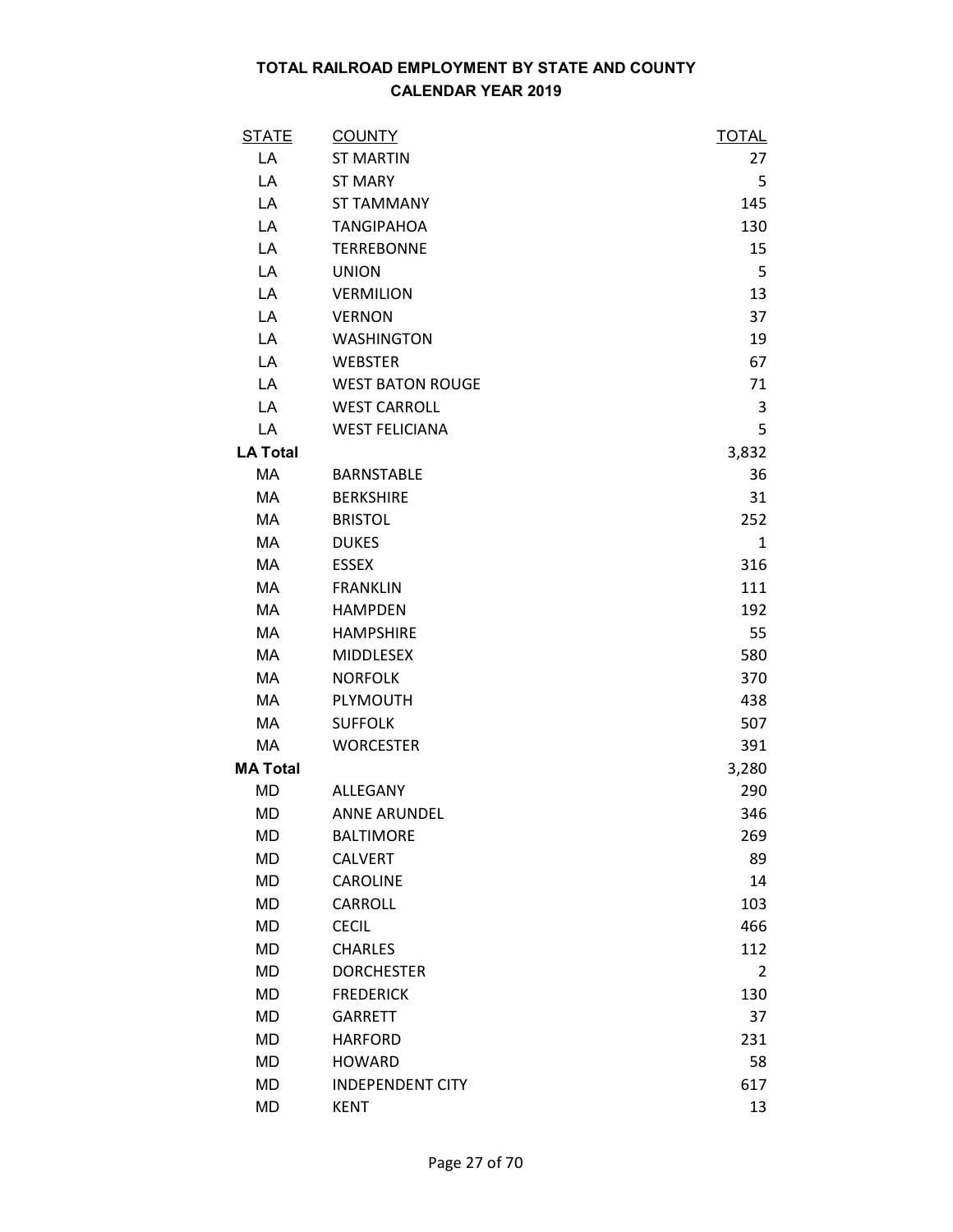| <u>STATE</u>    | <b>COUNTY</b>      | <b>TOTAL</b>   |
|-----------------|--------------------|----------------|
| <b>MD</b>       | <b>MONTGOMERY</b>  | 308            |
| MD              | PRINCE GEORGES     | 703            |
| MD              | <b>QUEEN ANNES</b> | 19             |
| MD              | SOMERSET           | $\mathbf{1}$   |
| <b>MD</b>       | <b>ST MARYS</b>    | 102            |
| MD              | <b>TALBOT</b>      | 4              |
| MD              | <b>WASHINGTON</b>  | 88             |
| MD              | <b>WICOMICO</b>    | 13             |
| MD              | <b>WORCESTER</b>   | 5              |
| <b>MD Total</b> |                    | 4,020          |
| ME              | ANDROSCOGGIN       | 21             |
| ME              | <b>AROOSTOOK</b>   | 68             |
| <b>ME</b>       | CUMBERLAND         | 73             |
| ME              | <b>FRANKLIN</b>    | 11             |
| ME              | <b>HANCOCK</b>     | $\overline{2}$ |
| ME              | <b>KENNEBEC</b>    | 109            |
| ME              | <b>KNOX</b>        | 4              |
| ME              | <b>LINCOLN</b>     | 2              |
| ME              | <b>OXFORD</b>      | 35             |
| <b>ME</b>       | PENOBSCOT          | 103            |
| ME              | PISCATAQUIS        | 62             |
| ME              | SAGADAHOC          | 10             |
| ME              | <b>SOMERSET</b>    | 62             |
| ME              | <b>WALDO</b>       | 11             |
| ME              | <b>WASHINGTON</b>  | 8              |
| ME              | <b>YORK</b>        | 55             |
| <b>ME Total</b> |                    | 636            |
| MI              | <b>ALGER</b>       | 6              |
| MI              | <b>ALLEGAN</b>     | 20             |
| MI              | <b>ALPENA</b>      | 5              |
| MI              | <b>ANTRIM</b>      | $\overline{2}$ |
| MI              | ARENAC             | 16             |
| MI              | <b>BARAGA</b>      | 6              |
| MI              | <b>BARRY</b>       | 23             |
| MI              | <b>BAY</b>         | 61             |
| MI              | <b>BENZIE</b>      | 1              |
| MI              | <b>BERRIEN</b>     | 124            |
| MI              | <b>BRANCH</b>      | 11             |
| MI              | CALHOUN            | 166            |
| MI              | CASS               | 81             |
| MI              | CHEBOYGAN          | 1              |
| MI              | <b>CHIPPEWA</b>    | 6              |
| MI              | <b>CLARE</b>       | 6              |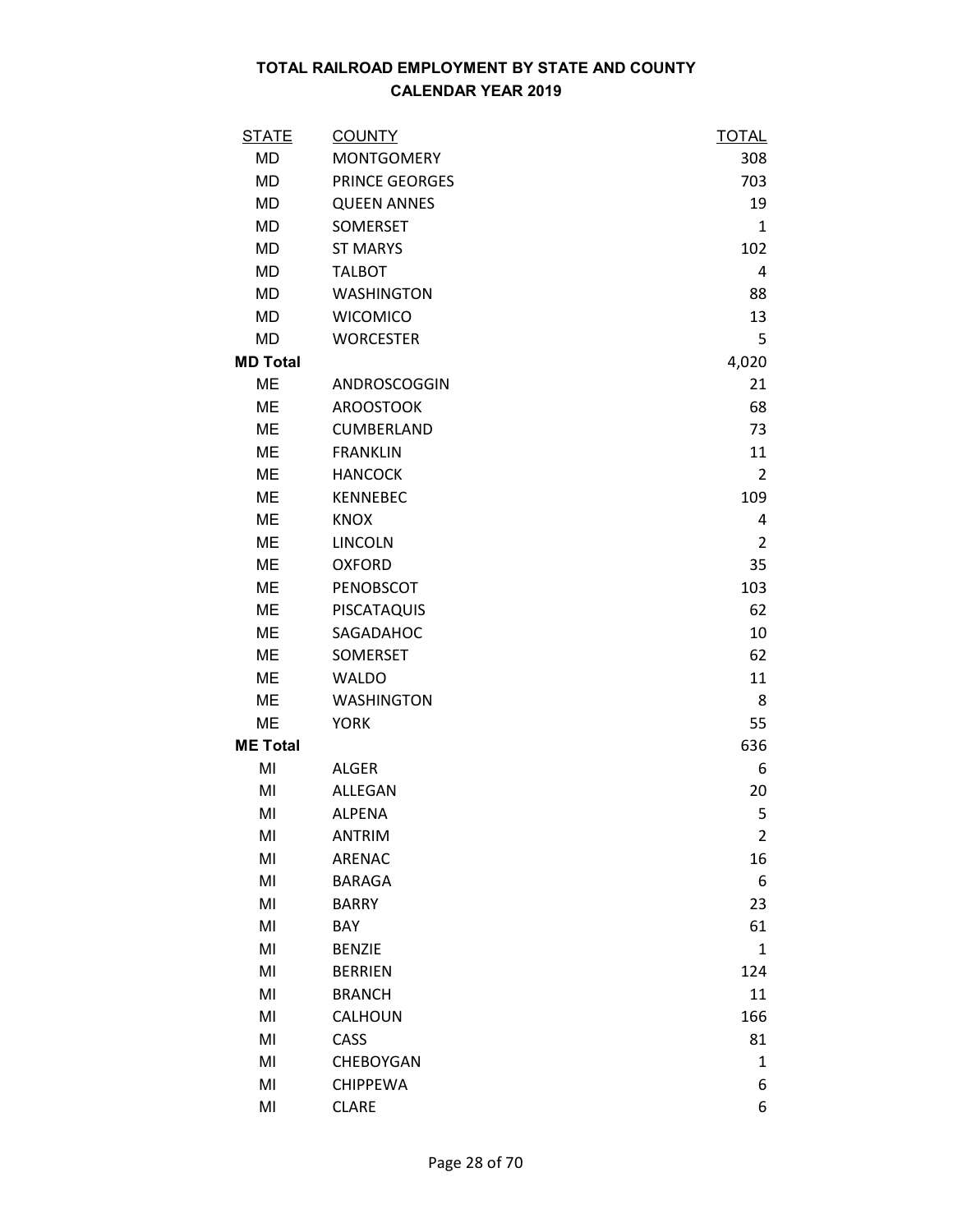| <b>STATE</b> | <b>COUNTY</b>         | <b>TOTAL</b>   |
|--------------|-----------------------|----------------|
| MI           | <b>CLINTON</b>        | 8              |
| MI           | <b>DELTA</b>          | 163            |
| MI           | <b>DICKINSON</b>      | 10             |
| MI           | <b>EATON</b>          | 43             |
| MI           | <b>EMMET</b>          | 4              |
| MI           | <b>GENESEE</b>        | 166            |
| MI           | <b>GLADWIN</b>        | 6              |
| MI           | <b>GOGEBIC</b>        | 3              |
| MI           | <b>GRAND TRAVERSE</b> | 6              |
| MI           | <b>GRATIOT</b>        | 5              |
| MI           | HILLSDALE             | 15             |
| MI           | <b>HURON</b>          | 12             |
| MI           | <b>INGHAM</b>         | 46             |
| MI           | <b>IONIA</b>          | 26             |
| MI           | <b>IOSCO</b>          | 12             |
| MI           | <b>IRON</b>           | 3              |
| MI           | <b>ISABELLA</b>       | 5              |
| MI           | <b>JACKSON</b>        | 65             |
| MI           | KALAMAZOO             | 65             |
| MI           | KALKASKA              | $\overline{2}$ |
| MI           | <b>KENT</b>           | 96             |
| MI           | LAKE                  | 3              |
| MI           | LAPEER                | 33             |
| MI           | LEELANAU              | 3              |
| MI           | LENAWEE               | 70             |
| MI           | <b>LIVINGSTON</b>     | 23             |
| MI           | <b>MACOMB</b>         | 152            |
| MI           | <b>MANISTEE</b>       | 12             |
| MI           | <b>MARQUETTE</b>      | 134            |
| MI           | <b>MASON</b>          | 14             |
| MI           | <b>MECOSTA</b>        | 6              |
| MI           | <b>MENOMINEE</b>      | 14             |
| MI           | <b>MIDLAND</b>        | 17             |
| MI           | <b>MISSAUKEE</b>      | $\mathbf{1}$   |
| MI           | <b>MONROE</b>         | 247            |
| MI           | <b>MONTCALM</b>       | 14             |
| MI           | <b>MONTMORENCY</b>    | $\mathbf{1}$   |
| MI           | <b>MUSKEGON</b>       | 15             |
| MI           | <b>NEWAYGO</b>        | 3              |
| MI           | <b>OAKLAND</b>        | 184            |
| MI           | <b>OCEANA</b>         | 3              |
| MI           | <b>OGEMAW</b>         | 5              |
| MI           | <b>ONTONAGON</b>      | 7              |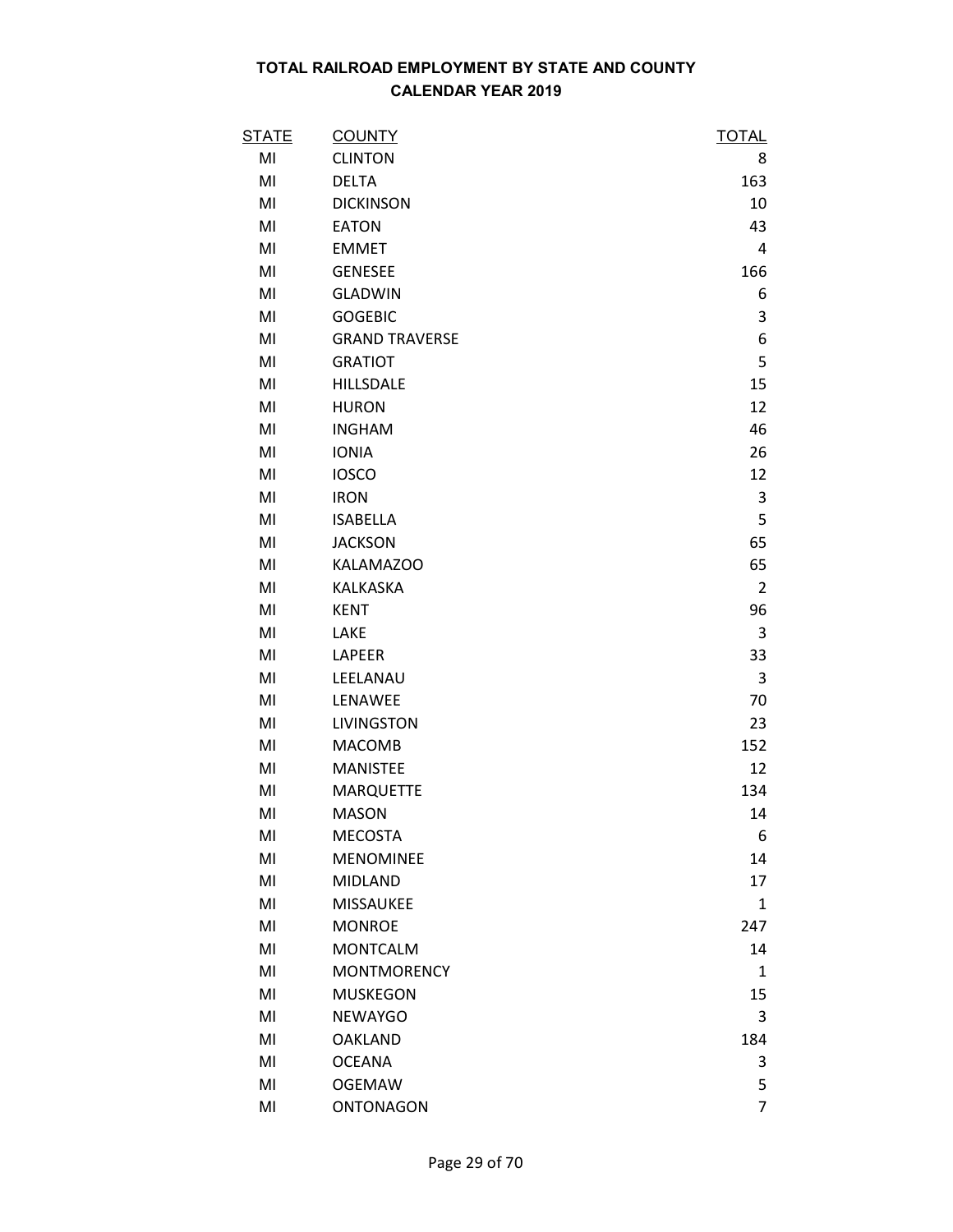| <b>STATE</b>    | <b>COUNTY</b>      | <b>TOTAL</b>   |
|-----------------|--------------------|----------------|
| MI              | <b>OSCEOLA</b>     | 1              |
| MI              | <b>OTSEGO</b>      | 3              |
| MI              | <b>OTTAWA</b>      | 28             |
| MI              | PRESQUE ISLE       | $\mathbf{1}$   |
| MI              | <b>ROSCOMMON</b>   | 3              |
| MI              | SAGINAW            | 59             |
| MI              | SANILAC            | 11             |
| MI              | <b>SCHOOLCRAFT</b> | 11             |
| MI              | SHIAWASSEE         | 80             |
| MI              | <b>ST CLAIR</b>    | 101            |
| MI              | <b>ST JOSEPH</b>   | 32             |
| MI              | <b>TUSCOLA</b>     | 32             |
| MI              | <b>VAN BUREN</b>   | 24             |
| MI              | WASHTENAW          | 58             |
| MI              | <b>WAYNE</b>       | 676            |
| MI              | <b>WEXFORD</b>     | 3              |
| <b>MI Total</b> |                    | 3,380          |
| <b>MN</b>       | <b>AITKIN</b>      | 28             |
| <b>MN</b>       | <b>ANOKA</b>       | 316            |
| <b>MN</b>       | <b>BECKER</b>      | 68             |
| <b>MN</b>       | <b>BELTRAMI</b>    | 6              |
| <b>MN</b>       | <b>BENTON</b>      | 23             |
| <b>MN</b>       | <b>BIG STONE</b>   | $\overline{7}$ |
| <b>MN</b>       | <b>BLUE EARTH</b>  | 58             |
| <b>MN</b>       | <b>BROWN</b>       | 17             |
| <b>MN</b>       | CARLTON            | 213            |
| <b>MN</b>       | <b>CARVER</b>      | 51             |
| <b>MN</b>       | CASS               | 22             |
| <b>MN</b>       | <b>CHIPPEWA</b>    | 4              |
| <b>MN</b>       | <b>CHISAGO</b>     | 109            |
| <b>MN</b>       | <b>CLAY</b>        | 156            |
| <b>MN</b>       | CLEARWATER         | 3              |
| <b>MN</b>       | <b>COOK</b>        | $\mathbf{1}$   |
| <b>MN</b>       | <b>COTTONWOOD</b>  | 3              |
| <b>MN</b>       | <b>CROW WING</b>   | 134            |
| <b>MN</b>       | <b>DAKOTA</b>      | 255            |
| <b>MN</b>       | <b>DODGE</b>       | 3              |
| <b>MN</b>       | <b>DOUGLAS</b>     | 39             |
| <b>MN</b>       | <b>FARIBAULT</b>   | 12             |
| <b>MN</b>       | <b>FILLMORE</b>    | 3              |
| <b>MN</b>       | <b>FREEBORN</b>    | 23             |
| <b>MN</b>       | <b>GOODHUE</b>     | 43             |
| <b>MN</b>       | <b>GRANT</b>       | 3              |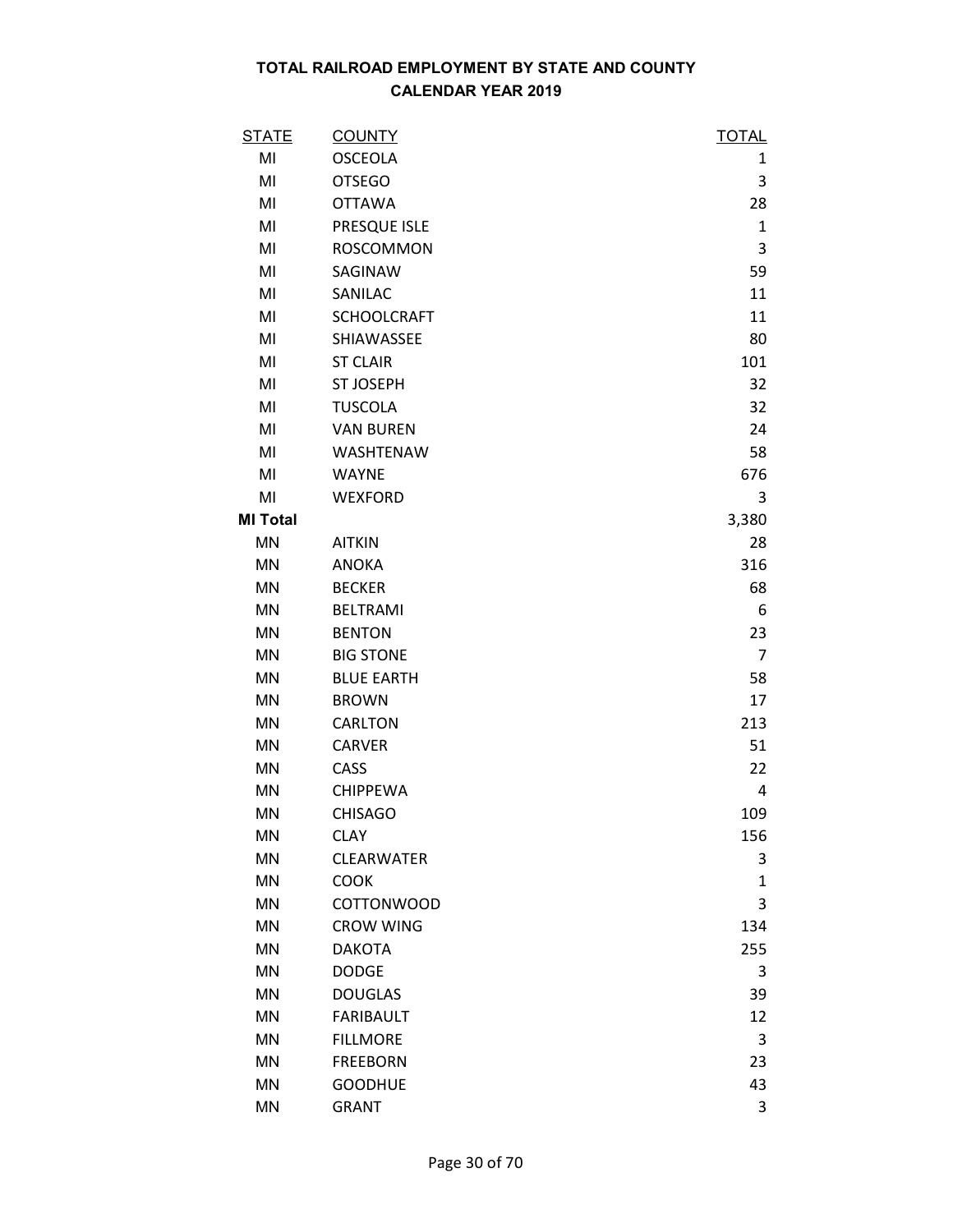| <b>STATE</b> | <b>COUNTY</b>      | <b>TOTAL</b>   |
|--------------|--------------------|----------------|
| MN           | <b>HENNEPIN</b>    | 481            |
| MN           | <b>HOUSTON</b>     | 24             |
| <b>MN</b>    | <b>HUBBARD</b>     | 13             |
| <b>MN</b>    | <b>ISANTI</b>      | 82             |
| <b>MN</b>    | <b>ITASCA</b>      | 28             |
| <b>MN</b>    | <b>JACKSON</b>     | 5              |
| <b>MN</b>    | <b>KANABEC</b>     | 9              |
| <b>MN</b>    | KANDIYOHI          | 130            |
| <b>MN</b>    | <b>KITTSON</b>     | 5              |
| <b>MN</b>    | <b>KOOCHICHING</b> | 48             |
| MN           | LAC QUI PARLE      | $\overline{2}$ |
| MN           | LAKE               | 73             |
| <b>MN</b>    | LAKE OF THE WOODS  | $\overline{7}$ |
| <b>MN</b>    | LE SUEUR           | 19             |
| MN           | <b>LINCOLN</b>     | $\overline{2}$ |
| <b>MN</b>    | <b>LYON</b>        | 8              |
| <b>MN</b>    | <b>MAHNOMEN</b>    | 5              |
| <b>MN</b>    | <b>MARSHALL</b>    | 12             |
| <b>MN</b>    | <b>MARTIN</b>      | $\mathbf{1}$   |
| MN           | <b>MCLEOD</b>      | 49             |
| MN           | <b>MEEKER</b>      | 30             |
| MN           | <b>MILLE LACS</b>  | 32             |
| <b>MN</b>    | <b>MORRISON</b>    | 47             |
| <b>MN</b>    | <b>MOWER</b>       | 12             |
| <b>MN</b>    | <b>MURRAY</b>      | 4              |
| <b>MN</b>    | <b>NICOLLET</b>    | 8              |
| <b>MN</b>    | <b>NOBLES</b>      | $\overline{7}$ |
| <b>MN</b>    | <b>NORMAN</b>      | 11             |
| <b>MN</b>    | OLMSTED            | 14             |
| <b>MN</b>    | <b>OTTER TAIL</b>  | 44             |
| MN           | <b>PENNINGTON</b>  | 40             |
| <b>MN</b>    | <b>PINE</b>        | 47             |
| MN           | <b>PIPESTONE</b>   | 4              |
| <b>MN</b>    | <b>POLK</b>        | 80             |
| <b>MN</b>    | <b>POPE</b>        | 23             |
| <b>MN</b>    | RAMSEY             | 374            |
| <b>MN</b>    | <b>RED LAKE</b>    | 9              |
| MN           | <b>REDWOOD</b>     | 4              |
| <b>MN</b>    | RENVILLE           | 9              |
| <b>MN</b>    | <b>RICE</b>        | 29             |
| <b>MN</b>    | <b>ROCK</b>        | 6              |
| MN           | ROSEAU             | 8              |
| MN           | <b>SCOTT</b>       | 65             |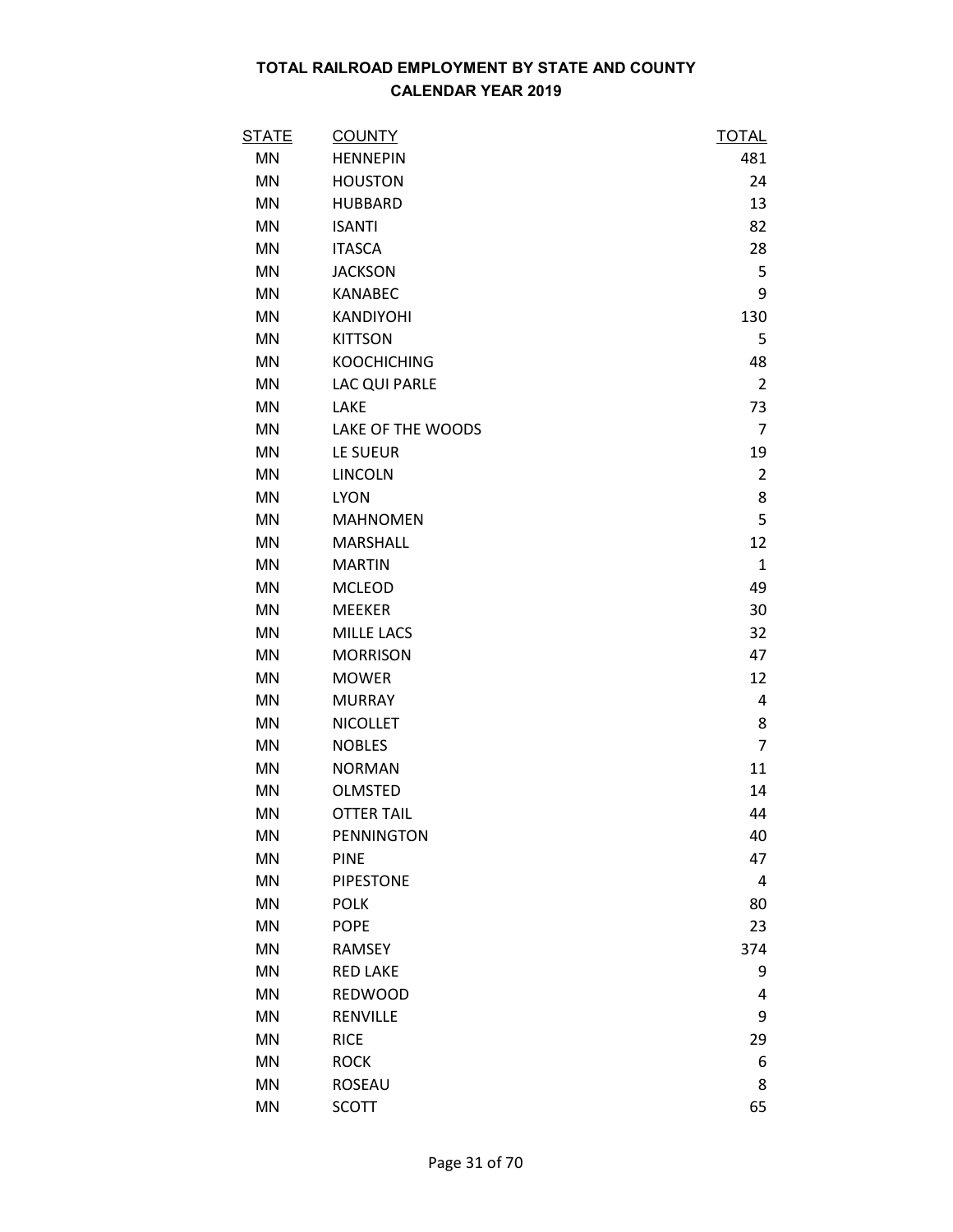| <b>STATE</b>    | <b>COUNTY</b>         | <b>TOTAL</b>   |
|-----------------|-----------------------|----------------|
| <b>MN</b>       | <b>SHERBURNE</b>      | 181            |
| <b>MN</b>       | SIBLEY                | 11             |
| MN              | <b>ST LOUIS</b>       | 606            |
| <b>MN</b>       | <b>STEARNS</b>        | 94             |
| <b>MN</b>       | <b>STEELE</b>         | 16             |
| <b>MN</b>       | <b>STEVENS</b>        | $\overline{2}$ |
| <b>MN</b>       | <b>SWIFT</b>          | 8              |
| MN              | <b>TODD</b>           | 18             |
| <b>MN</b>       | <b>TRAVERSE</b>       | 3              |
| MN              | <b>WABASHA</b>        | $\overline{7}$ |
| <b>MN</b>       | <b>WADENA</b>         | 9              |
| <b>MN</b>       | <b>WASECA</b>         | 21             |
| MN              | <b>WASHINGTON</b>     | 165            |
| <b>MN</b>       | <b>WATONWAN</b>       | 27             |
| <b>MN</b>       | <b>WILKIN</b>         | 36             |
| <b>MN</b>       | <b>WINONA</b>         | 15             |
| <b>MN</b>       | <b>WRIGHT</b>         | 65             |
| MN              | YELLOW MEDICINE       | 8              |
| <b>MN Total</b> |                       | 4,802          |
| <b>MO</b>       | <b>ADAIR</b>          | 21             |
| <b>MO</b>       | ANDREW                | 15             |
| <b>MO</b>       | <b>ATCHISON</b>       | 3              |
| <b>MO</b>       | <b>AUDRAIN</b>        | 18             |
| <b>MO</b>       | <b>BARRY</b>          | 16             |
| <b>MO</b>       | <b>BARTON</b>         | 16             |
| <b>MO</b>       | <b>BATES</b>          | 21             |
| <b>MO</b>       | <b>BENTON</b>         | 35             |
| MO              | <b>BOLLINGER</b>      | 9              |
| <b>MO</b>       | <b>BOONE</b>          | 41             |
| <b>MO</b>       | <b>BUCHANAN</b>       | 128            |
| <b>MO</b>       | <b>BUTLER</b>         | 83             |
| <b>MO</b>       | CALDWELL              | 34             |
| MO              | CALLAWAY              | 13             |
| <b>MO</b>       | CAMDEN                | 15             |
| <b>MO</b>       | <b>CAPE GIRARDEAU</b> | 78             |
| <b>MO</b>       | CARROLL               | 28             |
| <b>MO</b>       | <b>CARTER</b>         | 22             |
| <b>MO</b>       | CASS                  | 237            |
| <b>MO</b>       | <b>CEDAR</b>          | 11             |
| <b>MO</b>       | <b>CHARITON</b>       | 45             |
| <b>MO</b>       | <b>CHRISTIAN</b>      | 130            |
| <b>MO</b>       | <b>CLARK</b>          | 23             |
| <b>MO</b>       | <b>CLAY</b>           | 653            |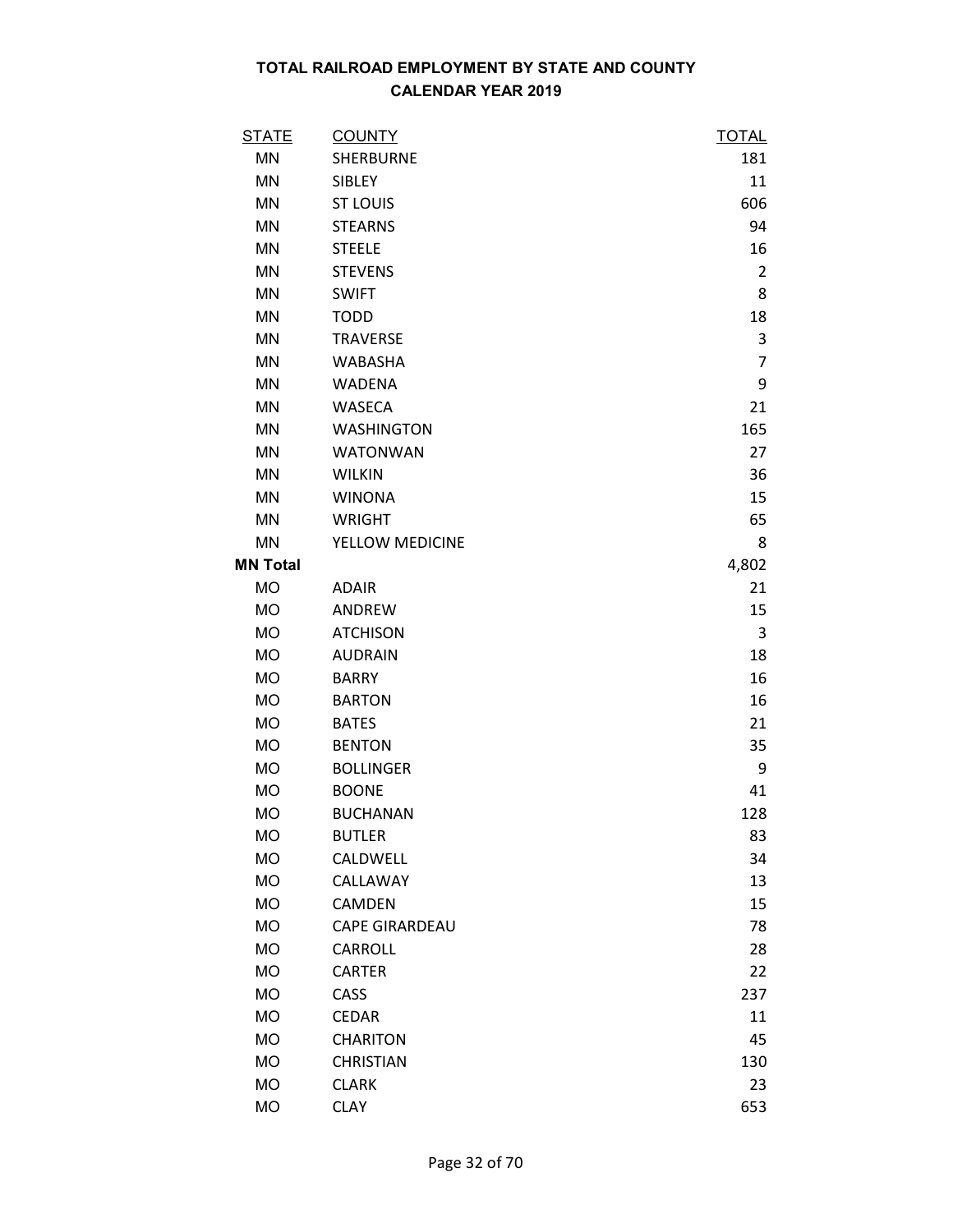| <u>STATE</u> | <b>COUNTY</b>           | <u>TOTAL</u>   |
|--------------|-------------------------|----------------|
| MO           | <b>CLINTON</b>          | 120            |
| MO           | <b>COLE</b>             | 29             |
| <b>MO</b>    | <b>COOPER</b>           | 44             |
| <b>MO</b>    | CRAWFORD                | 16             |
| <b>MO</b>    | <b>DADE</b>             | 13             |
| <b>MO</b>    | <b>DALLAS</b>           | 9              |
| MO           | <b>DAVIESS</b>          | 24             |
| <b>MO</b>    | <b>DEKALB</b>           | 32             |
| <b>MO</b>    | <b>DOUGLAS</b>          | $\mathbf{1}$   |
| <b>MO</b>    | <b>DUNKLIN</b>          | 20             |
| <b>MO</b>    | <b>FRANKLIN</b>         | 60             |
| <b>MO</b>    | <b>GASCONADE</b>        | 7              |
| <b>MO</b>    | <b>GENTRY</b>           | 5              |
| MO           | <b>GREENE</b>           | 308            |
| MO           | <b>GRUNDY</b>           | 28             |
| MO           | <b>HARRISON</b>         | 20             |
| <b>MO</b>    | <b>HENRY</b>            | 22             |
| <b>MO</b>    | <b>HICKORY</b>          | 9              |
| MO           | <b>HOLT</b>             | 8              |
| <b>MO</b>    | <b>HOWARD</b>           | 4              |
| MO           | <b>HOWELL</b>           | 104            |
| <b>MO</b>    | <b>INDEPENDENT CITY</b> | 168            |
| <b>MO</b>    | <b>IRON</b>             | 17             |
| <b>MO</b>    | <b>JACKSON</b>          | 1,838          |
| MO           | <b>JASPER</b>           | 118            |
| <b>MO</b>    | <b>JEFFERSON</b>        | 404            |
| <b>MO</b>    | <b>JOHNSON</b>          | 62             |
| MO           | <b>KNOX</b>             | 13             |
| <b>MO</b>    | LACLEDE                 | 26             |
| <b>MO</b>    | LAFAYETTE               | 83             |
| <b>MO</b>    | LAWRENCE                | 56             |
| MO           | LEWIS                   | 24             |
| MO           | <b>LINCOLN</b>          | 18             |
| <b>MO</b>    | <b>LINN</b>             | 124            |
| <b>MO</b>    | <b>LIVINGSTON</b>       | 49             |
| <b>MO</b>    | <b>MACON</b>            | 38             |
| <b>MO</b>    | <b>MADISON</b>          | 43             |
| <b>MO</b>    | <b>MARION</b>           | 74             |
| <b>MO</b>    | <b>MCDONALD</b>         | 11             |
| <b>MO</b>    | <b>MERCER</b>           | 11             |
| <b>MO</b>    | <b>MILLER</b>           | 12             |
| <b>MO</b>    | <b>MISSISSIPPI</b>      | $\overline{2}$ |
| <b>MO</b>    | <b>MONITEAU</b>         | 21             |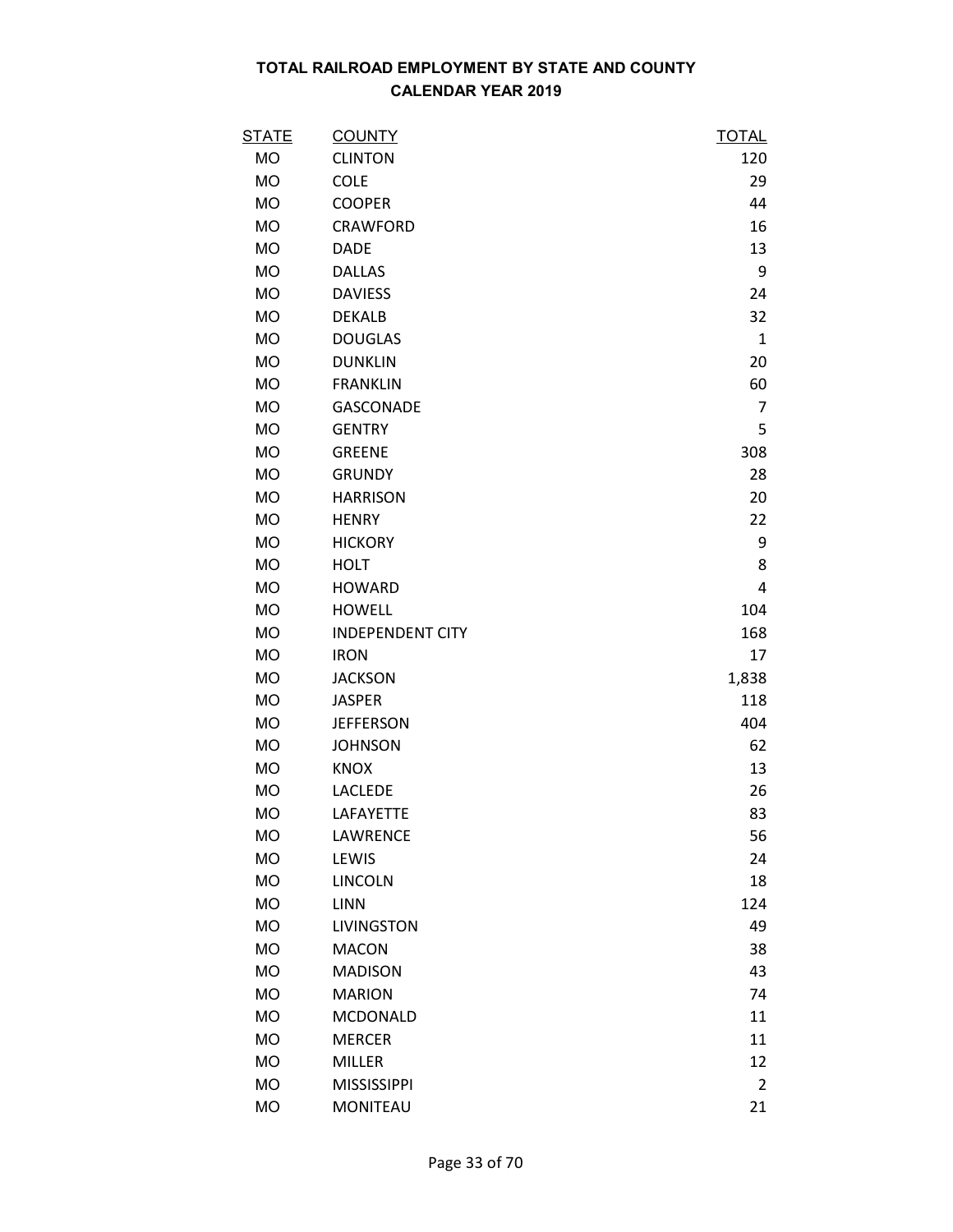| <b>STATE</b> | <b>COUNTY</b>           | <b>TOTAL</b>   |
|--------------|-------------------------|----------------|
| MO           | <b>MONROE</b>           | 20             |
| MO           | <b>MONTGOMERY</b>       | $\overline{7}$ |
| MO           | <b>MORGAN</b>           | 29             |
| <b>MO</b>    | <b>NEW MADRID</b>       | 8              |
| <b>MO</b>    | <b>NEWTON</b>           | 39             |
| <b>MO</b>    | <b>NODAWAY</b>          | 11             |
| MO           | OREGON                  | 128            |
| MO           | <b>OSAGE</b>            | 14             |
| <b>MO</b>    | <b>OZARK</b>            | 5              |
| MO           | <b>PERRY</b>            | 30             |
| MO           | <b>PETTIS</b>           | 69             |
| <b>MO</b>    | <b>PHELPS</b>           | 23             |
| <b>MO</b>    | <b>PIKE</b>             | 29             |
| MO           | <b>PLATTE</b>           | 233            |
| <b>MO</b>    | <b>POLK</b>             | 41             |
| <b>MO</b>    | PULASKI                 | 8              |
| <b>MO</b>    | <b>PUTNAM</b>           | $\mathbf{1}$   |
| <b>MO</b>    | <b>RALLS</b>            | 20             |
| <b>MO</b>    | RANDOLPH                | 124            |
| MO           | <b>RAY</b>              | 135            |
| MO           | <b>REYNOLDS</b>         | 7              |
| <b>MO</b>    | RIPLEY                  | 72             |
| <b>MO</b>    | <b>SAINTE GENEVIEVE</b> | 23             |
| <b>MO</b>    | <b>SALINE</b>           | 22             |
| <b>MO</b>    | <b>SCHUYLER</b>         | 6              |
| MO           | <b>SCOTLAND</b>         | $\overline{2}$ |
| <b>MO</b>    | <b>SCOTT</b>            | 111            |
| MO           | SHANNON                 | 15             |
| <b>MO</b>    | <b>SHELBY</b>           | 12             |
| <b>MO</b>    | <b>ST CHARLES</b>       | 148            |
| <b>MO</b>    | <b>ST CLAIR</b>         | 11             |
| <b>MO</b>    | <b>ST FRANCOIS</b>      | 226            |
| MO           | <b>ST LOUIS</b>         | 195            |
| <b>MO</b>    | <b>STODDARD</b>         | 37             |
| <b>MO</b>    | <b>STONE</b>            | 37             |
| <b>MO</b>    | <b>SULLIVAN</b>         | 8              |
| <b>MO</b>    | <b>TANEY</b>            | 28             |
| <b>MO</b>    | <b>TEXAS</b>            | 52             |
| <b>MO</b>    | <b>VERNON</b>           | 30             |
| <b>MO</b>    | <b>WARREN</b>           | 10             |
| <b>MO</b>    | <b>WASHINGTON</b>       | 52             |
| <b>MO</b>    | <b>WAYNE</b>            | 48             |
| <b>MO</b>    | <b>WEBSTER</b>          | 105            |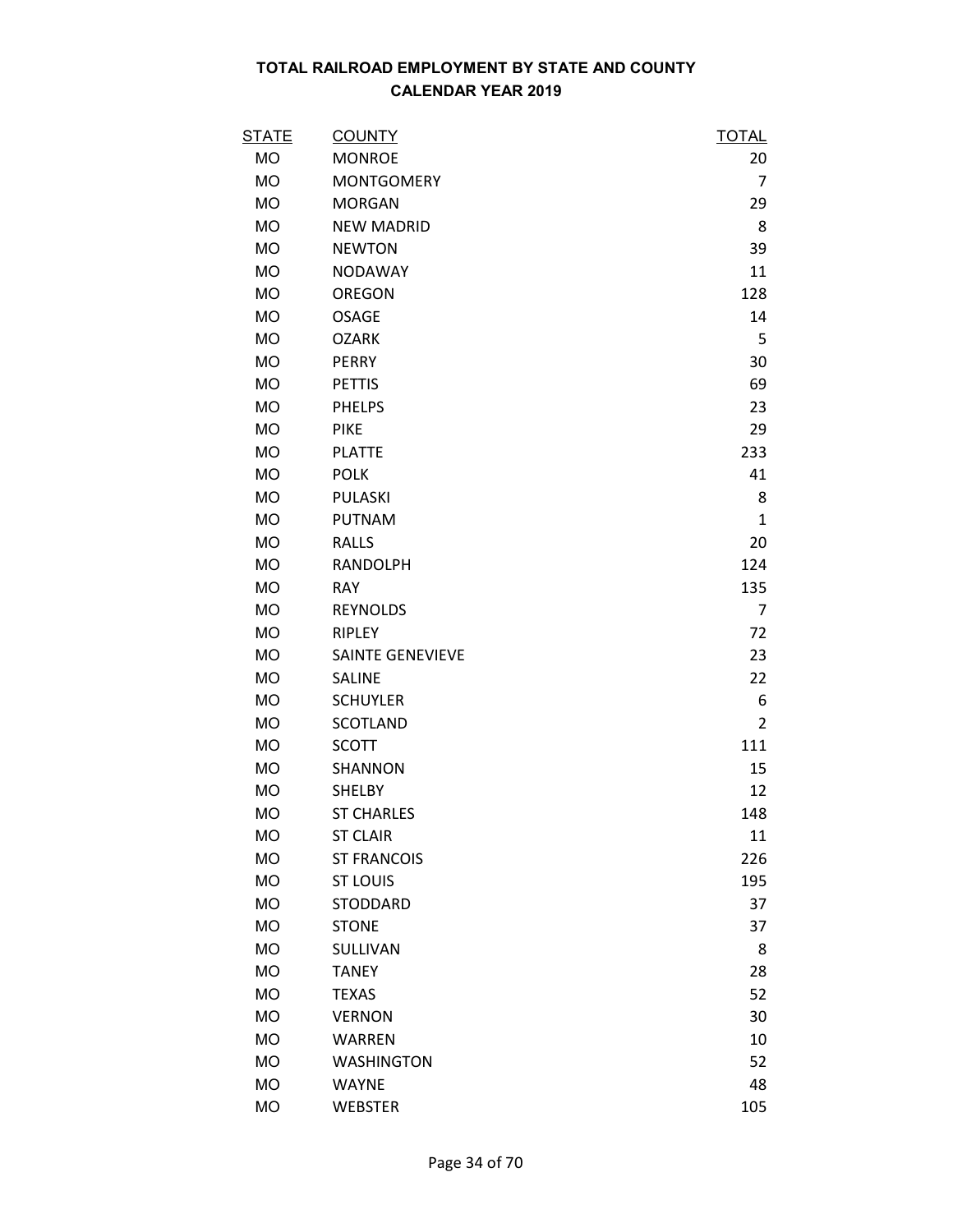| <b>STATE</b>    | <b>COUNTY</b>    | <b>TOTAL</b>   |
|-----------------|------------------|----------------|
| <b>MO</b>       | <b>WORTH</b>     | 3              |
| <b>MO</b>       | <b>WRIGHT</b>    | 59             |
| <b>MO Total</b> |                  | 8,083          |
| <b>MS</b>       | <b>ADAMS</b>     | $\overline{2}$ |
| <b>MS</b>       | <b>ALCORN</b>    | 44             |
| <b>MS</b>       | <b>AMITE</b>     | 11             |
| <b>MS</b>       | <b>ATTALA</b>    | 32             |
| <b>MS</b>       | <b>BENTON</b>    | 13             |
| <b>MS</b>       | <b>CARROLL</b>   | 17             |
| <b>MS</b>       | CHICKASAW        | 9              |
| <b>MS</b>       | <b>CHOCTAW</b>   | 5              |
| <b>MS</b>       | <b>CLAIBORNE</b> | $\overline{2}$ |
| <b>MS</b>       | <b>CLARKE</b>    | 20             |
| <b>MS</b>       | <b>CLAY</b>      | 10             |
| <b>MS</b>       | COAHOMA          | $\mathbf{1}$   |
| <b>MS</b>       | <b>COPIAH</b>    | 15             |
| <b>MS</b>       | <b>COVINGTON</b> | 6              |
| <b>MS</b>       | <b>DESOTO</b>    | 439            |
| <b>MS</b>       | <b>FORREST</b>   | 59             |
| <b>MS</b>       | <b>FRANKLIN</b>  | 12             |
| <b>MS</b>       | <b>GEORGE</b>    | 30             |
| <b>MS</b>       | <b>GREENE</b>    | 3              |
| <b>MS</b>       | <b>GRENADA</b>   | 17             |
| <b>MS</b>       | <b>HANCOCK</b>   | 66             |
| <b>MS</b>       | <b>HARRISON</b>  | 58             |
| <b>MS</b>       | <b>HINDS</b>     | 121            |
| <b>MS</b>       | <b>HOLMES</b>    | 37             |
| <b>MS</b>       | <b>HUMPHREYS</b> | 4              |
| <b>MS</b>       | <b>ITAWAMBA</b>  | 9              |
| <b>MS</b>       | <b>JACKSON</b>   | 44             |
| <b>MS</b>       | <b>JASPER</b>    | 6              |
| <b>MS</b>       | <b>JEFFERSON</b> | 3              |
| <b>MS</b>       | <b>JONES</b>     | 16             |
| <b>MS</b>       | <b>KEMPER</b>    | 5              |
| <b>MS</b>       | LAFAYETTE        | 8              |
| <b>MS</b>       | LAMAR            | 21             |
| <b>MS</b>       | LAUDERDALE       | 152            |
| <b>MS</b>       | LAWRENCE         | 8              |
| <b>MS</b>       | LEAKE            | 6              |
| <b>MS</b>       | LEE              | 31             |
| <b>MS</b>       | <b>LEFLORE</b>   | $\mathbf{1}$   |
| <b>MS</b>       | <b>LINCOLN</b>   | 34             |
| <b>MS</b>       | LOWNDES          | 84             |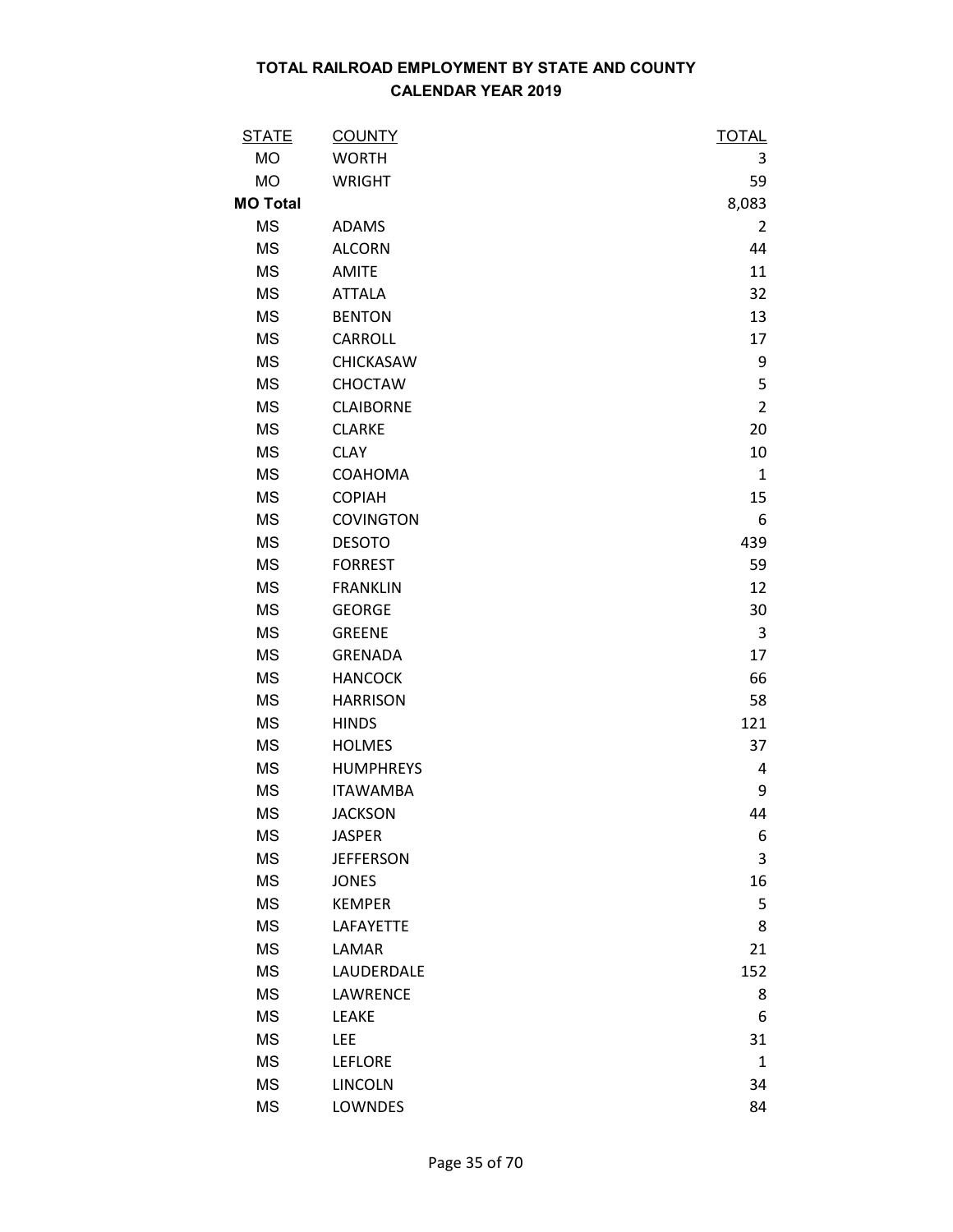| <b>STATE</b>    | <b>COUNTY</b>       | <b>TOTAL</b>   |
|-----------------|---------------------|----------------|
| <b>MS</b>       | <b>MADISON</b>      | 47             |
| <b>MS</b>       | <b>MARION</b>       | 30             |
| <b>MS</b>       | <b>MARSHALL</b>     | 57             |
| <b>MS</b>       | <b>MONROE</b>       | 86             |
| <b>MS</b>       | <b>MONTGOMERY</b>   | 10             |
| <b>MS</b>       | <b>NESHOBA</b>      | 12             |
| <b>MS</b>       | <b>NEWTON</b>       | 44             |
| <b>MS</b>       | <b>NOXUBEE</b>      | $\overline{7}$ |
| <b>MS</b>       | <b>OKTIBBEHA</b>    | 16             |
| <b>MS</b>       | PANOLA              | 20             |
| <b>MS</b>       | <b>PEARL RIVER</b>  | 55             |
| <b>MS</b>       | <b>PERRY</b>        | 12             |
| <b>MS</b>       | <b>PIKE</b>         | 45             |
| <b>MS</b>       | <b>PONTOTOC</b>     | 6              |
| <b>MS</b>       | <b>PRENTISS</b>     | 3              |
| <b>MS</b>       | QUITMAN             | 4              |
| <b>MS</b>       | <b>RANKIN</b>       | 137            |
| <b>MS</b>       | <b>SCOTT</b>        | 10             |
| MS              | <b>SHARKEY</b>      | $\mathbf{1}$   |
| <b>MS</b>       | <b>SIMPSON</b>      | 23             |
| <b>MS</b>       | <b>SMITH</b>        | 5              |
| <b>MS</b>       | <b>STONE</b>        | 6              |
| <b>MS</b>       | <b>SUNFLOWER</b>    | 3              |
| <b>MS</b>       | <b>TALLAHATCHIE</b> | $\mathbf{1}$   |
| <b>MS</b>       | <b>TATE</b>         | 42             |
| <b>MS</b>       | <b>TIPPAH</b>       | 8              |
| <b>MS</b>       | <b>TISHOMINGO</b>   | 12             |
| <b>MS</b>       | <b>TUNICA</b>       | $\overline{2}$ |
| <b>MS</b>       | <b>UNION</b>        | 16             |
| <b>MS</b>       | WALTHALL            | 8              |
| <b>MS</b>       | <b>WARREN</b>       | 45             |
| <b>MS</b>       | <b>WASHINGTON</b>   | 5              |
| MS              | <b>WAYNE</b>        | 22             |
| <b>MS</b>       | <b>WEBSTER</b>      | 9              |
| <b>MS</b>       | <b>WILKINSON</b>    | 5              |
| <b>MS</b>       | <b>WINSTON</b>      | 16             |
| <b>MS</b>       | YALOBUSHA           | 6              |
| MS              | YAZOO               | 10             |
| <b>MS Total</b> |                     | 2,307          |
| МT              | <b>BEAVERHEAD</b>   | 4              |
| МT              | <b>BIG HORN</b>     | 8              |
| МT              | <b>BLAINE</b>       | 46             |
| MT              | <b>BROADWATER</b>   | 7              |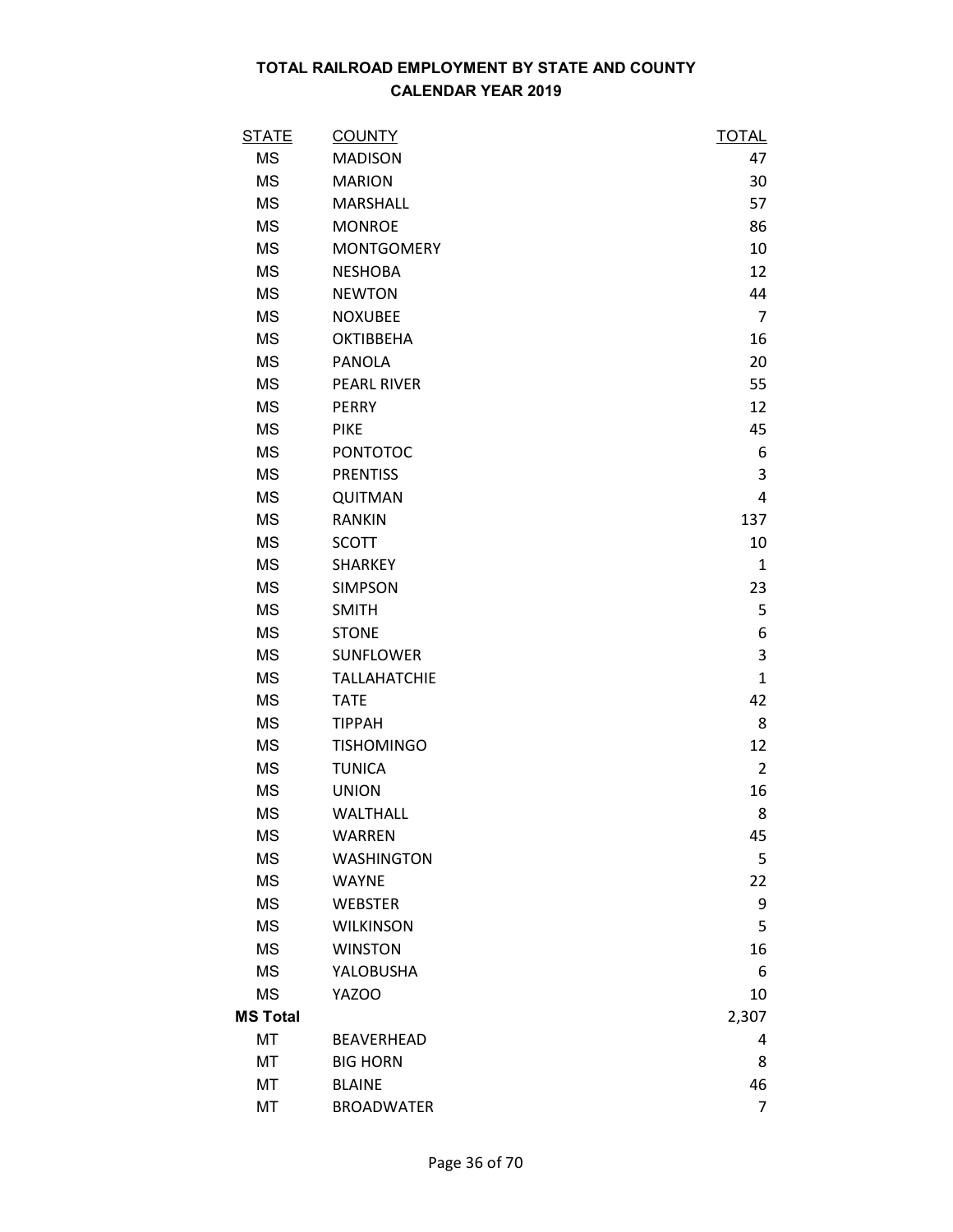| <b>STATE</b> | <b>COUNTY</b>          | <b>TOTAL</b>   |
|--------------|------------------------|----------------|
| МT           | CARBON                 | 49             |
| МT           | CASCADE                | 242            |
| МT           | CHOUTEAU               | 8              |
| МT           | <b>CUSTER</b>          | 55             |
| МT           | <b>DAWSON</b>          | 151            |
| MT           | <b>DEER LODGE</b>      | 6              |
| МT           | <b>FALLON</b>          | 1              |
| MT           | <b>FERGUS</b>          | 13             |
| MT           | <b>FLATHEAD</b>        | 447            |
| МT           | <b>GALLATIN</b>        | 38             |
| МT           | GARFIELD               | $\mathbf{1}$   |
| МT           | <b>GLACIER</b>         | 29             |
| MT           | <b>GOLDEN VALLEY</b>   | $\overline{2}$ |
| МT           | <b>GRANITE</b>         | 8              |
| МT           | <b>HILL</b>            | 538            |
| МT           | <b>JEFFERSON</b>       | 14             |
| МT           | <b>JUDITH BASIN</b>    | 2              |
| MT           | <b>LAKE</b>            | 58             |
| МT           | <b>LEWIS AND CLARK</b> | 102            |
| MT           | <b>LIBERTY</b>         | 9              |
| МT           | <b>LINCOLN</b>         | 26             |
| МT           | <b>MADISON</b>         | $\mathbf{1}$   |
| MT           | <b>MCCONE</b>          | $\mathbf{1}$   |
| МT           | <b>MEAGHER</b>         | $\mathbf{1}$   |
| MT           | <b>MINERAL</b>         | 32             |
| МT           | <b>MISSOULA</b>        | 430            |
| МT           | MUSSELSHELL            | 6              |
| МT           | <b>PARK</b>            | 46             |
| МT           | <b>PHILLIPS</b>        | 25             |
| МT           | <b>PONDERA</b>         | 19             |
| МT           | <b>POWDER RIVER</b>    | $\mathbf{1}$   |
| MT           | <b>POWELL</b>          | 10             |
| MT           | <b>PRAIRIE</b>         | 11             |
| МT           | <b>RAVALLI</b>         | 81             |
| МT           | RICHLAND               | 11             |
| МT           | <b>ROOSEVELT</b>       | $\overline{7}$ |
| MT           | <b>ROSEBUD</b>         | 48             |
| МT           | <b>SANDERS</b>         | 39             |
| МT           | SHERIDAN               | $\overline{2}$ |
| МT           | <b>SILVER BOW</b>      | 21             |
| МT           | <b>STILLWATER</b>      | 61             |
| MT           | <b>SWEET GRASS</b>     | 15             |
| МT           | <b>TETON</b>           | 7              |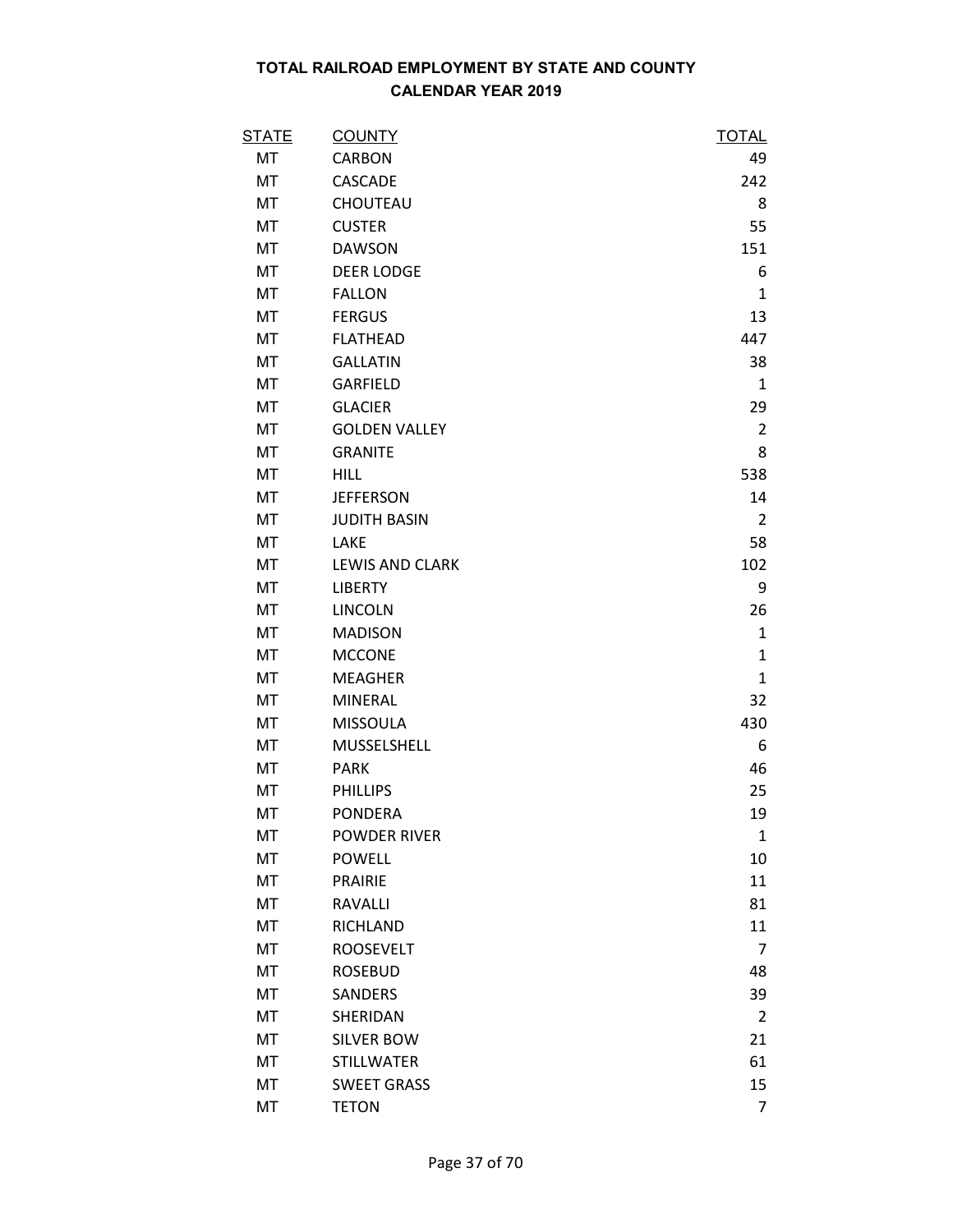| <b>STATE</b>    | <b>COUNTY</b>      | <b>TOTAL</b>   |
|-----------------|--------------------|----------------|
| MT              | <b>TOOLE</b>       | 31             |
| МT              | TREASURE           | 3              |
| MT              | VALLEY             | 157            |
| МT              | <b>WIBAUX</b>      | 6              |
| МT              | <b>YELLOWSTONE</b> | 616            |
| <b>MT Total</b> |                    | 3,552          |
| <b>NC</b>       | <b>ALAMANCE</b>    | 16             |
| <b>NC</b>       | ALEXANDER          | 9              |
| <b>NC</b>       | ALLEGHANY          | $\mathbf{1}$   |
| <b>NC</b>       | <b>ANSON</b>       | 6              |
| <b>NC</b>       | <b>ASHE</b>        | $\overline{2}$ |
| <b>NC</b>       | <b>AVERY</b>       | 3              |
| <b>NC</b>       | <b>BEAUFORT</b>    | 4              |
| <b>NC</b>       | <b>BLADEN</b>      | 6              |
| <b>NC</b>       | <b>BRUNSWICK</b>   | 25             |
| <b>NC</b>       | <b>BUNCOMBE</b>    | 68             |
| <b>NC</b>       | <b>BURKE</b>       | 13             |
| <b>NC</b>       | <b>CABARRUS</b>    | 79             |
| <b>NC</b>       | CALDWELL           | 5              |
| <b>NC</b>       | <b>CAMDEN</b>      | 6              |
| <b>NC</b>       | <b>CARTERET</b>    | 5              |
| <b>NC</b>       | CASWELL            | 4              |
| <b>NC</b>       | <b>CATAWBA</b>     | 15             |
| <b>NC</b>       | CHATHAM            | 4              |
| <b>NC</b>       | <b>CHEROKEE</b>    | 6              |
| <b>NC</b>       | <b>CLAY</b>        | $\mathbf{1}$   |
| <b>NC</b>       | CLEVELAND          | 13             |
| <b>NC</b>       | <b>COLUMBUS</b>    | 17             |
| <b>NC</b>       | <b>CRAVEN</b>      | 16             |
| <b>NC</b>       | CUMBERLAND         | 45             |
| <b>NC</b>       | <b>CURRITUCK</b>   | 44             |
| <b>NC</b>       | <b>DARE</b>        | 1              |
| <b>NC</b>       | <b>DAVIDSON</b>    | 97             |
| <b>NC</b>       | <b>DAVIE</b>       | 29             |
| <b>NC</b>       | <b>DUPLIN</b>      | 5              |
| <b>NC</b>       | <b>DURHAM</b>      | 35             |
| <b>NC</b>       | EDGECOMBE          | 9              |
| <b>NC</b>       | <b>FORSYTH</b>     | 90             |
| <b>NC</b>       | <b>FRANKLIN</b>    | 10             |
| <b>NC</b>       | <b>GASTON</b>      | 54             |
| <b>NC</b>       | <b>GATES</b>       | 6              |
| <b>NC</b>       | <b>GRAHAM</b>      | $\overline{2}$ |
| <b>NC</b>       | <b>GRANVILLE</b>   | 6              |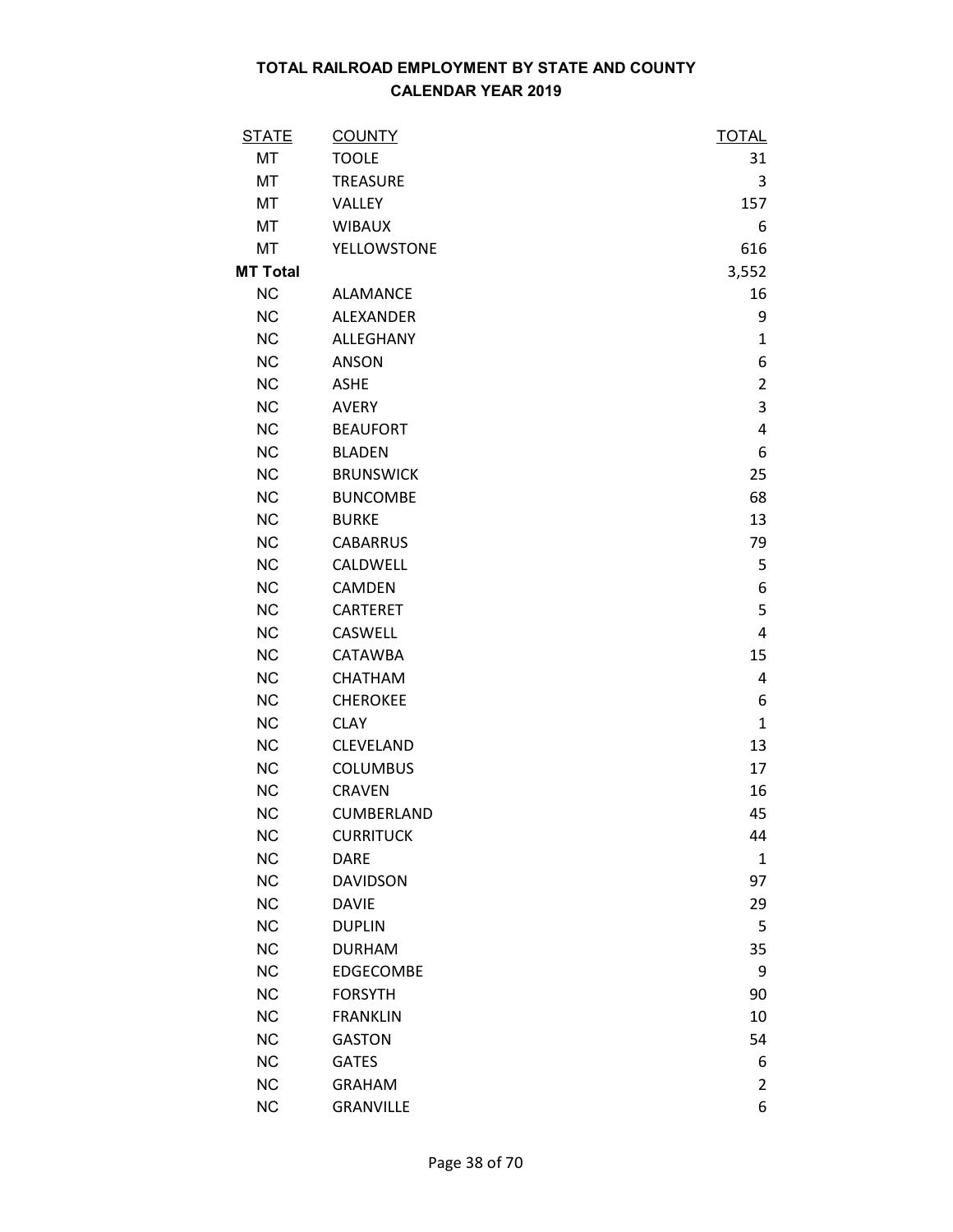| <b>STATE</b> | <b>COUNTY</b>      | <b>TOTAL</b>   |
|--------------|--------------------|----------------|
| <b>NC</b>    | <b>GREENE</b>      | 2              |
| <b>NC</b>    | <b>GUILFORD</b>    | 97             |
| <b>NC</b>    | <b>HALIFAX</b>     | 34             |
| <b>NC</b>    | <b>HARNETT</b>     | 17             |
| <b>NC</b>    | <b>HAYWOOD</b>     | 19             |
| <b>NC</b>    | <b>HENDERSON</b>   | 27             |
| <b>NC</b>    | <b>HERTFORD</b>    | 6              |
| <b>NC</b>    | <b>HOKE</b>        | 8              |
| <b>NC</b>    | <b>IREDELL</b>     | 37             |
| <b>NC</b>    | <b>JACKSON</b>     | 14             |
| <b>NC</b>    | <b>JOHNSTON</b>    | 62             |
| NC           | <b>JONES</b>       | 3              |
| <b>NC</b>    | <b>LEE</b>         | 12             |
| <b>NC</b>    | <b>LENOIR</b>      | $\mathbf{1}$   |
| <b>NC</b>    | <b>LINCOLN</b>     | 24             |
| <b>NC</b>    | <b>MADISON</b>     | 34             |
| <b>NC</b>    | <b>MARTIN</b>      | $\overline{2}$ |
| <b>NC</b>    | <b>MCDOWELL</b>    | 25             |
| <b>NC</b>    | <b>MECKLENBURG</b> | 165            |
| <b>NC</b>    | <b>MITCHELL</b>    | 3              |
| <b>NC</b>    | <b>MONTGOMERY</b>  | 21             |
| <b>NC</b>    | <b>MOORE</b>       | 38             |
| <b>NC</b>    | <b>NASH</b>        | 146            |
| <b>NC</b>    | <b>NEW HANOVER</b> | 33             |
| <b>NC</b>    | <b>NORTHAMPTON</b> | 13             |
| <b>NC</b>    | ONSLOW             | 6              |
| <b>NC</b>    | ORANGE             | 13             |
| <b>NC</b>    | PASQUOTANK         | 21             |
| <b>NC</b>    | <b>PENDER</b>      | 15             |
| <b>NC</b>    | PERQUIMANS         | 5              |
| <b>NC</b>    | <b>PERSON</b>      | $\mathbf{1}$   |
| <b>NC</b>    | <b>PITT</b>        | 18             |
| <b>NC</b>    | <b>POLK</b>        | 5              |
| <b>NC</b>    | <b>RANDOLPH</b>    | 31             |
| <b>NC</b>    | <b>RICHMOND</b>    | 172            |
| <b>NC</b>    | <b>ROBESON</b>     | 85             |
| <b>NC</b>    | <b>ROCKINGHAM</b>  | 21             |
| <b>NC</b>    | <b>ROWAN</b>       | 197            |
| <b>NC</b>    | <b>RUTHERFORD</b>  | 17             |
| <b>NC</b>    | SAMPSON            | $\overline{7}$ |
| <b>NC</b>    | <b>SCOTLAND</b>    | 23             |
| <b>NC</b>    | <b>STANLY</b>      | 41             |
| <b>NC</b>    | <b>STOKES</b>      | 8              |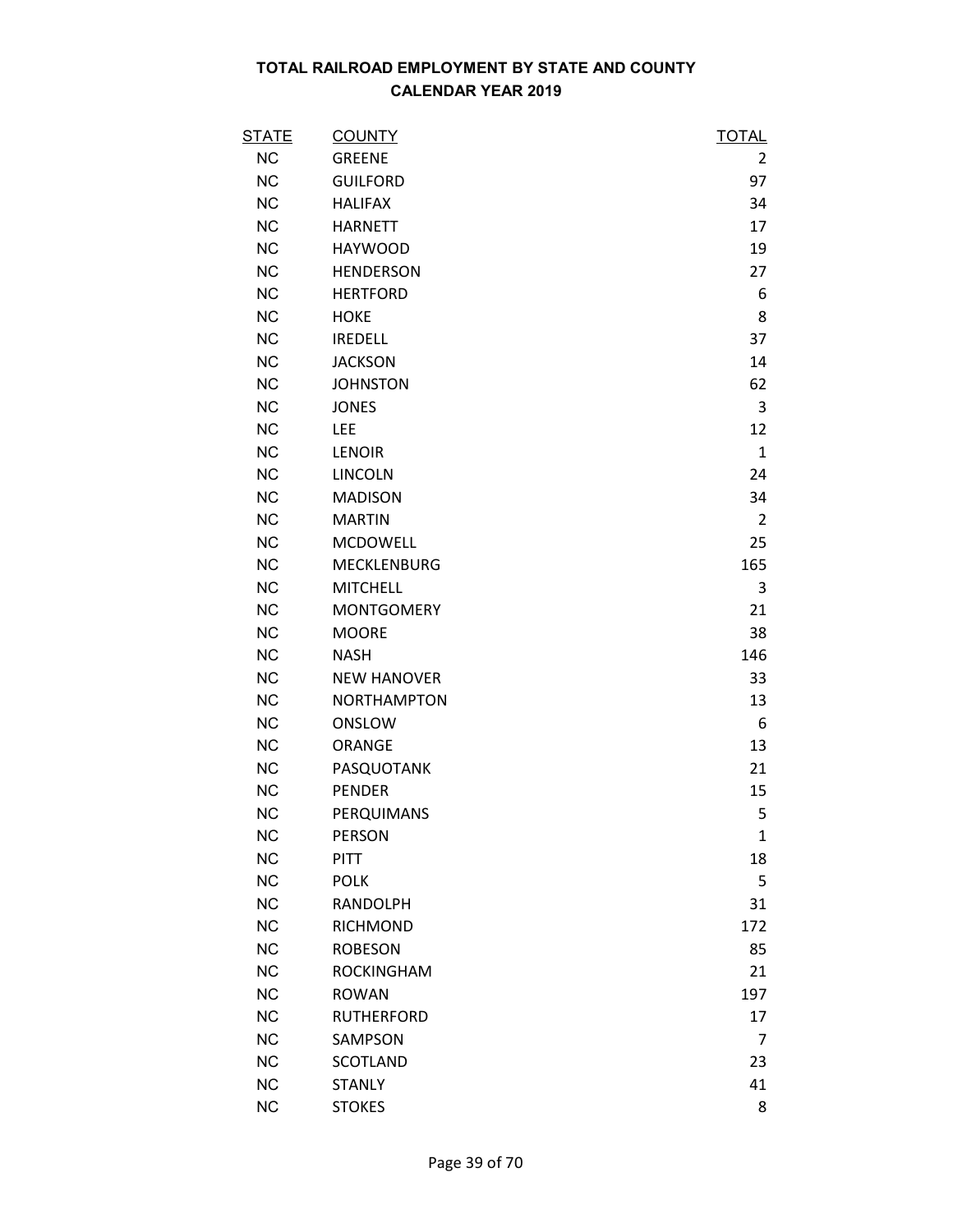| <b>STATE</b>    | <b>COUNTY</b>        | <b>TOTAL</b>   |
|-----------------|----------------------|----------------|
| <b>NC</b>       | <b>SURRY</b>         | 24             |
| <b>NC</b>       | SWAIN                | 4              |
| <b>NC</b>       | TRANSYLVANIA         | 4              |
| <b>NC</b>       | <b>UNION</b>         | 41             |
| <b>NC</b>       | <b>VANCE</b>         | $\mathbf{1}$   |
| <b>NC</b>       | <b>WAKE</b>          | 360            |
| <b>NC</b>       | <b>WARREN</b>        | 7              |
| <b>NC</b>       | <b>WASHINGTON</b>    | 3              |
| <b>NC</b>       | <b>WATAUGA</b>       | $\overline{2}$ |
| <b>NC</b>       | <b>WAYNE</b>         | 14             |
| <b>NC</b>       | <b>WILKES</b>        | 3              |
| <b>NC</b>       | <b>WILSON</b>        | 34             |
| <b>NC</b>       | YADKIN               | 5              |
| <b>NC</b>       | YANCEY               | 8              |
| <b>NC Total</b> |                      | 2,796          |
| <b>ND</b>       | <b>ADAMS</b>         | 5              |
| <b>ND</b>       | <b>BARNES</b>        | 19             |
| <b>ND</b>       | <b>BENSON</b>        | $\overline{2}$ |
| <b>ND</b>       | <b>BOTTINEAU</b>     | 8              |
| <b>ND</b>       | <b>BOWMAN</b>        | $\mathbf{1}$   |
| <b>ND</b>       | <b>BURKE</b>         | 3              |
| <b>ND</b>       | <b>BURLEIGH</b>      | 278            |
| <b>ND</b>       | CASS                 | 301            |
| <b>ND</b>       | <b>CAVALIER</b>      | 1              |
| <b>ND</b>       | <b>DICKEY</b>        | 10             |
| <b>ND</b>       | <b>DIVIDE</b>        | 8              |
| <b>ND</b>       | <b>DUNN</b>          | $\mathbf{1}$   |
| <b>ND</b>       | <b>EDDY</b>          | 8              |
| <b>ND</b>       | <b>EMMONS</b>        | 3              |
| <b>ND</b>       | <b>FOSTER</b>        | 13             |
| <b>ND</b>       | <b>GOLDEN VALLEY</b> | 4              |
| <b>ND</b>       | <b>GRAND FORKS</b>   | 163            |
| <b>ND</b>       | <b>GRANT</b>         | 3              |
| <b>ND</b>       | <b>GRIGGS</b>        | $\mathbf{1}$   |
| <b>ND</b>       | <b>HETTINGER</b>     | $\mathbf{1}$   |
| <b>ND</b>       | <b>KIDDER</b>        | 5              |
| <b>ND</b>       | LAMOURE              | $\overline{7}$ |
| <b>ND</b>       | <b>LOGAN</b>         | $\mathbf{1}$   |
| <b>ND</b>       | <b>MCHENRY</b>       | 63             |
| <b>ND</b>       | <b>MCINTOSH</b>      | 6              |
| <b>ND</b>       | <b>MCKENZIE</b>      | 2              |
| <b>ND</b>       | <b>MCLEAN</b>        | 26             |
| <b>ND</b>       | <b>MERCER</b>        | $\mathbf{1}$   |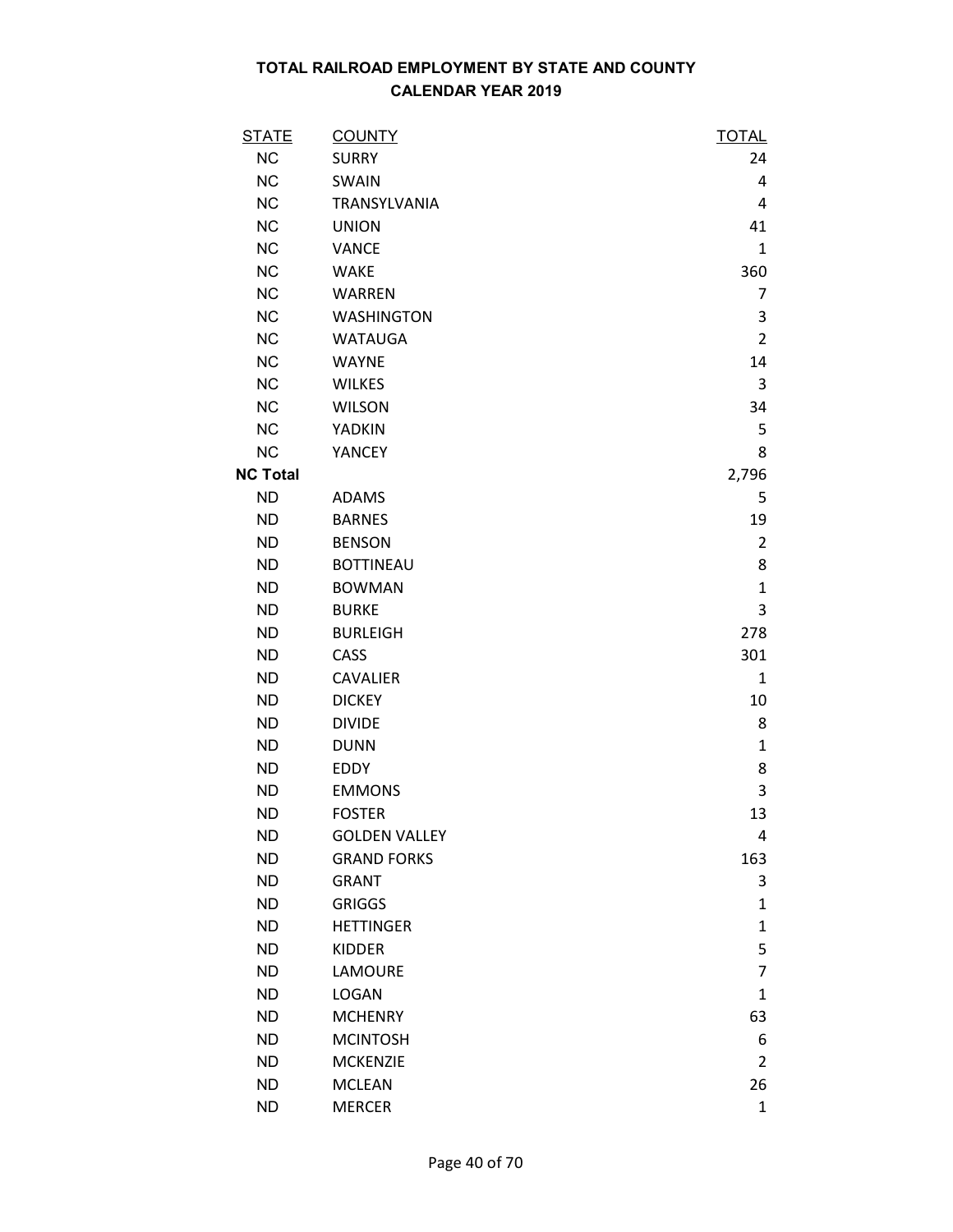| <u>STATE</u>    | <b>COUNTY</b>    | <b>TOTAL</b>   |
|-----------------|------------------|----------------|
| <b>ND</b>       | <b>MORTON</b>    | 153            |
| <b>ND</b>       | <b>MOUNTRAIL</b> | 11             |
| <b>ND</b>       | <b>NELSON</b>    | 9              |
| <b>ND</b>       | <b>OLIVER</b>    | 4              |
| <b>ND</b>       | <b>PEMBINA</b>   | 9              |
| <b>ND</b>       | <b>PIERCE</b>    | 5              |
| <b>ND</b>       | RAMSEY           | $\overline{7}$ |
| <b>ND</b>       | RANSOM           | 45             |
| <b>ND</b>       | RENVILLE         | 10             |
| <b>ND</b>       | <b>RICHLAND</b>  | 54             |
| <b>ND</b>       | <b>ROLETTE</b>   | 3              |
| <b>ND</b>       | SARGENT          | 3              |
| <b>ND</b>       | SHERIDAN         | 4              |
| <b>ND</b>       | <b>SIOUX</b>     | $\overline{2}$ |
| <b>ND</b>       | <b>SLOPE</b>     | $\mathbf{1}$   |
| <b>ND</b>       | <b>STARK</b>     | 25             |
| <b>ND</b>       | <b>STEELE</b>    | $\overline{2}$ |
| <b>ND</b>       | <b>STUTSMAN</b>  | 31             |
| <b>ND</b>       | <b>TOWNER</b>    | $\mathbf{1}$   |
| <b>ND</b>       | <b>TRAILL</b>    | 15             |
| <b>ND</b>       | <b>WALSH</b>     | 61             |
| <b>ND</b>       | <b>WARD</b>      | 422            |
| <b>ND</b>       | WELLS            | 59             |
| <b>ND</b>       | <b>WILLIAMS</b>  | 28             |
| <b>ND Total</b> |                  | 1,908          |
| <b>NE</b>       | ADAMS            | 46             |
| <b>NE</b>       | <b>ANTELOPE</b>  | 3              |
| <b>NE</b>       | <b>ARTHUR</b>    | $\mathbf{1}$   |
| <b>NE</b>       | <b>BANNER</b>    | 5              |
| <b>NE</b>       | <b>BOX BUTTE</b> | 989            |
| <b>NE</b>       | <b>BROWN</b>     | $\mathbf{1}$   |
| <b>NE</b>       | <b>BUFFALO</b>   | 89             |
| <b>NE</b>       | <b>BURT</b>      | 10             |
| <b>NE</b>       | <b>BUTLER</b>    | 35             |
| <b>NE</b>       | CASS             | 197            |
| <b>NE</b>       | <b>CEDAR</b>     | 3              |
| <b>NE</b>       | <b>CHASE</b>     | $\overline{2}$ |
| <b>NE</b>       | <b>CHERRY</b>    | $\overline{2}$ |
| <b>NE</b>       | CHEYENNE         | 53             |
| <b>NE</b>       | <b>CLAY</b>      | 12             |
| <b>NE</b>       | <b>COLFAX</b>    | 4              |
| <b>NE</b>       | <b>CUMING</b>    | 3              |
| <b>NE</b>       | <b>CUSTER</b>    | 57             |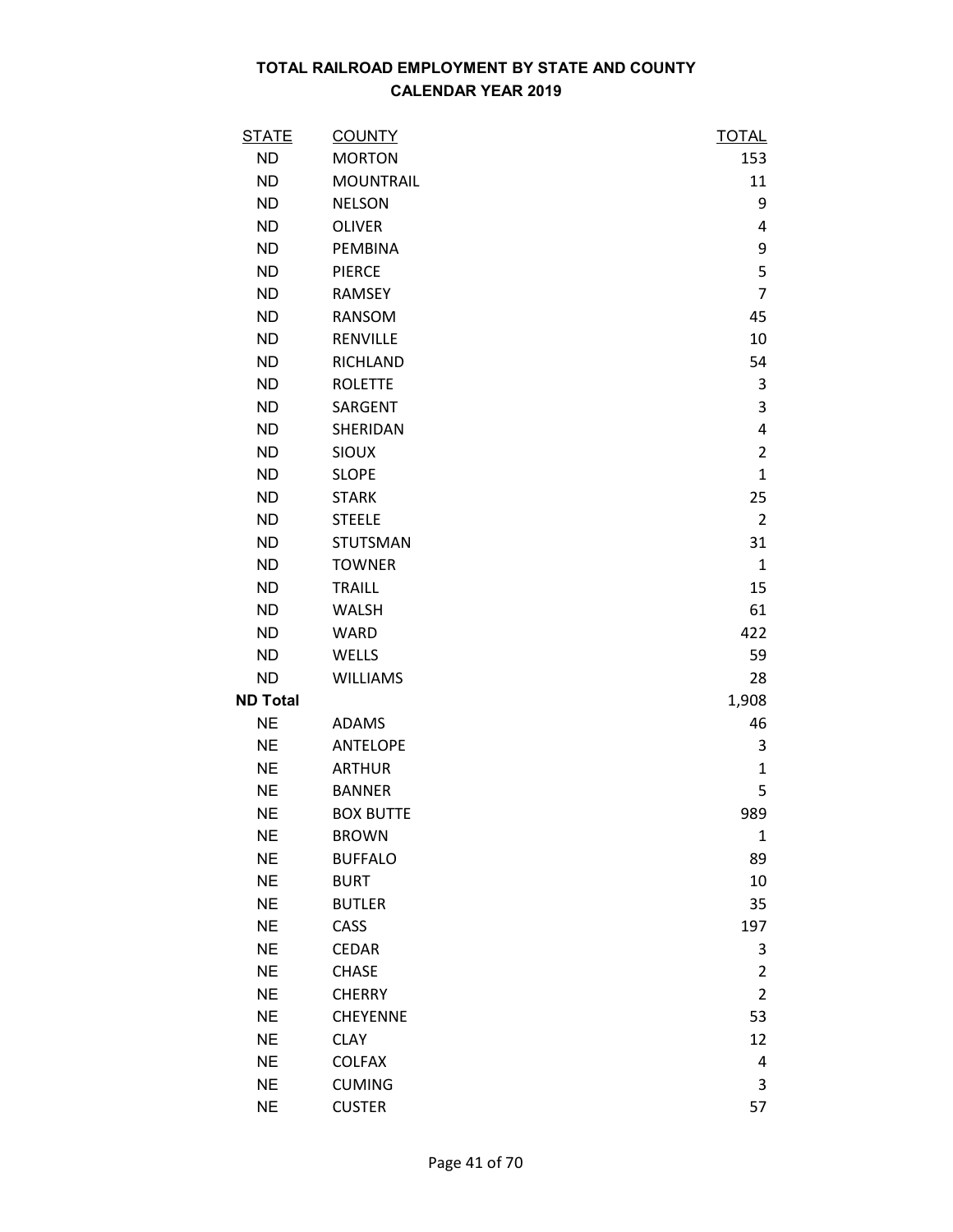| <b>STATE</b> | <b>COUNTY</b>    | <b>TOTAL</b> |
|--------------|------------------|--------------|
| <b>NE</b>    | <b>DAKOTA</b>    | 22           |
| <b>NE</b>    | <b>DAWES</b>     | 106          |
| <b>NE</b>    | <b>DAWSON</b>    | 129          |
| <b>NE</b>    | <b>DEUEL</b>     | 10           |
| <b>NE</b>    | <b>DIXON</b>     | 4            |
| <b>NE</b>    | <b>DODGE</b>     | 52           |
| <b>NE</b>    | <b>DOUGLAS</b>   | 3,306        |
| <b>NE</b>    | <b>DUNDY</b>     | 2            |
| <b>NE</b>    | <b>FILLMORE</b>  | 11           |
| <b>NE</b>    | <b>FRANKLIN</b>  | 3            |
| <b>NE</b>    | <b>FRONTIER</b>  | 22           |
| <b>NE</b>    | <b>FURNAS</b>    | 9            |
| <b>NE</b>    | GAGE             | 146          |
| <b>NE</b>    | <b>GARDEN</b>    | 20           |
| <b>NE</b>    | GARFIELD         | $\mathbf{1}$ |
| <b>NE</b>    | <b>GOSPER</b>    | 7            |
| <b>NE</b>    | <b>GRANT</b>     | 5            |
| <b>NE</b>    | <b>GREELEY</b>   | $\mathbf{1}$ |
| <b>NE</b>    | <b>HALL</b>      | 103          |
| <b>NE</b>    | <b>HAMILTON</b>  | 8            |
| <b>NE</b>    | <b>HARLAN</b>    | 5            |
| <b>NE</b>    | <b>HAYES</b>     | $\mathbf{1}$ |
| <b>NE</b>    | <b>HITCHCOCK</b> | 11           |
| <b>NE</b>    | <b>HOLT</b>      | 4            |
| <b>NE</b>    | <b>HOOKER</b>    | 8            |
| <b>NE</b>    | <b>HOWARD</b>    | 14           |
| <b>NE</b>    | <b>JEFFERSON</b> | 39           |
| <b>NE</b>    | <b>JOHNSON</b>   | 28           |
| <b>NE</b>    | <b>KEARNEY</b>   | 6            |
| <b>NE</b>    | <b>KEITH</b>     | 79           |
| <b>NE</b>    | KIMBALL          | 20           |
| <b>NE</b>    | <b>KNOX</b>      | 10           |
| <b>NE</b>    | LANCASTER        | 1,412        |
| <b>NE</b>    | <b>LINCOLN</b>   | 1,891        |
| <b>NE</b>    | LOGAN            | 33           |
| <b>NE</b>    | <b>LOUP</b>      | 3            |
| <b>NE</b>    | <b>MADISON</b>   | 20           |
| <b>NE</b>    | <b>MCPHERSON</b> | 15           |
| <b>NE</b>    | <b>MERRICK</b>   | 7            |
| <b>NE</b>    | <b>MORRILL</b>   | 93           |
| <b>NE</b>    | <b>NANCE</b>     | 4            |
| <b>NE</b>    | <b>NEMAHA</b>    | 12           |
| <b>NE</b>    | <b>NUCKOLLS</b>  | 6            |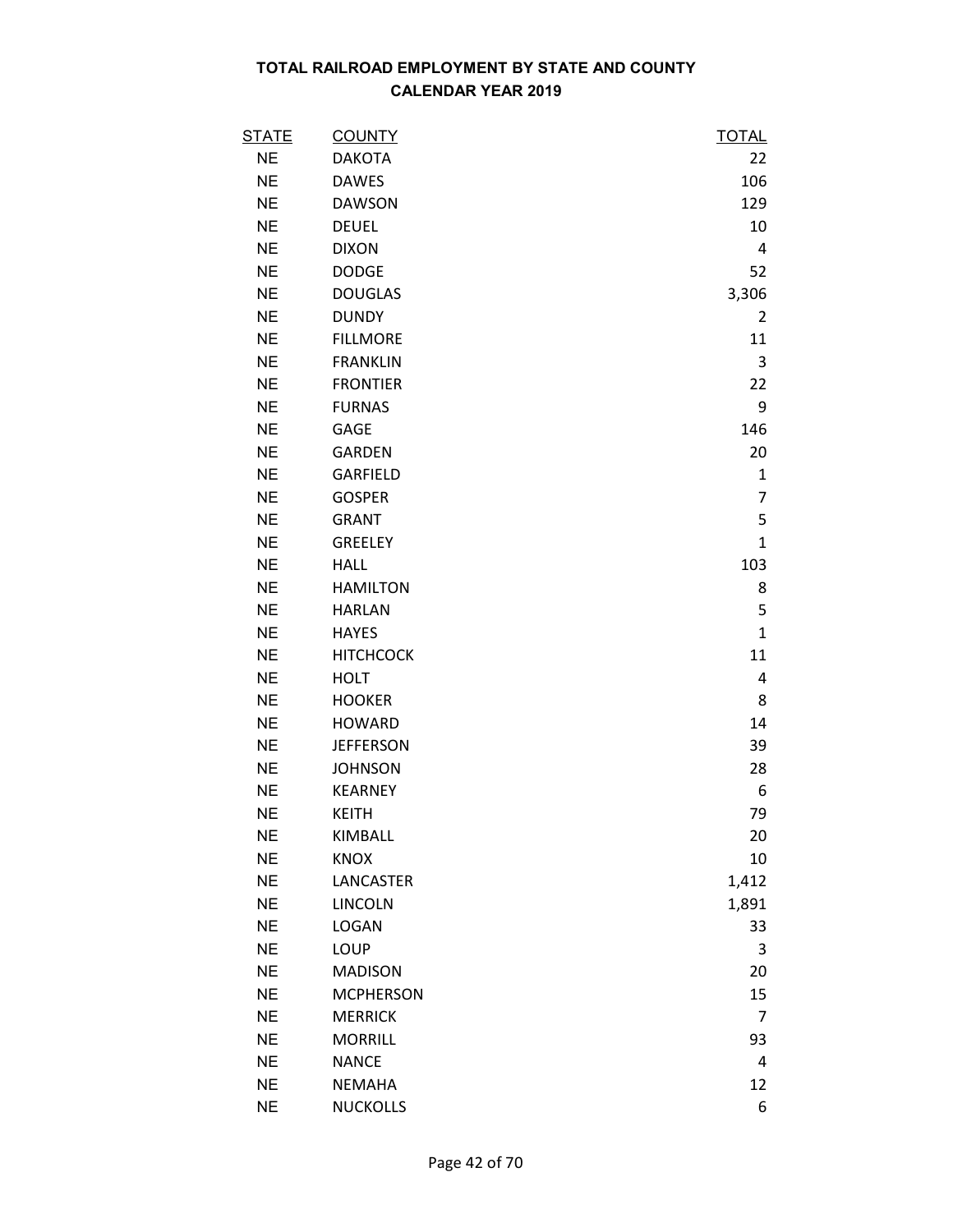| <b>STATE</b>    | <b>COUNTY</b>       | <b>TOTAL</b>   |
|-----------------|---------------------|----------------|
| <b>NE</b>       | <b>OTOE</b>         | 86             |
| <b>NE</b>       | <b>PAWNEE</b>       | 6              |
| <b>NE</b>       | <b>PERKINS</b>      | 14             |
| <b>NE</b>       | <b>PHELPS</b>       | 11             |
| <b>NE</b>       | <b>PIERCE</b>       | 6              |
| <b>NE</b>       | <b>PLATTE</b>       | 88             |
| <b>NE</b>       | <b>POLK</b>         | $\overline{7}$ |
| <b>NE</b>       | <b>RED WILLOW</b>   | 128            |
| <b>NE</b>       | <b>RICHARDSON</b>   | 49             |
| <b>NE</b>       | <b>ROCK</b>         | 1              |
| <b>NE</b>       | SALINE              | 53             |
| <b>NE</b>       | SARPY               | 807            |
| <b>NE</b>       | SAUNDERS            | 140            |
| <b>NE</b>       | <b>SCOTTS BLUFF</b> | 499            |
| <b>NE</b>       | SEWARD              | 123            |
| <b>NE</b>       | SHERIDAN            | 46             |
| <b>NE</b>       | SHERMAN             | 14             |
| <b>NE</b>       | <b>STANTON</b>      | 3              |
| <b>NE</b>       | <b>THAYER</b>       | 20             |
| <b>NE</b>       | <b>THOMAS</b>       | 5              |
| <b>NE</b>       | <b>THURSTON</b>     | $\mathbf{1}$   |
| <b>NE</b>       | VALLEY              | 12             |
| <b>NE</b>       | <b>WASHINGTON</b>   | 67             |
| <b>NE</b>       | <b>WAYNE</b>        | 4              |
| <b>NE</b>       | <b>WEBSTER</b>      | 3              |
| <b>NE</b>       | <b>YORK</b>         | 17             |
| <b>NE Total</b> |                     | 11,410         |
| <b>NH</b>       | <b>BELKNAP</b>      | 4              |
| <b>NH</b>       | CARROLL             | 12             |
| <b>NH</b>       | <b>CHESHIRE</b>     | 40             |
| <b>NH</b>       | COOS                | 12             |
| <b>NH</b>       | <b>GRAFTON</b>      | 6              |
| <b>NH</b>       | <b>HILLSBOROUGH</b> | 164            |
| <b>NH</b>       | <b>MERRIMACK</b>    | 11             |
| <b>NH</b>       | <b>ROCKINGHAM</b>   | 150            |
| <b>NH</b>       | <b>STRAFFORD</b>    | 23             |
| <b>NH</b>       | SULLIVAN            | $\overline{7}$ |
| <b>NH Total</b> |                     | 429            |
| <b>NJ</b>       | <b>ATLANTIC</b>     | 64             |
| <b>NJ</b>       | <b>BERGEN</b>       | 507            |
| <b>NJ</b>       | <b>BURLINGTON</b>   | 483            |
| NJ              | CAMDEN              | 460            |
| NJ              | <b>CAPE MAY</b>     | 17             |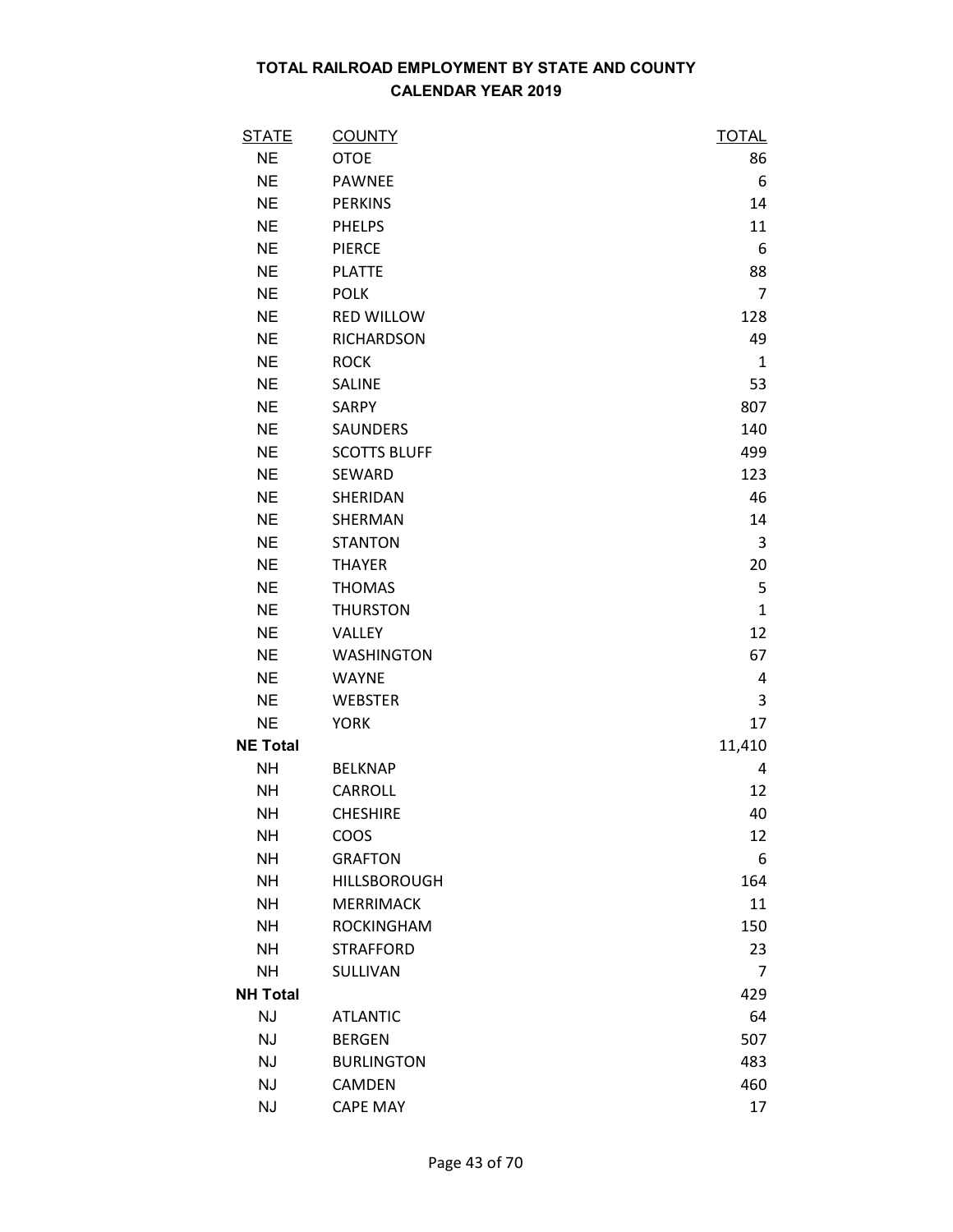| <u>STATE</u>    | <b>COUNTY</b>     | <u>TOTAL</u>   |
|-----------------|-------------------|----------------|
| <b>NJ</b>       | CUMBERLAND        | 40             |
| <b>NJ</b>       | <b>ESSEX</b>      | 1,224          |
| <b>NJ</b>       | <b>GLOUCESTER</b> | 283            |
| <b>NJ</b>       | <b>HUDSON</b>     | 815            |
| <b>NJ</b>       | <b>HUNTERDON</b>  | 77             |
| <b>NJ</b>       | <b>MERCER</b>     | 356            |
| <b>NJ</b>       | <b>MIDDLESEX</b>  | 971            |
| <b>NJ</b>       | <b>MONMOUTH</b>   | 843            |
| <b>NJ</b>       | <b>MORRIS</b>     | 326            |
| <b>NJ</b>       | <b>OCEAN</b>      | 639            |
| <b>NJ</b>       | <b>PASSAIC</b>    | 260            |
| <b>NJ</b>       | SALEM             | 43             |
| NJ              | SOMERSET          | 171            |
| <b>NJ</b>       | <b>SUSSEX</b>     | 216            |
| <b>NJ</b>       | <b>UNION</b>      | 849            |
| <b>NJ</b>       | <b>WARREN</b>     | 116            |
| <b>NJ Total</b> |                   | 8,760          |
| <b>NM</b>       | <b>BERNALILLO</b> | 277            |
| <b>NM</b>       | <b>CHAVES</b>     | 3              |
| <b>NM</b>       | <b>CIBOLA</b>     | 29             |
| <b>NM</b>       | <b>COLFAX</b>     | 7              |
| <b>NM</b>       | <b>CURRY</b>      | 403            |
| <b>NM</b>       | DE BACA           | 7              |
| <b>NM</b>       | <b>DONA ANA</b>   | 100            |
| <b>NM</b>       | EDDY              | 30             |
| <b>NM</b>       | <b>GRANT</b>      | 7              |
| <b>NM</b>       | <b>GUADALUPE</b>  | 10             |
| NM              | <b>HIDALGO</b>    | 9              |
| <b>NM</b>       | <b>LEA</b>        | 19             |
| <b>NM</b>       | <b>LINCOLN</b>    | 9              |
| NM              | LUNA              | 52             |
| <b>NM</b>       | <b>MCKINLEY</b>   | 168            |
| <b>NM</b>       | <b>OTERO</b>      | 49             |
| <b>NM</b>       | QUAY              | 41             |
| <b>NM</b>       | RIO ARRIBA        | 1              |
| <b>NM</b>       | <b>ROOSEVELT</b>  | 58             |
| <b>NM</b>       | <b>SAN JUAN</b>   | 32             |
| <b>NM</b>       | <b>SAN MIGUEL</b> | $\overline{2}$ |
| <b>NM</b>       | SANDOVAL          | 66             |
| <b>NM</b>       | <b>SANTA FE</b>   | 19             |
| <b>NM</b>       | <b>SIERRA</b>     | 4              |
| <b>NM</b>       | SOCORRO           | 16             |
| <b>NM</b>       | <b>TAOS</b>       | $\mathbf{1}$   |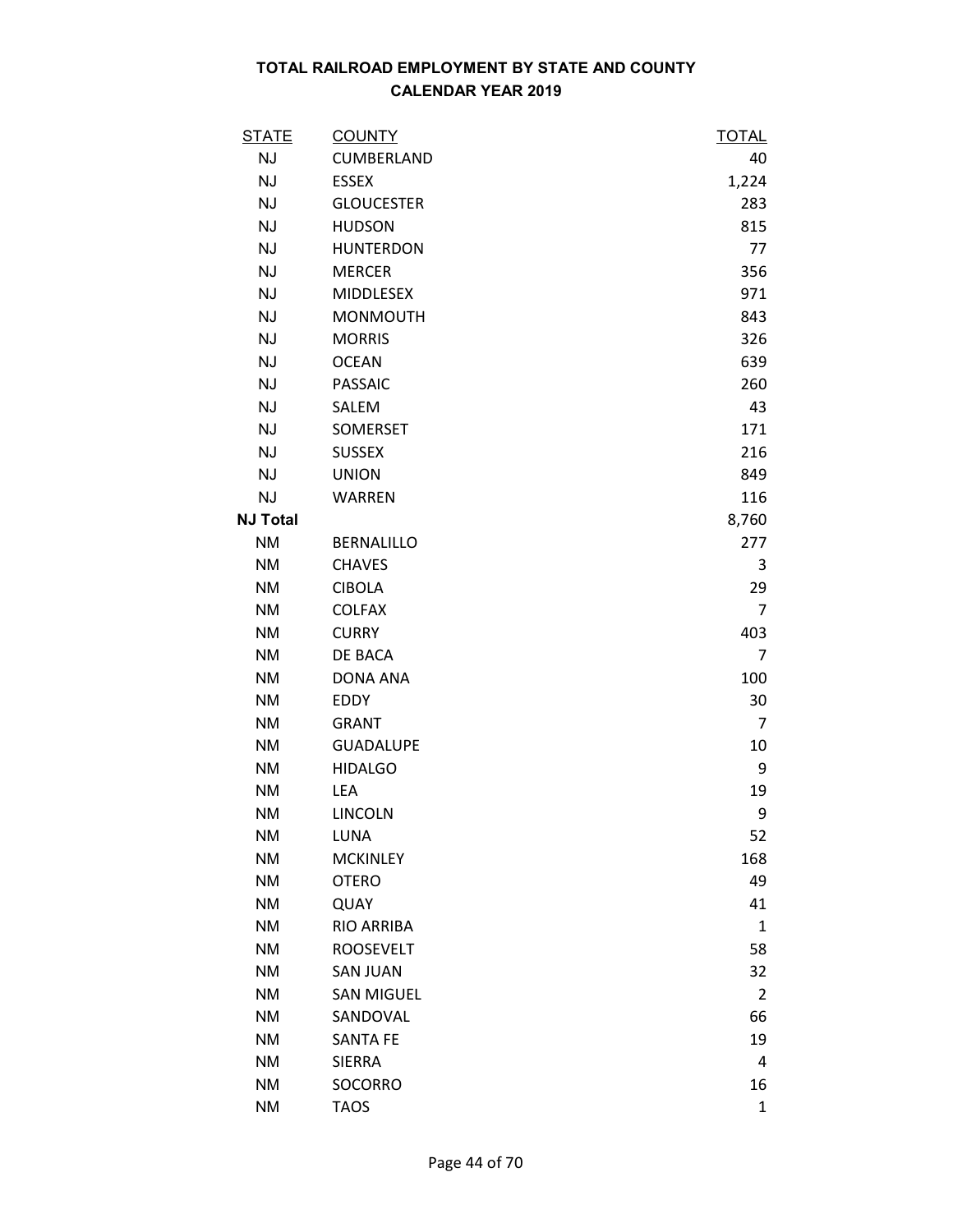| <b>STATE</b>    | <b>COUNTY</b>           | <b>TOTAL</b>   |
|-----------------|-------------------------|----------------|
| <b>NM</b>       | <b>TORRANCE</b>         | 31             |
| <b>NM</b>       | <b>UNION</b>            | 3              |
| <b>NM</b>       | VALENCIA                | 407            |
| <b>NM Total</b> |                         | 1,860          |
| <b>NV</b>       | <b>CHURCHILL</b>        | 5              |
| <b>NV</b>       | <b>CLARK</b>            | 338            |
| <b>NV</b>       | <b>DOUGLAS</b>          | 5              |
| <b>NV</b>       | <b>ELKO</b>             | 66             |
| <b>NV</b>       | <b>HUMBOLDT</b>         | 43             |
| <b>NV</b>       | <b>INDEPENDENT CITY</b> | 7              |
| <b>NV</b>       | LANDER                  | 3              |
| <b>NV</b>       | <b>LINCOLN</b>          | 24             |
| <b>NV</b>       | <b>LYON</b>             | 31             |
| <b>NV</b>       | <b>NYE</b>              | 12             |
| <b>NV</b>       | <b>PERSHING</b>         | $\mathbf{1}$   |
| <b>NV</b>       | <b>STOREY</b>           | $\overline{2}$ |
| <b>NV</b>       | <b>WASHOE</b>           | 206            |
| <b>NV Total</b> |                         | 743            |
| <b>NY</b>       | <b>ALBANY</b>           | 437            |
| <b>NY</b>       | ALLEGANY                | 49             |
| <b>NY</b>       | <b>BRONX</b>            | 630            |
| <b>NY</b>       | <b>BROOME</b>           | 108            |
| <b>NY</b>       | CATTARAUGUS             | 83             |
| <b>NY</b>       | CAYUGA                  | 29             |
| <b>NY</b>       | CHAUTAUQUA              | 51             |
| <b>NY</b>       | <b>CHEMUNG</b>          | 16             |
| <b>NY</b>       | CHENANGO                | 31             |
| <b>NY</b>       | <b>CLINTON</b>          | 21             |
| <b>NY</b>       | <b>COLUMBIA</b>         | 108            |
| <b>NY</b>       | CORTLAND                | 11             |
| <b>NY</b>       | DELAWARE                | 16             |
| <b>NY</b>       | <b>DUTCHESS</b>         | 1,400          |
| <b>NY</b>       | ERIE                    | 571            |
| <b>NY</b>       | <b>ESSEX</b>            | 21             |
| <b>NY</b>       | <b>FRANKLIN</b>         | 5              |
| <b>NY</b>       | <b>FULTON</b>           | 14             |
| <b>NY</b>       | <b>GENESEE</b>          | 36             |
| <b>NY</b>       | <b>GREENE</b>           | 169            |
| <b>NY</b>       | <b>HERKIMER</b>         | 36             |
| <b>NY</b>       | <b>JEFFERSON</b>        | 4              |
| <b>NY</b>       | <b>KINGS</b>            | 1,015          |
| <b>NY</b>       | LEWIS                   | 1              |
| <b>NY</b>       | <b>LIVINGSTON</b>       | 63             |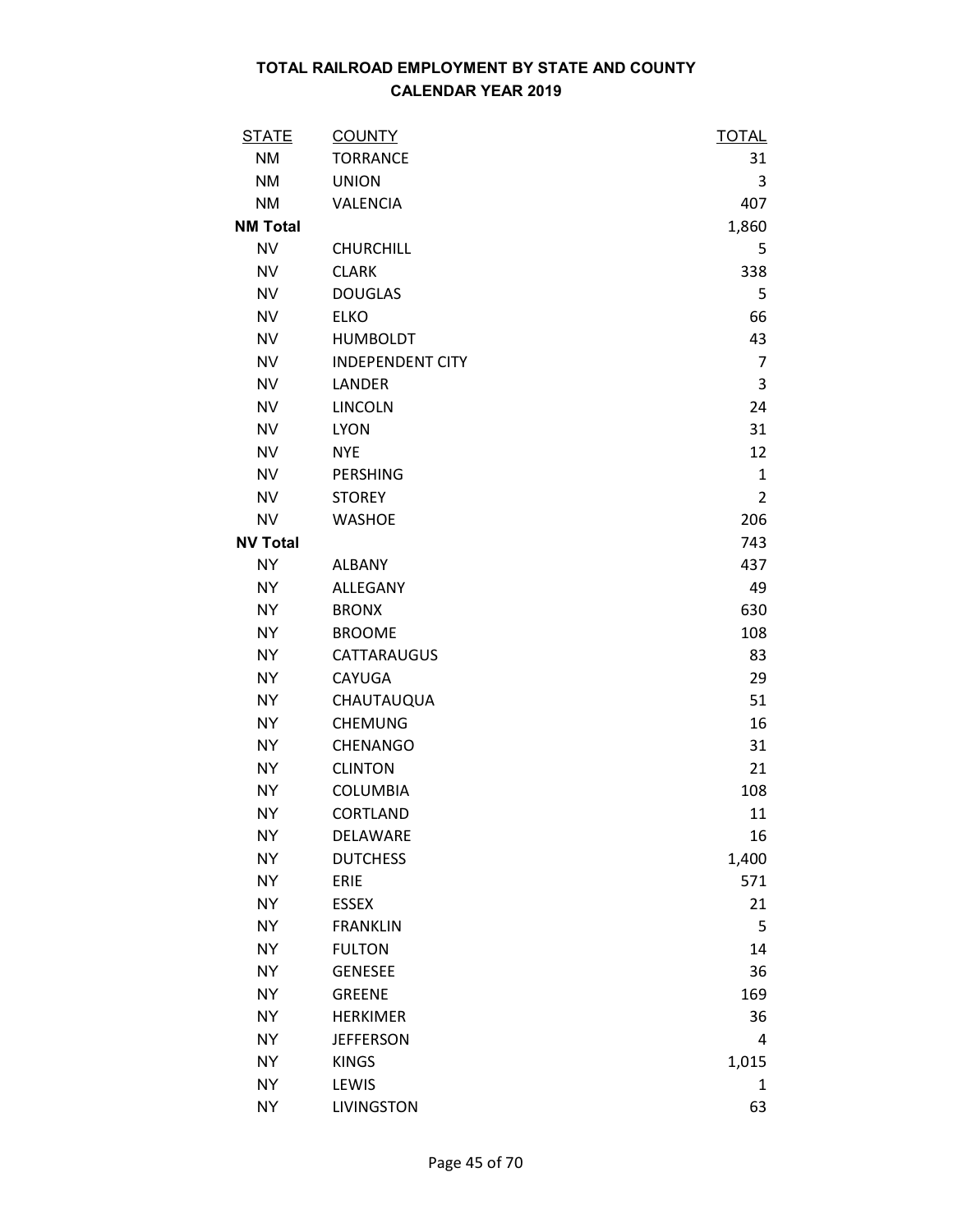| <u>STATE</u>    | <b>COUNTY</b>      | <u>TOTAL</u> |
|-----------------|--------------------|--------------|
| <b>NY</b>       | <b>MADISON</b>     | 34           |
| NY.             | <b>MONROE</b>      | 238          |
| <b>NY</b>       | <b>MONTGOMERY</b>  | 38           |
| <b>NY</b>       | <b>NASSAU</b>      | 2,405        |
| <b>NY</b>       | <b>NEW YORK</b>    | 331          |
| <b>NY</b>       | <b>NIAGARA</b>     | 99           |
| NY.             | <b>ONEIDA</b>      | 51           |
| <b>NY</b>       | <b>ONONDAGA</b>    | 137          |
| <b>NY</b>       | <b>ONTARIO</b>     | 33           |
| <b>NY</b>       | ORANGE             | 365          |
| <b>NY</b>       | <b>ORLEANS</b>     | 8            |
| <b>NY</b>       | <b>OSWEGO</b>      | 85           |
| <b>NY</b>       | <b>OTSEGO</b>      | 69           |
| NY.             | <b>PUTNAM</b>      | 300          |
| NY              | <b>QUEENS</b>      | 1,704        |
| <b>NY</b>       | RENSSELAER         | 307          |
| <b>NY</b>       | <b>RICHMOND</b>    | 189          |
| <b>NY</b>       | <b>ROCKLAND</b>    | 102          |
| <b>NY</b>       | SARATOGA           | 193          |
| <b>NY</b>       | <b>SCHENECTADY</b> | 148          |
| NY.             | <b>SCHOHARIE</b>   | 34           |
| <b>NY</b>       | <b>SCHUYLER</b>    | 5            |
| <b>NY</b>       | <b>SENECA</b>      | 13           |
| <b>NY</b>       | <b>ST LAWRENCE</b> | 42           |
| <b>NY</b>       | <b>STEUBEN</b>     | 68           |
| NY.             | <b>SUFFOLK</b>     | 4,373        |
| <b>NY</b>       | SULLIVAN           | 12           |
| NY.             | <b>TIOGA</b>       | 29           |
| <b>NY</b>       | <b>TOMPKINS</b>    | 4            |
| <b>NY</b>       | <b>ULSTER</b>      | 231          |
| <b>NY</b>       | <b>WARREN</b>      | 19           |
| <b>NY</b>       | <b>WASHINGTON</b>  | 55           |
| NY.             | <b>WAYNE</b>       | 40           |
| <b>NY</b>       | <b>WESTCHESTER</b> | 1,008        |
| <b>NY</b>       | <b>WYOMING</b>     | 41           |
| <b>NY</b>       | <b>YATES</b>       | 9            |
| <b>NY Total</b> |                    | 17,744       |
| OH              | <b>ADAMS</b>       | 16           |
| OH              | <b>ALLEN</b>       | 73           |
| OH              | <b>ASHLAND</b>     | 42           |
| OH              | <b>ASHTABULA</b>   | 189          |
| OH              | <b>ATHENS</b>      | 16           |
| OH              | <b>AUGLAIZE</b>    | 19           |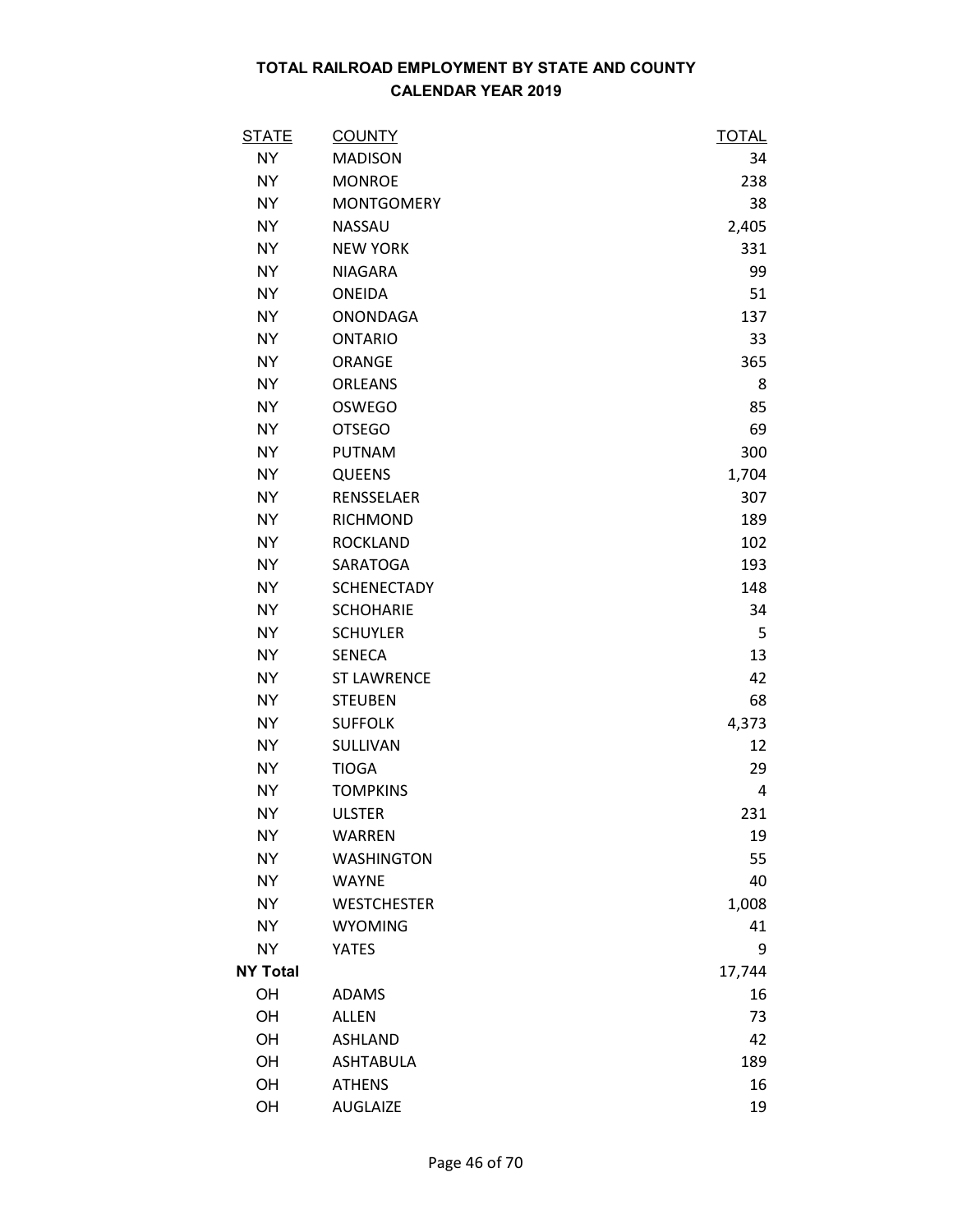| <b>STATE</b> | <b>COUNTY</b>    | <b>TOTAL</b>   |
|--------------|------------------|----------------|
| OH           | <b>BELMONT</b>   | 25             |
| OH           | <b>BROWN</b>     | 16             |
| OH           | <b>BUTLER</b>    | 175            |
| OH           | CARROLL          | 19             |
| OH           | <b>CHAMPAIGN</b> | 12             |
| OH           | <b>CLARK</b>     | 23             |
| OH           | <b>CLERMONT</b>  | 69             |
| OH           | <b>CLINTON</b>   | 22             |
| OH           | COLUMBIANA       | 214            |
| OH           | <b>COSHOCTON</b> | 74             |
| OH           | CRAWFORD         | 94             |
| OH           | <b>CUYAHOGA</b>  | 383            |
| OH           | <b>DARKE</b>     | 12             |
| OH           | <b>DEFIANCE</b>  | 32             |
| OH           | DELAWARE         | 47             |
| OH           | ERIE             | 210            |
| OH           | <b>FAIRFIELD</b> | 57             |
| OH           | <b>FAYETTE</b>   | 21             |
| OH           | <b>FRANKLIN</b>  | 243            |
| OH           | <b>FULTON</b>    | 55             |
| OH           | <b>GALLIA</b>    | 16             |
| OH           | <b>GEAUGA</b>    | 26             |
| OH           | <b>GREENE</b>    | 15             |
| OH           | <b>GUERNSEY</b>  | 8              |
| OH           | <b>HAMILTON</b>  | 191            |
| OH           | <b>HANCOCK</b>   | 58             |
| OH           | <b>HARDIN</b>    | 17             |
| OH           | <b>HARRISON</b>  | 27             |
| OH           | <b>HENRY</b>     | 32             |
| OH           | <b>HIGHLAND</b>  | 14             |
| OH           | <b>HOCKING</b>   | 10             |
| OH           | <b>HOLMES</b>    | $\overline{2}$ |
| OH           | <b>HURON</b>     | 552            |
| OH           | <b>JACKSON</b>   | 12             |
| OH           | <b>JEFFERSON</b> | 83             |
| OH           | <b>KNOX</b>      | 17             |
| OH           | LAKE             | 90             |
| OH           | LAWRENCE         | 176            |
| OH           | <b>LICKING</b>   | 31             |
| OH           | <b>LOGAN</b>     | 52             |
| OH           | LORAIN           | 225            |
| OH           | <b>LUCAS</b>     | 673            |
| OH           | <b>MADISON</b>   | 20             |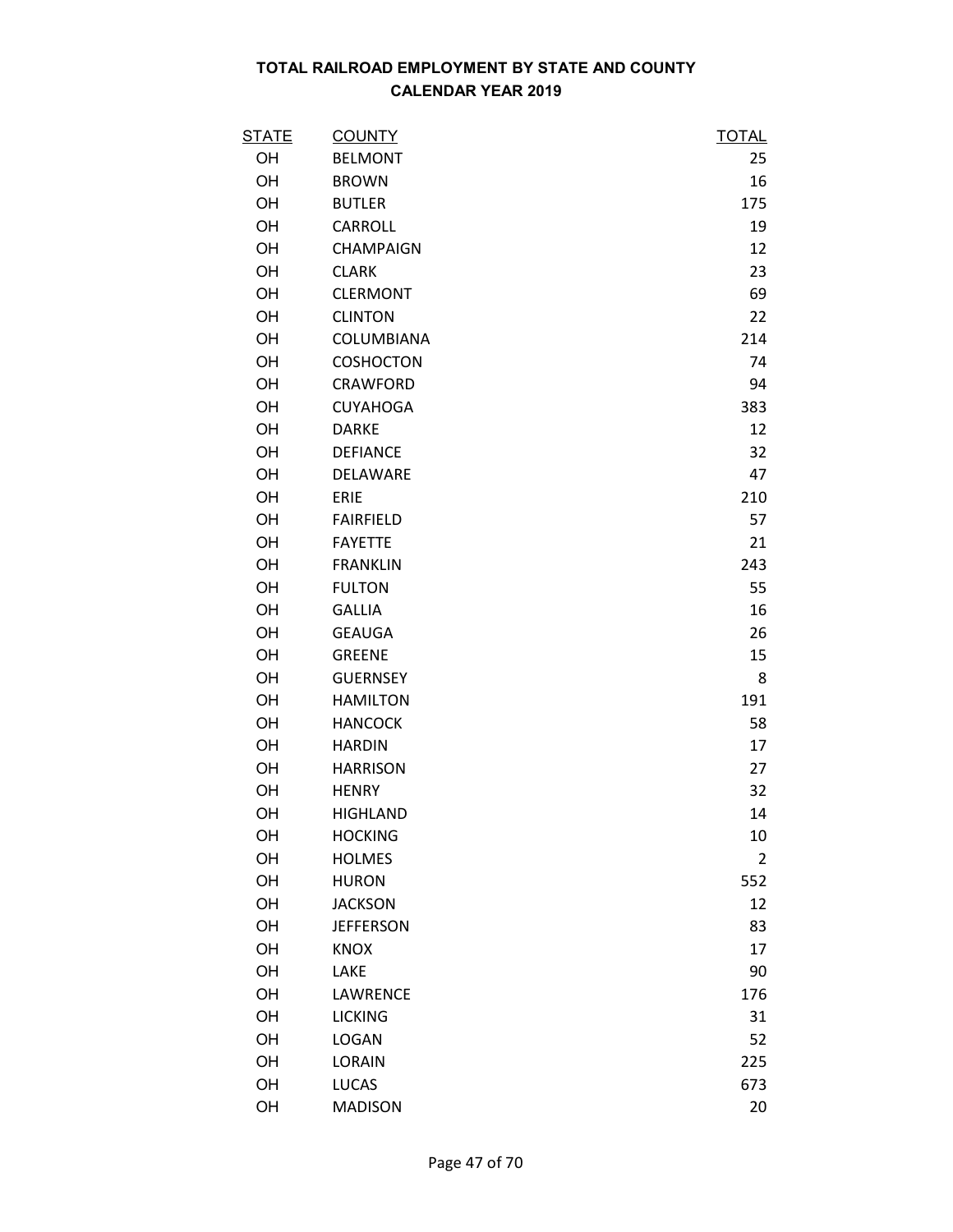| <b>STATE</b>    | <b>COUNTY</b>     | <b>TOTAL</b>   |
|-----------------|-------------------|----------------|
| OH              | <b>MAHONING</b>   | 162            |
| OH              | <b>MARION</b>     | 52             |
| OH              | <b>MEDINA</b>     | 102            |
| OH              | <b>MEIGS</b>      | 17             |
| OH              | <b>MERCER</b>     | 5              |
| OH              | <b>MIAMI</b>      | 13             |
| OH              | <b>MONROE</b>     | $\overline{7}$ |
| OH              | <b>MONTGOMERY</b> | 57             |
| OH              | <b>MORGAN</b>     | $\overline{a}$ |
| OH              | <b>MORROW</b>     | 15             |
| OH              | <b>MUSKINGUM</b>  | 24             |
| OH              | <b>NOBLE</b>      | 4              |
| OH              | <b>OTTAWA</b>     | 137            |
| OH              | PAULDING          | 22             |
| OH              | <b>PERRY</b>      | 10             |
| OH              | PICKAWAY          | 49             |
| OH              | <b>PIKE</b>       | 33             |
| OH              | <b>PORTAGE</b>    | 48             |
| OH              | <b>PREBLE</b>     | 14             |
| OH              | <b>PUTNAM</b>     | 37             |
| OH              | RICHLAND          | 218            |
| OH              | <b>ROSS</b>       | 40             |
| OH              | SANDUSKY          | 130            |
| OH              | <b>SCIOTO</b>     | 303            |
| OH              | <b>SENECA</b>     | 153            |
| OH              | <b>SHELBY</b>     | 13             |
| OH              | <b>STARK</b>      | 341            |
| OH              | <b>SUMMIT</b>     | 137            |
| OH              | <b>TRUMBULL</b>   | 94             |
| OH              | <b>TUSCARAWAS</b> | 128            |
| OH              | <b>UNION</b>      | 44             |
| OH              | <b>VAN WERT</b>   | 13             |
| OH              | <b>VINTON</b>     | 4              |
| OH              | <b>WARREN</b>     | 67             |
| OH              | <b>WASHINGTON</b> | 18             |
| OH              | <b>WAYNE</b>      | 65             |
| OH              | <b>WILLIAMS</b>   | 38             |
| OH              | <b>WOOD</b>       | 225            |
| OH              | <b>WYANDOT</b>    | 37             |
| <b>OH Total</b> |                   | 7,385          |
| OK              | <b>ALFALFA</b>    | 3              |
| OK              | <b>ATOKA</b>      | 3              |
| OK              | <b>BEAVER</b>     | 4              |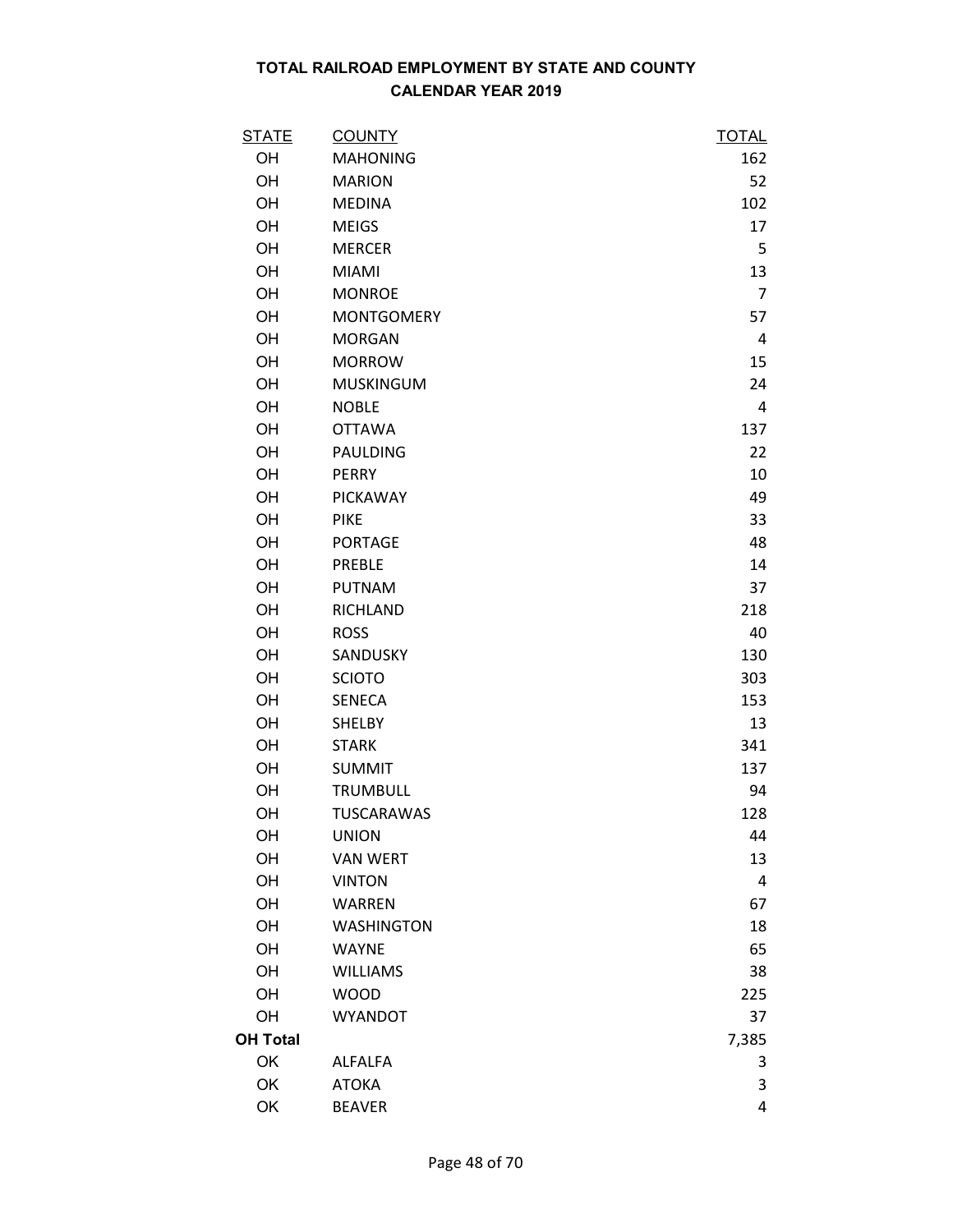| <u>STATE</u> | <b>COUNTY</b>     | <b>TOTAL</b>   |
|--------------|-------------------|----------------|
| OK           | <b>BECKHAM</b>    | 4              |
| OK           | <b>BLAINE</b>     | 5              |
| OK           | <b>BRYAN</b>      | 42             |
| OK           | CADDO             | 13             |
| OK           | CANADIAN          | 64             |
| OK           | <b>CARTER</b>     | 11             |
| OK           | <b>CHEROKEE</b>   | 12             |
| OK           | CHOCTAW           | 34             |
| OK           | CLEVELAND         | 42             |
| OK           | <b>COAL</b>       | 9              |
| OK           | COMANCHE          | 26             |
| OK           | COTTON            | $\mathbf{1}$   |
| OK           | CRAIG             | 10             |
| OK           | <b>CREEK</b>      | 80             |
| OK           | <b>CUSTER</b>     | 33             |
| OK           | DELAWARE          | 9              |
| OK           | <b>DEWEY</b>      | $\overline{2}$ |
| <b>OK</b>    | <b>ELLIS</b>      | 6              |
| OK           | GARFIELD          | 113            |
| OK           | <b>GARVIN</b>     | 7              |
| OK           | <b>GRADY</b>      | 46             |
| OK           | <b>GRANT</b>      | 12             |
| OK           | <b>GREER</b>      | 5              |
| OK           | <b>HARPER</b>     | $\mathbf{1}$   |
| OK           | <b>HASKELL</b>    | 4              |
| OK           | <b>HUGHES</b>     | 6              |
| OK           | <b>JACKSON</b>    | $\overline{2}$ |
| OK           | <b>JEFFERSON</b>  | 3              |
| OK           | <b>JOHNSTON</b>   | 6              |
| OK           | KAY               | 77             |
| OK           | <b>KINGFISHER</b> | 5              |
| OK           | <b>KIOWA</b>      | $\overline{2}$ |
| OK           | LATIMER           | 38             |
| OK           | LE FLORE          | 162            |
| OK           | <b>LINCOLN</b>    | 24             |
| OK           | <b>LOGAN</b>      | 20             |
| <b>OK</b>    | LOVE              | 12             |
| OK           | <b>MAJOR</b>      | 3              |
| OK           | MARSHALL          | 31             |
| OK           | <b>MAYES</b>      | 26             |
| OK           | <b>MCCLAIN</b>    | 28             |
| OK           | <b>MCCURTAIN</b>  | 22             |
| OK           | <b>MCINTOSH</b>   | 23             |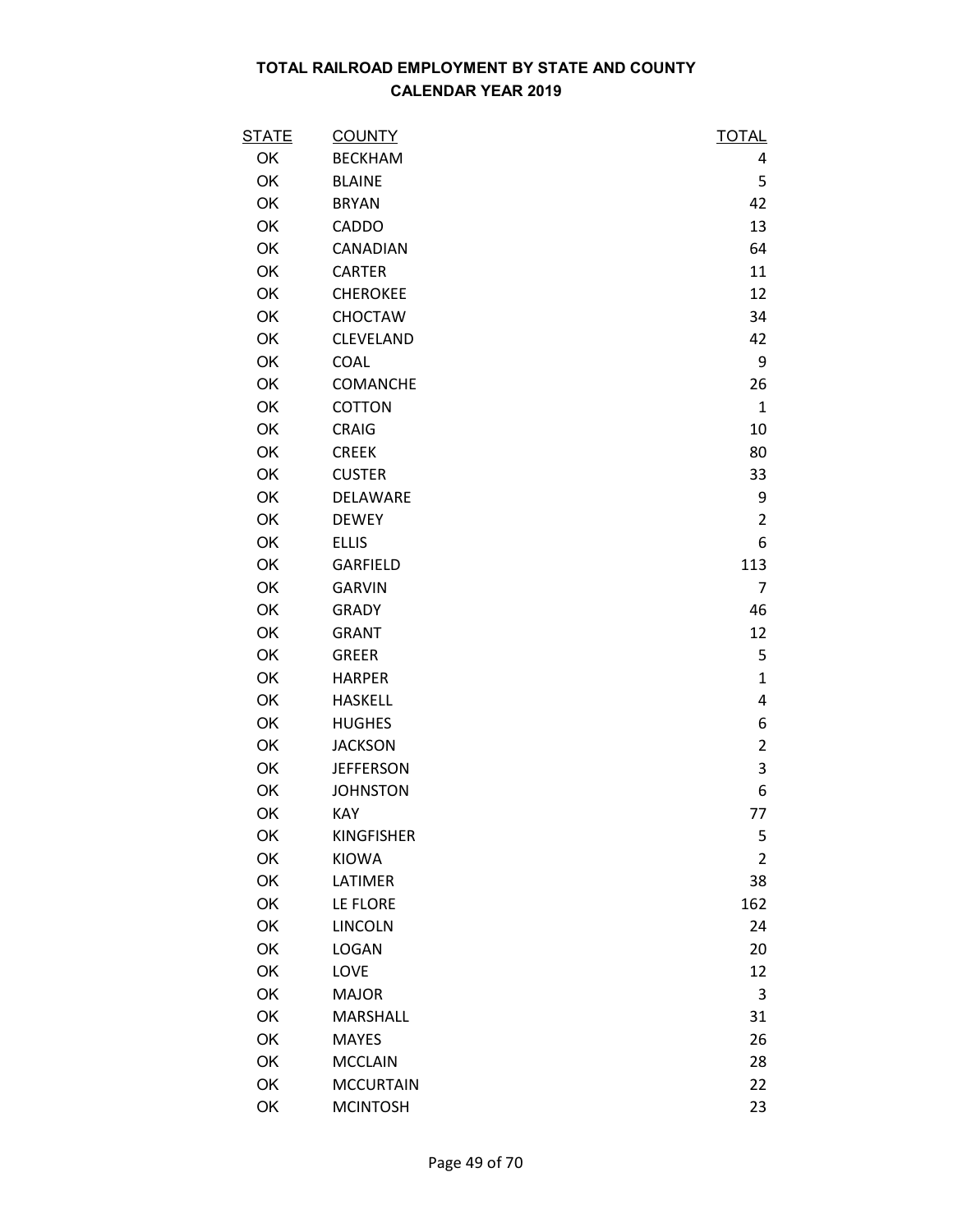| <b>STATE</b>    | <b>COUNTY</b>      | <b>TOTAL</b>   |
|-----------------|--------------------|----------------|
| OK              | <b>MURRAY</b>      | 6              |
| OK              | <b>MUSKOGEE</b>    | 101            |
| OK              | <b>NOBLE</b>       | 10             |
| OK              | <b>NOWATA</b>      | 27             |
| OK              | <b>OKFUSKEE</b>    | 4              |
| <b>OK</b>       | <b>OKLAHOMA</b>    | 157            |
| OK              | OKMULGEE           | 45             |
| OK              | <b>OSAGE</b>       | 6              |
| OK              | <b>OTTAWA</b>      | 16             |
| OK              | <b>PAWNEE</b>      | 20             |
| <b>OK</b>       | <b>PAYNE</b>       | 14             |
| OK              | <b>PITTSBURG</b>   | 17             |
| OK              | <b>PONTOTOC</b>    | 29             |
| OK              | POTTAWATOMIE       | 21             |
| OK              | PUSHMATAHA         | 8              |
| OK              | <b>ROGER MILLS</b> | $\mathbf{1}$   |
| OK              | <b>ROGERS</b>      | 83             |
| OK              | SEMINOLE           | 6              |
| OK              | SEQUOYAH           | 52             |
| OK              | <b>STEPHENS</b>    | 12             |
| OK              | <b>TEXAS</b>       | 4              |
| OK              | <b>TILLMAN</b>     | $\mathbf{1}$   |
| OK              | <b>TULSA</b>       | 409            |
| <b>OK</b>       | <b>WAGONER</b>     | 35             |
| OK              | <b>WASHINGTON</b>  | 47             |
| OK              | <b>WASHITA</b>     | 6              |
| OK              | <b>WOODS</b>       | 12             |
| OK              | WOODWARD           | 24             |
| <b>OK Total</b> |                    | 2,264          |
| <b>OR</b>       | <b>BAKER</b>       | 42             |
| <b>OR</b>       | <b>BENTON</b>      | 16             |
| <b>OR</b>       | <b>CLACKAMAS</b>   | 140            |
| <b>OR</b>       | <b>CLATSOP</b>     | 3              |
| <b>OR</b>       | <b>COLUMBIA</b>    | 55             |
| <b>OR</b>       | COOS               | 11             |
| <b>OR</b>       | <b>CROOK</b>       | 12             |
| <b>OR</b>       | <b>CURRY</b>       | $\overline{2}$ |
| <b>OR</b>       | <b>DESCHUTES</b>   | 43             |
| <b>OR</b>       | <b>DOUGLAS</b>     | 44             |
| <b>OR</b>       | <b>GILLIAM</b>     | 6              |
| <b>OR</b>       | <b>GRANT</b>       | 1              |
| <b>OR</b>       | <b>HARNEY</b>      | $\mathbf{1}$   |
| <b>OR</b>       | <b>HOOD RIVER</b>  | 18             |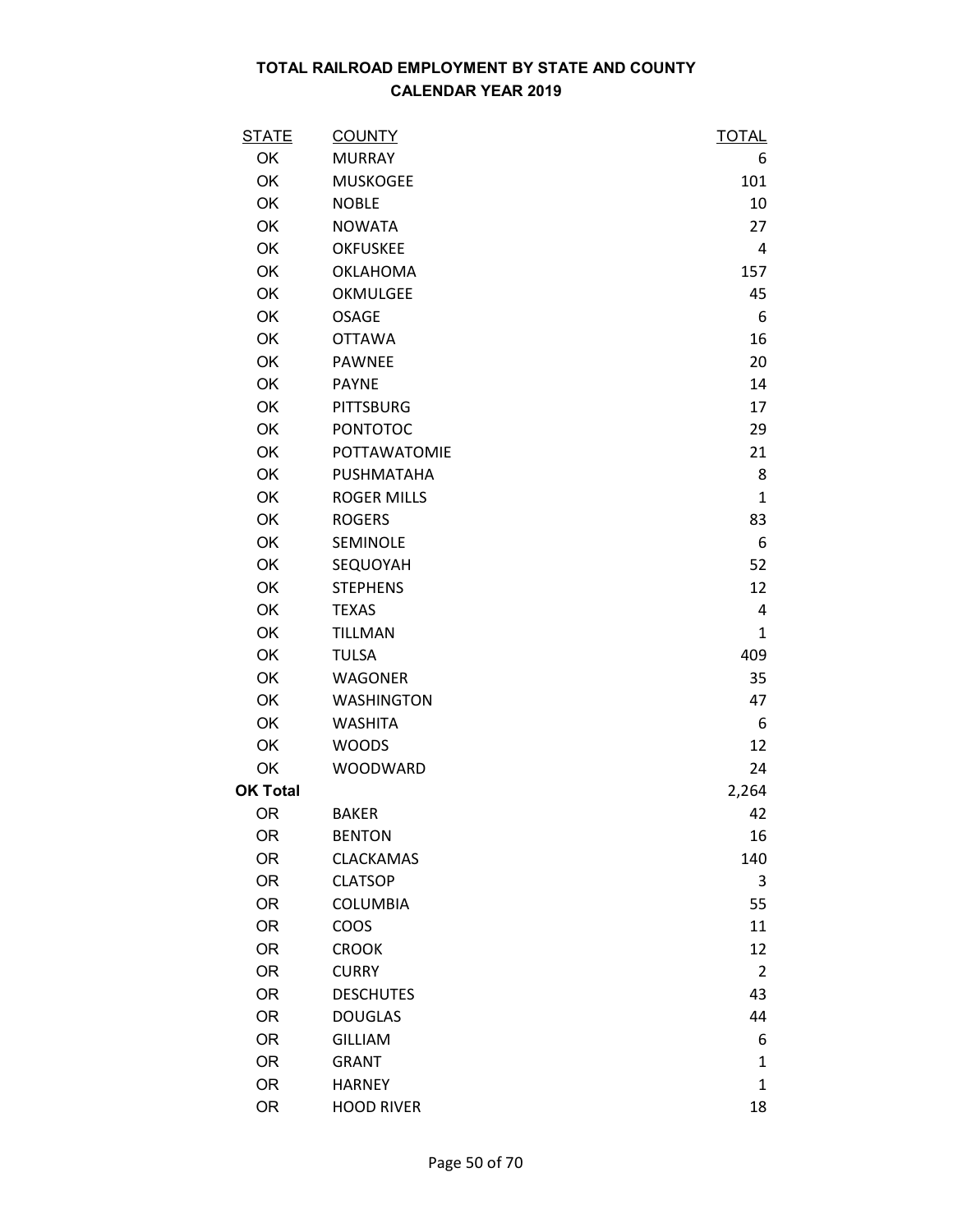| <b>STATE</b>    | <b>COUNTY</b>     | <b>TOTAL</b>   |
|-----------------|-------------------|----------------|
| <b>OR</b>       | <b>JACKSON</b>    | 31             |
| <b>OR</b>       | <b>JEFFERSON</b>  | 14             |
| <b>OR</b>       | <b>JOSEPHINE</b>  | 8              |
| <b>OR</b>       | <b>KLAMATH</b>    | 223            |
| <b>OR</b>       | LAKE              | 10             |
| <b>OR</b>       | LANE              | 204            |
| <b>OR</b>       | <b>LINCOLN</b>    | 8              |
| <b>OR</b>       | LINN              | 122            |
| <b>OR</b>       | <b>MALHEUR</b>    | 12             |
| <b>OR</b>       | <b>MARION</b>     | 104            |
| <b>OR</b>       | <b>MORROW</b>     | 37             |
| <b>OR</b>       | <b>MULTNOMAH</b>  | 293            |
| <b>OR</b>       | <b>POLK</b>       | 15             |
| <b>OR</b>       | SHERMAN           | $\mathbf{1}$   |
| <b>OR</b>       | <b>TILLAMOOK</b>  | $\overline{2}$ |
| <b>OR</b>       | <b>UMATILLA</b>   | 362            |
| <b>OR</b>       | <b>UNION</b>      | 185            |
| <b>OR</b>       | WALLOWA           | 5              |
| <b>OR</b>       | WASCO             | 38             |
| <b>OR</b>       | <b>WASHINGTON</b> | 74             |
| <b>OR</b>       | YAMHILL           | 32             |
| <b>OR Total</b> |                   | 2,174          |
| PA              | <b>ADAMS</b>      | 48             |
| PA              | ALLEGHENY         | 495            |
| PA              | ARMSTRONG         | 33             |
| PA              | <b>BEAVER</b>     | 444            |
| PA              | <b>BEDFORD</b>    | 123            |
| PA              | <b>BERKS</b>      | 187            |
| PA              | <b>BLAIR</b>      | 715            |
| PA              | <b>BRADFORD</b>   | 27             |
| PA              | <b>BUCKS</b>      | 1,173          |
| PA              | <b>BUTLER</b>     | 132            |
| PA              | <b>CAMBRIA</b>    | 367            |
| PA              | <b>CARBON</b>     | 97             |
| PA              | <b>CENTRE</b>     | 37             |
| PA              | <b>CHESTER</b>    | 311            |
| PA              | <b>CLARION</b>    | 16             |
| PA              | CLEARFIELD        | 97             |
| PA              | <b>CLINTON</b>    | 32             |
| PA              | <b>COLUMBIA</b>   | 6              |
| PA              | CRAWFORD          | 41             |
| PA              | CUMBERLAND        | 254            |
| PA              | <b>DAUPHIN</b>    | 273            |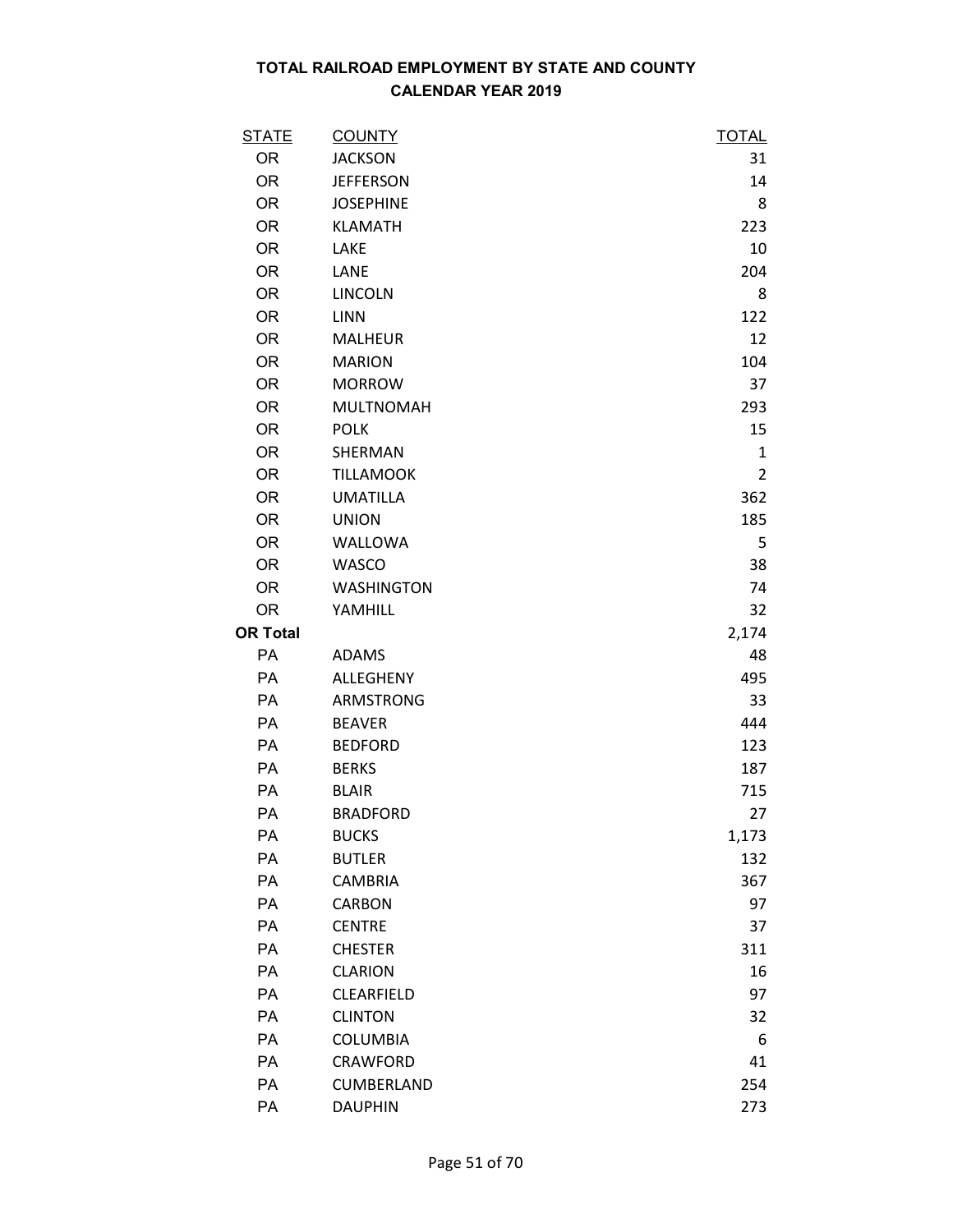| <b>STATE</b> | <b>COUNTY</b>      | <u>TOTAL</u>   |
|--------------|--------------------|----------------|
| PA           | DELAWARE           | 859            |
| PA           | <b>ELK</b>         | 7              |
| PA           | ERIE               | 100            |
| PA           | <b>FAYETTE</b>     | 240            |
| PA           | <b>FOREST</b>      | 1              |
| PA           | <b>FRANKLIN</b>    | 67             |
| PA           | <b>FULTON</b>      | 5              |
| PA           | <b>GREENE</b>      | 22             |
| PA           | <b>HUNTINGDON</b>  | 48             |
| PA           | <b>INDIANA</b>     | 42             |
| PA           | <b>JEFFERSON</b>   | 53             |
| PA           | <b>JUNIATA</b>     | 47             |
| PA           | LACKAWANNA         | 86             |
| PA           | LANCASTER          | 394            |
| PA           | LAWRENCE           | 127            |
| PA           | <b>LEBANON</b>     | 76             |
| PA           | <b>LEHIGH</b>      | 120            |
| PA           | LUZERNE            | 78             |
| PA           | <b>LYCOMING</b>    | 31             |
| PA           | <b>MCKEAN</b>      | 8              |
| PA           | <b>MERCER</b>      | 54             |
| PA           | <b>MIFFLIN</b>     | 55             |
| PA           | <b>MONROE</b>      | 179            |
| PA           | <b>MONTGOMERY</b>  | 620            |
| PA           | <b>MONTOUR</b>     | $\overline{2}$ |
| PA           | <b>NORTHAMPTON</b> | 191            |
| PA           | NORTHUMBERLAND     | 76             |
| PA           | <b>PERRY</b>       | 145            |
| <b>PA</b>    | PHILADELPHIA       | 1,902          |
| PA           | <b>PIKE</b>        | 85             |
| PA           | <b>POTTER</b>      | 3              |
| PA           | <b>SCHUYLKILL</b>  | 148            |
| PA           | <b>SNYDER</b>      | 32             |
| PA           | <b>SOMERSET</b>    | 137            |
| PA           | SULLIVAN           | $\mathbf{1}$   |
| PA           | SUSQUEHANNA        | 46             |
| PA           | <b>TIOGA</b>       | 14             |
| <b>PA</b>    | <b>UNION</b>       | 18             |
| PA           | <b>VENANGO</b>     | 14             |
| PA           | <b>WARREN</b>      | $\overline{7}$ |
| PA           | <b>WASHINGTON</b>  | 161            |
| PA           | <b>WAYNE</b>       | 41             |
| PA           | WESTMORELAND       | 329            |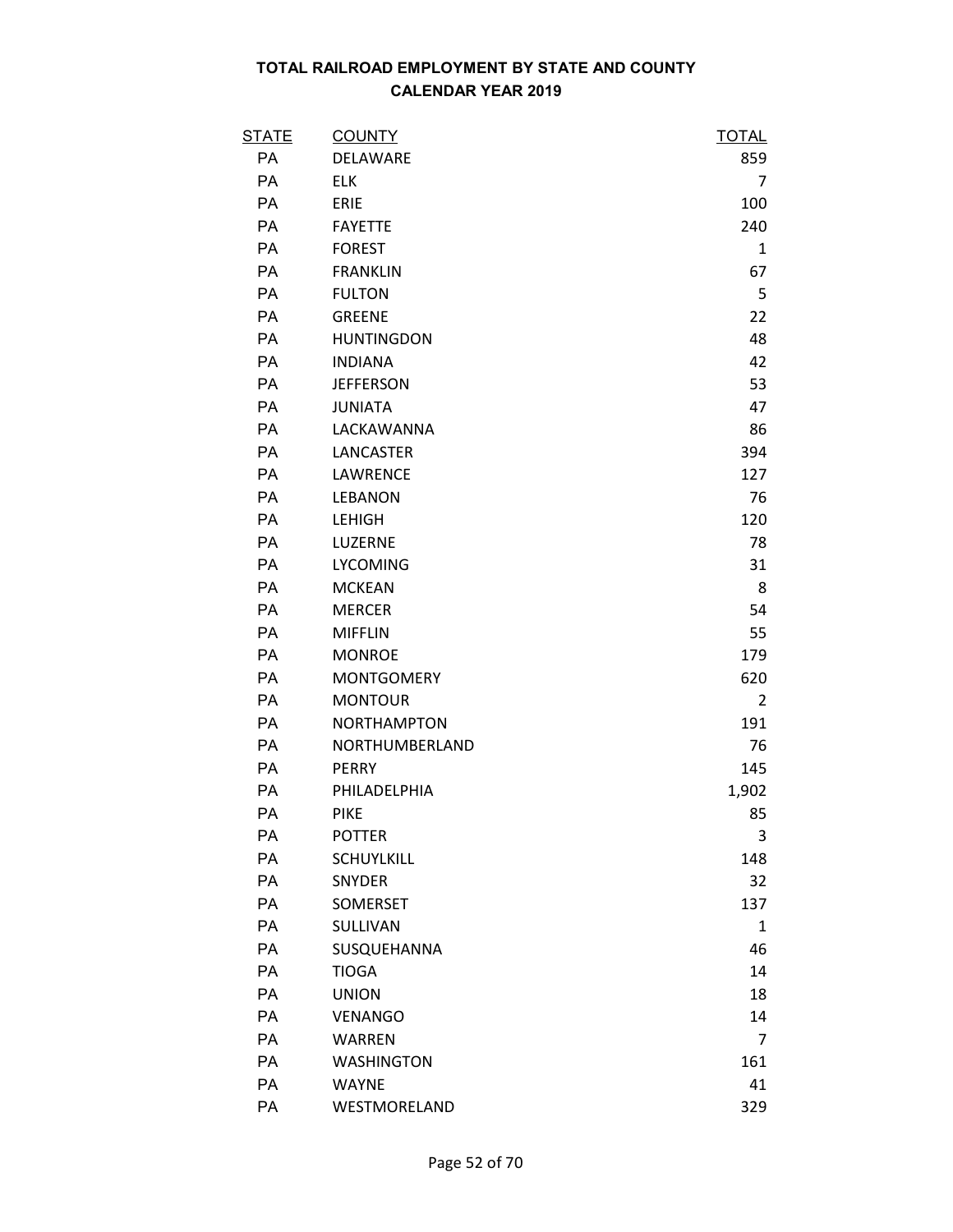| <b>STATE</b>    | <b>COUNTY</b>     | <u>TOTAL</u>   |
|-----------------|-------------------|----------------|
| PA              | <b>WYOMING</b>    | 13             |
| PA              | <b>YORK</b>       | 272            |
| <b>PA Total</b> |                   | 11,864         |
| RI              | <b>BRISTOL</b>    | 6              |
| R <sub>l</sub>  | <b>KENT</b>       | 117            |
| R <sub>l</sub>  | <b>NEWPORT</b>    | 11             |
| RI              | <b>PROVIDENCE</b> | 322            |
| R <sub>l</sub>  | <b>WASHINGTON</b> | 49             |
| <b>RI Total</b> |                   | 505            |
| SC              | ABBEVILLE         | 80             |
| <b>SC</b>       | <b>AIKEN</b>      | 145            |
| <b>SC</b>       | ANDERSON          | 38             |
| SC              | <b>BAMBERG</b>    | $\overline{2}$ |
| <b>SC</b>       | <b>BARNWELL</b>   | 5              |
| <b>SC</b>       | <b>BEAUFORT</b>   | 30             |
| <b>SC</b>       | <b>BERKELEY</b>   | 93             |
| <b>SC</b>       | CALHOUN           | 3              |
| <b>SC</b>       | CHARLESTON        | 125            |
| <b>SC</b>       | <b>CHEROKEE</b>   | 5              |
| <b>SC</b>       | <b>CHESTER</b>    | 8              |
| <b>SC</b>       | CHESTERFIELD      | 14             |
| <b>SC</b>       | CLARENDON         | 12             |
| <b>SC</b>       | <b>COLLETON</b>   | 21             |
| <b>SC</b>       | <b>DARLINGTON</b> | 40             |
| <b>SC</b>       | <b>DILLON</b>     | 62             |
| <b>SC</b>       | <b>DORCHESTER</b> | 130            |
| SC              | <b>EDGEFIELD</b>  | 19             |
| <b>SC</b>       | <b>FAIRFIELD</b>  | 20             |
| SC              | <b>FLORENCE</b>   | 146            |
| SC              | <b>GEORGETOWN</b> | 18             |
| <b>SC</b>       | <b>GREENVILLE</b> | 106            |
| SC              | <b>GREENWOOD</b>  | 83             |
| <b>SC</b>       | <b>HAMPTON</b>    | 20             |
| <b>SC</b>       | <b>HORRY</b>      | 42             |
| <b>SC</b>       | <b>JASPER</b>     | $\overline{7}$ |
| <b>SC</b>       | <b>KERSHAW</b>    | 32             |
| <b>SC</b>       | LANCASTER         | 20             |
| <b>SC</b>       | <b>LAURENS</b>    | 18             |
| <b>SC</b>       | <b>LEE</b>        | 7              |
| <b>SC</b>       | <b>LEXINGTON</b>  | 118            |
| <b>SC</b>       | <b>MARION</b>     | 19             |
| <b>SC</b>       | <b>MARLBORO</b>   | 14             |
| <b>SC</b>       | <b>MCCORMICK</b>  | 16             |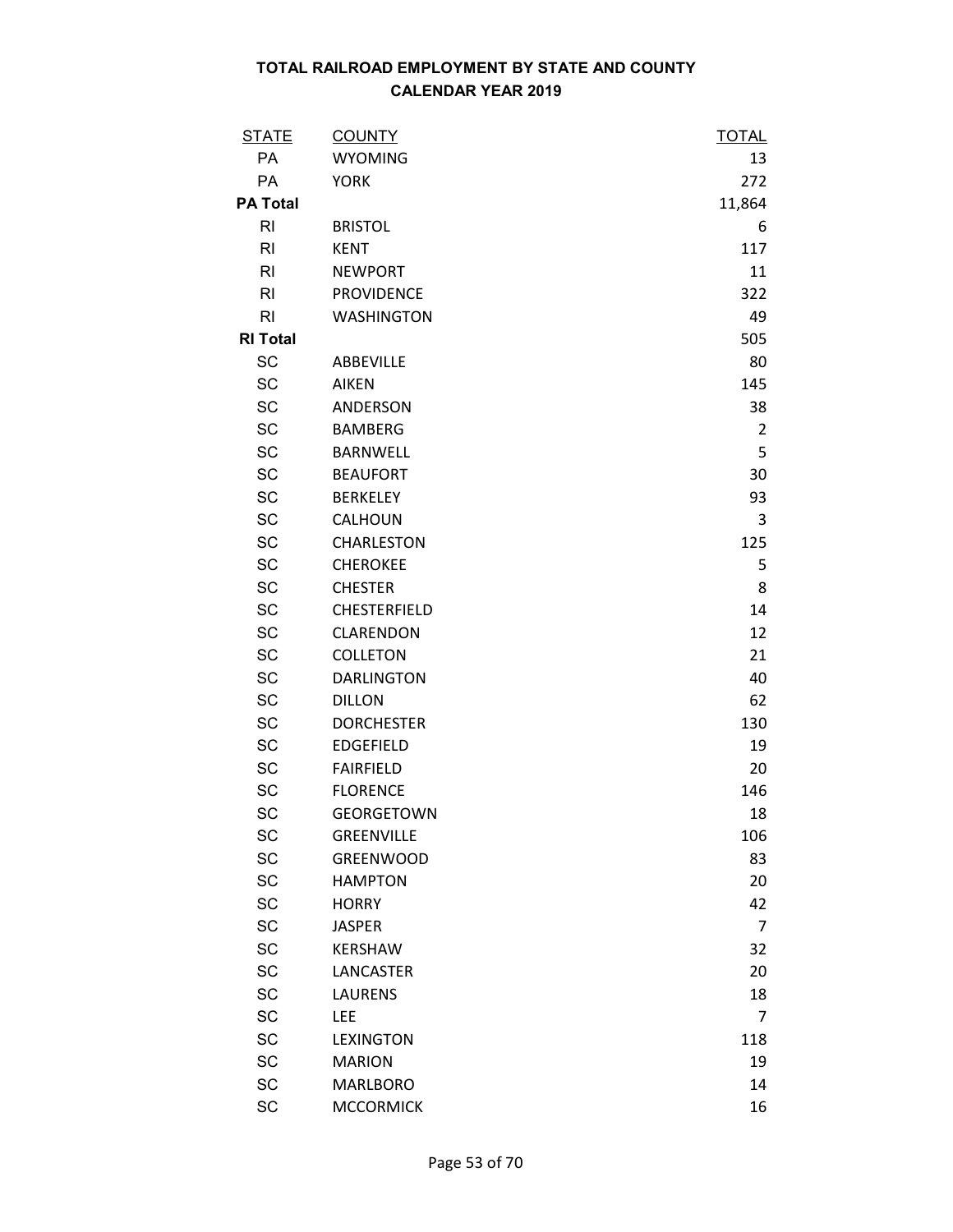| <b>STATE</b>    | <b>COUNTY</b>     | <b>TOTAL</b>   |
|-----------------|-------------------|----------------|
| <b>SC</b>       | <b>NEWBERRY</b>   | 19             |
| SC              | <b>OCONEE</b>     | 11             |
| <b>SC</b>       | ORANGEBURG        | 15             |
| <b>SC</b>       | <b>PICKENS</b>    | 40             |
| SC              | <b>RICHLAND</b>   | 70             |
| <b>SC</b>       | SALUDA            | $\overline{2}$ |
| SC              | SPARTANBURG       | 94             |
| SC              | <b>SUMTER</b>     | 23             |
| SC              | <b>UNION</b>      | 12             |
| <b>SC</b>       | WILLIAMSBURG      | 13             |
| SC              | <b>YORK</b>       | 79             |
| <b>SC Total</b> |                   | 1,896          |
| <b>SD</b>       | <b>AURORA</b>     | $\mathbf{1}$   |
| <b>SD</b>       | <b>BEADLE</b>     | 58             |
| <b>SD</b>       | <b>BENNETT</b>    | $\mathbf{1}$   |
| <b>SD</b>       | <b>BROOKINGS</b>  | 15             |
| <b>SD</b>       | <b>BROWN</b>      | 115            |
| <b>SD</b>       | <b>BRULE</b>      | $\overline{2}$ |
| <b>SD</b>       | <b>BUTTE</b>      | $\overline{7}$ |
| <b>SD</b>       | CAMPBELL          | $\mathbf{1}$   |
| <b>SD</b>       | <b>CLARK</b>      | $\mathbf{1}$   |
| <b>SD</b>       | <b>CLAY</b>       | 11             |
| <b>SD</b>       | <b>CODINGTON</b>  | 8              |
| <b>SD</b>       | <b>CORSON</b>     | $\mathbf{1}$   |
| <b>SD</b>       | <b>CUSTER</b>     | 34             |
| <b>SD</b>       | <b>DAVISON</b>    | 6              |
| SD              | <b>DAY</b>        | 3              |
| <b>SD</b>       | <b>DEUEL</b>      | 3              |
| <b>SD</b>       | <b>DEWEY</b>      | $\mathbf{1}$   |
| <b>SD</b>       | <b>EDMUNDS</b>    | 13             |
| <b>SD</b>       | <b>FALL RIVER</b> | 123            |
| <b>SD</b>       | <b>FAULK</b>      | 1              |
| SD              | <b>GRANT</b>      | 5              |
| <b>SD</b>       | <b>GREGORY</b>    | 3              |
| <b>SD</b>       | <b>HAAKON</b>     | 6              |
| <b>SD</b>       | <b>HAMLIN</b>     | $\mathbf{1}$   |
| <b>SD</b>       | <b>HAND</b>       | 6              |
| <b>SD</b>       | <b>HANSON</b>     | 3              |
| SD              | <b>HUGHES</b>     | 17             |
| <b>SD</b>       | <b>JERAULD</b>    | $\mathbf{1}$   |
| <b>SD</b>       | <b>KINGSBURY</b>  | 6              |
| SD              | LAKE              | $\mathbf{1}$   |
| <b>SD</b>       | LAWRENCE          | 25             |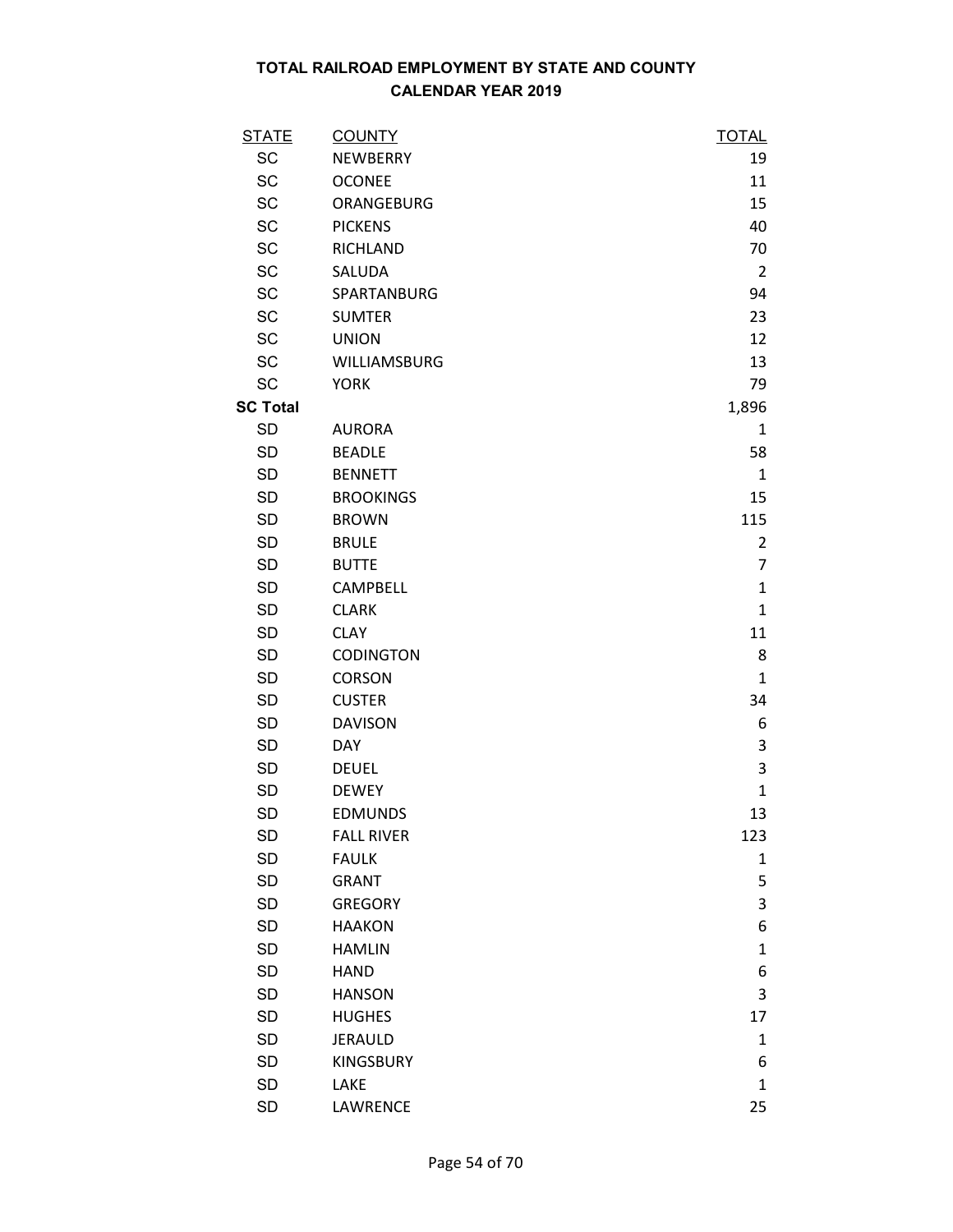| <b>STATE</b>    | <b>COUNTY</b>        | <b>TOTAL</b>   |
|-----------------|----------------------|----------------|
| <b>SD</b>       | <b>LINCOLN</b>       | 17             |
| <b>SD</b>       | <b>MARSHALL</b>      | 4              |
| <b>SD</b>       | <b>MCCOOK</b>        | 6              |
| <b>SD</b>       | <b>MEADE</b>         | 58             |
| <b>SD</b>       | <b>MINER</b>         | $\mathbf{1}$   |
| <b>SD</b>       | <b>MINNEHAHA</b>     | 95             |
| <b>SD</b>       | <b>OGLALA LAKOTA</b> | $\mathbf{1}$   |
| <b>SD</b>       | <b>PENNINGTON</b>    | 59             |
| <b>SD</b>       | <b>PERKINS</b>       | 4              |
| <b>SD</b>       | <b>POTTER</b>        | $\mathbf{1}$   |
| <b>SD</b>       | <b>ROBERTS</b>       | 7              |
| <b>SD</b>       | SANBORN              | 6              |
| <b>SD</b>       | <b>SPINK</b>         | $\overline{2}$ |
| <b>SD</b>       | <b>STANLEY</b>       | 3              |
| <b>SD</b>       | <b>TODD</b>          | $\mathbf{1}$   |
| <b>SD</b>       | <b>TRIPP</b>         | $\mathbf{1}$   |
| <b>SD</b>       | <b>TURNER</b>        | 4              |
| <b>SD</b>       | <b>UNION</b>         | 65             |
| <b>SD</b>       | <b>WALWORTH</b>      | $\overline{7}$ |
| <b>SD</b>       | <b>YANKTON</b>       | 5              |
| <b>SD Total</b> |                      | 826            |
| <b>TN</b>       | ANDERSON             | 34             |
| <b>TN</b>       | <b>BEDFORD</b>       | 9              |
| <b>TN</b>       | <b>BENTON</b>        | 19             |
| <b>TN</b>       | <b>BLEDSOE</b>       | 11             |
| <b>TN</b>       | <b>BLOUNT</b>        | 110            |
| <b>TN</b>       | <b>BRADLEY</b>       | 59             |
| <b>TN</b>       | CAMPBELL             | 42             |
| <b>TN</b>       | CANNON               | 8              |
| <b>TN</b>       | <b>CARROLL</b>       | 41             |
| TN              | <b>CARTER</b>        | 10             |
| <b>TN</b>       | CHEATHAM             | 14             |
| <b>TN</b>       | <b>CHESTER</b>       | 2              |
| <b>TN</b>       | <b>CLAIBORNE</b>     | 25             |
| <b>TN</b>       | <b>COCKE</b>         | 29             |
| <b>TN</b>       | <b>COFFEE</b>        | 15             |
| <b>TN</b>       | <b>CROCKETT</b>      | 7              |
| <b>TN</b>       | CUMBERLAND           | 17             |
| <b>TN</b>       | <b>DAVIDSON</b>      | 73             |
| <b>TN</b>       | <b>DECATUR</b>       | $\mathbf{1}$   |
| <b>TN</b>       | <b>DEKALB</b>        | 4              |
| <b>TN</b>       | <b>DICKSON</b>       | 59             |
| <b>TN</b>       | <b>DYER</b>          | 20             |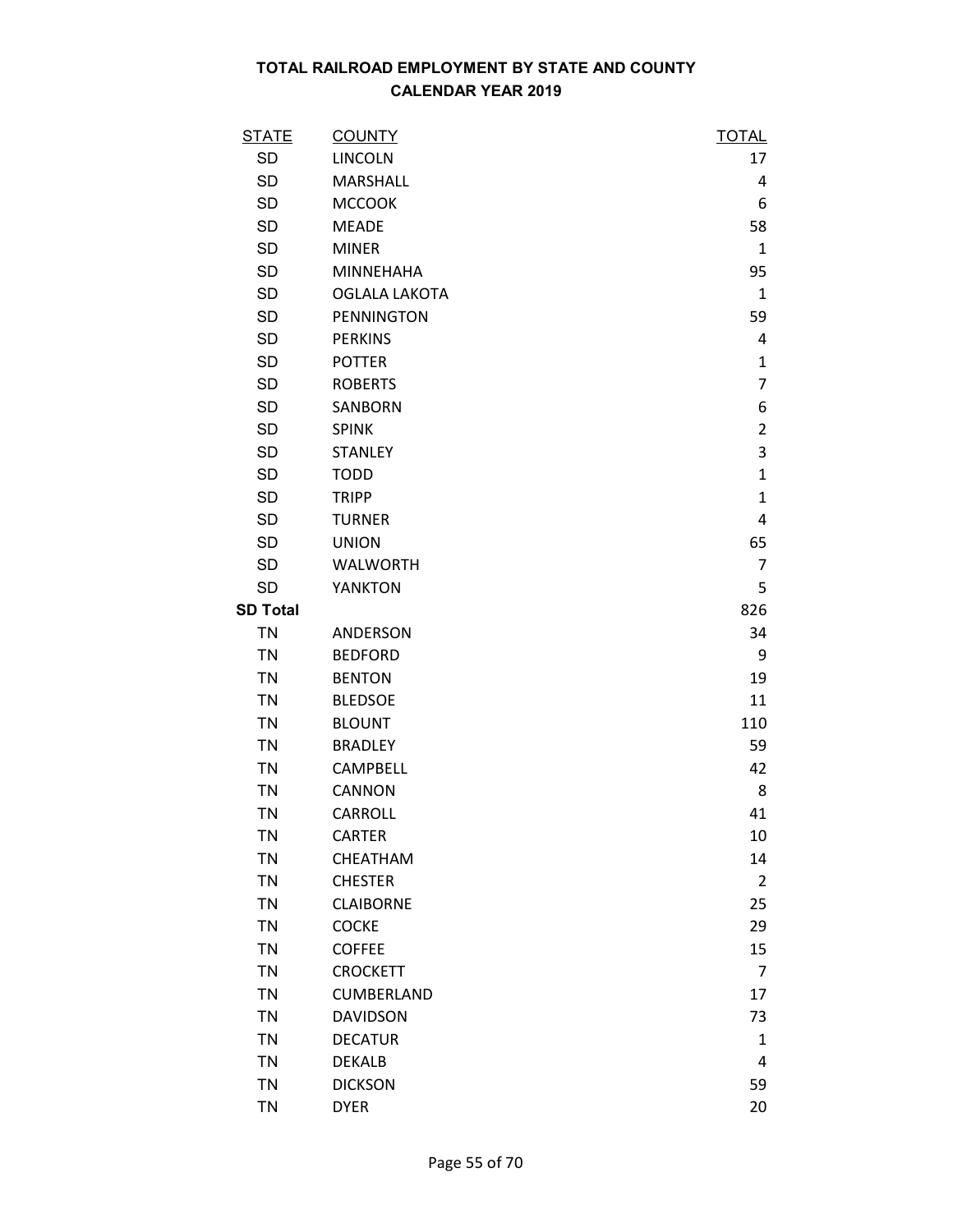| <u>STATE</u> | <b>COUNTY</b>     | <u>TOTAL</u>   |
|--------------|-------------------|----------------|
| <b>TN</b>    | <b>FAYETTE</b>    | 37             |
| <b>TN</b>    | <b>FENTRESS</b>   | 9              |
| TN           | <b>FRANKLIN</b>   | 20             |
| <b>TN</b>    | <b>GIBSON</b>     | 38             |
| <b>TN</b>    | <b>GILES</b>      | $\overline{7}$ |
| <b>TN</b>    | <b>GRAINGER</b>   | 45             |
| <b>TN</b>    | <b>GREENE</b>     | 33             |
| <b>TN</b>    | <b>GRUNDY</b>     | 57             |
| <b>TN</b>    | <b>HAMBLEN</b>    | 44             |
| <b>TN</b>    | <b>HAMILTON</b>   | 371            |
| <b>TN</b>    | <b>HANCOCK</b>    | $\overline{2}$ |
| <b>TN</b>    | HARDEMAN          | 13             |
| <b>TN</b>    | <b>HARDIN</b>     | 4              |
| <b>TN</b>    | <b>HAWKINS</b>    | 40             |
| <b>TN</b>    | <b>HAYWOOD</b>    | 6              |
| <b>TN</b>    | <b>HENDERSON</b>  | 17             |
| <b>TN</b>    | <b>HENRY</b>      | 21             |
| <b>TN</b>    | <b>HICKMAN</b>    | $\overline{7}$ |
| <b>TN</b>    | <b>HOUSTON</b>    | $\mathbf{1}$   |
| <b>TN</b>    | <b>HUMPHREYS</b>  | 24             |
| <b>TN</b>    | <b>JACKSON</b>    | 4              |
| <b>TN</b>    | <b>JEFFERSON</b>  | 57             |
| <b>TN</b>    | <b>JOHNSON</b>    | 5              |
| <b>TN</b>    | <b>KNOX</b>       | 269            |
| <b>TN</b>    | LAKE              | $\mathbf{1}$   |
| <b>TN</b>    | LAUDERDALE        | 48             |
| <b>TN</b>    | LAWRENCE          | 38             |
| <b>TN</b>    | LEWIS             | 8              |
| <b>TN</b>    | <b>LINCOLN</b>    | $\overline{2}$ |
| <b>TN</b>    | LOUDON            | 25             |
| <b>TN</b>    | <b>MACON</b>      | $\overline{c}$ |
| <b>TN</b>    | <b>MADISON</b>    | 27             |
| <b>TN</b>    | <b>MARION</b>     | 115            |
| <b>TN</b>    | MARSHALL          | 39             |
| <b>TN</b>    | <b>MAURY</b>      | 88             |
| <b>TN</b>    | <b>MCMINN</b>     | 74             |
| <b>TN</b>    | <b>MCNAIRY</b>    | 21             |
| <b>TN</b>    | <b>MEIGS</b>      | 16             |
| <b>TN</b>    | <b>MONROE</b>     | 35             |
| <b>TN</b>    | <b>MONTGOMERY</b> | 31             |
| <b>TN</b>    | <b>MORGAN</b>     | 44             |
| <b>TN</b>    | <b>OBION</b>      | 42             |
| <b>TN</b>    | PERRY             | $\mathbf{1}$   |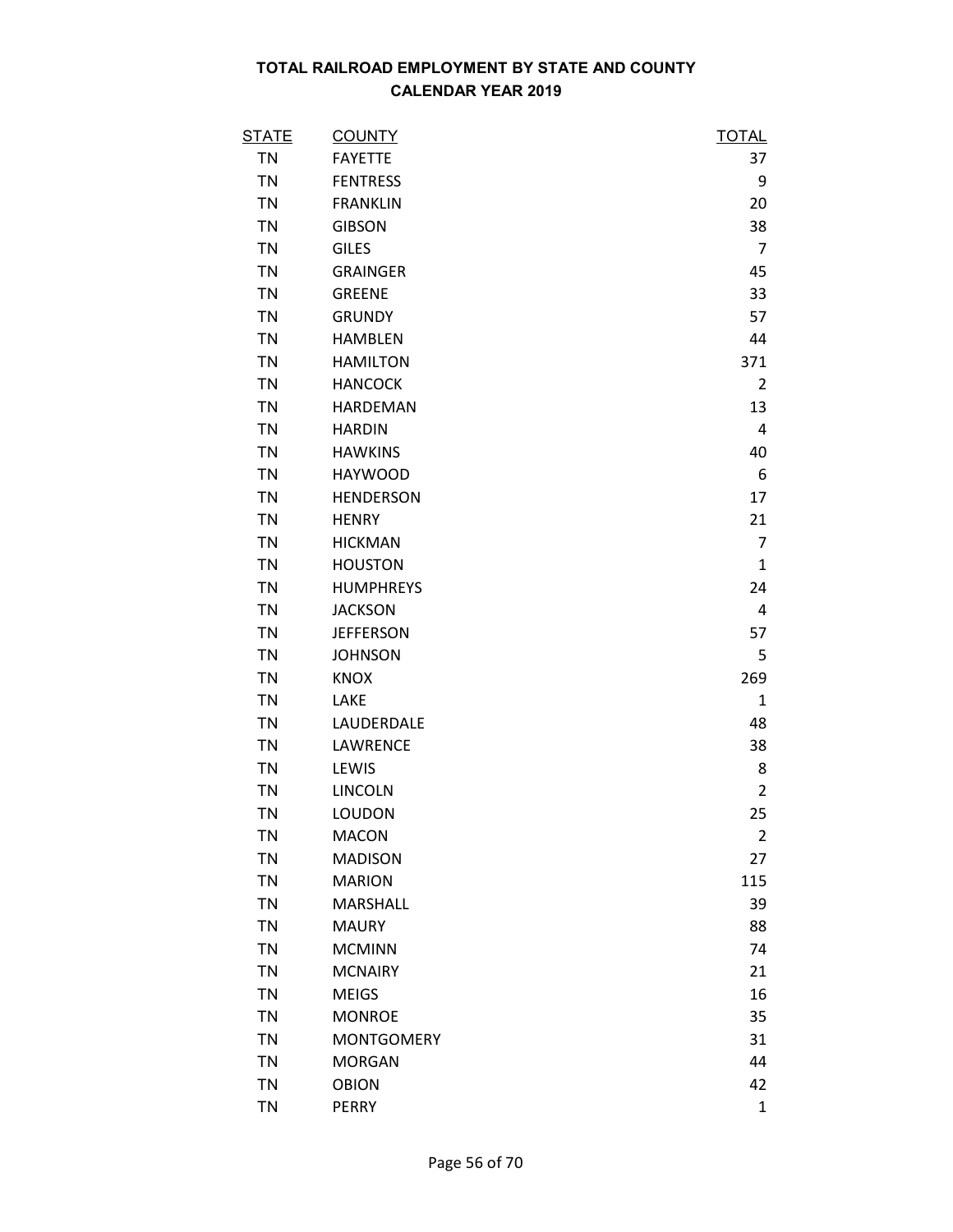| <b>STATE</b>    | <b>COUNTY</b>     | <b>TOTAL</b>   |
|-----------------|-------------------|----------------|
| <b>TN</b>       | <b>POLK</b>       | 24             |
| <b>TN</b>       | <b>PUTNAM</b>     | 5              |
| <b>TN</b>       | <b>RHEA</b>       | 73             |
| <b>TN</b>       | <b>ROANE</b>      | 35             |
| <b>TN</b>       | <b>ROBERTSON</b>  | 63             |
| <b>TN</b>       | <b>RUTHERFORD</b> | 127            |
| <b>TN</b>       | <b>SCOTT</b>      | 44             |
| <b>TN</b>       | <b>SEQUATCHIE</b> | 16             |
| <b>TN</b>       | <b>SEVIER</b>     | 32             |
| <b>TN</b>       | <b>SHELBY</b>     | 615            |
| <b>TN</b>       | <b>SMITH</b>      | $\overline{7}$ |
| <b>TN</b>       | <b>STEWART</b>    | $\mathbf{1}$   |
| <b>TN</b>       | SULLIVAN          | 53             |
| <b>TN</b>       | <b>SUMNER</b>     | 67             |
| <b>TN</b>       | <b>TIPTON</b>     | 64             |
| <b>TN</b>       | <b>TROUSDALE</b>  | $\mathbf{1}$   |
| <b>TN</b>       | <b>UNICOI</b>     | 74             |
| <b>TN</b>       | <b>UNION</b>      | 14             |
| <b>TN</b>       | <b>VAN BUREN</b>  | 3              |
| <b>TN</b>       | <b>WARREN</b>     | 6              |
| <b>TN</b>       | <b>WASHINGTON</b> | 72             |
| <b>TN</b>       | <b>WAYNE</b>      | $\overline{2}$ |
| <b>TN</b>       | WEAKLEY           | 46             |
| <b>TN</b>       | <b>WHITE</b>      | 4              |
| <b>TN</b>       | WILLIAMSON        | 41             |
| <b>TN</b>       | <b>WILSON</b>     | 65             |
| <b>TN Total</b> |                   | 3,951          |
| <b>TX</b>       | ANDERSON          | 199            |
| <b>TX</b>       | <b>ANDREWS</b>    | 1              |
| <b>TX</b>       | ANGELINA          | 40             |
| TX              | <b>ARANSAS</b>    | 5              |
| <b>TX</b>       | <b>ARCHER</b>     | 4              |
| <b>TX</b>       | <b>ARMSTRONG</b>  | 13             |
| <b>TX</b>       | ATASCOSA          | 55             |
| <b>TX</b>       | <b>AUSTIN</b>     | 34             |
| <b>TX</b>       | <b>BAILEY</b>     | 3              |
| <b>TX</b>       | <b>BANDERA</b>    | 14             |
| <b>TX</b>       | <b>BASTROP</b>    | 84             |
| <b>TX</b>       | <b>BEE</b>        | 6              |
| <b>TX</b>       | <b>BELL</b>       | 460            |
| <b>TX</b>       | <b>BEXAR</b>      | 937            |
| <b>TX</b>       | <b>BLANCO</b>     | 3              |
| <b>TX</b>       | <b>BOSQUE</b>     | 16             |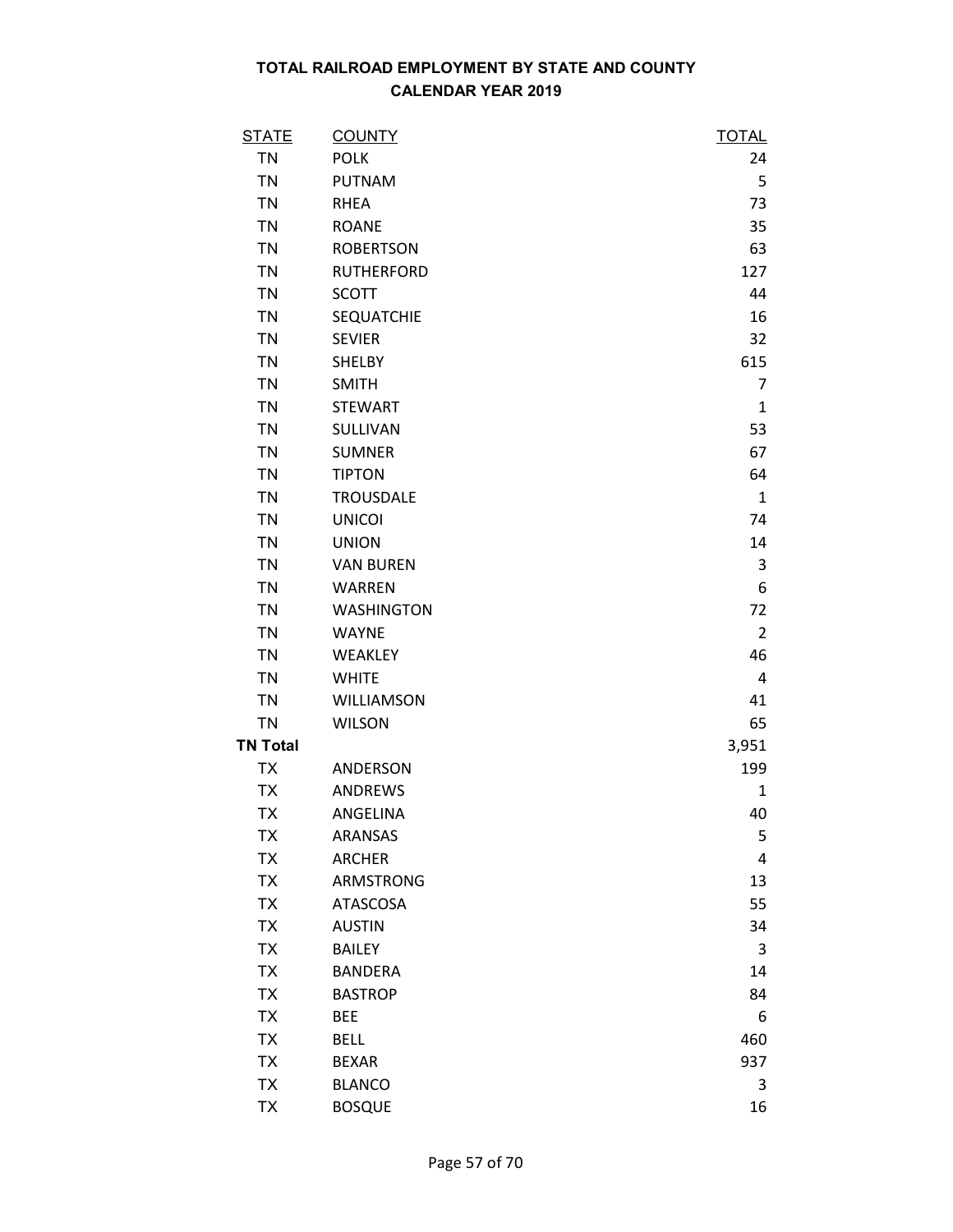| <b>STATE</b> | <b>COUNTY</b>     | <b>TOTAL</b>   |
|--------------|-------------------|----------------|
| <b>TX</b>    | <b>BOWIE</b>      | 80             |
| <b>TX</b>    | <b>BRAZORIA</b>   | 287            |
| <b>TX</b>    | <b>BRAZOS</b>     | 72             |
| <b>TX</b>    | <b>BREWSTER</b>   | 9              |
| <b>TX</b>    | <b>BRISCOE</b>    | $\overline{2}$ |
| <b>TX</b>    | <b>BROWN</b>      | 22             |
| TX           | <b>BURLESON</b>   | 16             |
| <b>TX</b>    | <b>BURNET</b>     | 12             |
| <b>TX</b>    | CALDWELL          | 23             |
| <b>TX</b>    | CALHOUN           | 8              |
| <b>TX</b>    | CALLAHAN          | 11             |
| <b>TX</b>    | CAMERON           | 94             |
| <b>TX</b>    | CAMP              | 22             |
| <b>TX</b>    | CARSON            | 17             |
| <b>TX</b>    | CASS              | 44             |
| <b>TX</b>    | <b>CHAMBERS</b>   | 13             |
| <b>TX</b>    | <b>CHEROKEE</b>   | 59             |
| <b>TX</b>    | <b>CLAY</b>       | 15             |
| <b>TX</b>    | <b>COKE</b>       | 3              |
| <b>TX</b>    | COLEMAN           | 6              |
| <b>TX</b>    | <b>COLLIN</b>     | 190            |
| <b>TX</b>    | COLLINGSWORTH     | 4              |
| <b>TX</b>    | <b>COLORADO</b>   | 13             |
| <b>TX</b>    | COMAL             | 171            |
| <b>TX</b>    | COMANCHE          | 12             |
| <b>TX</b>    | CONCHO            | $\mathbf{1}$   |
| <b>TX</b>    | <b>COOKE</b>      | 44             |
| <b>TX</b>    | <b>CORYELL</b>    | 129            |
| <b>TX</b>    | <b>CROSBY</b>     | 4              |
| <b>TX</b>    | <b>CULBERSON</b>  | 12             |
| TX           | DALLAM            | 94             |
| <b>TX</b>    | <b>DALLAS</b>     | 449            |
| <b>TX</b>    | <b>DAWSON</b>     | $\mathbf{1}$   |
| <b>TX</b>    | <b>DEAF SMITH</b> | 11             |
| <b>TX</b>    | <b>DELTA</b>      | 5              |
| <b>TX</b>    | <b>DENTON</b>     | 523            |
| <b>TX</b>    | <b>DEWITT</b>     | 4              |
| <b>TX</b>    | <b>DICKENS</b>    | $\overline{2}$ |
| <b>TX</b>    | <b>DONLEY</b>     | $\mathbf{1}$   |
| <b>TX</b>    | <b>EASTLAND</b>   | 15             |
| <b>TX</b>    | <b>ECTOR</b>      | 22             |
| <b>TX</b>    | EL PASO           | 786            |
| <b>TX</b>    | <b>ELLIS</b>      | 121            |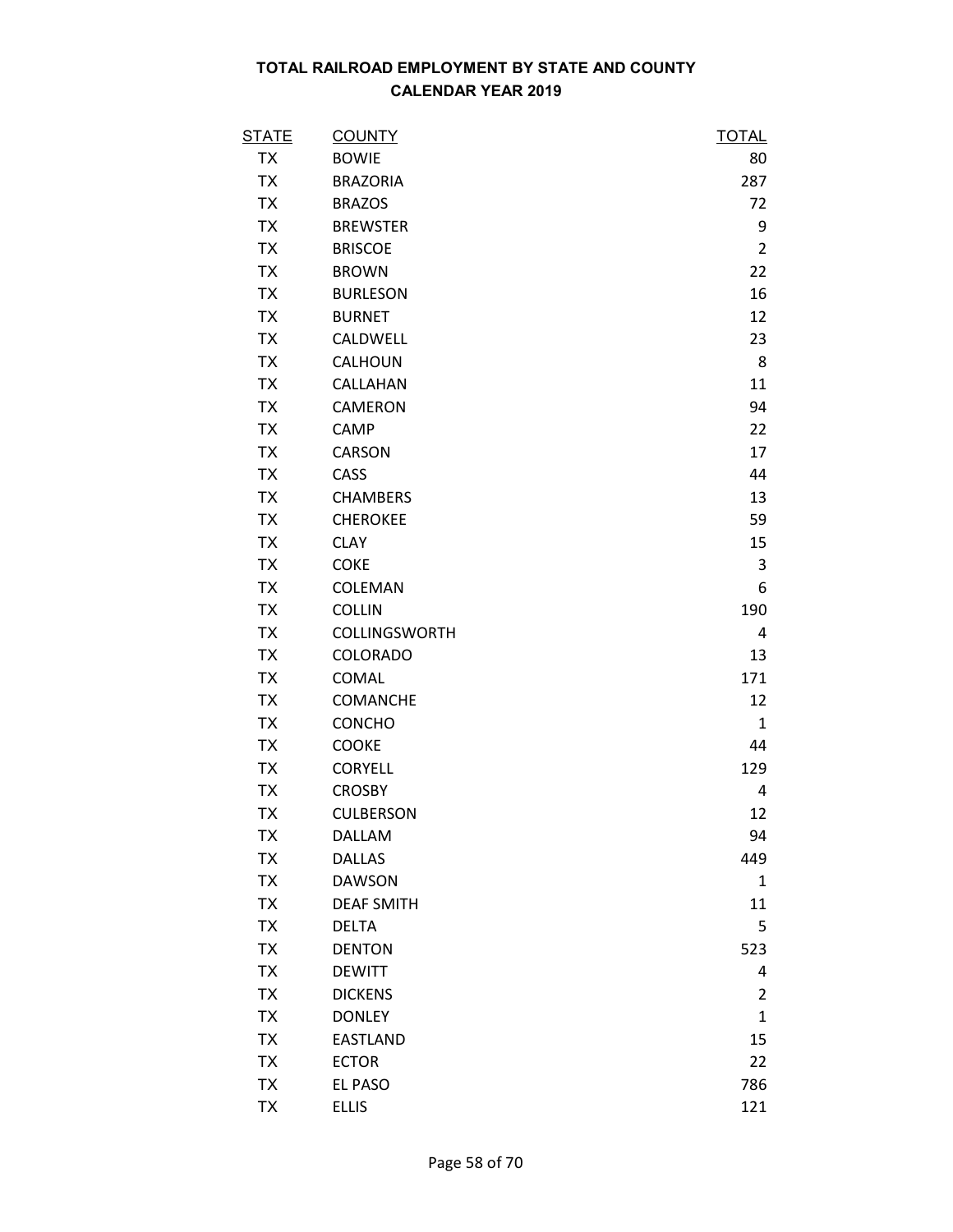| <b>STATE</b> | <b>COUNTY</b>     | <b>TOTAL</b>   |
|--------------|-------------------|----------------|
| TX           | <b>ERATH</b>      | 22             |
| ТX           | <b>FALLS</b>      | 20             |
| <b>TX</b>    | <b>FANNIN</b>     | 18             |
| <b>TX</b>    | <b>FAYETTE</b>    | 25             |
| <b>TX</b>    | <b>FISHER</b>     | 3              |
| <b>TX</b>    | <b>FLOYD</b>      | $\overline{2}$ |
| TX           | <b>FOARD</b>      | $\mathbf{1}$   |
| <b>TX</b>    | <b>FORT BEND</b>  | 287            |
| <b>TX</b>    | <b>FRANKLIN</b>   | $\overline{2}$ |
| <b>TX</b>    | <b>FREESTONE</b>  | 76             |
| <b>TX</b>    | <b>FRIO</b>       | 12             |
| <b>TX</b>    | <b>GALVESTON</b>  | 249            |
| <b>TX</b>    | <b>GARZA</b>      | 6              |
| TX           | <b>GILLESPIE</b>  | $\overline{2}$ |
| <b>TX</b>    | <b>GOLIAD</b>     | 3              |
| <b>TX</b>    | <b>GONZALES</b>   | 27             |
| <b>TX</b>    | <b>GRAY</b>       | 20             |
| <b>TX</b>    | <b>GRAYSON</b>    | 123            |
| TX           | <b>GREGG</b>      | 153            |
| <b>TX</b>    | <b>GRIMES</b>     | 10             |
| <b>TX</b>    | <b>GUADALUPE</b>  | 101            |
| <b>TX</b>    | <b>HALE</b>       | 18             |
| <b>TX</b>    | <b>HALL</b>       | 5              |
| <b>TX</b>    | <b>HAMILTON</b>   | $\overline{2}$ |
| <b>TX</b>    | <b>HARDEMAN</b>   | 3              |
| TX           | <b>HARDIN</b>     | 156            |
| <b>TX</b>    | <b>HARRIS</b>     | 2,365          |
| TX           | <b>HARRISON</b>   | 108            |
| <b>TX</b>    | <b>HARTLEY</b>    | 7              |
| <b>TX</b>    | <b>HAYS</b>       | 39             |
| TX           | <b>HEMPHILL</b>   | 4              |
| <b>TX</b>    | <b>HENDERSON</b>  | 43             |
| TX           | <b>HIDALGO</b>    | 43             |
| <b>TX</b>    | <b>HILL</b>       | 78             |
| <b>TX</b>    | <b>HOCKLEY</b>    | 6              |
| TX           | <b>HOOD</b>       | 91             |
| <b>TX</b>    | <b>HOPKINS</b>    | 22             |
| TX           | <b>HOUSTON</b>    | 24             |
| <b>TX</b>    | <b>HOWARD</b>     | 61             |
| <b>TX</b>    | <b>HUDSPETH</b>   | 5              |
| <b>TX</b>    | <b>HUNT</b>       | 37             |
| <b>TX</b>    | <b>HUTCHINSON</b> | 38             |
| <b>TX</b>    | <b>JACK</b>       | 33             |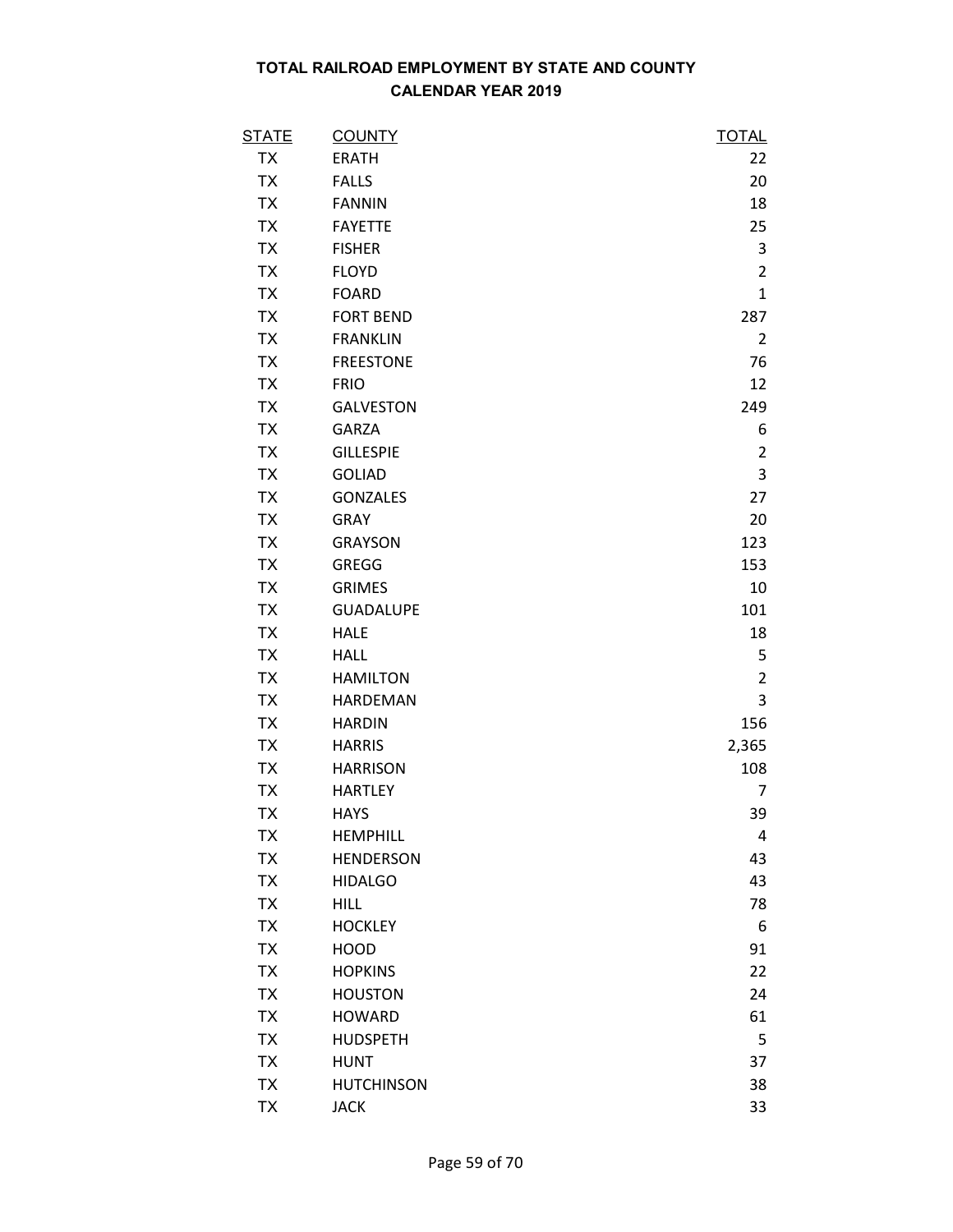| <b>STATE</b> | <b>COUNTY</b>     | <u>TOTAL</u>   |
|--------------|-------------------|----------------|
| <b>TX</b>    | <b>JACKSON</b>    | 4              |
| <b>TX</b>    | <b>JASPER</b>     | 33             |
| <b>TX</b>    | <b>JEFF DAVIS</b> | $\mathbf{1}$   |
| <b>TX</b>    | <b>JEFFERSON</b>  | 300            |
| <b>TX</b>    | <b>JIM HOGG</b>   | 4              |
| <b>TX</b>    | <b>JIM WELLS</b>  | 8              |
| <b>TX</b>    | <b>JOHNSON</b>    | 415            |
| <b>TX</b>    | <b>JONES</b>      | 6              |
| <b>TX</b>    | <b>KARNES</b>     | 3              |
| <b>TX</b>    | <b>KAUFMAN</b>    | 61             |
| <b>TX</b>    | KENDALL           | 21             |
| <b>TX</b>    | <b>KERR</b>       | 4              |
| <b>TX</b>    | <b>KINNEY</b>     | 35             |
| <b>TX</b>    | <b>KLEBERG</b>    | 18             |
| <b>TX</b>    | LA SALLE          | $\overline{7}$ |
| <b>TX</b>    | LAMAR             | 15             |
| <b>TX</b>    | LAMB              | $\overline{7}$ |
| <b>TX</b>    | <b>LAMPASAS</b>   | 17             |
| <b>TX</b>    | LAVACA            | 11             |
| <b>TX</b>    | <b>LEE</b>        | 11             |
| <b>TX</b>    | <b>LEON</b>       | 32             |
| <b>TX</b>    | <b>LIBERTY</b>    | 141            |
| <b>TX</b>    | <b>LIMESTONE</b>  | 33             |
| <b>TX</b>    | LIVE OAK          | 6              |
| <b>TX</b>    | LLANO             | 5              |
| <b>TX</b>    | <b>LUBBOCK</b>    | 284            |
| <b>TX</b>    | <b>LYNN</b>       | 5              |
| <b>TX</b>    | <b>MADISON</b>    | 4              |
| <b>TX</b>    | <b>MARION</b>     | 15             |
| <b>TX</b>    | <b>MASON</b>      | $\overline{2}$ |
| TX           | <b>MATAGORDA</b>  | 8              |
| <b>TX</b>    | <b>MAVERICK</b>   | 92             |
| <b>TX</b>    | <b>MCCULLOCH</b>  | 2              |
| <b>TX</b>    | <b>MCLENNAN</b>   | 151            |
| <b>TX</b>    | <b>MCMULLEN</b>   | $\overline{2}$ |
| TX           | <b>MEDINA</b>     | 59             |
| <b>TX</b>    | <b>MIDLAND</b>    | 21             |
| TX           | <b>MILAM</b>      | 28             |
| <b>TX</b>    | <b>MILLS</b>      | 6              |
| <b>TX</b>    | <b>MITCHELL</b>   | 8              |
| TX           | <b>MONTAGUE</b>   | 22             |
| TX           | <b>MONTGOMERY</b> | 489            |
| ТX           | <b>MOORE</b>      | 54             |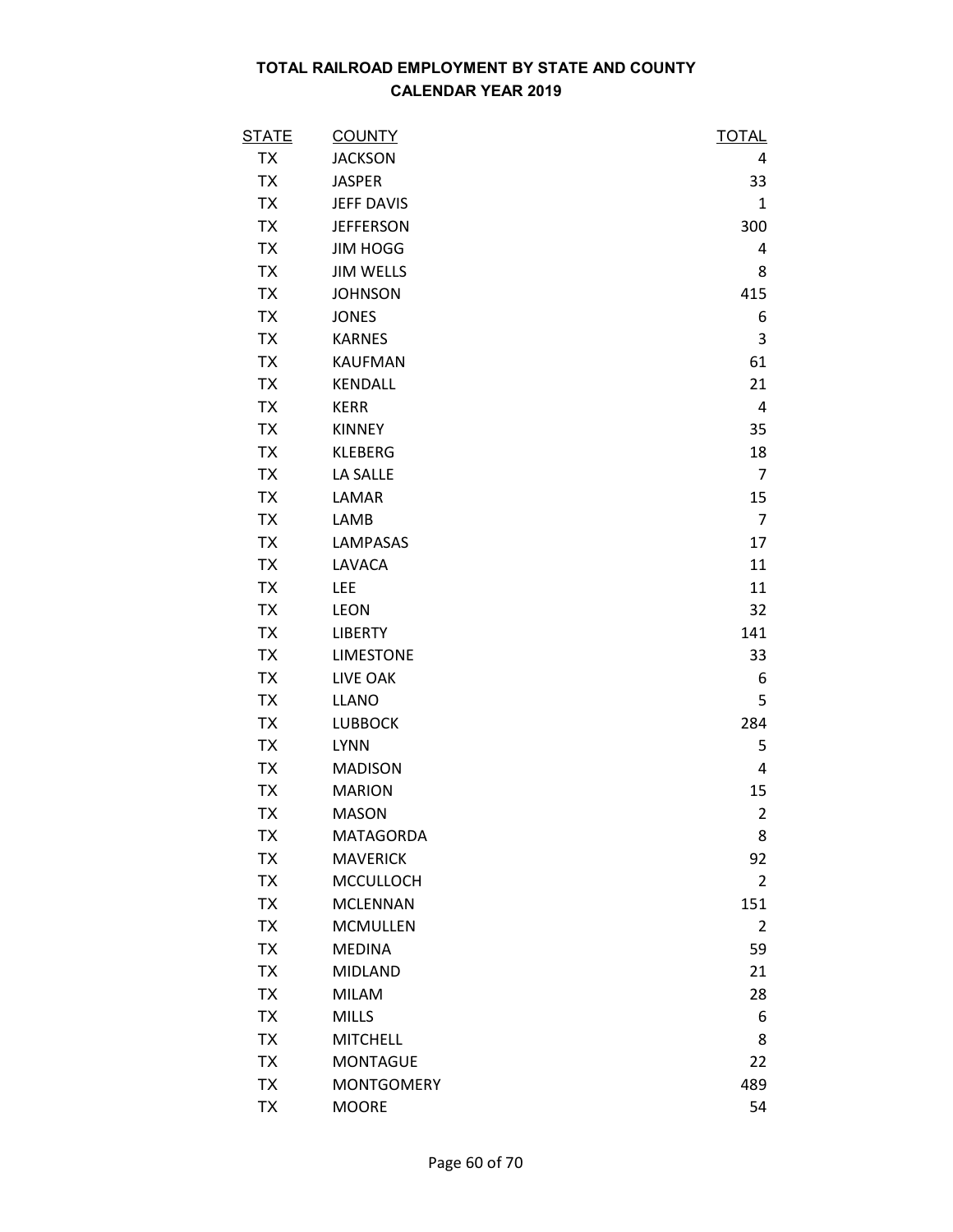| <u>STATE</u> | <b>COUNTY</b>        | <b>TOTAL</b>   |
|--------------|----------------------|----------------|
| TX           | <b>MORRIS</b>        | 11             |
| TX           | <b>MOTLEY</b>        | 10             |
| <b>TX</b>    | <b>NACOGDOCHES</b>   | 28             |
| <b>TX</b>    | <b>NAVARRO</b>       | 24             |
| <b>TX</b>    | <b>NEWTON</b>        | 11             |
| <b>TX</b>    | <b>NOLAN</b>         | 33             |
| TX           | <b>NUECES</b>        | 87             |
| <b>TX</b>    | <b>OLDHAM</b>        | 8              |
| <b>TX</b>    | ORANGE               | 103            |
| <b>TX</b>    | PALO PINTO           | 23             |
| <b>TX</b>    | <b>PANOLA</b>        | 18             |
| TX           | <b>PARKER</b>        | 391            |
| <b>TX</b>    | <b>PARMER</b>        | 30             |
| <b>TX</b>    | <b>PECOS</b>         | 6              |
| <b>TX</b>    | <b>POLK</b>          | 33             |
| <b>TX</b>    | <b>POTTER</b>        | 1,066          |
| TX           | <b>PRESIDIO</b>      | 2              |
| <b>TX</b>    | <b>RAINS</b>         | 6              |
| TX           | RANDALL              | 110            |
| <b>TX</b>    | <b>REAL</b>          | $\mathbf{1}$   |
| <b>TX</b>    | <b>RED RIVER</b>     | 3              |
| <b>TX</b>    | <b>REEVES</b>        | 5              |
| <b>TX</b>    | <b>REFUGIO</b>       | $\overline{2}$ |
| <b>TX</b>    | <b>ROBERTS</b>       | $\overline{2}$ |
| <b>TX</b>    | <b>ROBERTSON</b>     | 31             |
| TX           | <b>ROCKWALL</b>      | 35             |
| <b>TX</b>    | <b>RUNNELS</b>       | $\overline{7}$ |
| <b>TX</b>    | <b>RUSK</b>          | 29             |
| TX           | SABINE               | 8              |
| <b>TX</b>    | <b>SAN AUGUSTINE</b> | 4              |
| TX           | <b>SAN JACINTO</b>   | 19             |
| <b>TX</b>    | <b>SAN PATRICIO</b>  | 27             |
| TX           | <b>SAN SABA</b>      | 2              |
| <b>TX</b>    | <b>SCURRY</b>        | 8              |
| <b>TX</b>    | SHACKELFORD          | $\mathbf{1}$   |
| TX           | <b>SHELBY</b>        | 23             |
| <b>TX</b>    | SHERMAN              | $\mathbf{1}$   |
| TX           | <b>SMITH</b>         | 166            |
| <b>TX</b>    | SOMERVELL            | 7              |
| <b>TX</b>    | <b>STEPHENS</b>      | $\overline{2}$ |
| <b>TX</b>    | <b>SWISHER</b>       | 8              |
| <b>TX</b>    | <b>TARRANT</b>       | 4,007          |
| <b>TX</b>    | <b>TAYLOR</b>        | 92             |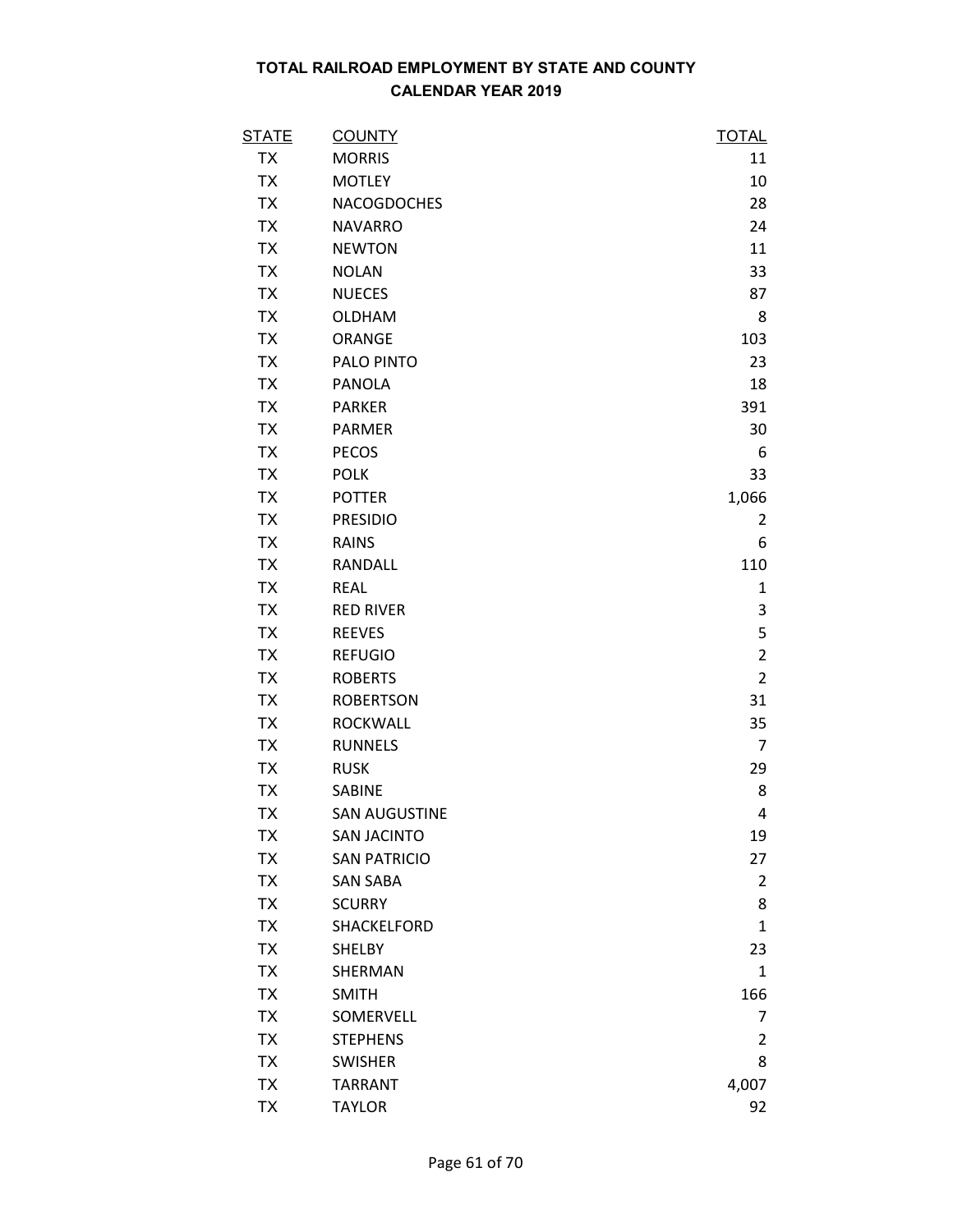| <b>STATE</b>    | <b>COUNTY</b>     | <b>TOTAL</b>   |
|-----------------|-------------------|----------------|
| <b>TX</b>       | <b>TERRELL</b>    | 8              |
| <b>TX</b>       | <b>TERRY</b>      | $\overline{7}$ |
| <b>TX</b>       | <b>TITUS</b>      | 16             |
| <b>TX</b>       | <b>TOM GREEN</b>  | 50             |
| <b>TX</b>       | <b>TRAVIS</b>     | 88             |
| <b>TX</b>       | <b>TRINITY</b>    | $\overline{7}$ |
| <b>TX</b>       | <b>TYLER</b>      | 24             |
| <b>TX</b>       | <b>UPSHUR</b>     | 60             |
| <b>TX</b>       | <b>UVALDE</b>     | 42             |
| <b>TX</b>       | <b>VAL VERDE</b>  | 77             |
| <b>TX</b>       | <b>VAN ZANDT</b>  | 53             |
| <b>TX</b>       | <b>VICTORIA</b>   | 53             |
| <b>TX</b>       | <b>WALKER</b>     | 40             |
| <b>TX</b>       | WALLER            | 22             |
| <b>TX</b>       | <b>WARD</b>       | $\overline{2}$ |
| <b>TX</b>       | <b>WASHINGTON</b> | 5              |
| <b>TX</b>       | WEBB              | 315            |
| <b>TX</b>       | <b>WHARTON</b>    | 17             |
| <b>TX</b>       | WHEELER           | $\mathbf{1}$   |
| <b>TX</b>       | <b>WICHITA</b>    | 112            |
| <b>TX</b>       | <b>WILBARGER</b>  | 8              |
| <b>TX</b>       | <b>WILLACY</b>    | $\mathbf{1}$   |
| <b>TX</b>       | WILLIAMSON        | 98             |
| <b>TX</b>       | <b>WILSON</b>     | 76             |
| <b>TX</b>       | <b>WINKLER</b>    | $\mathbf{1}$   |
| <b>TX</b>       | <b>WISE</b>       | 220            |
| <b>TX</b>       | <b>WOOD</b>       | 45             |
| <b>TX</b>       | <b>YOUNG</b>      | 5              |
| <b>TX</b>       | ZAVALA            | $\overline{7}$ |
| <b>TX Total</b> |                   | 20,053         |
| UT              | <b>BEAVER</b>     | 52             |
| UT              | <b>BOX ELDER</b>  | 65             |
| UT              | <b>CACHE</b>      | 36             |
| UT              | <b>CARBON</b>     | 42             |
| UT              | <b>DAGGETT</b>    | $\mathbf{1}$   |
| UT              | <b>DAVIS</b>      | 285            |
| UT              | <b>DUCHESNE</b>   | 14             |
| UT              | <b>EMERY</b>      | 9              |
| UT              | <b>GRAND</b>      | 3              |
| UT              | <b>IRON</b>       | 35             |
| UT              | <b>JUAB</b>       | 21             |
| UT              | <b>KANE</b>       | $\overline{2}$ |
| UT              | <b>MILLARD</b>    | $\overline{7}$ |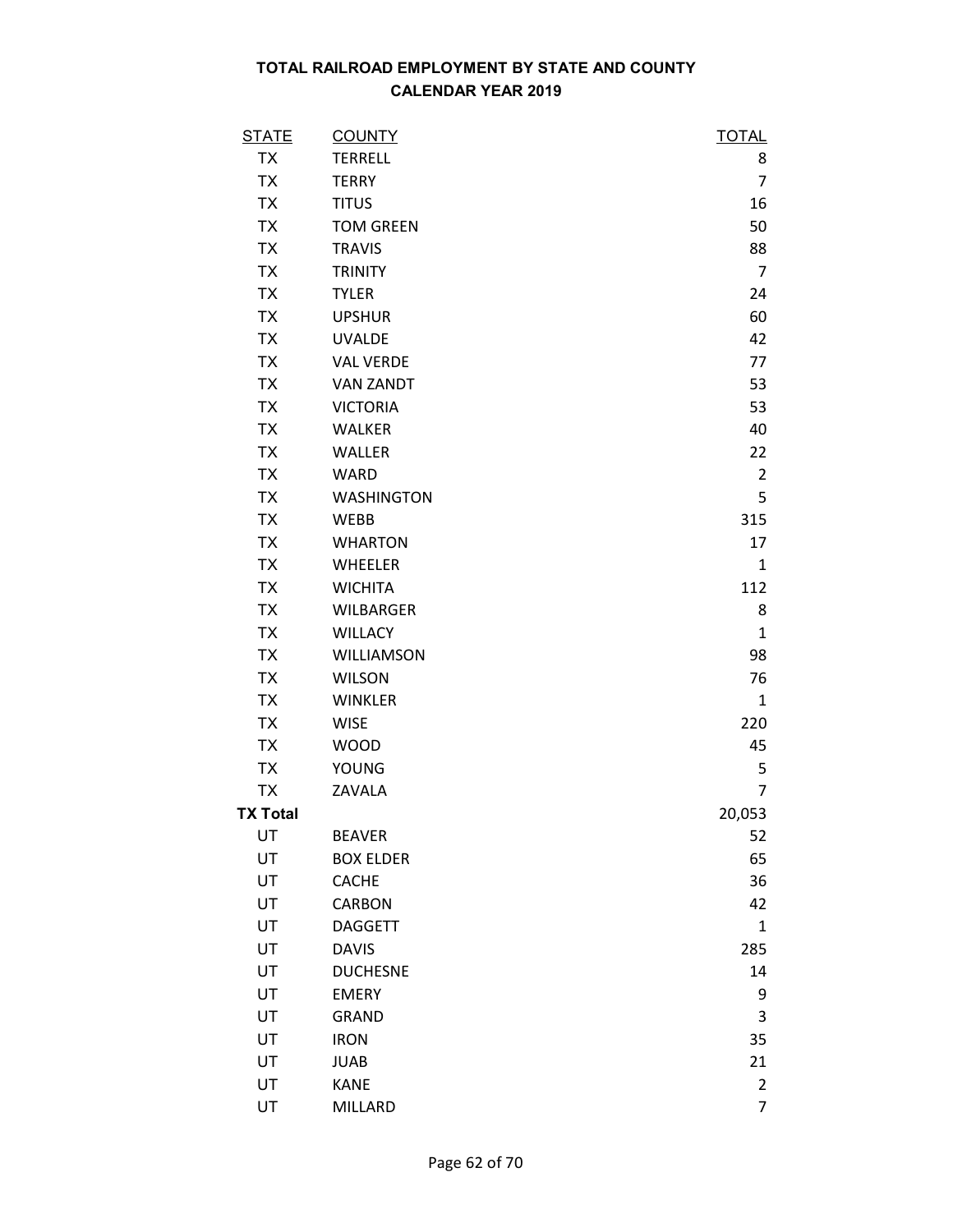| <b>STATE</b>    | <b>COUNTY</b>       | <b>TOTAL</b>   |
|-----------------|---------------------|----------------|
| UT              | <b>MORGAN</b>       | 11             |
| UT              | <b>RICH</b>         | 8              |
| UT              | <b>SALT LAKE</b>    | 458            |
| UT              | SANPETE             | 9              |
| UT              | <b>SEVIER</b>       | 3              |
| UT              | <b>SUMMIT</b>       | 5              |
| UT              | <b>TOOELE</b>       | 80             |
| UT              | <b>UINTAH</b>       | 21             |
| UT              | <b>UTAH</b>         | 174            |
| UT              | <b>WASATCH</b>      | 6              |
| UT              | <b>WASHINGTON</b>   | 20             |
| UT              | <b>WEBER</b>        | 329            |
| <b>UT Total</b> |                     | 1,696          |
| VA              | ALBEMARLE           | 17             |
| VA              | ALLEGHANY           | 63             |
| VA              | AMELIA              | $\overline{7}$ |
| VA              | <b>AMHERST</b>      | 24             |
| VA              | <b>APPOMATTOX</b>   | 15             |
| VA              | <b>ARLINGTON</b>    | 77             |
| VA              | <b>AUGUSTA</b>      | 12             |
| VA              | <b>BATH</b>         | $\overline{7}$ |
| VA              | <b>BEDFORD</b>      | 318            |
| VA              | <b>BLAND</b>        | 6              |
| VA              | <b>BOTETOURT</b>    | 147            |
| VA              | <b>BRUNSWICK</b>    | 5              |
| VA              | <b>BUCHANAN</b>     | 16             |
| VA              | <b>BUCKINGHAM</b>   | 31             |
| VA              | CAMPBELL            | 42             |
| VA              | <b>CAROLINE</b>     | 35             |
| <b>VA</b>       | <b>CARROLL</b>      | $\overline{2}$ |
| VA              | <b>CHARLES CITY</b> | 3              |
| VA              | <b>CHARLOTTE</b>    | 21             |
| VA              | CHESTERFIELD        | 168            |
| VA              | <b>CLARKE</b>       | $\overline{2}$ |
| VA              | <b>CRAIG</b>        | 21             |
| VA              | <b>CULPEPER</b>     | 24             |
| VA              | <b>CUMBERLAND</b>   | 6              |
| VA              | <b>DICKENSON</b>    | 13             |
| VA              | <b>DINWIDDIE</b>    | 15             |
| VA              | <b>FAIRFAX</b>      | 218            |
| VA              | <b>FAUQUIER</b>     | 25             |
| VA              | <b>FLOYD</b>        | 31             |
| VA              | <b>FLUVANNA</b>     | 7              |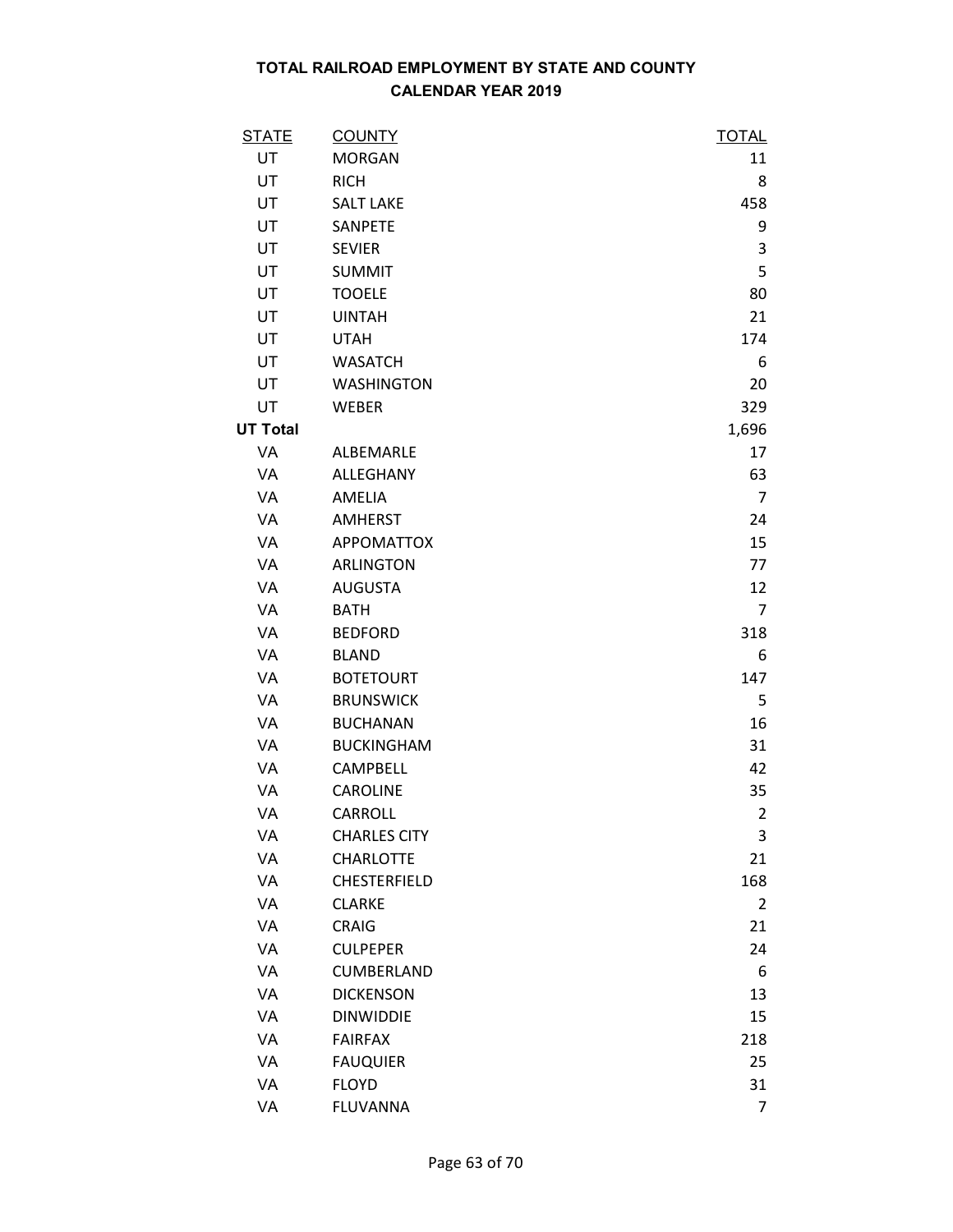| <b>STATE</b> | <b>COUNTY</b>           | <b>TOTAL</b>   |
|--------------|-------------------------|----------------|
| VA           | <b>FRANKLIN</b>         | 138            |
| VA           | <b>FREDERICK</b>        | 24             |
| VA           | <b>GILES</b>            | 27             |
| VA           | <b>GLOUCESTER</b>       | 10             |
| VA           | <b>GOOCHLAND</b>        | 12             |
| VA           | <b>GRAYSON</b>          | $\mathbf{1}$   |
| VA           | <b>GREENE</b>           | 4              |
| VA           | <b>HALIFAX</b>          | 6              |
| VA           | <b>HANOVER</b>          | 104            |
| VA           | <b>HENRICO</b>          | 117            |
| VA           | <b>HENRY</b>            | 23             |
| VA           | <b>INDEPENDENT CITY</b> | 2,328          |
| VA           | <b>ISLE OF WIGHT</b>    | 26             |
| VA           | <b>JAMES CITY</b>       | $\overline{2}$ |
| VA           | KING AND QUEEN          | 6              |
| VA           | KING GEORGE             | 9              |
| <b>VA</b>    | <b>KING WILLIAM</b>     | 28             |
| VA           | LANCASTER               | $\overline{2}$ |
| VA           | <b>LEE</b>              | 21             |
| VA           | LOUDOUN                 | 66             |
| VA           | LOUISA                  | 29             |
| VA           | LUNENBURG               | 25             |
| VA           | <b>MADISON</b>          | 3              |
| VA           | <b>MATHEWS</b>          | $\overline{2}$ |
| VA           | MECKLENBURG             | 6              |
| VA           | MIDDLESEX               | $\overline{2}$ |
| VA           | <b>MONTGOMERY</b>       | 79             |
| VA           | <b>NELSON</b>           | 8              |
| VA           | <b>NEW KENT</b>         | 32             |
| VA           | <b>NORTHAMPTON</b>      | 4              |
| VA           | <b>NOTTOWAY</b>         | 67             |
| VA           | ORANGE                  | 38             |
| VA           | PAGE                    | 76             |
| VA           | <b>PATRICK</b>          | 4              |
| VA           | PITTSYLVANIA            | 36             |
| VA           | <b>POWHATAN</b>         | 26             |
| VA           | PRINCE EDWARD           | 30             |
| VA           | <b>PRINCE GEORGE</b>    | 12             |
| VA           | PRINCE WILLIAM          | 120            |
| VA           | <b>PULASKI</b>          | 30             |
| VA           | RAPPAHANNOCK            | 1              |
| VA           | RICHMOND                | 1              |
| VA           | <b>ROANOKE</b>          | 119            |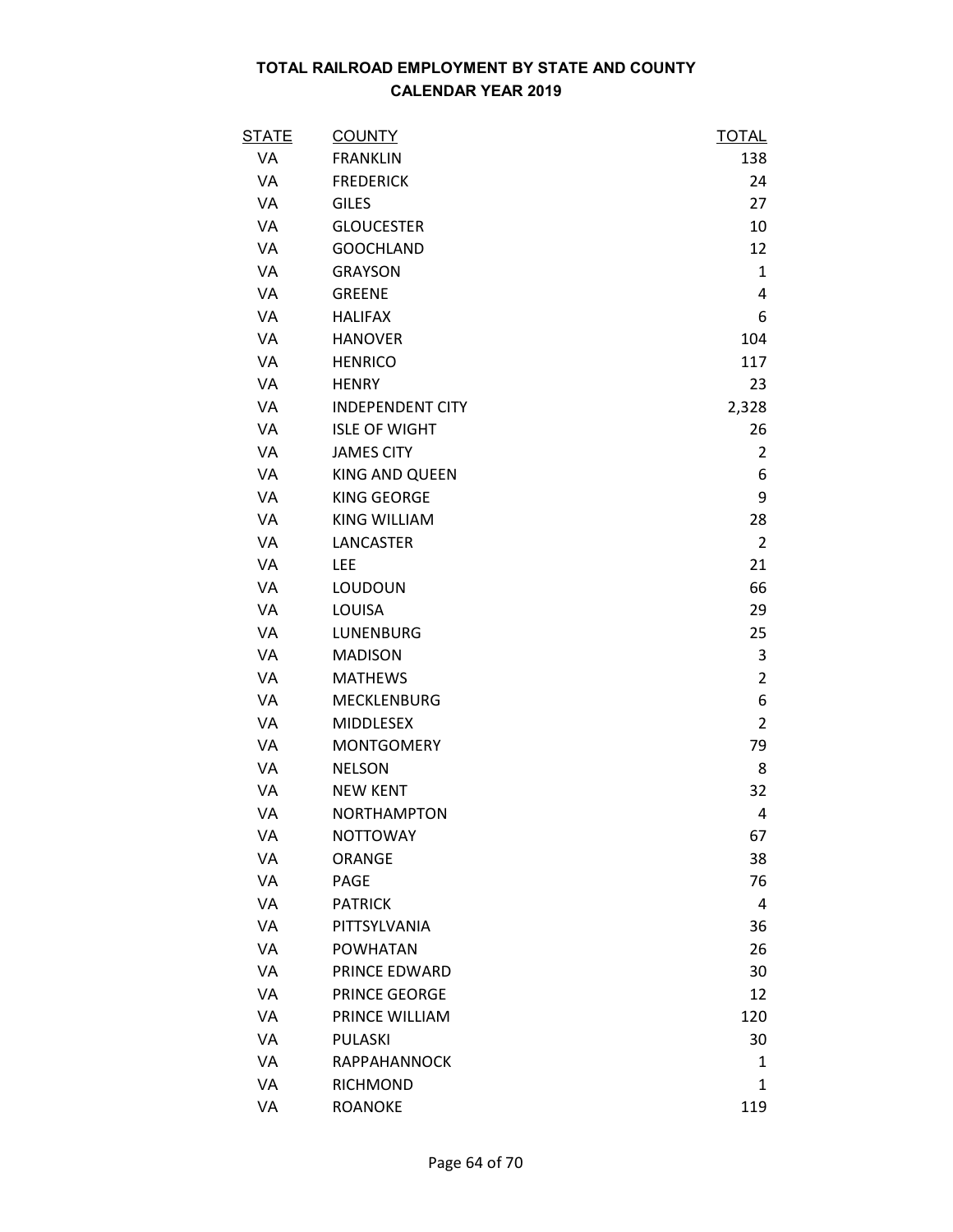| <b>STATE</b>    | <b>COUNTY</b>     | <b>TOTAL</b> |
|-----------------|-------------------|--------------|
| <b>VA</b>       | <b>ROCKBRIDGE</b> | 11           |
| VA              | <b>ROCKINGHAM</b> | 44           |
| VA              | <b>RUSSELL</b>    | 127          |
| VA              | <b>SCOTT</b>      | 18           |
| VA              | SHENANDOAH        | 22           |
| <b>VA</b>       | <b>SMYTH</b>      | 12           |
| VA              | SOUTHAMPTON       | 19           |
| VA              | SPOTSYLVANIA      | 43           |
| VA              | <b>STAFFORD</b>   | 52           |
| VA              | <b>SURRY</b>      | 1            |
| VA              | <b>SUSSEX</b>     | 5            |
| VA              | <b>TAZEWELL</b>   | 131          |
| VA              | <b>WARREN</b>     | 25           |
| VA              | <b>WASHINGTON</b> | 17           |
| VA              | WESTMORELAND      | 5            |
| VA              | <b>WISE</b>       | 68           |
| <b>VA</b>       | <b>WYTHE</b>      | 26           |
| VA              | <b>YORK</b>       | 17           |
| <b>VA Total</b> |                   | 5,725        |
| VI              | <b>ST CROIX</b>   | 1            |
| <b>VI Total</b> |                   | 1            |
| VT              | <b>ADDISON</b>    | 9            |
| VT              | <b>BENNINGTON</b> | 5            |
| VT              | CALEDONIA         | $\mathbf{1}$ |
| VT              | <b>CHITTENDEN</b> | 50           |
| VT              | <b>ESSEX</b>      | 3            |
| VT              | <b>FRANKLIN</b>   | 83           |
| VT              | <b>GRAND ISLE</b> | 6            |
| VT              | LAMOILLE          | 5            |
| VT              | ORANGE            | 5            |
| VT              | <b>ORLEANS</b>    | 16           |
| VT              | <b>RUTLAND</b>    | 83           |
| VT              | <b>WASHINGTON</b> | 7            |
| VT              | <b>WINDHAM</b>    | 18           |
| VT              | <b>WINDSOR</b>    | 11           |
| <b>VT Total</b> |                   | 302          |
| WA              | <b>ADAMS</b>      | 14           |
| <b>WA</b>       | <b>ASOTIN</b>     | 12           |
| <b>WA</b>       | <b>BENTON</b>     | 383          |
| WA              | CHELAN            | 73           |
| <b>WA</b>       | CLALLAM           | 8            |
| <b>WA</b>       | <b>CLARK</b>      | 888          |
| WA              | <b>COWLITZ</b>    | 196          |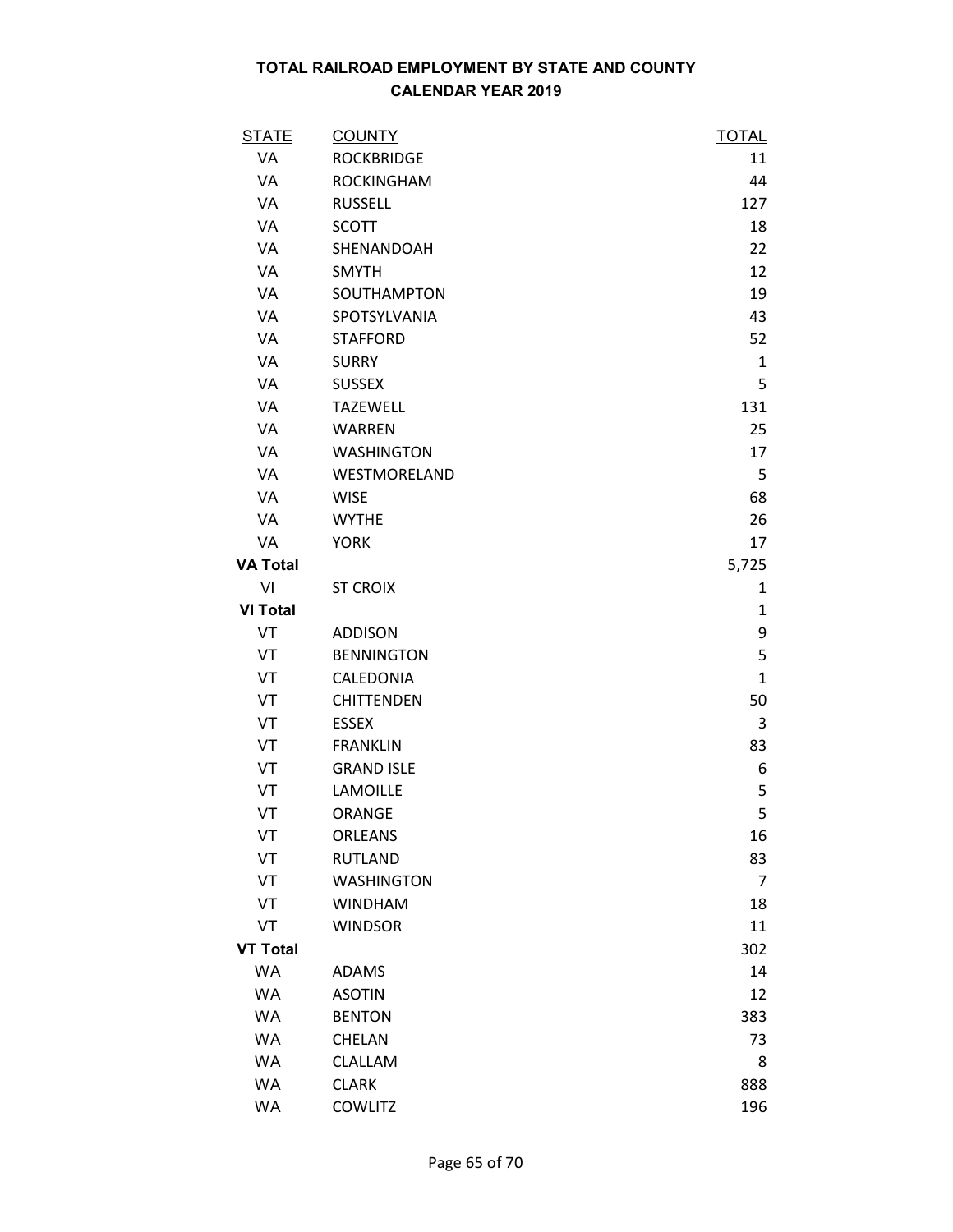| <b>STATE</b>    | <b>COUNTY</b>       | <b>TOTAL</b>   |
|-----------------|---------------------|----------------|
| WA              | <b>DOUGLAS</b>      | 1              |
| WA              | <b>FERRY</b>        | $\overline{2}$ |
| <b>WA</b>       | <b>FRANKLIN</b>     | 141            |
| <b>WA</b>       | <b>GRANT</b>        | 25             |
| <b>WA</b>       | <b>GRAYS HARBOR</b> | 34             |
| <b>WA</b>       | <b>ISLAND</b>       | 61             |
| WA              | <b>JEFFERSON</b>    | 6              |
| <b>WA</b>       | <b>KING</b>         | 928            |
| <b>WA</b>       | <b>KITSAP</b>       | 65             |
| WA              | <b>KITTITAS</b>     | 18             |
| <b>WA</b>       | <b>KLICKITAT</b>    | 53             |
| <b>WA</b>       | LEWIS               | 127            |
| <b>WA</b>       | <b>LINCOLN</b>      | 8              |
| WA              | <b>MASON</b>        | 24             |
| <b>WA</b>       | <b>OKANOGAN</b>     | 13             |
| <b>WA</b>       | <b>PACIFIC</b>      | $\overline{7}$ |
| WA              | PEND OREILLE        | 35             |
| <b>WA</b>       | <b>PIERCE</b>       | 798            |
| WA              | <b>SKAGIT</b>       | 79             |
| <b>WA</b>       | <b>SKAMANIA</b>     | 21             |
| WA              | <b>SNOHOMISH</b>    | 563            |
| WA              | SPOKANE             | 745            |
| <b>WA</b>       | <b>STEVENS</b>      | 42             |
| <b>WA</b>       | <b>THURSTON</b>     | 132            |
| <b>WA</b>       | <b>WAHKIAKUM</b>    | 2              |
| WA              | <b>WALLA WALLA</b>  | 46             |
| <b>WA</b>       | <b>WHATCOM</b>      | 40             |
| WA              | <b>WHITMAN</b>      | 12             |
| WA              | YAKIMA              | 53             |
| <b>WA Total</b> |                     | 5,655          |
| WI              | <b>ADAMS</b>        | 25             |
| WI              | <b>ASHLAND</b>      | 9              |
| WI              | <b>BARRON</b>       | 18             |
| WI              | <b>BAYFIELD</b>     | 15             |
| WI              | <b>BROWN</b>        | 70             |
| WI              | <b>BUFFALO</b>      | 11             |
| WI              | <b>BURNETT</b>      | 8              |
| WI              | <b>CALUMET</b>      | 16             |
| WI              | <b>CHIPPEWA</b>     | 40             |
| WI              | <b>CLARK</b>        | 16             |
| WI              | <b>COLUMBIA</b>     | 71             |
| WI              | CRAWFORD            | 19             |
| WI              | <b>DANE</b>         | 63             |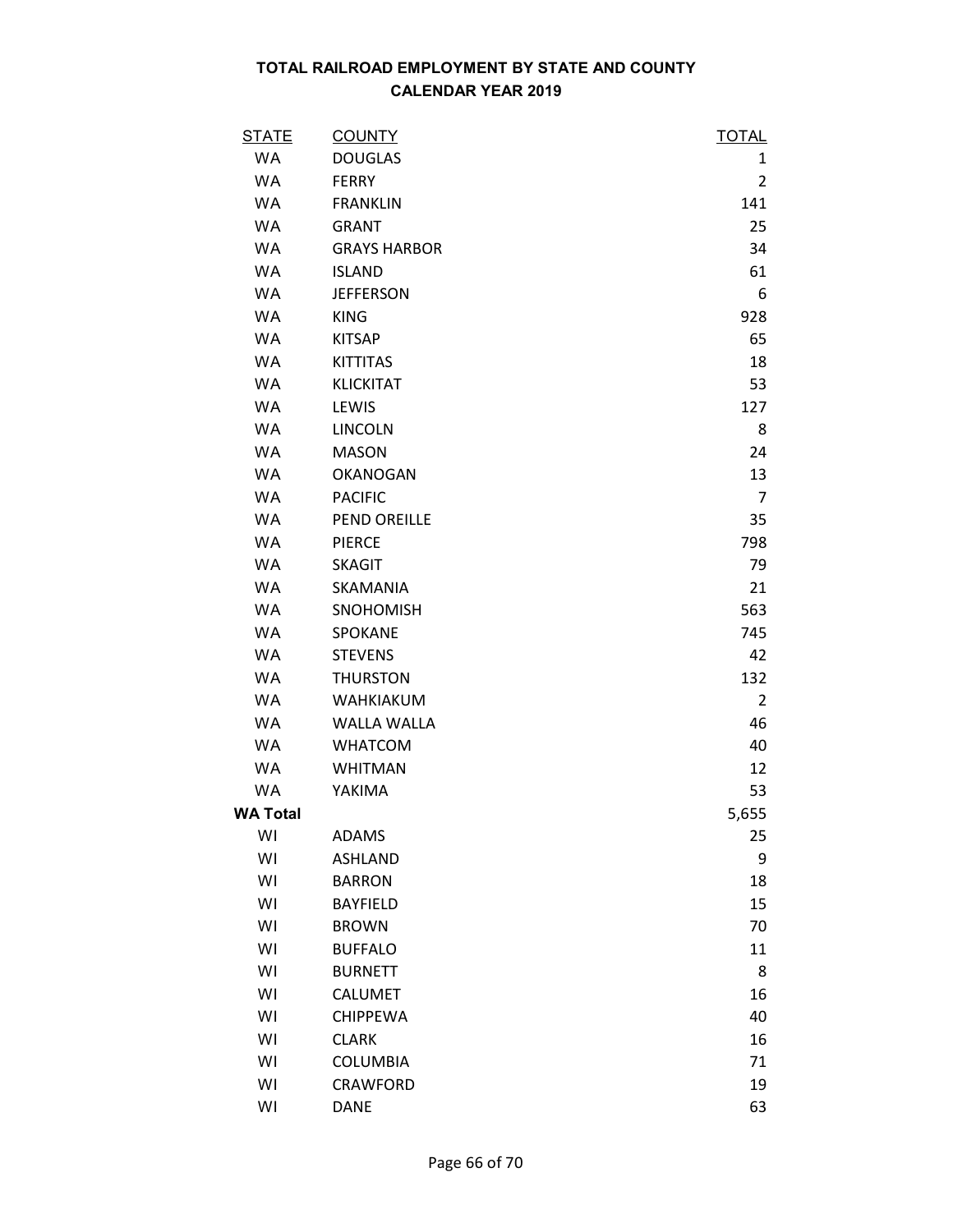| <b>STATE</b> | <b>COUNTY</b>     | <b>TOTAL</b>   |
|--------------|-------------------|----------------|
| WI           | <b>DODGE</b>      | 46             |
| WI           | <b>DOOR</b>       | 3              |
| WI           | <b>DOUGLAS</b>    | 465            |
| WI           | <b>DUNN</b>       | 32             |
| WI           | <b>EAU CLAIRE</b> | 98             |
| WI           | <b>FLORENCE</b>   | $\mathbf{1}$   |
| WI           | FOND DU LAC       | 237            |
| WI           | <b>FOREST</b>     | 8              |
| WI           | <b>GRANT</b>      | 35             |
| WI           | <b>GREEN</b>      | 14             |
| WI           | <b>GREEN LAKE</b> | 19             |
| WI           | <b>IOWA</b>       | $\overline{2}$ |
| WI           | <b>IRON</b>       | $\overline{2}$ |
| WI           | <b>JACKSON</b>    | 21             |
| WI           | <b>JEFFERSON</b>  | 33             |
| WI           | <b>JUNEAU</b>     | 14             |
| WI           | <b>KENOSHA</b>    | 93             |
| WI           | <b>KEWAUNEE</b>   | $\overline{2}$ |
| WI           | LA CROSSE         | 296            |
| WI           | LAFAYETTE         | 3              |
| WI           | LANGLADE          | 4              |
| WI           | <b>LINCOLN</b>    | 36             |
| WI           | <b>MANITOWOC</b>  | 8              |
| WI           | <b>MARATHON</b>   | 45             |
| WI           | <b>MARINETTE</b>  | 10             |
| WI           | <b>MARQUETTE</b>  | 35             |
| WI           | <b>MENOMINEE</b>  | $\mathbf{1}$   |
| WI           | MILWAUKEE         | 143            |
| WI           | <b>MONROE</b>     | 56             |
| WI           | <b>OCONTO</b>     | 11             |
| WI           | ONEIDA            | 12             |
| WI           | <b>OUTAGAMIE</b>  | 76             |
| WI           | <b>OZAUKEE</b>    | 13             |
| WI           | <b>PEPIN</b>      | 5              |
| WI           | <b>PIERCE</b>     | 47             |
| WI           | <b>POLK</b>       | 30             |
| WI           | <b>PORTAGE</b>    | 283            |
| WI           | <b>PRICE</b>      | 15             |
| WI           | <b>RACINE</b>     | 103            |
| WI           | <b>RICHLAND</b>   | 4              |
| WI           | <b>ROCK</b>       | 128            |
| WI           | <b>RUSK</b>       | 19             |
| WI           | SAUK              | 19             |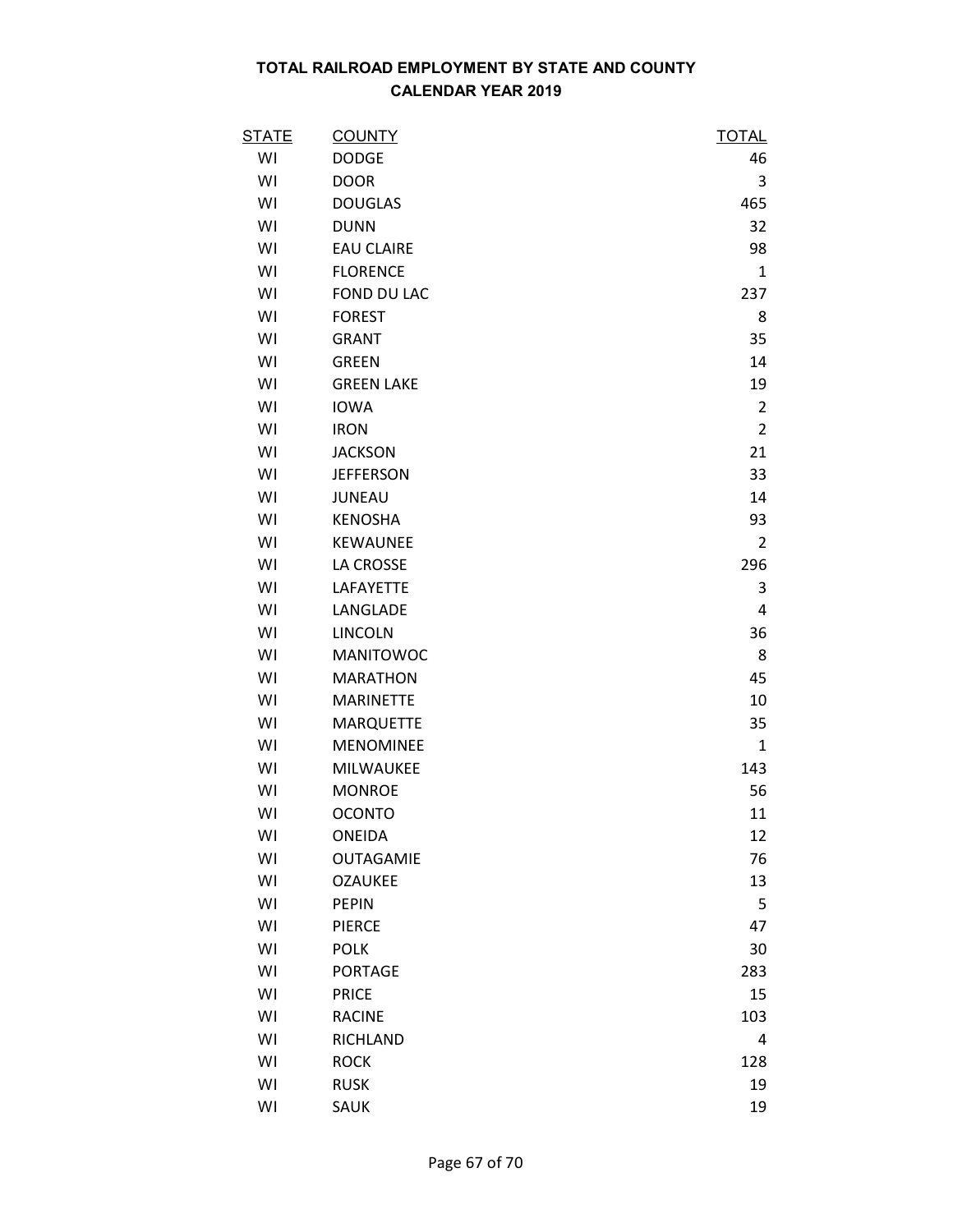| <b>STATE</b>    | <b>COUNTY</b>     | <b>TOTAL</b>   |
|-----------------|-------------------|----------------|
| WI              | SAWYER            | 12             |
| WI              | SHAWANO           | 5              |
| WI              | SHEBOYGAN         | 4              |
| WI              | <b>ST CROIX</b>   | 130            |
| WI              | <b>TAYLOR</b>     | 14             |
| WI              | TREMPEALEAU       | 69             |
| WI              | <b>VERNON</b>     | 36             |
| WI              | <b>VILAS</b>      | $\overline{7}$ |
| WI              | <b>WALWORTH</b>   | 40             |
| WI              | <b>WASHBURN</b>   | 19             |
| WI              | <b>WASHINGTON</b> | 18             |
| WI              | WAUKESHA          | 78             |
| WI              | <b>WAUPACA</b>    | 40             |
| WI              | <b>WAUSHARA</b>   | 19             |
| WI              | <b>WINNEBAGO</b>  | 134            |
| WI              | <b>WOOD</b>       | 157            |
| <b>WI Total</b> |                   | 3,690          |
| WV              | <b>BARBOUR</b>    | 21             |
| WV              | <b>BERKELEY</b>   | 96             |
| WV              | <b>BOONE</b>      | 39             |
| WV              | <b>BRAXTON</b>    | 9              |
| WV              | <b>BROOKE</b>     | 14             |
| WV              | <b>CABELL</b>     | 198            |
| WV              | CALHOUN           | 1              |
| WV              | <b>CLAY</b>       | $\mathbf{1}$   |
| WV              | <b>DODDRIDGE</b>  | $\overline{2}$ |
| WV              | <b>FAYETTE</b>    | 25             |
| WV              | <b>GRANT</b>      | $\overline{7}$ |
| WV              | <b>GREENBRIER</b> | 47             |
| WV              | <b>HAMPSHIRE</b>  | 28             |
| <b>WV</b>       | <b>HANCOCK</b>    | 27             |
| WV              | <b>HARDY</b>      | 8              |
| WV              | <b>HARRISON</b>   | 37             |
| <b>WV</b>       | <b>JACKSON</b>    | 10             |
| WV              | <b>JEFFERSON</b>  | 43             |
| WV              | <b>KANAWHA</b>    | 96             |
| WV              | LEWIS             | 6              |
| WV              | LINCOLN           | 68             |
| <b>WV</b>       | <b>LOGAN</b>      | 41             |
| WV              | <b>MARION</b>     | 9              |
| WV              | MARSHALL          | 15             |
| WV              | <b>MASON</b>      | 24             |
| WV              | <b>MCDOWELL</b>   | 22             |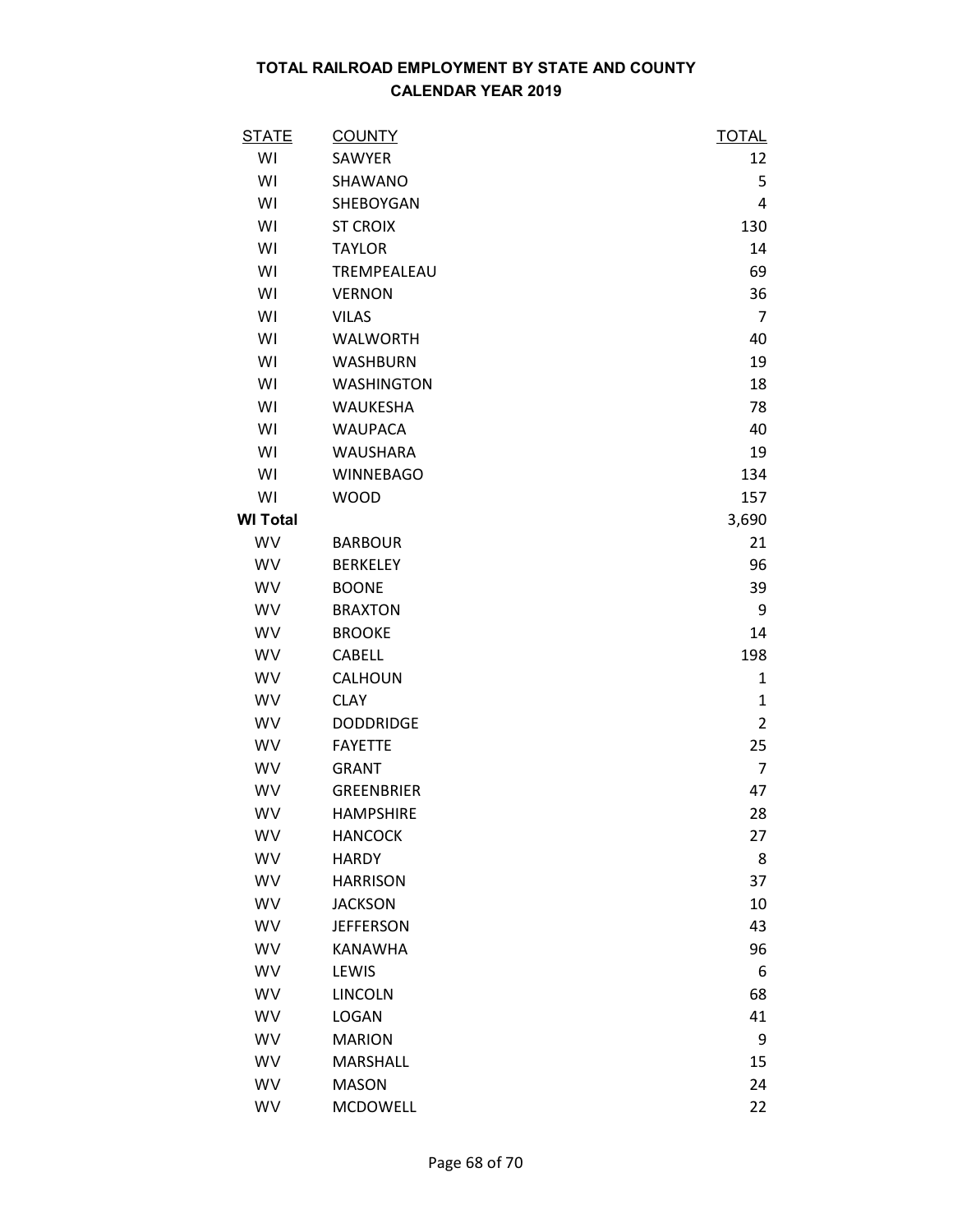| <b>STATE</b>    | <b>COUNTY</b>      | <b>TOTAL</b>   |
|-----------------|--------------------|----------------|
| WV              | <b>MERCER</b>      | 267            |
| WV              | <b>MINERAL</b>     | 148            |
| WV              | <b>MINGO</b>       | 132            |
| WV              | <b>MONONGALIA</b>  | 21             |
| WV              | <b>MONROE</b>      | 28             |
| WV              | <b>MORGAN</b>      | 33             |
| WV              | <b>NICHOLAS</b>    | 3              |
| WV              | OHIO               | 14             |
| WV              | <b>PENDLETON</b>   | $\mathbf{1}$   |
| WV              | <b>PLEASANTS</b>   | 3              |
| WV              | <b>POCAHONTAS</b>  | 48             |
| WV              | <b>PRESTON</b>     | 17             |
| WV              | <b>PUTNAM</b>      | 51             |
| WV              | RALEIGH            | 73             |
| WV              | <b>RANDOLPH</b>    | 23             |
| WV              | <b>RITCHIE</b>     | 6              |
| WV              | <b>ROANE</b>       | $\overline{2}$ |
| WV              | <b>SUMMERS</b>     | 89             |
| WV              | <b>TAYLOR</b>      | 40             |
| WV              | <b>TUCKER</b>      | 3              |
| WV              | <b>TYLER</b>       | $\mathbf{1}$   |
| WV              | <b>UPSHUR</b>      | 3              |
| WV              | <b>WAYNE</b>       | 167            |
| WV              | <b>WEBSTER</b>     | 1              |
| WV              | WETZEL             | $\overline{7}$ |
| WV              | <b>WIRT</b>        | $\overline{2}$ |
| WV              | <b>WOOD</b>        | 85             |
| WV              | <b>WYOMING</b>     | 33             |
| <b>WV Total</b> |                    | 2,195          |
| <b>WY</b>       | <b>ALBANY</b>      | 63             |
| <b>WY</b>       | <b>BIG HORN</b>    | 58             |
| <b>WY</b>       | <b>CAMPBELL</b>    | 346            |
| <b>WY</b>       | <b>CARBON</b>      | 135            |
| <b>WY</b>       | <b>CONVERSE</b>    | 106            |
| <b>WY</b>       | <b>CROOK</b>       | 29             |
| <b>WY</b>       | <b>FREMONT</b>     | 37             |
| <b>WY</b>       | <b>GOSHEN</b>      | 191            |
| <b>WY</b>       | <b>HOT SPRINGS</b> | 3              |
| <b>WY</b>       | <b>JOHNSON</b>     | 14             |
| <b>WY</b>       | LARAMIE            | 582            |
| <b>WY</b>       | <b>LINCOLN</b>     | 20             |
| <b>WY</b>       | <b>NATRONA</b>     | 95             |
| <b>WY</b>       | <b>NIOBRARA</b>    | 23             |